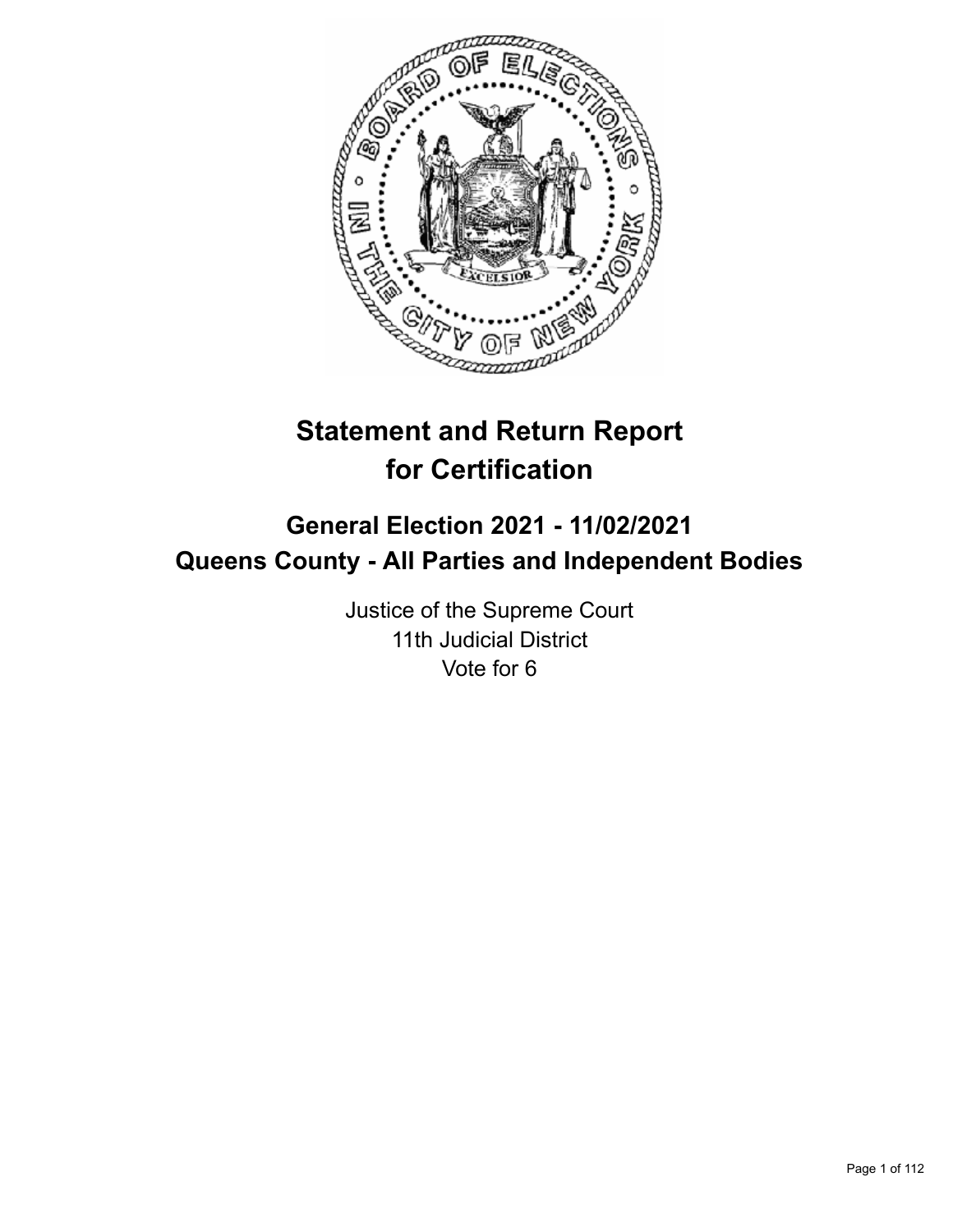

| <b>PUBLIC COUNTER</b>                                    | 23,094       |
|----------------------------------------------------------|--------------|
| MANUALLY COUNTED EMERGENCY                               | 0            |
| <b>ABSENTEE / MILITARY</b>                               | 1,401        |
| <b>AFFIDAVIT</b>                                         | 198          |
| <b>Total Ballots</b>                                     | 24,693       |
| Less - Inapplicable Federal/Special Presidential Ballots | 0            |
| <b>Total Applicable Ballots</b>                          | 24,693       |
| DENIS J. BUTLER (DEMOCRATIC)                             | 7,543        |
| DENIS J. BUTLER (REPUBLICAN)                             | 11,373       |
| DEBORAH AXT (WORKING FAMILIES)                           | 2,093        |
| KENNETH C. HOLDER (DEMOCRATIC)                           | 6,683        |
| KENNETH C. HOLDER (REPUBLICAN)                           | 9,793        |
| <b>BOB COHEN (WORKING FAMILIES)</b>                      | 2,156        |
| LAURENTINA S. MCKETNEY BUTLER (DEMOCRATIC)               | 8,087        |
| DAVID J. KIRSCHNER (DEMOCRATIC)                          | 6,925        |
| DAVID J. KIRSCHNER (REPUBLICAN)                          | 9,900        |
| KAREN GOPEE (DEMOCRATIC)                                 | 6,622        |
| JOHN C. SPATARO (REPUBLICAN)                             | 11,815       |
| MICHELE R. TITUS (DEMOCRATIC)                            | 8,710        |
| AARON CYPERSTEIN (WRITE-IN)                              | 1            |
| AARON JUDGE (WRITE-IN)                                   | 1            |
| AARON LEIFEL (WRITE-IN)                                  | 1            |
| ABBE GITTLE (WRITE-IN)                                   | 1            |
| ABIE LIEBER (WRITE-IN)                                   | 1            |
| AKIVA JACOBSON (WRITE-IN)                                | 1            |
| AKIVA SHUTER (WRITE-IN)                                  | 1            |
| ALEX KOVAL (WRITE-IN)                                    | 1            |
| ALEX TREBEK (WRITE-IN)                                   | 1            |
| ALEXANDER BIENSTOCK (WRITE-IN)                           | 1            |
| ALEXANDER Z. DEMBLIU (WRITE-IN)                          | 1            |
| ALI NAJMI (WRITE-IN)                                     | 1            |
| ALLAN W. JENNINGS JR. (WRITE-IN)                         | 1            |
| AMY CONEYBARRETT (WRITE-IN)                              | 1            |
| ANGELO KING (WRITE-IN)                                   | 4            |
| ANITA UPPAL (WRITE-IN)                                   | 4            |
| ANTHONY DONNADIO (WRITE-IN)                              | 1            |
| AVI LAUER (WRITE-IN)                                     | 1            |
| BARBARA PORCHEDDU (WRITE-IN)                             | 1            |
| <b>BARTER TARNACKI (WRITE-IN)</b>                        | 1            |
| BARUCH BER BENDER (WRITE-IN)                             | 1            |
| BARUCH ROTHMAN (WRITE-IN)                                | 2            |
| BEN LAMPERT (WRITE-IN)                                   | 1            |
| BERNIE HULLAH (WRITE-IN)                                 | 1            |
| BETH B. KOHN (WRITE-IN)                                  | 1            |
| BILLY LAVIN (WRITE-IN)                                   | 2            |
| <b>BOB KUHLE (WRITE-IN)</b>                              | $\mathbf{1}$ |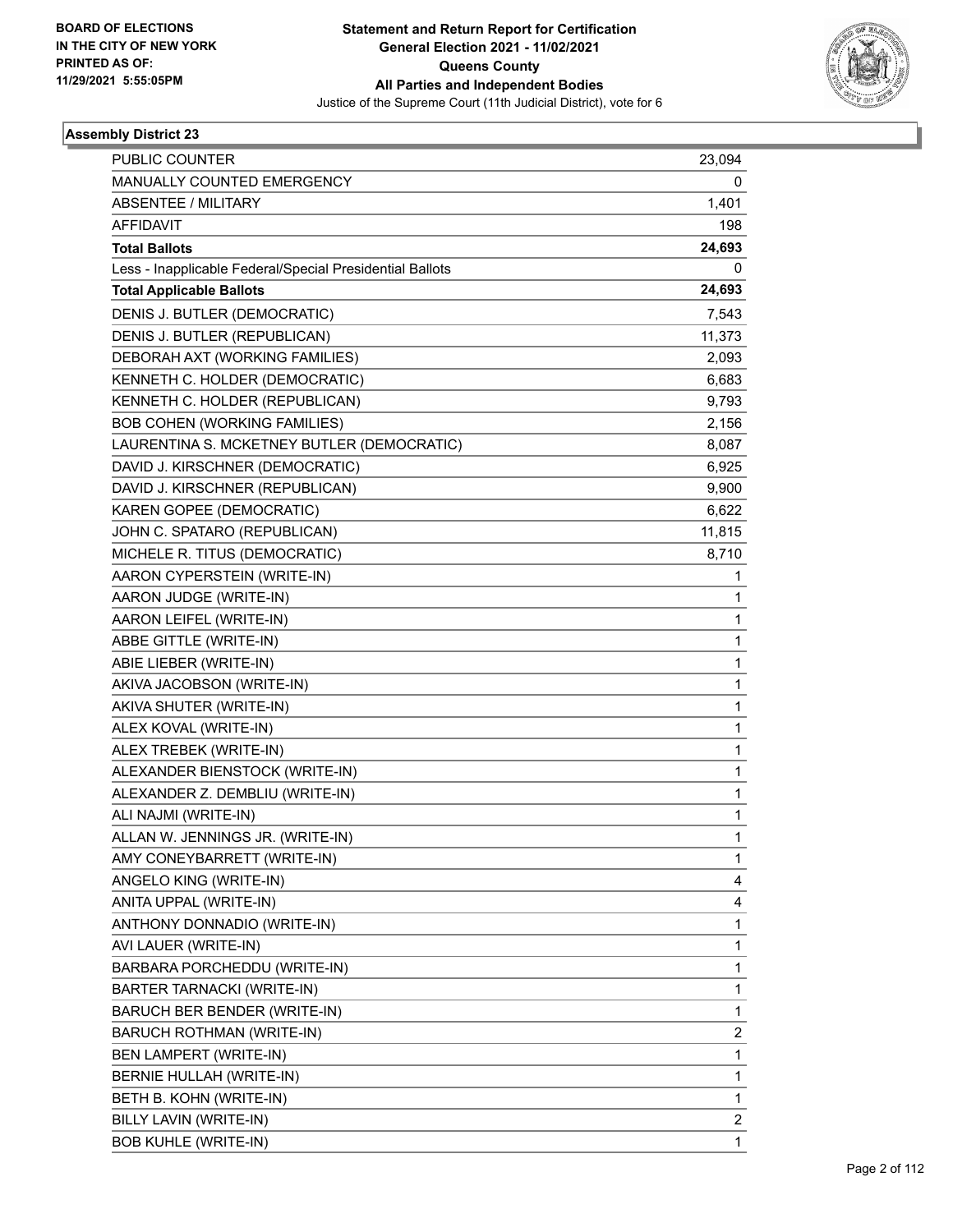

| <b>BOB TURNER (WRITE-IN)</b>     | 1 |
|----------------------------------|---|
| BORO U. ROTHMAN (WRITE-IN)       | 1 |
| BRIAN DONAHUE (WRITE-IN)         | 1 |
| BRIAN MULLEN (WRITE-IN)          | 1 |
| BRIAN ODNATURE (WRITE-IN)        | 1 |
| <b>BRUCE WRIGHT (WRITE-IN)</b>   | 1 |
| <b>BUGS BUNNY (WRITE-IN)</b>     | 1 |
| CAELAN FRIED (WRITE-IN)          | 1 |
| CALOSERO ARGENTO (WRITE-IN)      | 1 |
| CAROL FLAHERTY (WRITE-IN)        | 1 |
| CASSANDRA JOHNSON (WRITE-IN)     | 1 |
| CHARLES J. KOHN (WRITE-IN)       | 1 |
| CHAYA MONOSOV (WRITE-IN)         | 1 |
| CHRIS CHAN (WRITE-IN)            | 1 |
| CHRISTOPHER CABRERA (WRITE-IN)   | 1 |
| CHRISTOPHER NAPOLITAN (WRITE-IN) | 1 |
| CLARENCE THOMAS (WRITE-IN)       | 1 |
| COLLEEN ZITMAN (WRITE-IN)        | 1 |
| CONNER KELLY (WRITE-IN)          | 1 |
| CURTIS A. SLIWA (WRITE-IN)       | 3 |
| DANIEL MERVIS (WRITE-IN)         | 1 |
| DARGIS MACARTHUR (WRITE-IN)      | 1 |
| DAVID ADLER (WRITE-IN)           | 1 |
| DAVID MONOSOV (WRITE-IN)         | 1 |
| DAVIED VANDERVELD (WRITE-IN)     | 1 |
| DEENA GITTLE (WRITE-IN)          | 1 |
| DENNIS BABLER (WRITE-IN)         | 1 |
| DONALD DUCK (WRITE-IN)           | 3 |
| DONALD J. TRUMP (WRITE-IN)       | 5 |
| DONALD PAVOLL (WRITE-IN)         | 1 |
| DYLAN BERGSTOL (WRITE-IN)        | 1 |
| ED LACZYNSKI (WRITE-IN)          | 1 |
| ED SHEEHAN (WRITE-IN)            | 1 |
| EDWARD D. RE JR. (WRITE-IN)      | 1 |
| ELI SHAPIRO (WRITE-IN)           | 1 |
| ELI SLUNOKY (WRITE-IN)           | 1 |
| ELIDI LARA (WRITE-IN)            | 1 |
| ELKANA ADELMAN (WRITE-IN)        | 1 |
| ELLEN LOVETT (WRITE-IN)          | 1 |
| ERIC TRUMP (WRITE-IN)            | 1 |
| ESTEE WEISSMAN (WRITE-IN)        | 1 |
| ESTHER BLUMENTHAL (WRITE-IN)     | 1 |
| EVAN M. KERZER (WRITE-IN)        | 1 |
| FRANCIS CONNOR (WRITE-IN)        | 1 |
| FRANK SMITH (WRITE-IN)           | 1 |
| GAVIN LIND (WRITE-IN)            | 1 |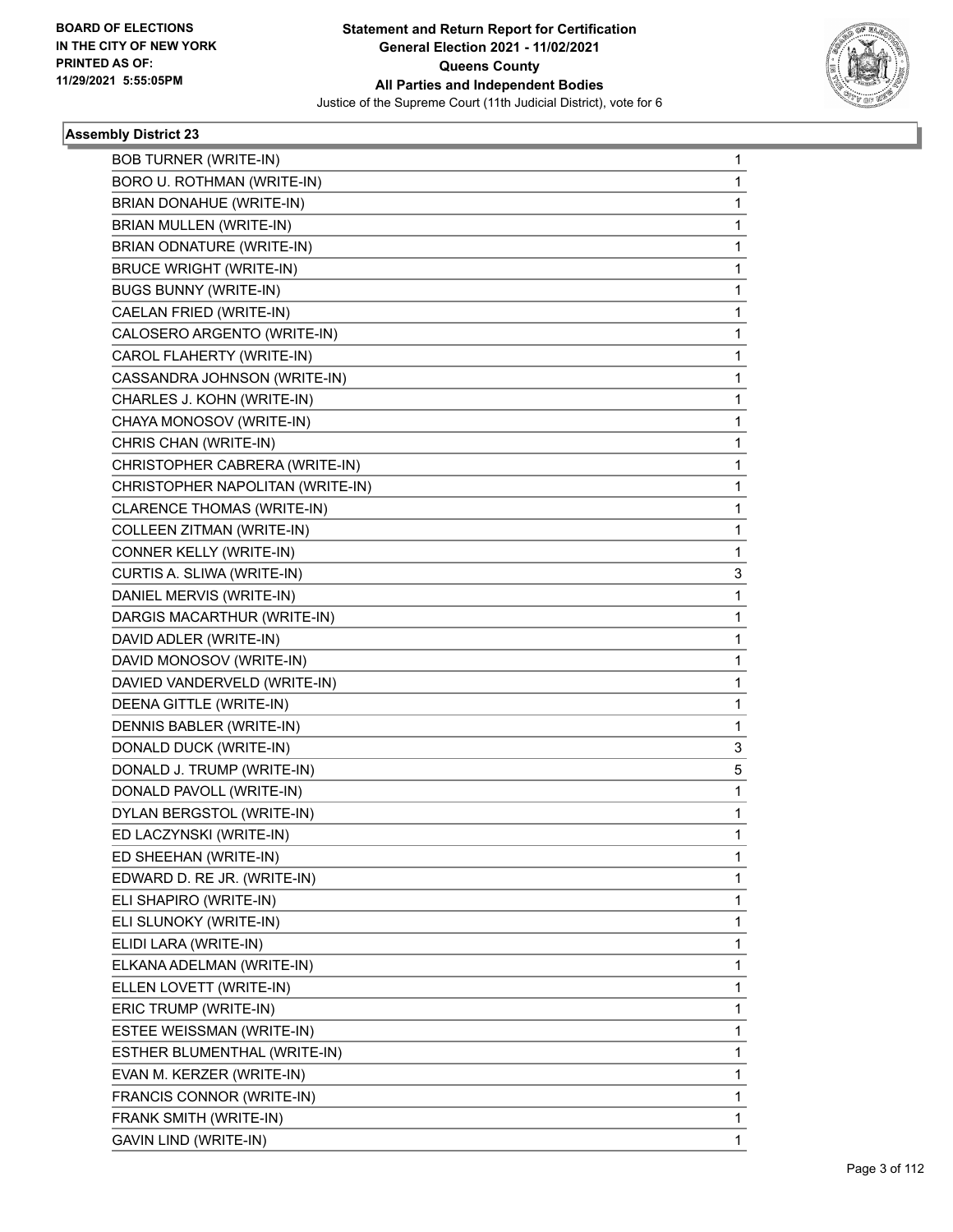

| GAVIN WAX (WRITE-IN)              | 1              |
|-----------------------------------|----------------|
| <b>GEORGE KUHLE (WRITE-IN)</b>    | 1              |
| <b>GERARD DURNEY (WRITE-IN)</b>   | 1              |
| <b>GREGORY BLATTO (WRITE-IN)</b>  | 1              |
| HELEN ROTBORD (WRITE-IN)          | 1              |
| HENRY LALDS (WRITE-IN)            | 1              |
| HERSHEL WEIN (WRITE-IN)           | 1              |
| HOWARD STERN (WRITE-IN)           | 1              |
| HUDSON CONNOR-KUHLE (WRITE-IN)    | 1              |
| ILLIR DAUTAJ (WRITE-IN)           | 1.             |
| INNA VERIKOVA (WRITE-IN)          | 1              |
| ISAAC KRESCH (WRITE-IN)           | 1              |
| <b>ISAAC RICHTER (WRITE-IN)</b>   | 1              |
| ISRAEL GOLDBERG (WRITE-IN)        | 1              |
| J. ROMY GREEN (WRITE-IN)          | 1              |
| JAMES CORRIGAN (WRITE-IN)         | 1              |
| JAMES FERCHLAND (WRITE-IN)        | 1              |
| JAMES GUNTHER JR. (WRITE-IN)      | 1              |
| JAMES PETROZZELLO (WRITE-IN)      | 1              |
| JANET MCDONNELL (WRITE-IN)        | 4              |
| JECHIEL I. PERR (WRITE-IN)        | 1              |
| JEFF SHUTER (WRITE-IN)            | 1              |
| JENNIFER BLAKE (WRITE-IN)         | 1              |
| JENNIFER PORCHEDDU (WRITE-IN)     | 1              |
| JENNIFER TUBRIDY (WRITE-IN)       | 1              |
| JENNY TUBRIDY (WRITE-IN)          | 1              |
| <b>JESUS CHRIST (WRITE-IN)</b>    | 1              |
| JIMMY FERCHLAND (WRITE-IN)        | 1              |
| JOANN ARIOLA (WRITE-IN)           | 1              |
| JOANNE DURNEY (WRITE-IN)          | 1              |
| JOEL LOVETT (WRITE-IN)            | 1              |
| JOHN CAMPANELLA (WRITE-IN)        | 1              |
| JOHN J. SULLIVAN (WRITE-IN)       | 1              |
| JOHN MCDONNELL (WRITE-IN)         | 1.             |
| JOHN MCGOLDRICK (WRITE-IN)        | $\overline{c}$ |
| JOHN PORCHEDDU JR. (WRITE-IN)     | 1              |
| JOSEPH BORDEN (WRITE-IN)          | 1.             |
| JOSEPH F. KASPER (WRITE-IN)       | 1              |
| JOSEPH H. KANNER, ESQ. (WRITE-IN) | 1              |
| JOSEPH LYNCH (WRITE-IN)           | $\mathbf{1}$   |
| JOSEPH R. CONCANNON (WRITE-IN)    | 4              |
| JOSEPH SMITH (WRITE-IN)           | 1              |
| JUDGE JUDY SHANKMAN (WRITE-IN)    | $\mathbf{1}$   |
| JUSTIN ZWEIFLER (WRITE-IN)        | $\overline{c}$ |
| KANYE WEST (WRITE-IN)             | 1              |
| KEITH SULLIVAN (WRITE-IN)         | 5              |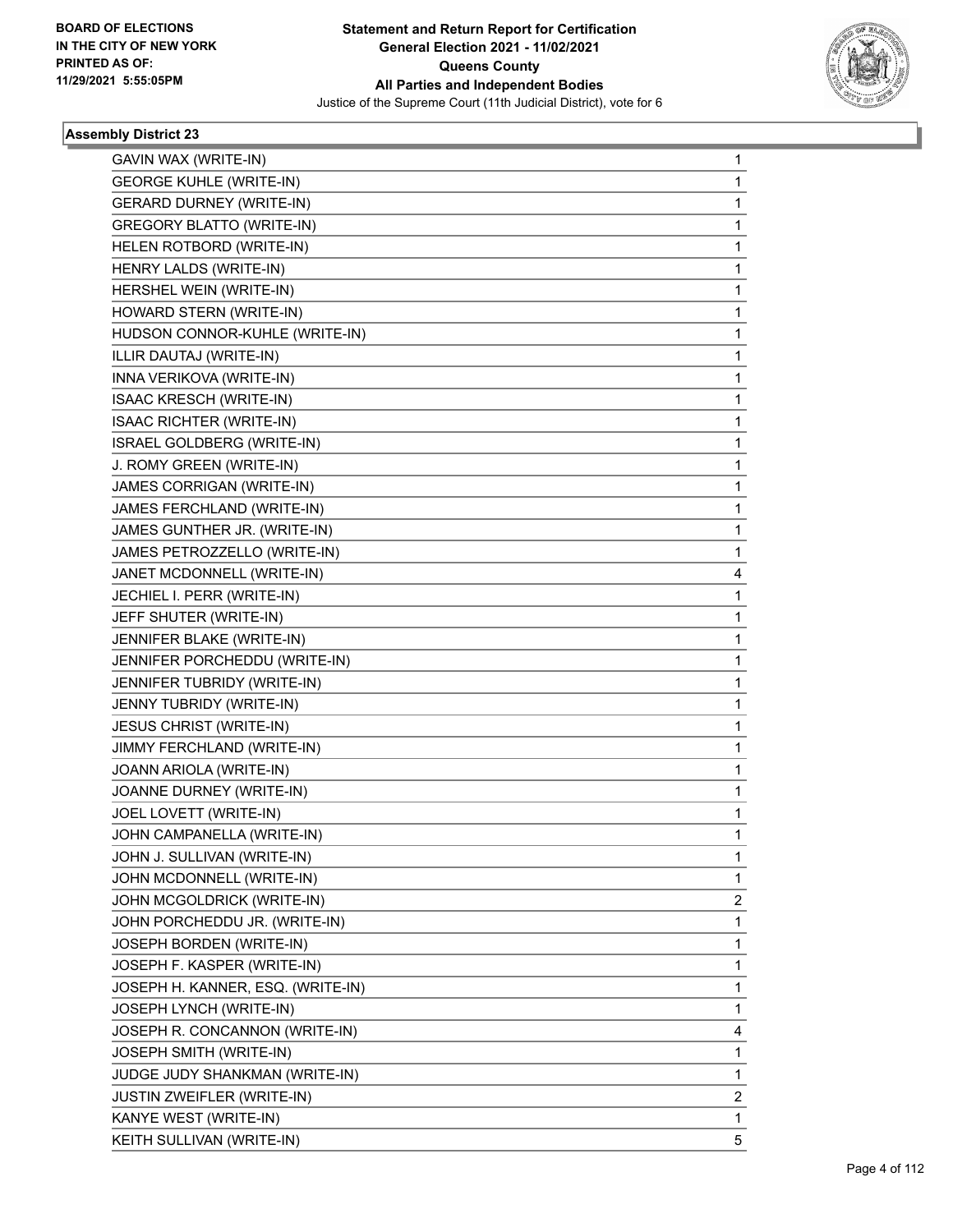

| KEN HOLDER (WRITE-IN)           | 1                       |
|---------------------------------|-------------------------|
| KENNETH GOOD (WRITE-IN)         | 1                       |
| KEVIN BOYLE (WRITE-IN)          | 4                       |
| KEVIN COURSEY (WRITE-IN)        | 2                       |
| KEVIN O'BRIEN (WRITE-IN)        | 2                       |
| LAWRENCE J. KAMSKY (WRITE-IN)   | 1                       |
| LEAH LANG (WRITE-IN)            | 2                       |
| LEEBA KERZER (WRITE-IN)         | 1                       |
| LEW M. SIMON (WRITE-IN)         | $\overline{\mathbf{c}}$ |
| LINDA KELLY (WRITE-IN)          | 1                       |
| LISA MAGEE (WRITE-IN)           | 1                       |
| LLOYD PAREJA (WRITE-IN)         | 1                       |
| LUKE VOIGT (WRITE-IN)           | 1                       |
| LYLA BATTACHA (WRITE-IN)        | 1                       |
| LYLA ROSE KOHN (WRITE-IN)       | 1                       |
| LYNNE KUHLE (WRITE-IN)          | 1                       |
| MADELINE CONWAY (WRITE-IN)      | 1                       |
| MAGGIE MINOGUE (WRITE-IN)       | 1                       |
| MALIA JOHN (WRITE-IN)           | 1                       |
| MARIO CUOMO (WRITE-IN)          | 1                       |
| MARTIN J. SCHULMAN (WRITE-IN)   | 1                       |
| MARTIN SHULMAN, ESQ. (WRITE-IN) | 1                       |
| MARTIN TUBRIDY (WRITE-IN)       | 1                       |
| MARY MCCOULLAGH (WRITE-IN)      | 2                       |
| MARY NOONE (WRITE-IN)           | 1                       |
| MATT O'EMIC (WRITE-IN)          | 1                       |
| MATTHEW DIEMIC (WRITE-IN)       | 1                       |
| MATTHEW KESSLER (WRITE-IN)      | 1                       |
| MATTHEW MAZOLLA (WRITE-IN)      | 1                       |
| MAVI CONNOR KUHLE (WRITE-IN)    | 1                       |
| MEIR ADLER (WRITE-IN)           | 1                       |
| MEIR GOLD (WRITE-IN)            | 1                       |
| MICHAEL BLOOMBERG (WRITE-IN)    | 1                       |
| MICHAEL HYNES (WRITE-IN)        | 1                       |
| MICHAEL M. DEAR (WRITE-IN)      | 1                       |
| MICHAEL NOONE (WRITE-IN)        | 2                       |
| MICHAEL NOONE JR. (WRITE-IN)    | 1                       |
| MICHAEL O'CONNER (WRITE-IN)     | 1                       |
| MICHAEL PAROBEK (WRITE-IN)      | 1                       |
| MICHAEL PORCHEDDU (WRITE-IN)    | 1                       |
| MICHAEL YAVINSKY (WRITE-IN)     | 1                       |
| MICKEY MOUSE (WRITE-IN)         | 3                       |
| MIKE WHITE (WRITE-IN)           | 1                       |
| MILLER PROMER (WRITE-IN)        | 1                       |
| MIRIAM PFEIFER (WRITE-IN)       | 1                       |
| MOSHE BENDER (WRITE-IN)         | 1                       |
|                                 |                         |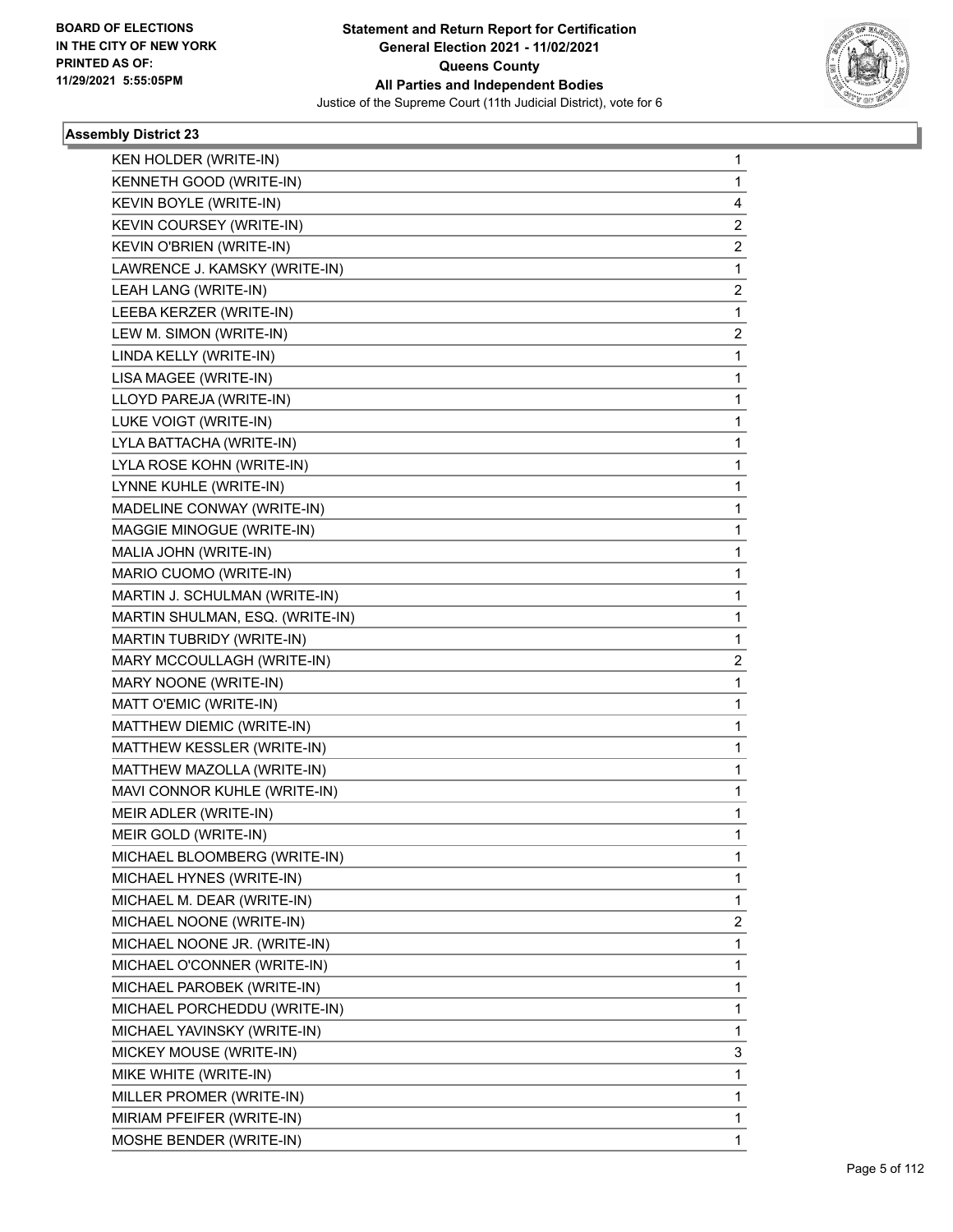

| NESANEL S. DEMBLIU (WRITE-IN)         | 1            |
|---------------------------------------|--------------|
| NICHOLAS M. SUMAO (WRITE-IN)          | 1            |
| NICHOLAS PETER PHILIPPON (WRITE-IN)   | $\mathbf{1}$ |
| NOAH HOPKINS (WRITE-IN)               | 1            |
| OBI TAPPIN (WRITE-IN)                 | 1            |
| OLAYEMI OLURIN (WRITE-IN)             | 1            |
| OLGA SILOVA (WRITE-IN)                | 1            |
| OWEN LOOF (WRITE-IN)                  | 1            |
| PALEL ROSS (WRITE-IN)                 | $\mathbf{1}$ |
| PATRICK IMPELLI (WRITE-IN)            | 1            |
| PATRICK NEE (WRITE-IN)                | 1            |
| PATRICK TANSE (WRITE-IN)              | 1            |
| PATRYK GRABOWSKI (WRITE-IN)           | 1            |
| PAUL J. ROSS (WRITE-IN)               | 1            |
| PAUL JOHN (WRITE-IN)                  | $\mathbf{1}$ |
| PAUL KING (WRITE-IN)                  | 1            |
| PAUL ROSS (WRITE-IN)                  | 1            |
| PESACH OSINA (WRITE-IN)               | 1            |
| PETER JAMES JOHNSON JR. (WRITE-IN)    | 1            |
| PETER RABBIT (WRITE-IN)               | 1            |
| PETER TISHE (WRITE-IN)                | 1            |
| PHIL GOLDFEDER (WRITE-IN)             | 2            |
| PHIL ORENSTEIN (WRITE-IN)             | 4            |
| PHIL SORENTINO (WRITE-IN)             | 1            |
| PHILIP GOLDFEDER (WRITE-IN)           | 1            |
| RACHEL B. FOXMAN (WRITE-IN)           | 1            |
| RAFAEL METZ (WRITE-IN)                | $\mathbf{1}$ |
| RAY HICKEY (WRITE-IN)                 | 1            |
| RICHARD ALTABE (WRITE-IN)             | 1            |
| RIVKA SHUTER (WRITE-IN)               | 1            |
| ROB LACZYNSKI (WRITE-IN)              | 1            |
| ROBERT BRUCE (WRITE-IN)               | 1            |
| ROBERT L. TURNER (WRITE-IN)           | 3            |
| ROGEN SMITH (WRITE-IN)                | 1            |
| RON PAUL (WRITE-IN)                   | 1            |
| RUDOLPH GIULIANI (WRITE-IN)           | 3            |
| SAM LEV (WRITE-IN)                    | 1            |
| SCOTT DUNN (WRITE-IN)                 | 1            |
| SCOTT MCCARTHY (WRITE-IN)             | 1            |
| SEAN RUDOLF (WRITE-IN)                | 1            |
| SHANE HAYDEN (WRITE-IN)               | 2            |
| SHMARYAHU MOSHE P. DEMBLIU (WRITE-IN) | $\mathbf{1}$ |
| SHMUEL BLAU (WRITE-IN)                | 1            |
| SIMCHA DUNN (WRITE-IN)                | 1            |
| SIMCHA SCHUSLAL (WRITE-IN)            | 1            |
| SOPHIA ELLA KOHN (WRITE-IN)           | 1            |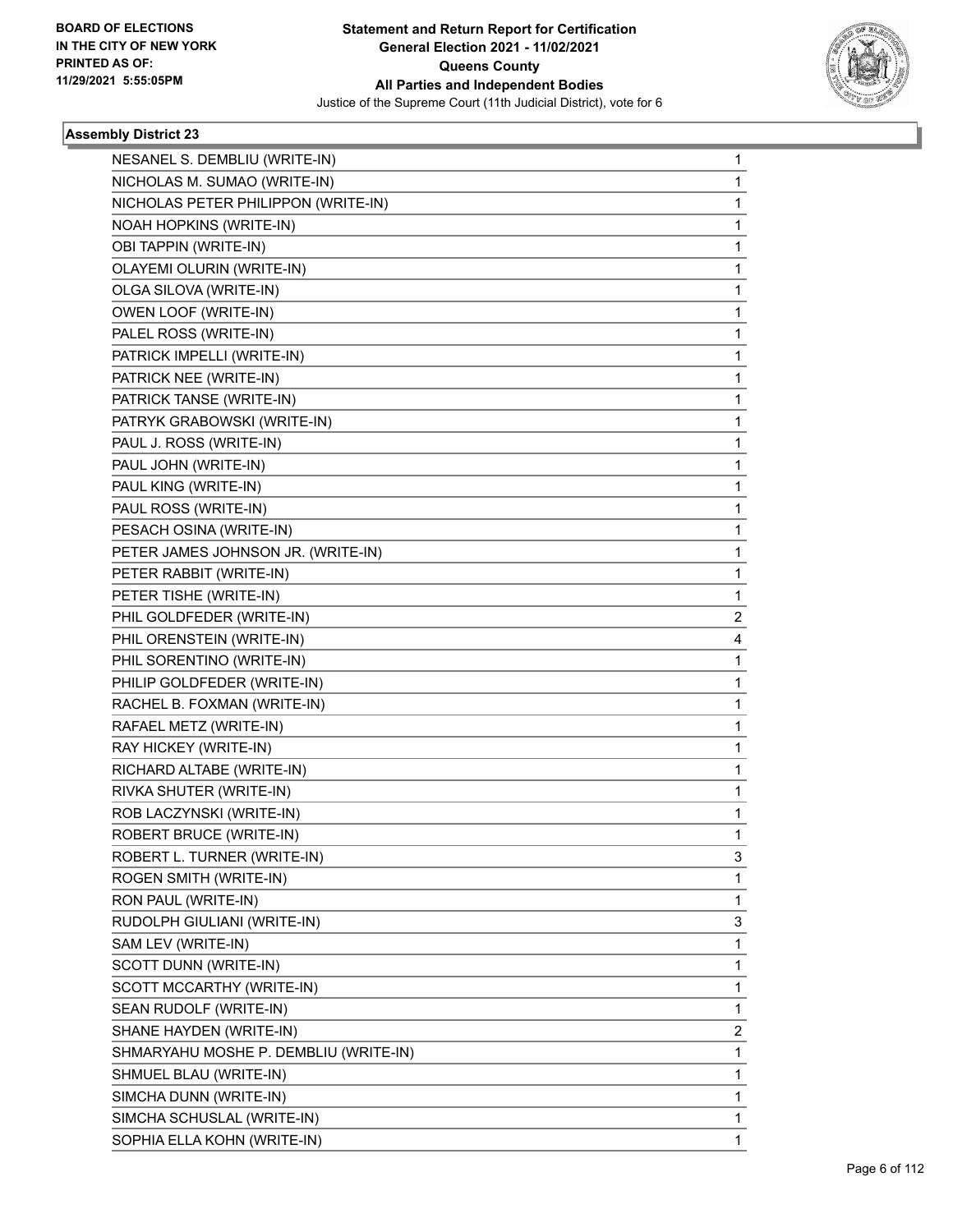

| STEPHEN H. WEINER (WRITE-IN)              | 4      |
|-------------------------------------------|--------|
| STEVEN KEARNS (WRITE-IN)                  | 1      |
| TERRENCE DEMASO (WRITE-IN)                | 1      |
| THOMAS F CROKE (WRITE-IN)                 | 1      |
| THOMAS KENNIF (WRITE-IN)                  | 1      |
| THOMAS M. ROGERS (WRITE-IN)               | 1      |
| THOMAS M. ROGERS JR. (WRITE-IN)           | 1      |
| TJ DEMAS (WRITE-IN)                       | 1      |
| TZIVIC ADLER (WRITE-IN)                   | 1      |
| UNATTRIBUTABLE WRITE-IN (WRITE-IN)        | 138    |
| UNCOUNTED WRITE-IN PER STATUTE (WRITE-IN) | 21     |
| VALERIE SILOVA (WRITE-IN)                 | 1      |
| VANESSA CORCHIA (WRITE-IN)                | 1      |
| VOEL C. DEMBLIU (WRITE-IN)                | 1      |
| WILEE COYOTE (WRITE-IN)                   | 1      |
| WILLIAM WALLACE (WRITE-IN)                | 1      |
| YEHUDA SHUTER (WRITE-IN)                  | 1      |
| YEHUDIS DEMBLIU (WRITE-IN)                | 1      |
| YERACHMIEL SHUTER (WRITE-IN)              | 1      |
| YESHAYA SHUTER (WRITE-IN)                 | 1      |
| YITZCHOK GLUCK (WRITE-IN)                 | 1      |
| YONATAN HERSH (WRITE-IN)                  | 1      |
| YOSEPH SHUTER (WRITE-IN)                  | 1      |
| ZEV CYMET (WRITE-IN)                      | 1      |
| <b>Total Votes</b>                        | 92,143 |
| Unrecorded                                | 56,015 |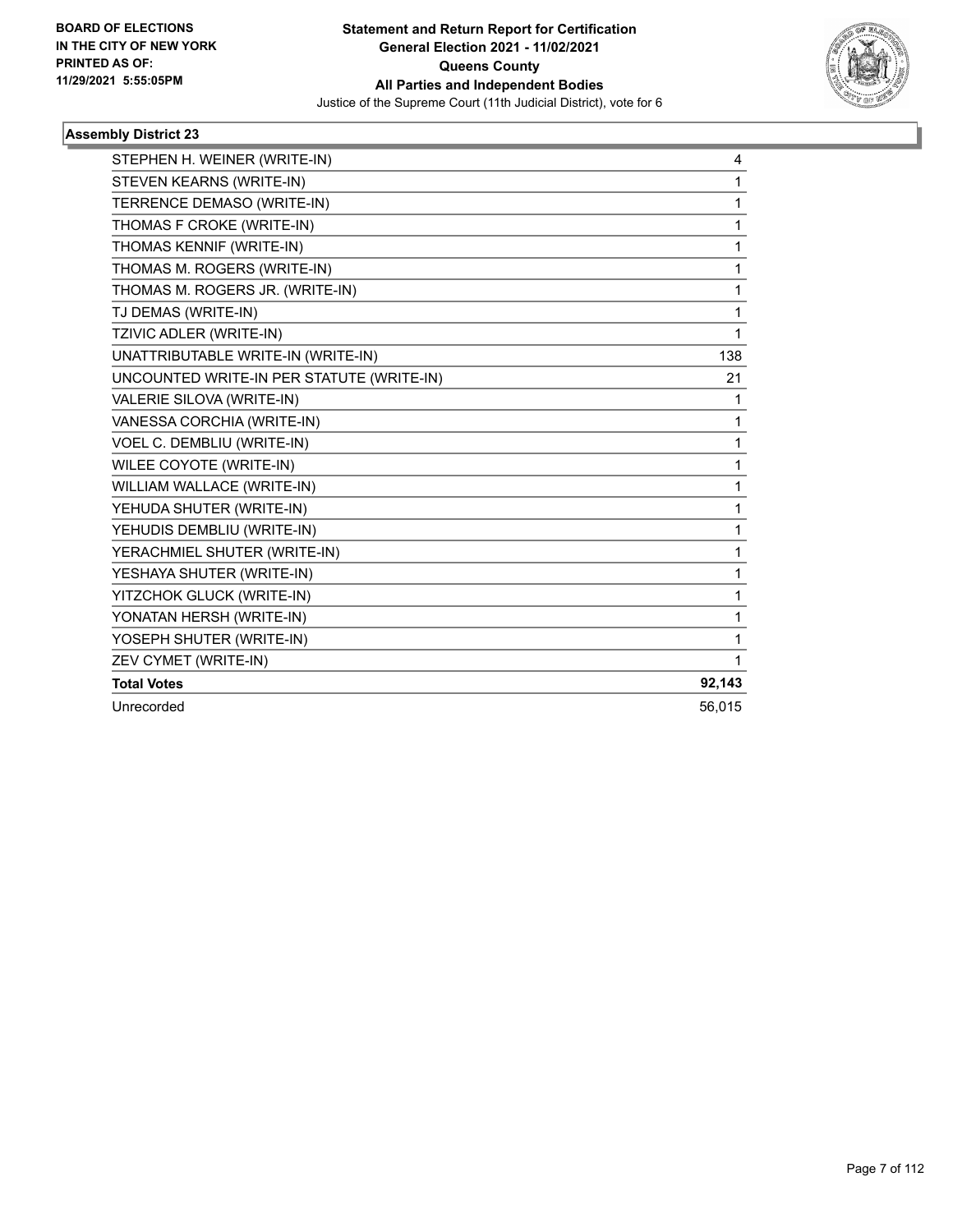

| <b>PUBLIC COUNTER</b>                                    | 13,728         |
|----------------------------------------------------------|----------------|
| MANUALLY COUNTED EMERGENCY                               | 0              |
| <b>ABSENTEE / MILITARY</b>                               | 1,309          |
| <b>AFFIDAVIT</b>                                         | 50             |
| <b>Total Ballots</b>                                     | 15,087         |
| Less - Inapplicable Federal/Special Presidential Ballots | 0              |
| <b>Total Applicable Ballots</b>                          | 15,087         |
| DENIS J. BUTLER (DEMOCRATIC)                             | 7,989          |
| DENIS J. BUTLER (REPUBLICAN)                             | 3,740          |
| DEBORAH AXT (WORKING FAMILIES)                           | 1,490          |
| KENNETH C. HOLDER (DEMOCRATIC)                           | 7,107          |
| KENNETH C. HOLDER (REPUBLICAN)                           | 3,257          |
| <b>BOB COHEN (WORKING FAMILIES)</b>                      | 1,503          |
| LAURENTINA S. MCKETNEY BUTLER (DEMOCRATIC)               | 8,336          |
| DAVID J. KIRSCHNER (DEMOCRATIC)                          | 7,350          |
| DAVID J. KIRSCHNER (REPUBLICAN)                          | 3,413          |
| KAREN GOPEE (DEMOCRATIC)                                 | 7,664          |
| JOHN C. SPATARO (REPUBLICAN)                             | 3,679          |
| MICHELE R. TITUS (DEMOCRATIC)                            | 8,185          |
| ADAM N. LEPZETTER (WRITE-IN)                             | 1              |
| ADAM ORLOW (WRITE-IN)                                    | 4              |
| ADAM SESSLER (WRITE-IN)                                  | $\mathbf{1}$   |
| ADESH DOOBAY (WRITE-IN)                                  | 1              |
| ALBERT GALUATAN (WRITE-IN)                               | 1              |
| ALEX TSE (WRITE-IN)                                      | 1              |
| ALI NAJMI (WRITE-IN)                                     | 1              |
| AMINTA KILWAN-NARINE (WRITE-IN)                          | 1              |
| ANDREA S. OGLE (WRITE-IN)                                | 1              |
| ANDREW NAPOLITANO (WRITE-IN)                             | 1              |
| ANITA DIANA (WRITE-IN)                                   | 1              |
| ANN MARIE BARBAGALLO (WRITE-IN)                          | 1              |
| ANNA J LEVY (WRITE-IN)                                   | $\overline{2}$ |
| ANTHONY MARATEZIO (WRITE-IN)                             | 1              |
| ANTONIN SCALIA (WRITE-IN)                                | 1              |
| <b>BONNIE BLACKMAN (WRITE-IN)</b>                        | 1              |
| <b>BRANDON SHAHIB (WRITE-IN)</b>                         | 1              |
| CARA J TRAGER (WRITE-IN)                                 | 1              |
| CARL FOSTER (WRITE-IN)                                   | 1              |
| CATHERINE TSE (WRITE-IN)                                 | 1              |
| CECILIA LESLIE-SKALLER (WRITE-IN)                        | 1              |
| DALIA GADOL (WRITE-IN)                                   | 1              |
| DANIEL O'DONNELL (WRITE-IN)                              | 1              |
| DANIELLE CAMINITI (WRITE-IN)                             | 1              |
| DAVID CHENKID (WRITE-IN)                                 | 1              |
| DEAN ARFANIS (WRITE-IN)                                  | 1              |
| DENNIS CAPELLO (WRITE-IN)                                | $\mathbf{1}$   |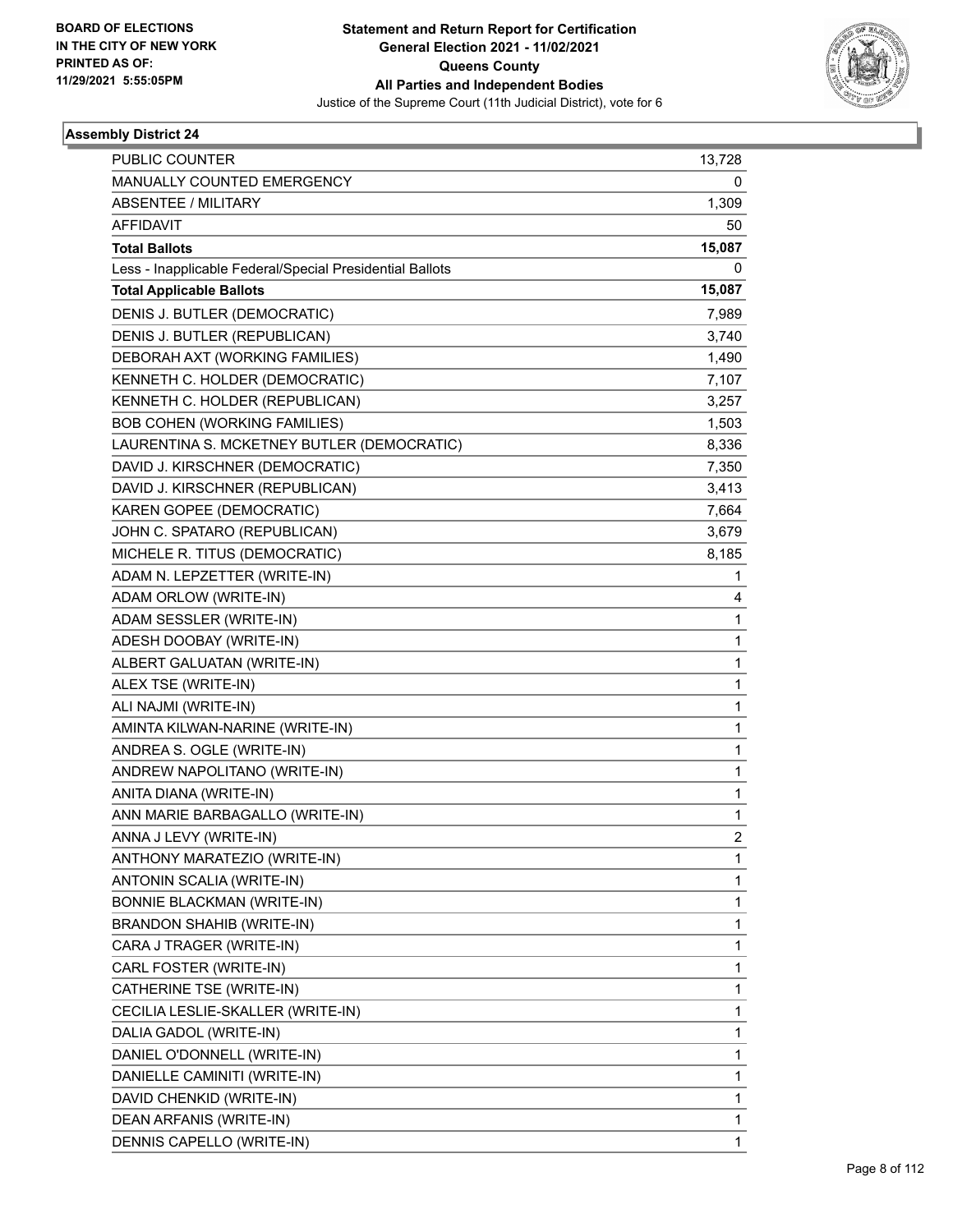

| DEVI ELIZABETH (WRITE-IN)                 | 1            |
|-------------------------------------------|--------------|
| DIANA GILDAY (WRITE-IN)                   | 1            |
| DIEGO FREIRE (WRITE-IN)                   | 1            |
| DOL SAHIB (WRITE-IN)                      | 1            |
| DONALD DUCK (WRITE-IN)                    | 1            |
| DONALD J. TRUMP (WRITE-IN)                | 1            |
| DOUGLAS R MICHAELS (WRITE-IN)             | 2            |
| EDMOND HUANG (WRITE-IN)                   | 1            |
| EILEEN DONOVAN (WRITE-IN)                 | $\mathbf{1}$ |
| ELLEN ARFANIS (WRITE-IN)                  | 1            |
| ELTAN COHEN (WRITE-IN)                    | 2            |
| ERIC TRAGER (WRITE-IN)                    | 1            |
| ERROL KRASS (WRITE-IN)                    | 1            |
| ETHAN WHINSTON (WRITE-IN)                 | 1            |
| <b>GEORGE HETMANN (WRITE-IN)</b>          | 1            |
| GEORGE I LEVY (WRITE-IN)                  | 2            |
| <b>GERALD RESTLER (WRITE-IN)</b>          | 1            |
| GINGER JAMES SCHULMAN (WRITE-IN)          | 1            |
| <b>GREGORY LEHMAN (WRITE-IN)</b>          | 1            |
| <b>GREGORY P MORRISON (WRITE-IN)</b>      | 1            |
| HAROLD MOSKOWITZ (WRITE-IN)               | 1            |
| HARRY ALBERTS (WRITE-IN)                  | 1            |
| HOWDY DOODY (WRITE-IN)                    | 1            |
| IRA ROODENBURG (WRITE-IN)                 | 1            |
| JAMES KOEHLER (WRITE-IN)                  | 1            |
| JEANINE PIRRO (WRITE-IN)                  | 1            |
| JENNY WANG (WRITE-IN)                     | 1            |
| JOEL BLUMENFELD (WRITE-IN)                | 1            |
| JOHN MANZIONE (WRITE-IN)                  | 1            |
| JOHN SCHULMAN (WRITE-IN)                  | 1            |
| JOSEPH COCANNON (WRITE-IN)                | 2            |
| JOSEPH DREDD (WRITE-IN)                   | 1            |
| JOSEPH DUBOWSKI (WRITE-IN)                | 1            |
| JOSEPH KASPER (WRITE-IN)                  | 2            |
| JUAN CARLOS RESTREPO-RODRIGUEZ (WRITE-IN) | 1            |
| JUAN GONZALEZ (WRITE-IN)                  | 1            |
| JULIE SCHOONOVAL (WRITE-IN)               | 1            |
| <b>JUSTIN DOJNAN (WRITE-IN)</b>           | 1            |
| KAREN STRAUZER (WRITE-IN)                 | 1            |
| KAREN WEBBER (WRITE-IN)                   | 1            |
| KEELIN REILLY (WRITE-IN)                  | 1            |
| KWOK KEUNG MAN (WRITE-IN)                 | 1            |
| KWOK PUN MAN (WRITE-IN)                   | 1            |
| LAURGN SLUTNICK WEIBERG (WRITE-IN)        | 1            |
| LEAH GO (WRITE-IN)                        | 1            |
| LEANDRE JOHN (WRITE-IN)                   | 1            |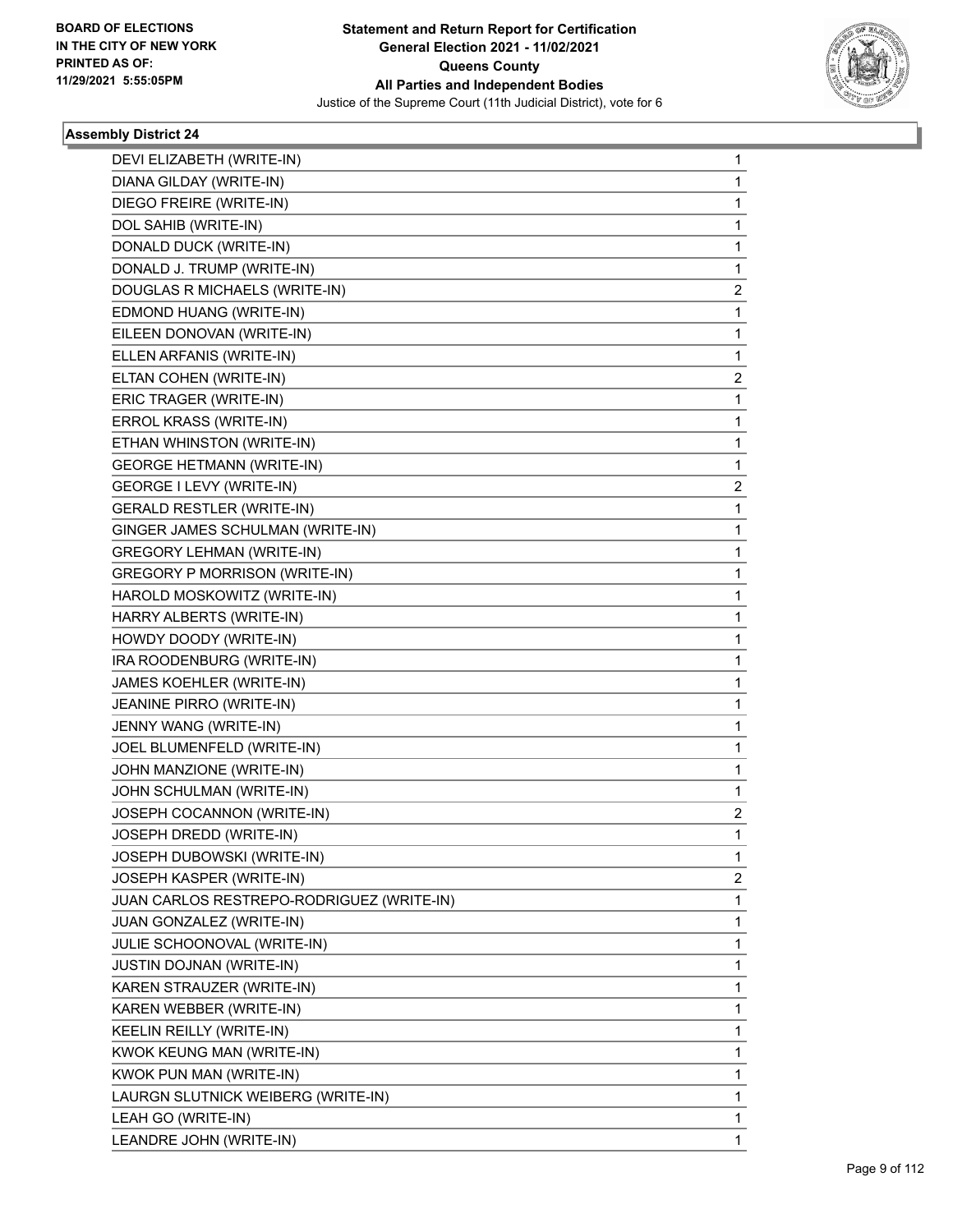

| LEO JACOBS (WRITE-IN)               | 1 |
|-------------------------------------|---|
| LEREINA ROODENBURG (WRITE-IN)       | 1 |
| LIN LEONG (WRITE-IN)                | 1 |
| LINA LEE (WRITE-IN)                 | 1 |
| MADELEINE LESLIE-SKALLER (WRITE-IN) | 1 |
| MARC WHINSTON (WRITE-IN)            | 1 |
| MARVIN BERKELEY (WRITE-IN)          | 1 |
| MICHAEL GOLDMAN (WRITE-IN)          | 5 |
| MICHAEL HERCASYMCHUK (WRITE-IN)     | 1 |
| MICHAEL T WOOHY (WRITE-IN)          | 1 |
| MICKEY MOUSE (WRITE-IN)             | 1 |
| MORGAN WEBB (WRITE-IN)              | 1 |
| MOUMITA AHMED (WRITE-IN)            | 1 |
| MUMIA ABU-JAMAL (WRITE-IN)          | 1 |
| NANCY BORKO (WRITE-IN)              | 1 |
| NISAN MIRAKOV (WRITE-IN)            | 1 |
| OMA DEONARINE (WRITE-IN)            | 2 |
| PAT GRAVINO (WRITE-IN)              | 1 |
| PETER F LANE (WRITE-IN)             | 1 |
| PHILIP S GRILLO (WRITE-IN)          | 1 |
| PHOENIX WRIGHT (WRITE-IN)           | 1 |
| PRIAM SAYWACK (WRITE-IN)            | 1 |
| RACHEL M SALES (WRITE-IN)           | 1 |
| RANDOLF SCOTT MCLELLAN (WRITE-IN)   | 1 |
| RICHARD KASS (WRITE-IN)             | 1 |
| RIPAL GAJJAR (WRITE-IN)             | 2 |
| ROBERT CORGAMI (WRITE-IN)           | 1 |
| ROBERT FRIEDRICH (WRITE-IN)         | 1 |
| RUDOLPH GIULIANI (WRITE-IN)         | 1 |
| SAMANTHA CHATTERGEE (WRITE-IN)      | 1 |
| SEAN SORGHAN (WRITE-IN)             | 1 |
| SHANE COUGHLIN (WRITE-IN)           | 1 |
| SHARIF SHEY (WRITE-IN)              | 1 |
| SHARON JM WOLF (WRITE-IN)           | 1 |
| SHARON WHINSTON (WRITE-IN)          | 1 |
| SHAWNA YAN (WRITE-IN)               | 1 |
| SINGH MAN (WRITE-IN)                | 1 |
| SOUREN ARKUN (WRITE-IN)             | 1 |
| STEWART BERKELEY (WRITE-IN)         | 1 |
| TED NUGENT (WRITE-IN)               | 1 |
| TERRENCE C O'CONNOR (WRITE-IN)      | 1 |
| THOMAS CALIO (WRITE-IN)             | 1 |
| THOMAS HILLGARDNER (WRITE-IN)       | 1 |
| THOMAS ROSSI (WRITE-IN)             | 1 |
| TIBERIV WEISZ (WRITE-IN)            | 1 |
| TIM ROSEN (WRITE-IN)                | 1 |
|                                     |   |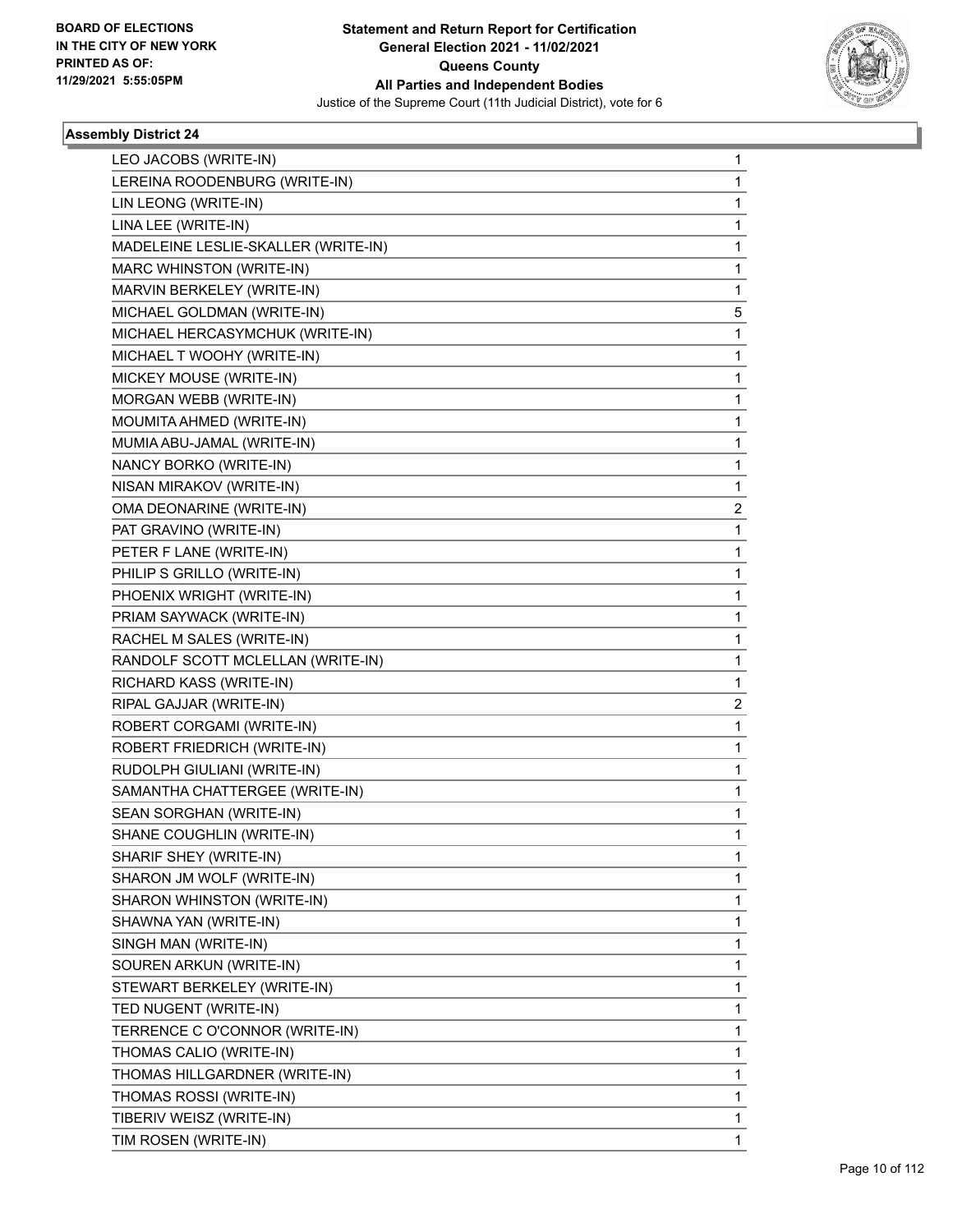

| UNATTRIBUTABLE WRITE-IN (WRITE-IN)        | 110    |
|-------------------------------------------|--------|
| UNCOUNTED WRITE-IN PER STATUTE (WRITE-IN) | 8      |
| <b>VERMIN SUPREME (WRITE-IN)</b>          |        |
| VINNY BOOM-BATZ (WRITE-IN)                |        |
| WELDEN LAM (WRITE-IN)                     |        |
| <b>WELSON CHANG (WRITE-IN)</b>            | 2      |
| WILLIAM J HARAP (WRITE-IN)                |        |
| YE MING TAM (WRITE-IN)                    |        |
| <b>Total Votes</b>                        | 63,972 |
| Unrecorded                                | 26,550 |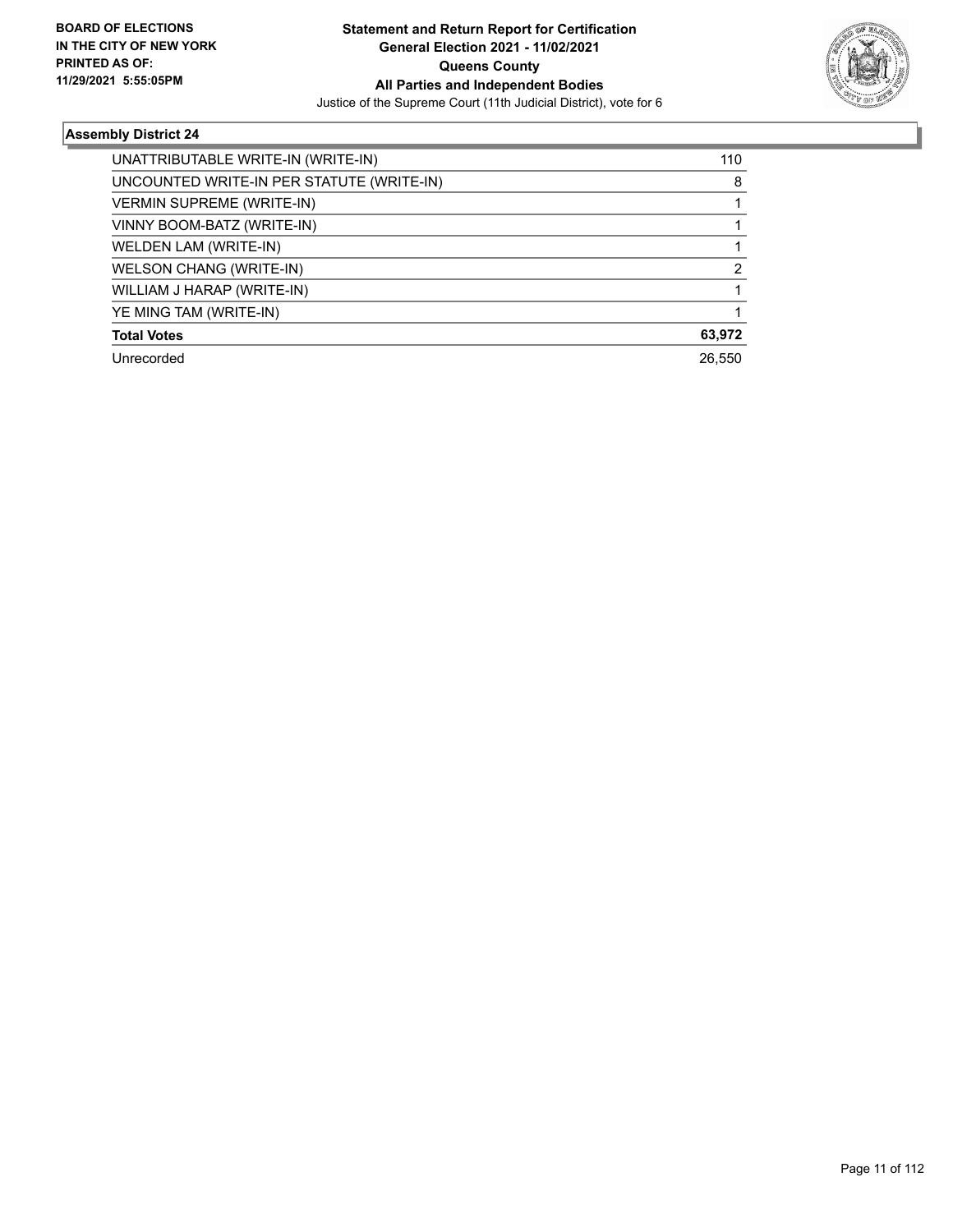

| <b>PUBLIC COUNTER</b>                                    | 12,833       |
|----------------------------------------------------------|--------------|
| MANUALLY COUNTED EMERGENCY                               | 0            |
| <b>ABSENTEE / MILITARY</b>                               | 1,548        |
| <b>AFFIDAVIT</b>                                         | 67           |
| <b>Total Ballots</b>                                     | 14,448       |
| Less - Inapplicable Federal/Special Presidential Ballots | 0            |
| <b>Total Applicable Ballots</b>                          | 14,448       |
| DENIS J. BUTLER (DEMOCRATIC)                             | 5,878        |
| DENIS J. BUTLER (REPUBLICAN)                             | 5,154        |
| DEBORAH AXT (WORKING FAMILIES)                           | 1,559        |
| KENNETH C. HOLDER (DEMOCRATIC)                           | 5,050        |
| KENNETH C. HOLDER (REPUBLICAN)                           | 4,397        |
| <b>BOB COHEN (WORKING FAMILIES)</b>                      | 1,591        |
| LAURENTINA S. MCKETNEY BUTLER (DEMOCRATIC)               | 6,310        |
| DAVID J. KIRSCHNER (DEMOCRATIC)                          | 5,307        |
| DAVID J. KIRSCHNER (REPUBLICAN)                          | 4,603        |
| KAREN GOPEE (DEMOCRATIC)                                 | 5,547        |
| JOHN C. SPATARO (REPUBLICAN)                             | 4,968        |
| MICHELE R. TITUS (DEMOCRATIC)                            | 6,387        |
| AKASHI TOSHIMA (WRITE-IN)                                | 1            |
| ALAA AL-ARAJ (WRITE-IN)                                  | 1            |
| ALEC BALDWIN (WRITE-IN)                                  | 1            |
| ALEJANDRO ORTEGA (WRITE-IN)                              | $\mathbf{1}$ |
| ALEX DUA (WRITE-IN)                                      | 1            |
| ALEX GUERRERO (WRITE-IN)                                 | $\mathbf{1}$ |
| ALEX RODRIGUEZ (WRITE-IN)                                | $\mathbf{1}$ |
| ALEXANDRIA OCASIO-CORTEZ (WRITE-IN)                      | 1            |
| AMORY WENDELL BENJAMIN (WRITE-IN)                        | 1            |
| AMY GOLDMAN (WRITE-IN)                                   | $\mathbf{1}$ |
| ANDREAS CHRISTON (WRITE-IN)                              | 1            |
| ANDREW CUOMO (WRITE-IN)                                  | 1            |
| ANGELA TORRES (WRITE-IN)                                 | 1            |
| ANGELO KING (WRITE-IN)                                   | 1            |
| ANTHONY WEINER (WRITE-IN)                                | 1            |
| ASHER G. GROSSMAN (WRITE-IN)                             | 1            |
| AYER HRAIMI (WRITE-IN)                                   | 1            |
| BENJAMIN KAYE (WRITE-IN)                                 | 1            |
| BILL MURRAY (WRITE-IN)                                   | 1            |
| <b>BORIS JOHNSON (WRITE-IN)</b>                          | 1            |
| BRACHA LACHMAN (WRITE-IN)                                | 1            |
| BRETT SMITH (WRITE-IN)                                   | 1            |
| BTZALEL HIRSCHORN (WRITE-IN)                             | 1            |
| CARL FREDRICKSON (WRITE-IN)                              | 1            |
| CHARLIE BUCKET (WRITE-IN)                                | 1            |
| CHRISTOPHER WALKEN (WRITE-IN)                            | 1            |
| CLARA WAJYURT LEVY (WRITE-IN)                            | $\mathbf{1}$ |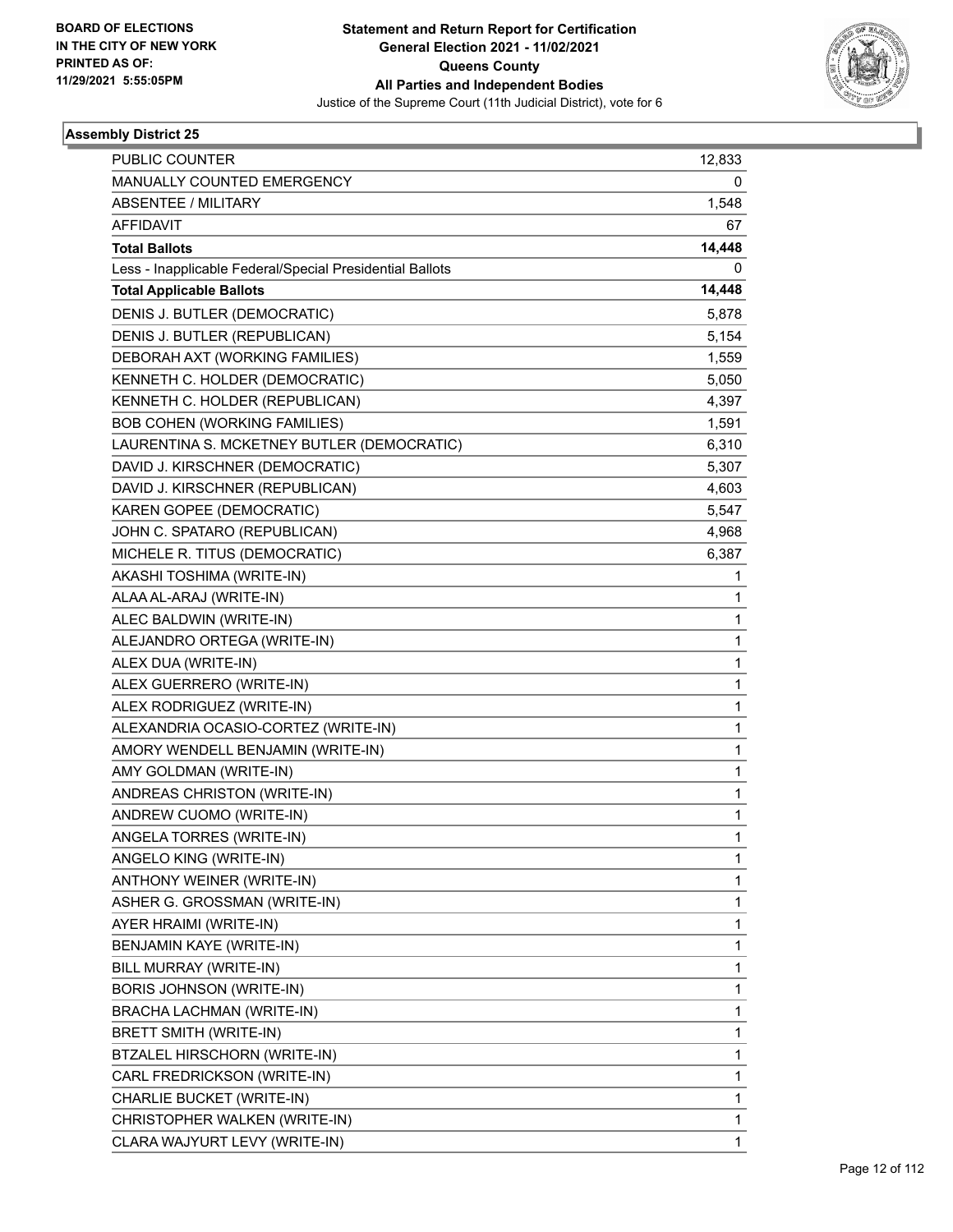

| CLIVE FU ANDERSON (WRITE-IN)       | 1                     |
|------------------------------------|-----------------------|
| CONSTANTINE ANGELOPOLUS (WRITE-IN) | 1                     |
| CRICKET CAT (WRITE-IN)             | 1                     |
| DARIO SILVERBUS (WRITE-IN)         | 1                     |
| DAVID DUHAN (WRITE-IN)             | 1                     |
| DAVID EDWARD LEVY (WRITE-IN)       | 1                     |
| DAVID HARRIS (WRITE-IN)            | 1                     |
| DAVID REICH (WRITE-IN)             | 1                     |
| DAVID WALLACH (WRITE-IN)           | 1                     |
| DENNIS RARLIC (WRITE-IN)           | 1                     |
| DONALD DUCK (WRITE-IN)             | 2                     |
| DONALD J. TRUMP (WRITE-IN)         | 1                     |
| EDWARD V. DILELLED (WRITE-IN)      | 1                     |
| ELISHA GEWIRTZ (WRITE-IN)          | 1                     |
| FLORENCE ETTAN (WRITE-IN)          | 1                     |
| FRANCIS MAGNANEO (WRITE-IN)        | 1                     |
| GAVIN WAX (WRITE-IN)               | 1                     |
| <b>GEORGE SROLOUITS (WRITE-IN)</b> | 1                     |
| GEORGE W. BUSH (WRITE-IN)          | 1                     |
| GIANNA SAVINO (WRITE-IN)           | 1                     |
| GIL WINOKUN (WRITE-IN)             | 2                     |
| <b>GRANT LALLY (WRITE-IN)</b>      | 1                     |
| GREGORY L LASAK (WRITE-IN)         | 2                     |
| <b>GREGORY LACHAGA (WRITE-IN)</b>  | 1                     |
| GROUCHO MARX (WRITE-IN)            | $\overline{2}$        |
| HARPO MARX (WRITE-IN)              | 1                     |
| HARRY J. SHALOM (WRITE-IN)         | 1                     |
| HAYIM SCHUARTZ (WRITE-IN)          | 1                     |
| HISHAM ABUY HAWASH (WRITE-IN)      | 1                     |
| HOLLY E. REED (WRITE-IN)           | 1                     |
| HOWARD NAIMAN (WRITE-IN)           | 1                     |
| HOWARD STERN (WRITE-IN)            | 1                     |
| ISIDORO ALBINO (WRITE-IN)          | 1                     |
| IZZY MOONBOW (WRITE-IN)            | 1                     |
| JAMES SONG (WRITE-IN)              | 1                     |
| JEANINE PIRRO (WRITE-IN)           | 1                     |
| JEANNETTE LOELLS (WRITE-IN)        | 1                     |
| JEFFREY LEWIS ALLEN IX (WRITE-IN)  | 1                     |
| JEROME HOWARD (WRITE-IN)           | 1                     |
| JERRY IANNECE (WRITE-IN)           | $\overline{2}$        |
| JOE MURRAY (WRITE-IN)              | 2                     |
| JOHN FEDORA JR. (WRITE-IN)         | 1                     |
| JOHN L. JANCE (WRITE-IN)           | 1                     |
| JONATHAN DIMERA (WRITE-IN)         | 1                     |
| JONATTA MOORE (WRITE-IN)           | 1                     |
| JOSEPH KASPER (WRITE-IN)           | $\mathbf{2}^{\prime}$ |
|                                    |                       |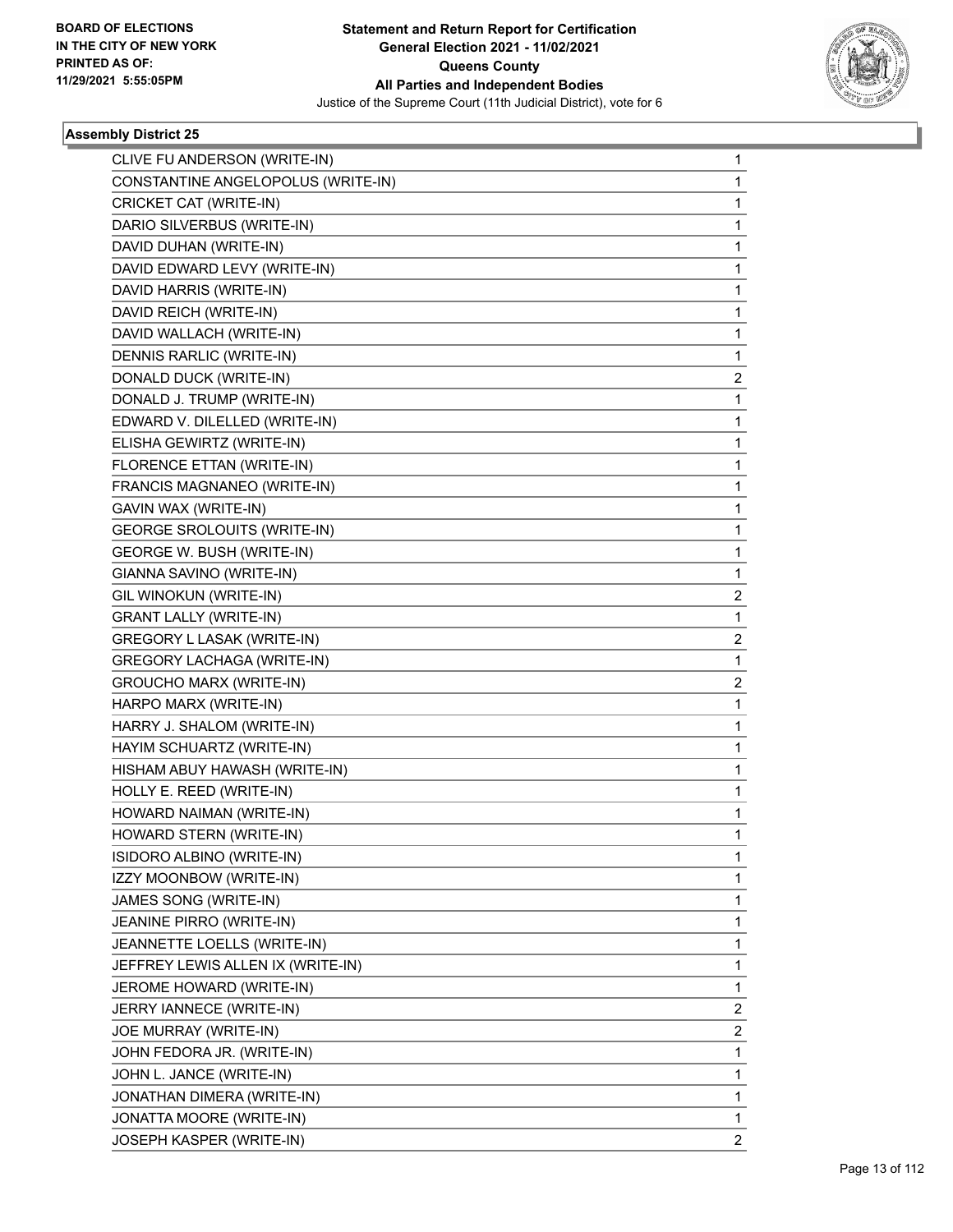

| JOSEPH V. CUSTO (WRITE-IN)     | 1            |
|--------------------------------|--------------|
| JOSHUA VILENISKIS (WRITE-IN)   | 1            |
| JUDAH BOTNICK (WRITE-IN)       | $\mathbf{1}$ |
| JUDITH SHEINDLIN (WRITE-IN)    | 1            |
| <b>JULIAN GARZA (WRITE-IN)</b> | 1            |
| JULIEN BLANC (WRITE-IN)        | 1            |
| JUMAANE D. WILLIAMS (WRITE-IN) | 1            |
| KAMADO TANJIRO (WRITE-IN)      | 1            |
| KANYE WEST (WRITE-IN)          | 2            |
| KARA KIRCHOTT (WRITE-IN)       | 1            |
| KAYED FASFOUS (WRITE-IN)       | 1            |
| KEITH FELDENFELD (WRITE-IN)    | 1            |
| KENDALL JENNER (WRITE-IN)      | 1            |
| KEVIN BUGGY (WRITE-IN)         | 1            |
| KEVIN LEE (WRITE-IN)           | $\mathbf{1}$ |
| KHLOE KARDASHIAN (WRITE-IN)    | 1            |
| KIM KARDASHIAN (WRITE-IN)      | 1            |
| KOURTNEY KARDASHIAN (WRITE-IN) | 1            |
| KYLIE JENNER (WRITE-IN)        | 1            |
| LAWRENCE FINE (WRITE-IN)       | 1            |
| LEBA WALLACH (WRITE-IN)        | $\mathbf{1}$ |
| LOGAN KADOCHNIKOV (WRITE-IN)   | 1            |
| MARC GRODSKY (WRITE-IN)        | 1            |
| MARCO ALBINO (WRITE-IN)        | 1            |
| MARK S. ANDERSON (WRITE-IN)    | 1            |
| MARTHA L. ALBINO (WRITE-IN)    | 1            |
| MARTIN SANDLER (WRITE-IN)      | $\mathbf{1}$ |
| MATTHEW J. ROUTH (WRITE-IN)    | 1            |
| MAY MARCUS (WRITE-IN)          | 1            |
| MELISSA B. MORA (WRITE-IN)     | 1            |
| MERRICK GARLAND (WRITE-IN)     | 1            |
| MICHAEL W. GRIFFIN (WRITE-IN)  | 1            |
| MICKEY MOUSE (WRITE-IN)        | 1            |
| MIGDAD QAWASMEH (WRITE-IN)     | 1            |
| MIKE PENCE (WRITE-IN)          | 1            |
| MILTON NORDLICHT (WRITE-IN)    | 1            |
| MIMI CAT (WRITE-IN)            | 1            |
| MOISHE KAPUYA (WRITE-IN)       | 1            |
| <b>MOSES HOWARD (WRITE-IN)</b> | 1            |
| NASEEB GAFAR (WRITE-IN)        | 1            |
| NECHAMA PEIKES (WRITE-IN)      | 1            |
| NICK NEOCLEUS (WRITE-IN)       | $\mathbf{1}$ |
| OVEN COOK (WRITE-IN)           | 1            |
| PEARL NORDLICHT (WRITE-IN)     | 1            |
| PENELOPE MARINO (WRITE-IN)     | 1            |
| PHILIP KIM (WRITE-IN)          | $\mathbf{1}$ |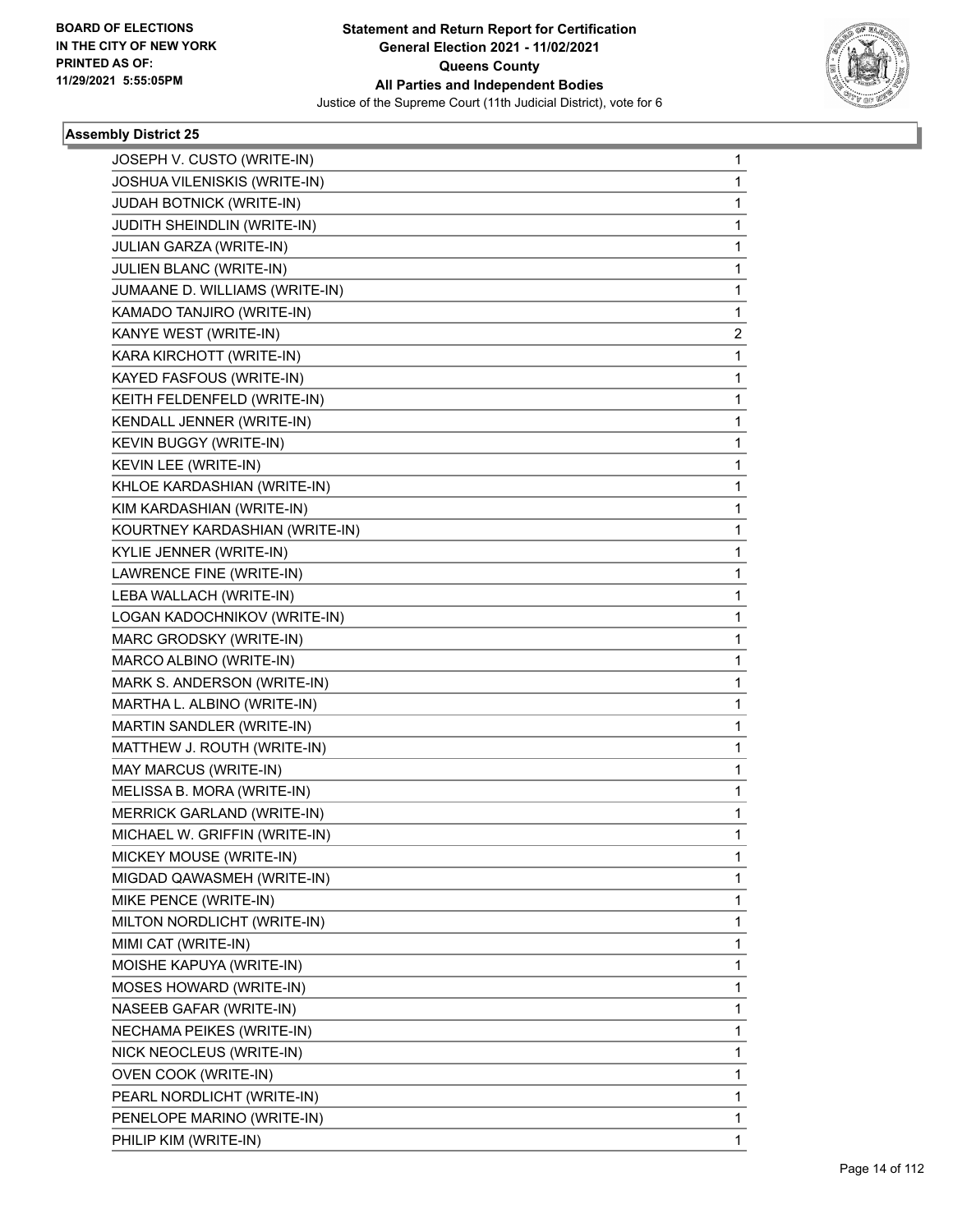

| PHOEBE TAM RARLIC (WRITE-IN)       | 1            |
|------------------------------------|--------------|
| R'EIL BOBBLEHEAD (WRITE-IN)        | 1            |
| RICHARD LAROSA (WRITE-IN)          | 1            |
| ROB KARDASHIAN (WRITE-IN)          | 1            |
| ROBERT C. COOPER JR. (WRITE-IN)    | 3            |
| ROBERT EHRLICH (WRITE-IN)          | 1            |
| ROBERT SYLVESTER KELLY (WRITE-IN)  | 1            |
| RUBY WINOKUR (WRITE-IN)            | 1            |
| RUDOLPH GIULIANI (WRITE-IN)        | 1            |
| RUIGI WANG (WRITE-IN)              | 1            |
| SALLUNA YEUNG (WRITE-IN)           | 1            |
| SAUL GOODMAN (WRITE-IN)            | 1            |
| SHADI ABU AKER (WRITE-IN)          | 1            |
| SHARON NAOMI BOTNICK (WRITE-IN)    | 1            |
| SHELBY DUA (WRITE-IN)              | 1            |
| STEFAN DZIELINSKI (WRITE-IN)       | 1            |
| STEVE BLUM (WRITE-IN)              | 1            |
| STRAHD VON ZOROVICH (WRITE-IN)     | 1            |
| SUE MARINO (WRITE-IN)              | 1            |
| SULLY SULLIVAN (WRITE-IN)          | 1            |
| TAZ ARONOFF (WRITE-IN)             | 1            |
| THOMAS BYRNE (WRITE-IN)            | 1            |
| THOMAS MAKI (WRITE-IN)             | 1            |
| THOMAS PELLICANO (WRITE-IN)        | 1            |
| TIM ROSEN (WRITE-IN)               | 1            |
| TODD VANDEHEY (WRITE-IN)           | 1            |
| UNATTRIBUTABLE WRITE-IN (WRITE-IN) | 104          |
| USMAN ALI CHOHAN (WRITE-IN)        | 1            |
| VICTORIA KUMMER (WRITE-IN)         | 3            |
| WENHUA ZHANG (WRITE-IN)            | 1            |
| WILLIAM D. SHANAHAN (WRITE-IN)     | 2            |
| WILLIAM LAMPERT (WRITE-IN)         | $\mathbf{1}$ |
| WILLY WONKA (WRITE-IN)             | 1            |
| WOODY ALLEN (WRITE-IN)             | 1            |
| XIOWEN LIANG (WRITE-IN)            | 1            |
| ZANE TENENBAUM (WRITE-IN)          | 1            |
| ZEPPO MARX (WRITE-IN)              | 1            |
| <b>Total Votes</b>                 | 57,023       |
| Unrecorded                         | 29,665       |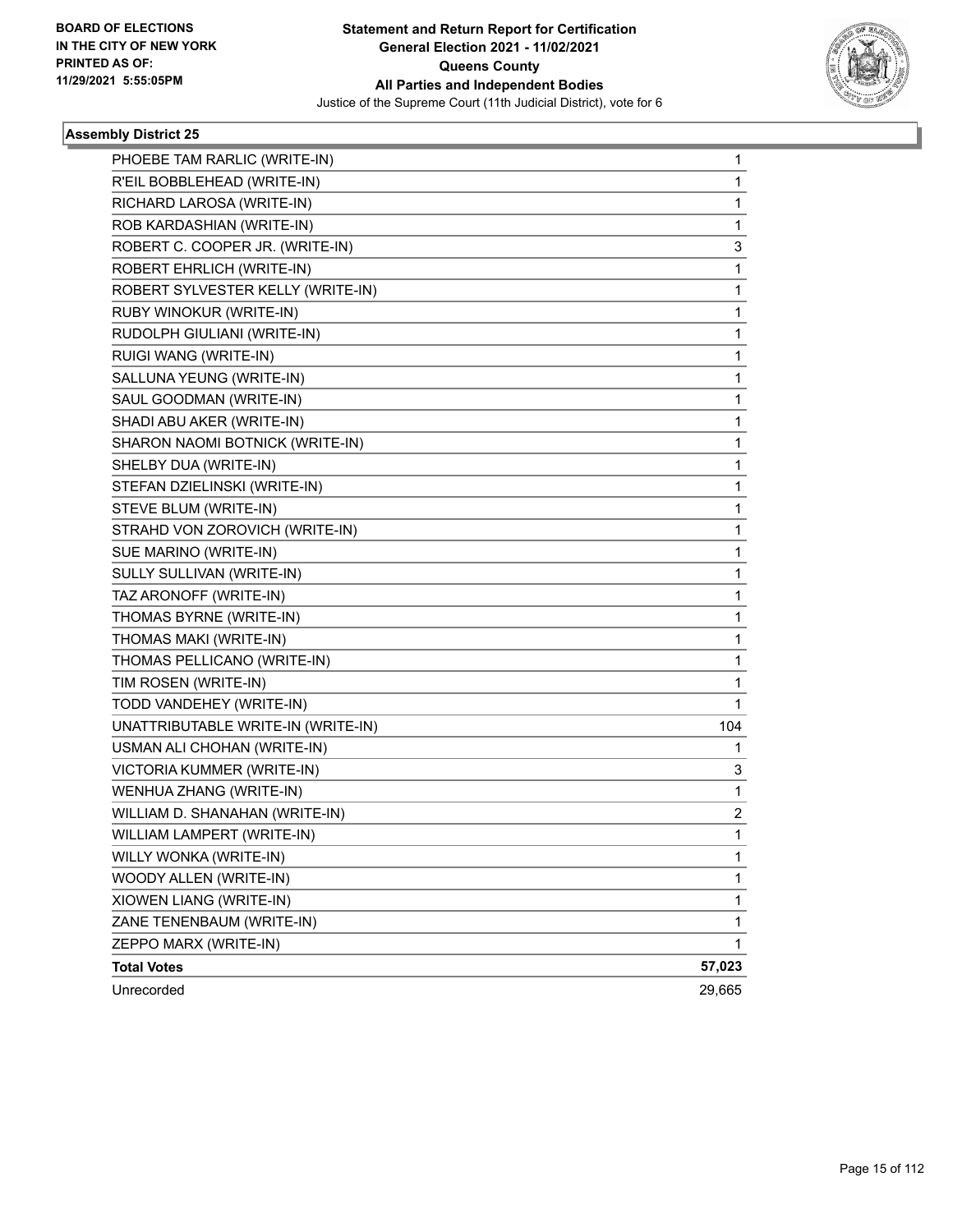

| <b>PUBLIC COUNTER</b>                                    | 22,506                  |
|----------------------------------------------------------|-------------------------|
| MANUALLY COUNTED EMERGENCY                               | 0                       |
| <b>ABSENTEE / MILITARY</b>                               | 2,402                   |
| <b>AFFIDAVIT</b>                                         | 123                     |
| <b>Total Ballots</b>                                     | 25,031                  |
| Less - Inapplicable Federal/Special Presidential Ballots | 0                       |
| <b>Total Applicable Ballots</b>                          | 25,031                  |
| DENIS J. BUTLER (DEMOCRATIC)                             | 9,521                   |
| DENIS J. BUTLER (REPUBLICAN)                             | 10,120                  |
| DEBORAH AXT (WORKING FAMILIES)                           | 2,455                   |
| KENNETH C. HOLDER (DEMOCRATIC)                           | 8,589                   |
| KENNETH C. HOLDER (REPUBLICAN)                           | 8,571                   |
| <b>BOB COHEN (WORKING FAMILIES)</b>                      | 2,425                   |
| LAURENTINA S. MCKETNEY BUTLER (DEMOCRATIC)               | 10,626                  |
| DAVID J. KIRSCHNER (DEMOCRATIC)                          | 9,046                   |
| DAVID J. KIRSCHNER (REPUBLICAN)                          | 8,788                   |
| KAREN GOPEE (DEMOCRATIC)                                 | 9,206                   |
| JOHN C. SPATARO (REPUBLICAN)                             | 9,962                   |
| MICHELE R. TITUS (DEMOCRATIC)                            | 10,601                  |
| ADAM FERTIG (WRITE-IN)                                   | 1                       |
| ADONIS CARAMINTZOS (WRITE-IN)                            | 1                       |
| ALAN SHAFRAN (WRITE-IN)                                  | 1                       |
| ALBERT MAIMORE (WRITE-IN)                                | 1                       |
| ALEXANDRA VINES (WRITE-IN)                               | 1                       |
| ALICE RODRIQUEZ (WRITE-IN)                               | 1                       |
| ANDREW CUOMO (WRITE-IN)                                  | 1                       |
| ANDREW D. GROSSMAN (WRITE-IN)                            | 1                       |
| ANDREW DICE CLAY (WRITE-IN)                              | 1                       |
| ANDREW GIULIANI (WRITE-IN)                               | 1                       |
| ANDREW J. BOWMAN (WRITE-IN)                              | 1                       |
| ANNA SCOTCHIE (WRITE-IN)                                 | 1                       |
| ANTHONY LINO (WRITE-IN)                                  | 1                       |
| ANTHONY LOINCANO (WRITE-IN)                              | 1                       |
| ANTHONY MACKIE (WRITE-IN)                                | 1                       |
| ANTHONY PEPE (WRITE-IN)                                  | 1                       |
| ANTHONY WEINER (WRITE-IN)                                | 1                       |
| BARBARA GILLESPIE (WRITE-IN)                             | 1                       |
| BENJAMIN J. FISHER (WRITE-IN)                            | 2                       |
| BERNIE SANDERS (WRITE-IN)                                | 2                       |
| BETTY SMITH (WRITE-IN)                                   | $\overline{\mathbf{c}}$ |
| BILL MAHER (WRITE-IN)                                    | 1                       |
| BILL PEPITONE (WRITE-IN)                                 | 1                       |
| BILLY MARTIN (WRITE-IN)                                  | 1                       |
| BO DENDLE (WRITE-IN)                                     | 1                       |
| BOHEN COHEN (WRITE-IN)                                   | 1                       |
| BRIAN COLE (WRITE-IN)                                    | $\mathbf{1}$            |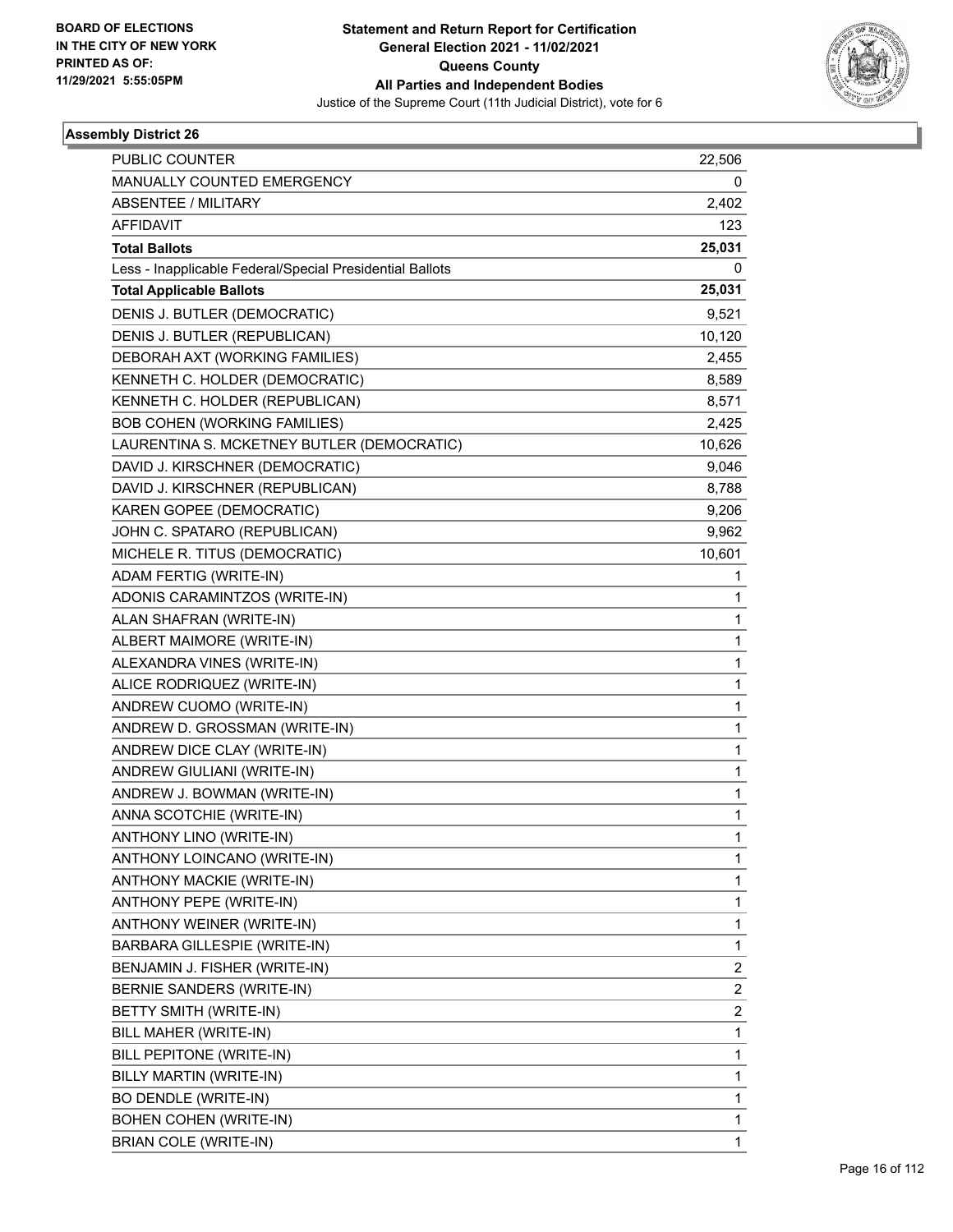

| <b>BRIAN GATTA (WRITE-IN)</b>      | 1                       |
|------------------------------------|-------------------------|
| CARL CUATO (WRITE-IN)              | 1                       |
| CARLOS BEATO (WRITE-IN)            | 1                       |
| CATHERINE JIN (WRITE-IN)           | 1                       |
| CHRISTIAN TRUJILLO (WRITE-IN)      | 1                       |
| CHRISTINA GRASSO (WRITE-IN)        | 2                       |
| CORINNE K. MASS-GRASSO (WRITE-IN)  | 1                       |
| CRISTINA LINO (WRITE-IN)           | 1                       |
| CURTIS A. SLIWA (WRITE-IN)         | $\overline{\mathbf{c}}$ |
| DALE SPINA (WRITE-IN)              | 1                       |
| DANIEL A. COSTIGAN (WRITE-IN)      | 1                       |
| DANIEL BOGUN (WRITE-IN)            | 1                       |
| DANIEL MCLAUGHLIN (WRITE-IN)       | 1                       |
| DANIEL PODHASKIE (WRITE-IN)        | 1                       |
| DAVE CHAPPELLE (WRITE-IN)          | 1                       |
| DAVID E. SHIFREN (WRITE-IN)        | 1                       |
| DAVID S. DIKMAN (WRITE-IN)         | 1                       |
| DEBORAH STEVENSS MODICA (WRITE-IN) | 1                       |
| DEREK JETER (WRITE-IN)             | 1                       |
| DOMINIC CHIARIELLO (WRITE-IN)      | 1                       |
| DONALD DUCK (WRITE-IN)             | 3                       |
| DONALD J. TRUMP (WRITE-IN)         | 18                      |
| DOROTHY CHIN (WRITE-IN)            | 1                       |
| DROGON TARGARYEAN (WRITE-IN)       | 1                       |
| EDWARD R. TEMPESTA (WRITE-IN)      | 2                       |
| ELON MUSK (WRITE-IN)               | 1                       |
| ERIC TRUMP (WRITE-IN)              | 1                       |
| FABIO D'ELIA (WRITE-IN)            | 1                       |
| FERNANDO VITTIGILIO (WRITE-IN)     | 1                       |
| FRANCIS E. SPANGENBERG (WRITE-IN)  | 1                       |
| FRANCIS SPANGENBERG (WRITE-IN)     | 2                       |
| FRANK KELLY (WRITE-IN)             | 1                       |
| FRANK ROMA (WRITE-IN)              | 1                       |
| FRANK SKALA (WRITE-IN)             | 1                       |
| FRED TRUMP (WRITE-IN)              | 1                       |
| <b>GABRIEL ZHANG (WRITE-IN)</b>    | 1                       |
| <b>GARY DELL ABATE (WRITE-IN)</b>  | 1                       |
| <b>GEORGE HARRISON (WRITE-IN)</b>  | 1                       |
| <b>GEORGE SANTOS (WRITE-IN)</b>    | 2                       |
| <b>GLORIA COLE (WRITE-IN)</b>      | 1                       |
| <b>GREG GUTFELD (WRITE-IN)</b>     | 1                       |
| HANK VOIT (WRITE-IN)               | 1                       |
| HARMEET DHILLON (WRITE-IN)         | 1                       |
| HASBULLA MAGOMEDOR (WRITE-IN)      | 1                       |
| HOWARD STERN (WRITE-IN)            | 1                       |
| ILENE KASS (WRITE-IN)              | 1                       |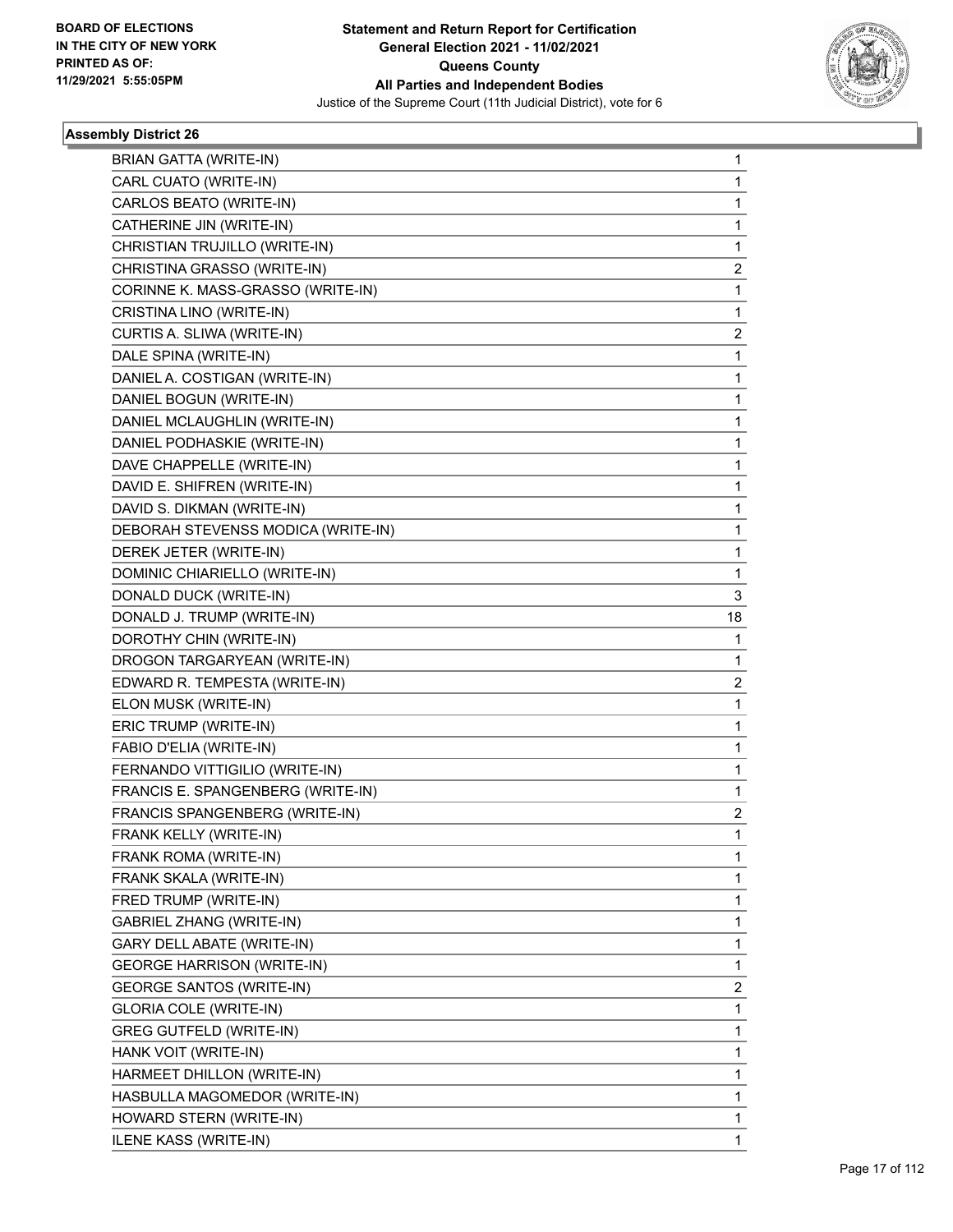

| IVANKA TRUMP (WRITE-IN)           | 1              |
|-----------------------------------|----------------|
| JADEN MCNEIL (WRITE-IN)           | 1              |
| JAMES CAPPA (WRITE-IN)            | 1              |
| JAMES COYLE (WRITE-IN)            | $\overline{2}$ |
| JAMES MARSH (WRITE-IN)            | 1              |
| JAMES S. PALMER (WRITE-IN)        | 1              |
| JANE DOE (WRITE-IN)               | 1              |
| JANIS PARAZZELLI (WRITE-IN)       | 1              |
| JAY ENG (WRITE-IN)                | 1              |
| JEFFREY CHABROWE (WRITE-IN)       | 1              |
| JENNIFER PANG (WRITE-IN)          | 1              |
| JERRY IANNECE (WRITE-IN)          | 1              |
| JOANN ARIOLA (WRITE-IN)           | 1              |
| JOHN ALEXANDER SAKELOS (WRITE-IN) | 1              |
| JOHN CATSIMITIDIS (WRITE-IN)      | 1              |
| JOHN CENA (WRITE-IN)              | 1              |
| JOHN CHRIGHS (WRITE-IN)           | 1              |
| JOHN DOE (WRITE-IN)               | 2              |
| JOHN F. SCHUTTY III (WRITE-IN)    | 1              |
| JOHN GAULT (WRITE-IN)             | 1              |
| JOHN J. MEGLIO (WRITE-IN)         | 1              |
| JOHN KING (WRITE-IN)              | 1              |
| JOHN LEE (WRITE-IN)               | 1              |
| JOHN LENNON (WRITE-IN)            | 1              |
| JOHN MANNERSRS (WRITE-IN)         | 1              |
| JOHN MARTINI (WRITE-IN)           | 1              |
| JOHN OSTLING (WRITE-IN)           | 1              |
| JOHN SCOLARO (WRITE-IN)           | 1              |
| JOHN SMITH (WRITE-IN)             | 1              |
| JOHN STROTOUDAKIS (WRITE-IN)      | 1              |
| JOSE ALTURE (WRITE-IN)            | 1              |
| JOSEPH KASPER (WRITE-IN)          | 1              |
| JOSEPH R. CASCIO (WRITE-IN)       | 2              |
| JOSEPH ROSAN (WRITE-IN)           | 1              |
| JOSEPH S. GUZZARDI (WRITE-IN)     | 1              |
| JOSEPH SANDERS (WRITE-IN)         | 1              |
| JUDI LEVY (WRITE-IN)              | 1              |
| JUDITH SHEINDLIN (WRITE-IN)       | 1              |
| <b>JULIA CORCORAN (WRITE-IN)</b>  | 1              |
| KANYE WEST (WRITE-IN)             | 1              |
| KARINA ALOMAR (WRITE-IN)          | 1              |
| KEN STEIN (WRITE-IN)              | 1              |
| KEVIN CARRIGAN (WRITE-IN)         | 1              |
| KIERA GUZZO (WRITE-IN)            | 4              |
| LARRY DARREL (WRITE-IN)           | 1              |
| LEO TREIBEN (WRITE-IN)            | 1              |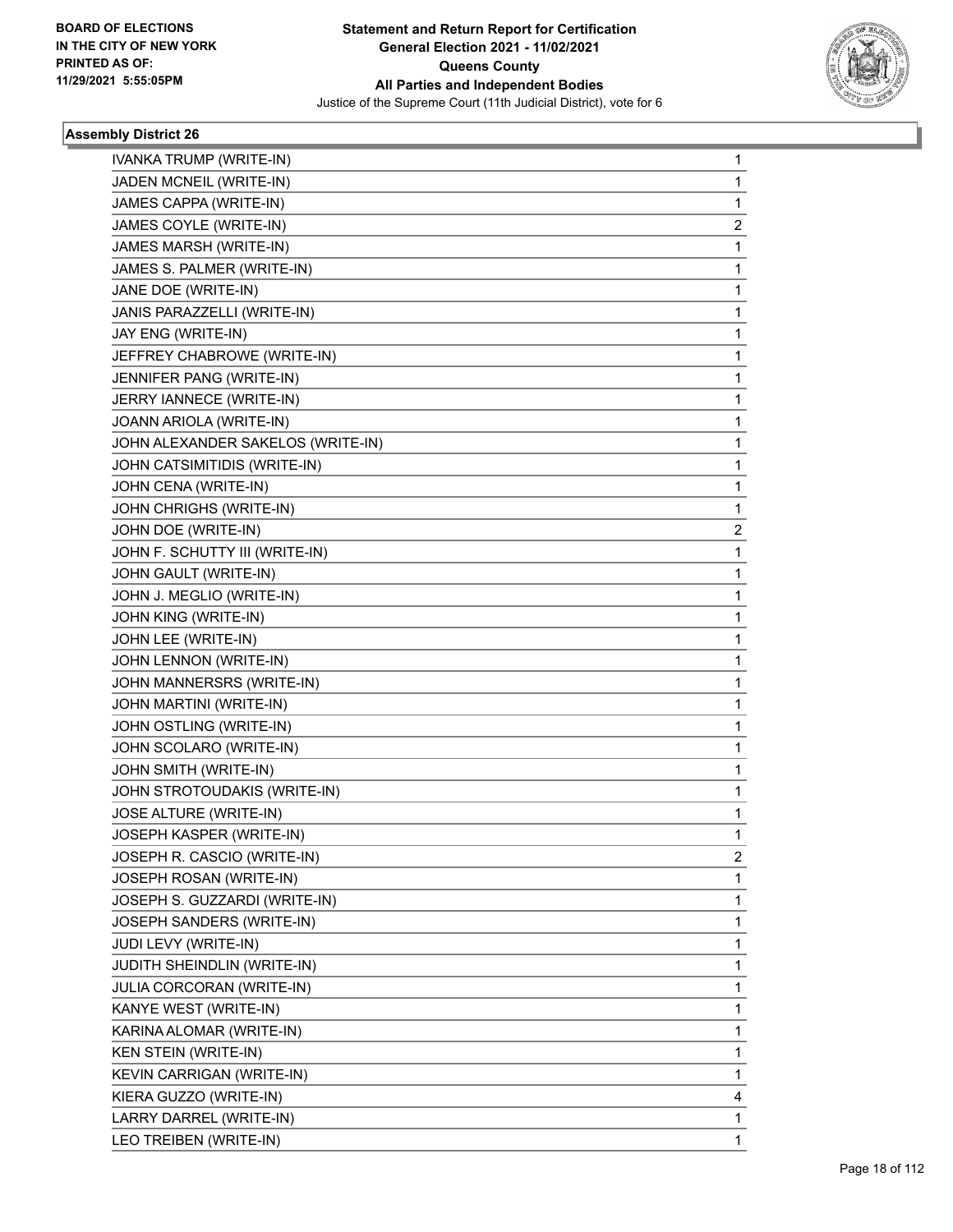

| LISA WESTON (WRITE-IN)                  | 1                       |
|-----------------------------------------|-------------------------|
| MARCELINE B. TEMPESTA (WRITE-IN)        | 1                       |
| MARGARET PARKER (WRITE-IN)              | 1                       |
| MARIA ROSALIND MARTINEZ (WRITE-IN)      | 1                       |
| MARK LEVIN (WRITE-IN)                   | 1                       |
| MARK LEVINE (WRITE-IN)                  | 1                       |
| MARY O'BYRNE (WRITE-IN)                 | 1                       |
| MARY TRUMP (WRITE-IN)                   | 1                       |
| MASSIMO D'ELIA (WRITE-IN)               | 1                       |
| MATTHEW COHEN (WRITE-IN)                | 1                       |
| MATTHEW L. GRASSO (WRITE-IN)            | 1                       |
| MAYA KOVACH (WRITE-IN)                  | 1                       |
| MAYCE KOVACH (WRITE-IN)                 | 1                       |
| MELINDA KATZ (WRITE-IN)                 | 1                       |
| MICHAEL B. DANIELS (WRITE-IN)           | 1                       |
| MICHAEL BALABON (WRITE-IN)              | 1                       |
| MICHAEL C. NAYAR (WRITE-IN)             | 1                       |
| MICHAEL CHEN (WRITE-IN)                 | 1                       |
| MICHAEL MORVILLO (WRITE-IN)             | 1                       |
| MICHAEL SKROKOV (WRITE-IN)              | 1                       |
| MICHAEL V. GRASSO (WRITE-IN)            | $\overline{\mathbf{c}}$ |
| MICKEY MOUSE (WRITE-IN)                 | 3                       |
| MIGUEL SANTANA (WRITE-IN)               | 1                       |
| MIKE SMITH (WRITE-IN)                   | 2                       |
| MINERVA ALONSO (WRITE-IN)               | 1                       |
| MOJGAN COHANIM LANCMAN (WRITE-IN)       | 1                       |
| NELSON CAMACHO (WRITE-IN)               | 1                       |
| NICHOLAS FUENTES (WRITE-IN)             | 1                       |
| NICHOLE SCOTCHIE (WRITE-IN)             | 1                       |
| OLGA KAELIZAKIS (WRITE-IN)              | 1                       |
| PAUL DAVID SOLOMON (WRITE-IN)           | 2                       |
| PAUL MARRONE (WRITE-IN)                 | 1                       |
| PAUL MCCARTNEY (WRITE-IN)               | 1                       |
| PAUL VALLONE (WRITE-IN)                 | 1                       |
| PAULA SCOLARO (WRITE-IN)                | 1                       |
| PEPE CALLA (WRITE-IN)                   | 1                       |
| PETER CAROZZO (WRITE-IN)                | 1                       |
| PETER TEDESCO (WRITE-IN)                | 1                       |
| PETER U. MAIMORE (WRITE-IN)             | 1                       |
| RALPH COLE (WRITE-IN)                   | 1                       |
| RAPHAEL MARIO FRANCISCO DIAZ (WRITE-IN) | 1                       |
| RAY MELILLO (WRITE-IN)                  | 1                       |
| RENZA DIETZ (WRITE-IN)                  | 1                       |
| RICHARD TAYLOR (WRITE-IN)               | 1                       |
| RICK GREEN (WRITE-IN)                   | 1                       |
| RINGO STARR (WRITE-IN)                  | 1                       |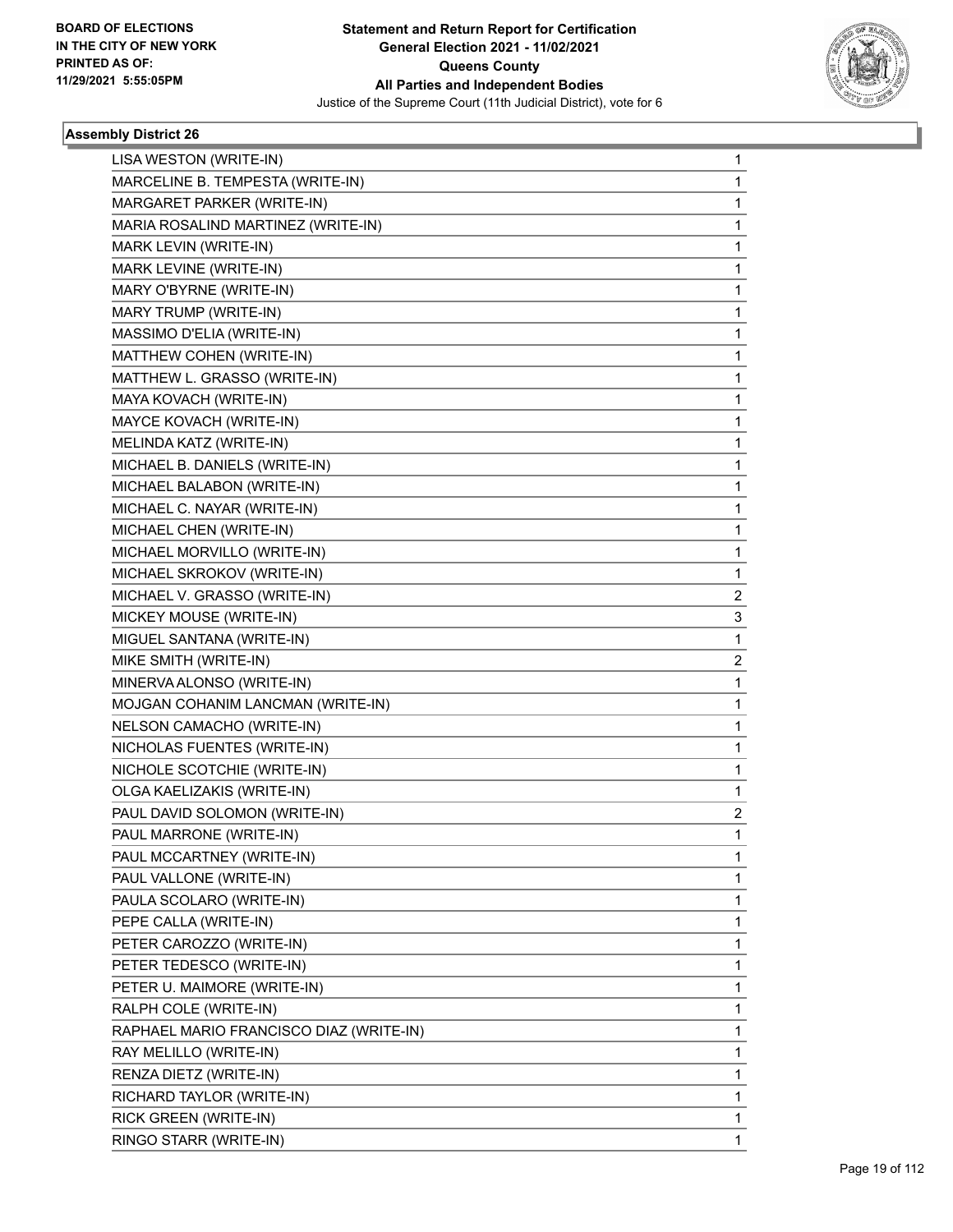

| ROBERT ANICH (WRITE-IN)                   | 1                       |
|-------------------------------------------|-------------------------|
| RODNEY COLE (WRITE-IN)                    | 1                       |
| ROMAN AMINOV (WRITE-IN)                   | 1                       |
| RON CASTORINA (WRITE-IN)                  | 1                       |
| RON DESANTIS (WRITE-IN)                   | 3                       |
| RON PAUL (WRITE-IN)                       | 1                       |
| RONALD FISHER (WRITE-IN)                  | 1                       |
| RORY SCHNURR (WRITE-IN)                   | 1                       |
| ROSANNA AN (WRITE-IN)                     | 1                       |
| RUDOLPH GIULIANI (WRITE-IN)               | 3                       |
| RUDY JONES (WRITE-IN)                     | 1                       |
| RUSH LIMBAUGH (WRITE-IN)                  | 1                       |
| RYAN BREEN (WRITE-IN)                     | 1                       |
| RYAN WALTERS (WRITE-IN)                   | 1                       |
| SAL RUOLDO JR. (WRITE-IN)                 | 1                       |
| SALVATORE MELE (WRITE-IN)                 | 1                       |
| SEAN M. BRENNAN (WRITE-IN)                | 1                       |
| SEAN PARKER (WRITE-IN)                    | 1                       |
| SHANE BIFFAR (WRITE-IN)                   | 1                       |
| SHARON GAFFNEY (WRITE-IN)                 | 1                       |
| SOUPY SALES (WRITE-IN)                    | 1                       |
| STEPHEN MELNICK (WRITE-IN)                | 1                       |
| STEPHEN MILLER (WRITE-IN)                 | 1                       |
| SUSAN SANDERS (WRITE-IN)                  | 1                       |
| THEODORE STAMOS (WRITE-IN)                | 2                       |
| THOMAS FANANO (WRITE-IN)                  | 1                       |
| THOMAS J. ZMICH (WRITE-IN)                | 1                       |
| THOMAS W. ANICH (WRITE-IN)                | 1                       |
| THURMAN MONSON (WRITE-IN)                 | 1                       |
| TIFFANY TRUMP (WRITE-IN)                  | 1                       |
| TONY AVELLA (WRITE-IN)                    | 3                       |
| TONY RODRIQUEZ (WRITE-IN)                 | 1                       |
| TONY SOPRANO (WRITE-IN)                   | 1                       |
| TUCKER CARLSON (WRITE-IN)                 | 1                       |
| UNATTRIBUTABLE WRITE-IN (WRITE-IN)        | 235                     |
| UNCOUNTED WRITE-IN PER STATUTE (WRITE-IN) | 9                       |
| VALERIE COLE (WRITE-IN)                   | 1                       |
| VEDIM GOLDSHTEYL (WRITE-IN)               | 1                       |
| VINCENT DAO (WRITE-IN)                    | 1                       |
| VINSON J. FRIEDMAN (WRITE-IN)             | 1                       |
| VISERYON TARGARYEAN (WRITE-IN)            | 1                       |
| WILLIAM A. PEPITONE (WRITE-IN)            | $\overline{\mathbf{c}}$ |
| WILLIAM BROWER (WRITE-IN)                 | 1                       |
| WILLIAM D. SHANAHAN (WRITE-IN)            | 1                       |
| YMI WONG (WRITE-IN)                       | 1                       |
| YVETTE ROMA (WRITE-IN)                    | 1                       |
|                                           |                         |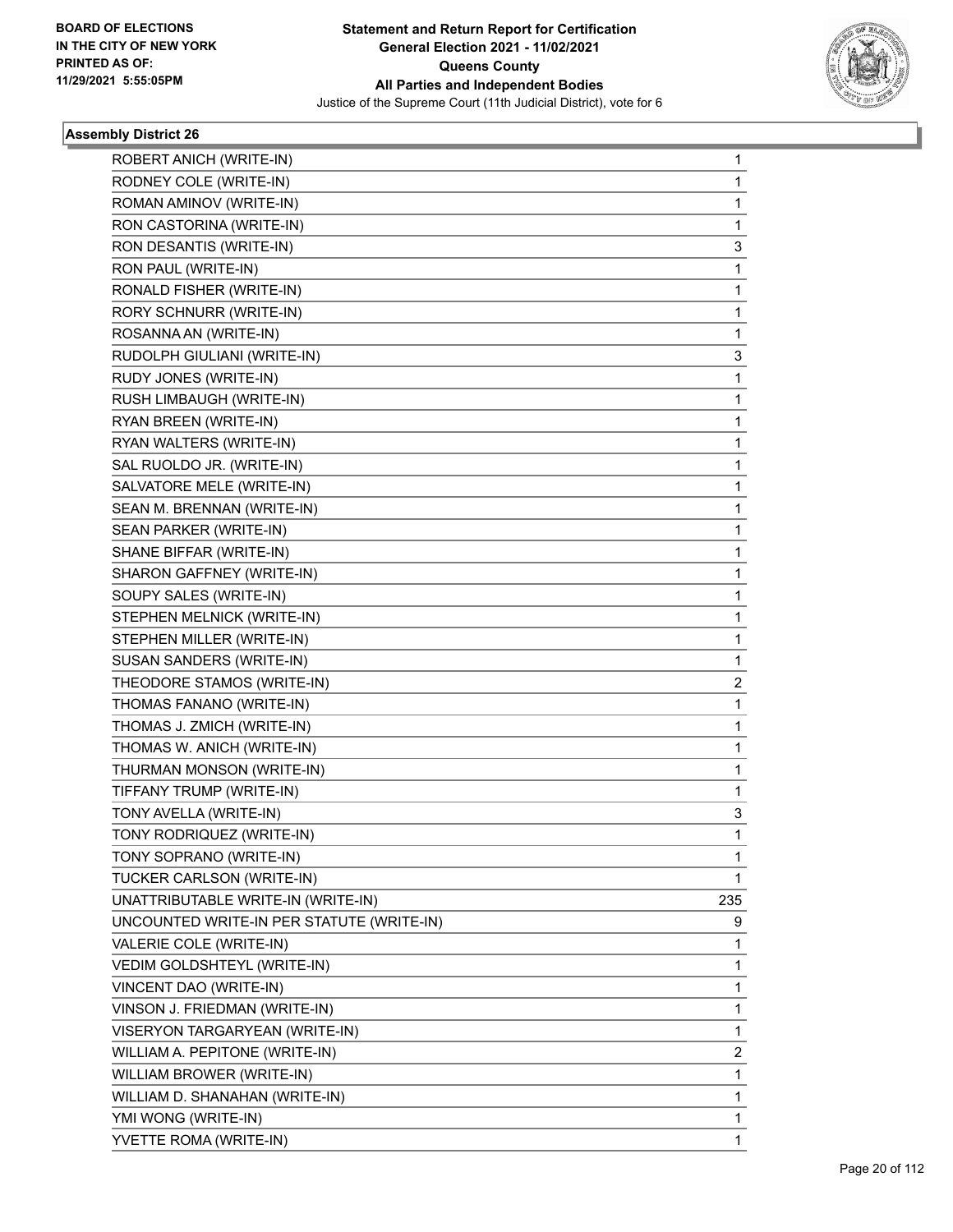

| ZSEONG ZHANG (WRITE-IN) |         |
|-------------------------|---------|
| <b>Total Votes</b>      | 100.410 |
| Unrecorded              | 40      |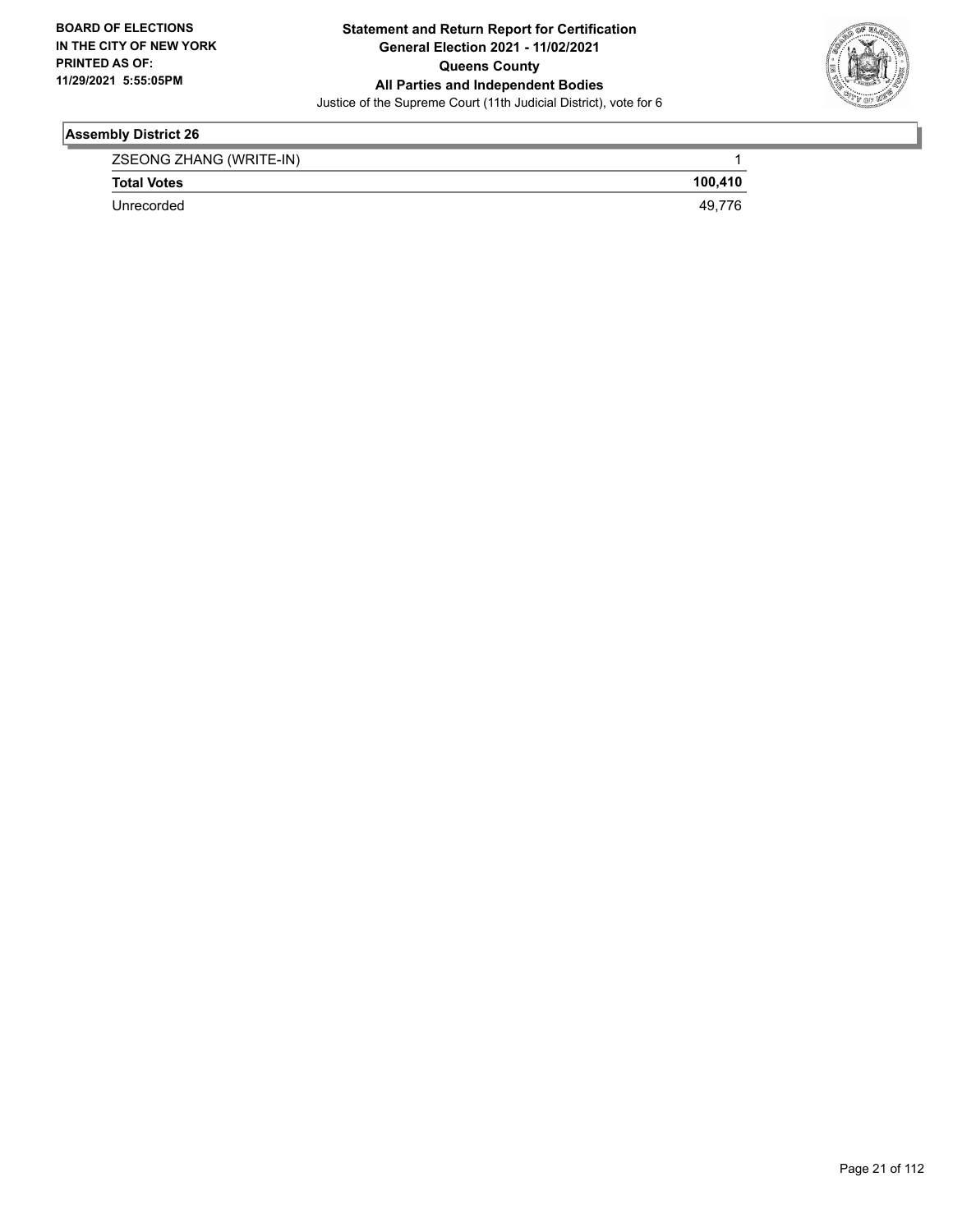

| PUBLIC COUNTER                                           | 14,683         |
|----------------------------------------------------------|----------------|
| MANUALLY COUNTED EMERGENCY                               | 0              |
| <b>ABSENTEE / MILITARY</b>                               | 1,525          |
| <b>AFFIDAVIT</b>                                         | 59             |
| <b>Total Ballots</b>                                     | 16,267         |
| Less - Inapplicable Federal/Special Presidential Ballots | 0              |
| <b>Total Applicable Ballots</b>                          | 16,267         |
| DENIS J. BUTLER (DEMOCRATIC)                             | 6,564          |
| DENIS J. BUTLER (REPUBLICAN)                             | 5,039          |
| DEBORAH AXT (WORKING FAMILIES)                           | 1,713          |
| KENNETH C. HOLDER (DEMOCRATIC)                           | 5,844          |
| KENNETH C. HOLDER (REPUBLICAN)                           | 4,340          |
| <b>BOB COHEN (WORKING FAMILIES)</b>                      | 1,777          |
| LAURENTINA S. MCKETNEY BUTLER (DEMOCRATIC)               | 7,049          |
| DAVID J. KIRSCHNER (DEMOCRATIC)                          | 6,640          |
| DAVID J. KIRSCHNER (REPUBLICAN)                          | 4,739          |
| KAREN GOPEE (DEMOCRATIC)                                 | 6,263          |
| JOHN C. SPATARO (REPUBLICAN)                             | 4,941          |
| MICHELE R. TITUS (DEMOCRATIC)                            | 7,006          |
| ABE KESSLER (WRITE-IN)                                   | 2              |
| ABRAHAM HECHT (WRITE-IN)                                 | 3              |
| ABRAHAM SONNEL (WRITE-IN)                                | 1              |
| ADINA RENNERT (WRITE-IN)                                 | 1              |
| ADRIAN CZMIELEWSKI (WRITE-IN)                            | 1              |
| ALAN SHERMAN (WRITE-IN)                                  | $\overline{c}$ |
| ALBERT NEGRON (WRITE-IN)                                 | 1              |
| ALEX RIVERA (WRITE-IN)                                   | 1              |
| ALEXANDER DUA (WRITE-IN)                                 | 1              |
| ALFIA AGISLL (WRITE-IN)                                  | 1              |
| ALI CYPERSTEIN (WRITE-IN)                                | 1              |
| ALLEGRA HORN (WRITE-IN)                                  | 1              |
| AMY CONEY BARRETT (WRITE-IN)                             | 1              |
| ANDY SZETO (WRITE-IN)                                    | 2              |
| ANGELO LATEMPA (WRITE-IN)                                | 1              |
| ANTHONY WEINER (WRITE-IN)                                | 1              |
| ANTONIN SCALIA (WRITE-IN)                                | 1              |
| ANTONIN SCOLIA (WRITE-IN)                                | 1              |
| ARON CYPERSTEIN (WRITE-IN)                               | 1              |
| ARYEL I. ROCKWE (WRITE-IN)                               | 1              |
| ASHER G. GROSSMAN (WRITE-IN)                             | 3              |
| AVI CYPERSTEIN (WRITE-IN)                                | 1              |
| AVIVA SHLIEVELBERG (WRITE-IN)                            | 1              |
| <b>BARRY KRON (WRITE-IN)</b>                             | 1              |
| <b>BEN SHAPIRO (WRITE-IN)</b>                            | 1              |
| BENJAMIN COHEN (WRITE-IN)                                | 1              |
| BENJAMIN HECHT (WRITE-IN)                                | 1              |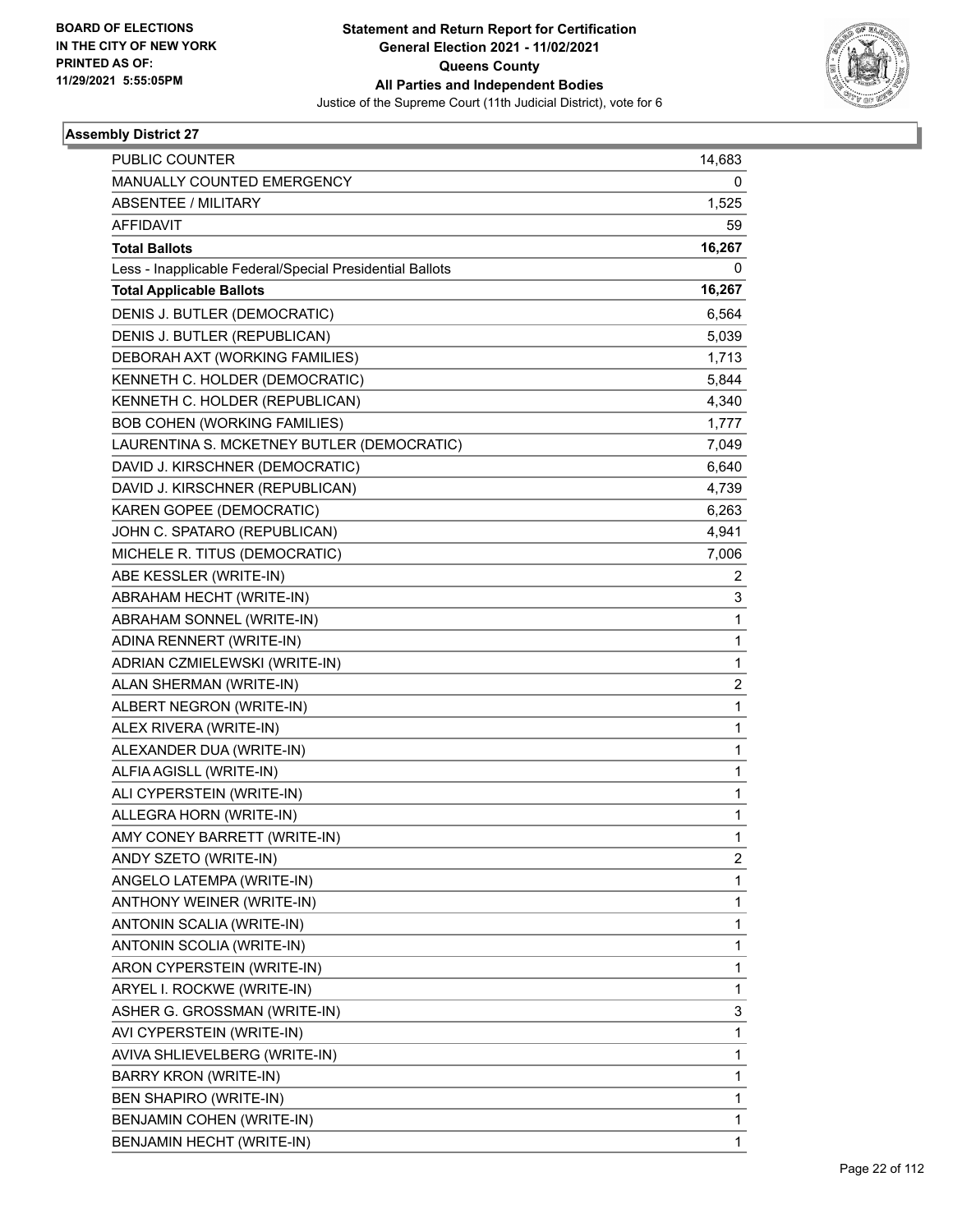

| BENJAMIN HORN (WRITE-IN)            | 1 |
|-------------------------------------|---|
| BENJAMIN KESSLER (WRITE-IN)         | 1 |
| BILL DE BLASIO (WRITE-IN)           | 1 |
| BILL LABEDE (WRITE-IN)              | 1 |
| <b>BOOMER ELIESON (WRITE-IN)</b>    | 1 |
| BRANDON BEDOYA (WRITE-IN)           | 1 |
| <b>BRIAN SMITH (WRITE-IN)</b>       | 1 |
| BTZALEL HIRSCHORN (WRITE-IN)        | 1 |
| <b>BUGS BUNNY (WRITE-IN)</b>        | 1 |
| CAROLINE BOEHM (WRITE-IN)           | 2 |
| CHANA BRACH RENNART (WRITE-IN)      | 1 |
| CHARLES SILVERSTEIN (WRITE-IN)      | 1 |
| CHAVIVA ZLOTNICK (WRITE-IN)         | 1 |
| CHAYA ROCKWE (WRITE-IN)             | 1 |
| CHELSEA C. PAREDES (WRITE-IN)       | 1 |
| CHRIS BEGLEY (WRITE-IN)             | 1 |
| CHRIS BERMARD (WRITE-IN)            | 1 |
| CHRISTI TAI DEAN (WRITE-IN)         | 1 |
| CHRISTIAN CISNEROS (WRITE-IN)       | 1 |
| CHRISTIAN MAUNCIO CORTES (WRITE-IN) | 1 |
| CHRISTINA GELLER (WRITE-IN)         | 1 |
| CHRISTINE MCCOREY (WRITE-IN)        | 1 |
| CHUCK NORRIS (WRITE-IN)             | 1 |
| CLARENCE THOMAS (WRITE-IN)          | 2 |
| CLINT EASTWOOD (WRITE-IN)           | 1 |
| CRAIG SCHONFELD (WRITE-IN)          | 1 |
| DAN BONGINO (WRITE-IN)              | 1 |
| DAN DZIN (WRITE-IN)                 | 1 |
| DANIEL DEVITO (WRITE-IN)            | 1 |
| DARA LEBOWITZ (WRITE-IN)            | 1 |
| DAVID ARONOV (WRITE-IN)             | 1 |
| DAVID BART (WRITE-IN)               | 1 |
| DAVID BERGER (WRITE-IN)             | 3 |
| DAVID GRUNBLATT (WRITE-IN)          | 1 |
| DAVID KATZ (WRITE-IN)               | 1 |
| DAVID KIRSHNER (WRITE-IN)           | 1 |
| DAVID LUCHINS (WRITE-IN)            | 1 |
| DAVID Z. SHEINFELD (WRITE-IN)       | 1 |
| DEBRA ALTMAN (WRITE-IN)             | 1 |
| DEVORA B. SCHECHTER (WRITE-IN)      | 1 |
| DIANA D. WALCOTT (WRITE-IN)         | 1 |
| DIANE COSTANZO (WRITE-IN)           | 1 |
| DILAAMS DONKEY (WRITE-IN)           | 1 |
| DONALD J. TRUMP (WRITE-IN)          | 4 |
| DONALD LECONTE (WRITE-IN)           | 1 |
| DR. JOHN BRICK (WRITE-IN)           | 1 |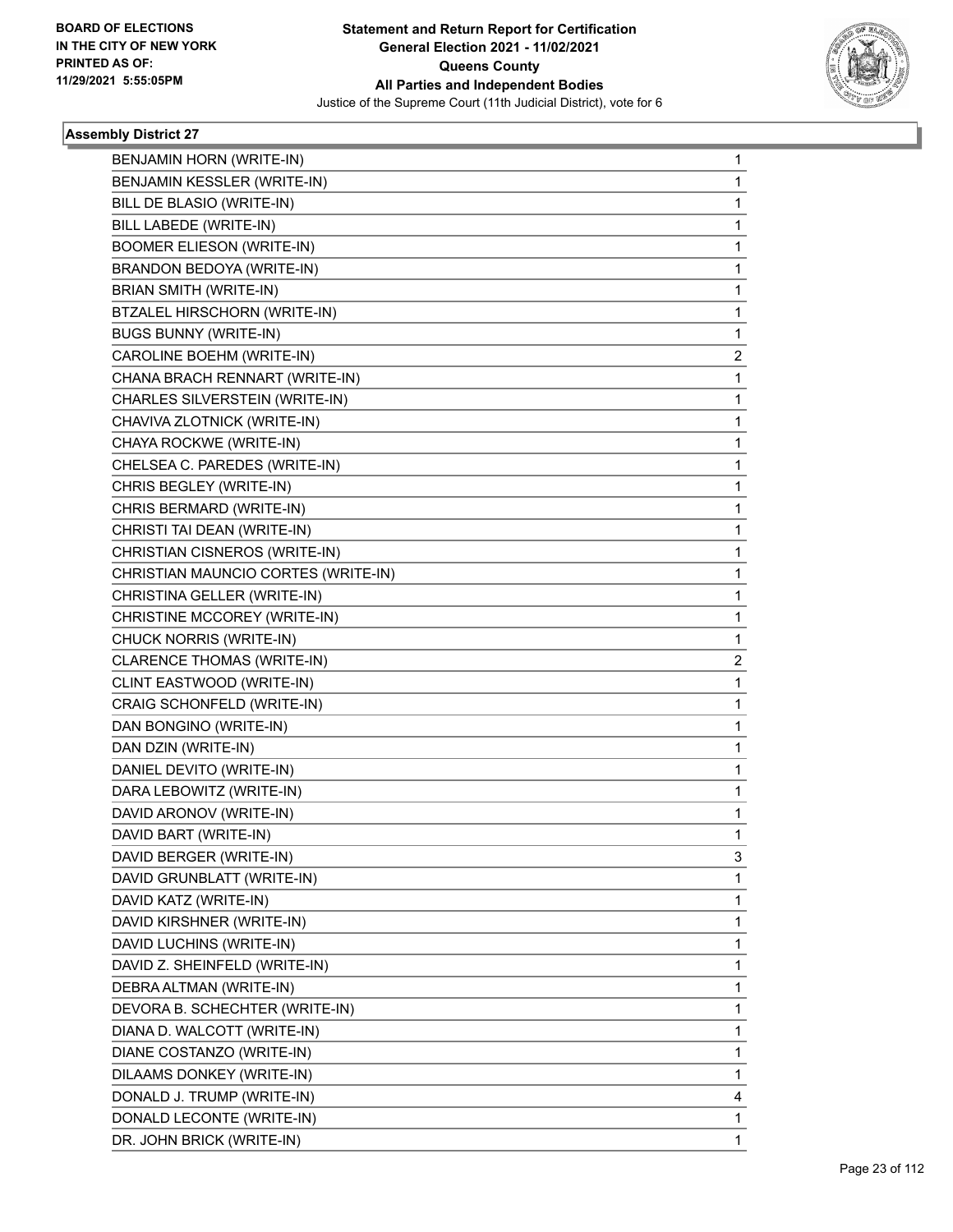

| EDGAR HICKS (WRITE-IN)              | 1            |
|-------------------------------------|--------------|
| EDWARD KOCH (WRITE-IN)              | 2            |
| ELI HIESTER (WRITE-IN)              | 1            |
| ELIZABETH KELLY-PARKS (WRITE-IN)    | 1            |
| ELLIOT SPITZER (WRITE-IN)           | 1            |
| ELLIOT WIE (WRITE-IN)               | 1            |
| ELLIOT WISEL (WRITE-IN)             | 1            |
| ELMER FUDD (WRITE-IN)               | 1            |
| ERIC GELLER (WRITE-IN)              | 1            |
| ERIC HOUSEMAN (WRITE-IN)            | 1            |
| FLORENCE MOLLOY (WRITE-IN)          | 1            |
| <b>GREG KELLY (WRITE-IN)</b>        | 1            |
| GREGORY L LASAK (WRITE-IN)          | 1            |
| <b>GREGORY MATHIS (WRITE-IN)</b>    | 1            |
| <b>GREGORY STEVENSON (WRITE-IN)</b> | 1            |
| HADOR LEYBOV (WRITE-IN)             | 1            |
| HANNIBAL LECTER (WRITE-IN)          | 1            |
| HARVEY BEREZIN (WRITE-IN)           | 1            |
| HAYIM SCHWARTZ (WRITE-IN)           | 1            |
| HELENA MERTIRI (WRITE-IN)           | 1            |
| HELLEN WU (WRITE-IN)                | 1            |
| HINDA RENERT (WRITE-IN)             | 1            |
| HISHAM MELISY (WRITE-IN)            | 1            |
| HUNDA RENNERT (WRITE-IN)            | 1            |
| HUNTER BIDEN (WRITE-IN)             | 1            |
| IAN MAURER (WRITE-IN)               | 1            |
| IAN ROWE (WRITE-IN)                 | 1            |
| JACK BAER (WRITE-IN)                | 1            |
| JAMES D. SANDERS (WRITE-IN)         | 1            |
| JANICE CHEN (WRITE-IN)              | 1            |
| JEFF SHALOMOV (WRITE-IN)            | 1            |
| JESSE WATERS (WRITE-IN)             | 1            |
| JIM LECYNZSKI (WRITE-IN)            | 1            |
| JOE BROWN (WRITE-IN)                | 1            |
| JOHN F. KENNEDY (WRITE-IN)          | 1            |
| JOHN JOSEPH (WRITE-IN)              | 1            |
| JOHN RENGITO (WRITE-IN)             | 1            |
| JOHN SMITH (WRITE-IN)               | 1            |
| JOHN SOCHRAN (WRITE-IN)             | 1            |
| JONATHAN GOLDBY (WRITE-IN)          | 1            |
| JONATHAN HORN (WRITE-IN)            | 1            |
| JOSEPH BROWN (WRITE-IN)             | 1            |
| JOSEPH DOE (WRITE-IN)               | 1            |
| JOSEPH P. MAMA (WRITE-IN)           | 1            |
| JOSEPH WAGNER (WRITE-IN)            | 2            |
| JUDITH SHEINDLIN (WRITE-IN)         | $\mathbf{1}$ |
|                                     |              |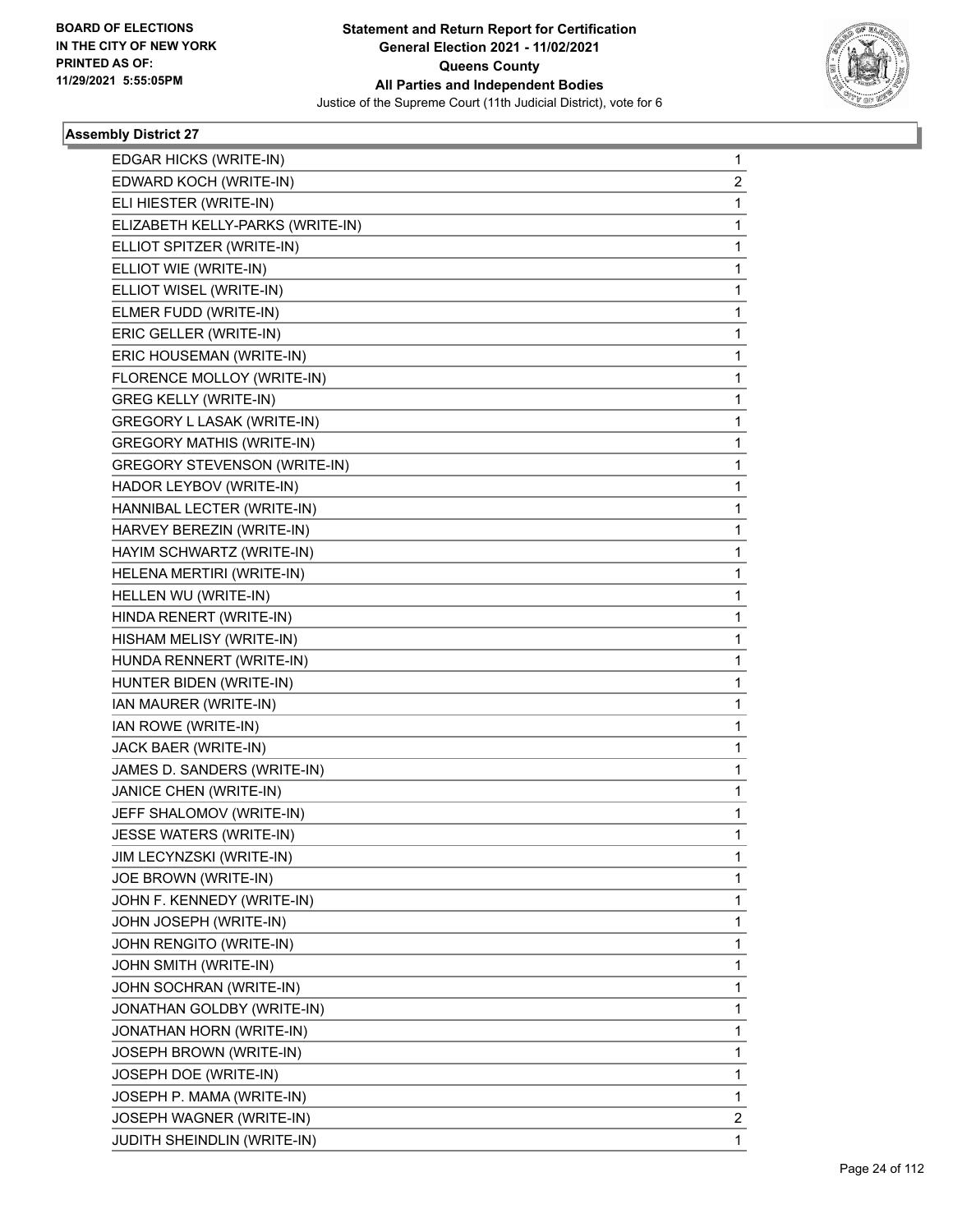

| <b>JUSTIN RIVERA (WRITE-IN)</b>  | 1              |
|----------------------------------|----------------|
| KAREN SEIDLER (WRITE-IN)         | 1              |
| KEITH RICHARDS (WRITE-IN)        | 1              |
| KEN WOLFRATH (WRITE-IN)          | 1              |
| KEVIN TSAI (WRITE-IN)            | 1              |
| KEVIN WONG (WRITE-IN)            | 1              |
| LEE P. RADIN (WRITE-IN)          | 1              |
| LEIA ORGANA (WRITE-IN)           | 1              |
| LEONARD E. DRAVES (WRITE-IN)     | 1              |
| LINDA PRICE (WRITE-IN)           | 1              |
| LUKE SCARDIGNO (WRITE-IN)        | 1              |
| LUKE SKYWALKER (WRITE-IN)        | 1              |
| MARC POTTAK (WRITE-IN)           | 1              |
| MARC TAYLOR (WRITE-IN)           | 1              |
| MARILYN MILIAN (WRITE-IN)        | 2              |
| MARY HOLLAND (WRITE-IN)          | 1              |
| MATT KELLY (WRITE-IN)            | 1              |
| MERA YUI (WRITE-IN)              | 1              |
| MICHAEL GOLDMAN (WRITE-IN)       | 1              |
| MICHAEL GORDON (WRITE-IN)        | 1              |
| MICHAEL MARROIDES (WRITE-IN)     | 1              |
| MICHAEL SCHECHTER (WRITE-IN)     | 2              |
| MICK JAGGER (WRITE-IN)           | 1              |
| MICKEY MOUSE (WRITE-IN)          | 3              |
| MONTGOMERY SUMMA (WRITE-IN)      | 1              |
| MOSHE KIPERMAN (WRITE-IN)        | 1              |
| MOSHE MORDECHAI FEGEL (WRITE-IN) | 1              |
| NAN CHOY (WRITE-IN)              | 1              |
| NANCY HORN (WRITE-IN)            | 1              |
| NESANEL SCHECHTER (WRITE-IN)     | 1              |
| NESTOR DIAZ (WRITE-IN)           | $\overline{2}$ |
| OLMA KESLER (WRITE-IN)           | $\mathbf{1}$   |
| PAUL GALEA (WRITE-IN)            | 1              |
| PEGI IVELY BROWN (WRITE-IN)      | 1              |
| PETE ALONSO (WRITE-IN)           | 1              |
| PETER BEADLE (WRITE-IN)          | 2              |
| PETER PISAPIA (WRITE-IN)         | 1              |
| PETER SABELLA (WRITE-IN)         | 1              |
| RABBI BENTZION CHAIT (WRITE-IN)  | 1              |
| RABBI CHARM SHWARTZ (WRITE-IN)   | 1              |
| RABBI SHMARYA RENNERT (WRITE-IN) | 1              |
| RABBI YEHUDA JACOBSON (WRITE-IN) | 1              |
| RACHEL SCHECHTER (WRITE-IN)      | 1              |
| RAVI MISRA (WRITE-IN)            | 1              |
| ROBERT F. KENNEDY (WRITE-IN)     | 1              |
| ROBERT MILLER (WRITE-IN)         | 1              |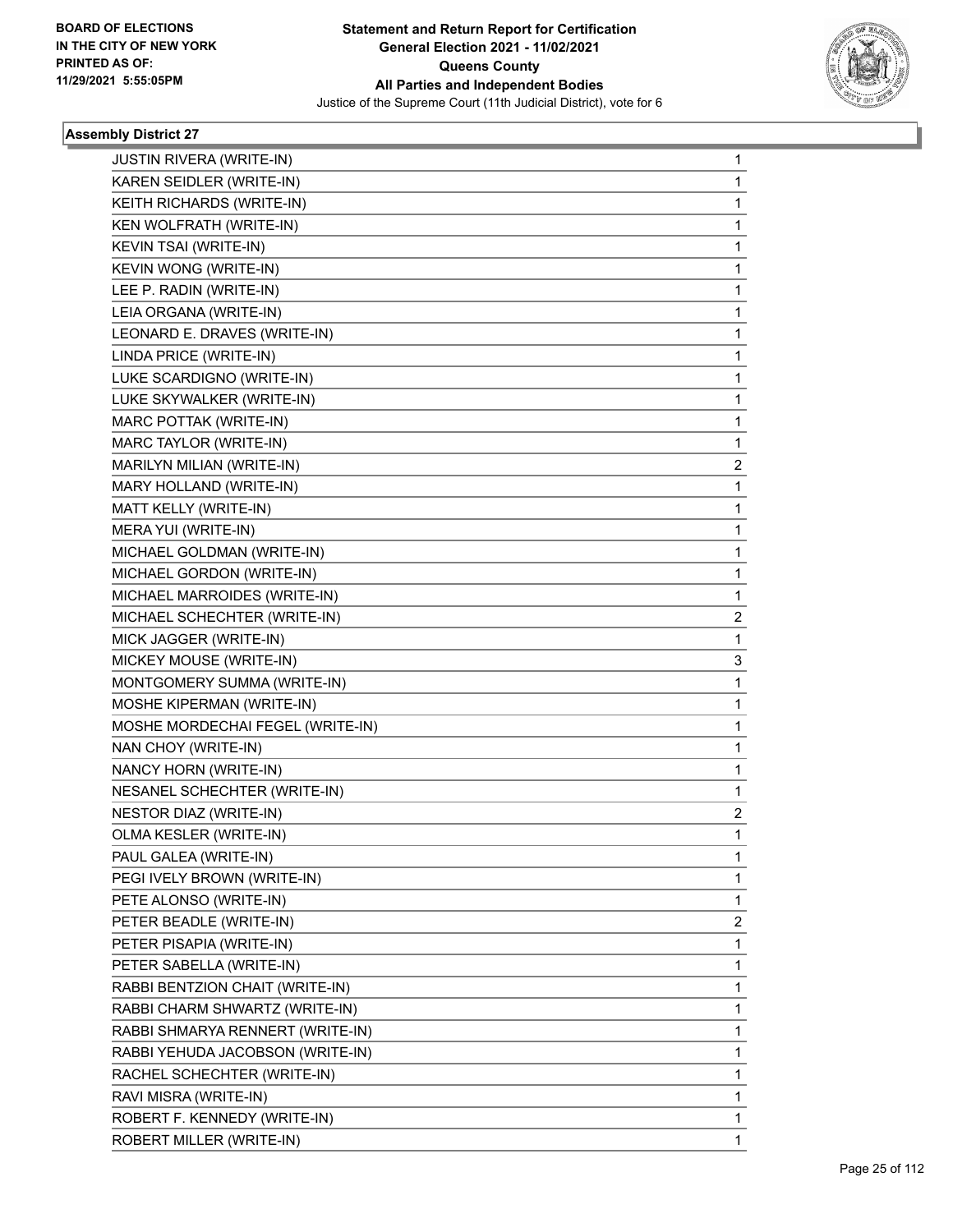

| ROBERT S. MAZZUCHIN JR. (WRITE-IN)        | 1      |
|-------------------------------------------|--------|
| RONALD REAGAN (WRITE-IN)                  | 1      |
| RUSS KROKOFF (WRITE-IN)                   | 1      |
| RYAN CANNATA (WRITE-IN)                   | 1      |
| SAM GOLDBY (WRITE-IN)                     | 1      |
| SARAH B. KATZ (WRITE-IN)                  | 1      |
| SARAH MOY (WRITE-IN)                      | 2      |
| SEYMOUR YANOFSKY (WRITE-IN)               | 1      |
| SHARON SCHENFELD (WRITE-IN)               | 1      |
| SHLOMO BOEHM (WRITE-IN)                   | 1      |
| SHMUEL GERSHAN ROSENBERG (WRITE-IN)       | 1      |
| SHMUEL MARCUS (WRITE-IN)                  | 1      |
| SHMUEL SHENFELD (WRITE-IN)                | 3      |
| SIMON LANDSBERG (WRITE-IN)                | 1      |
| SKYLAR HORN (WRITE-IN)                    | 1      |
| STAN NORWALK (WRITE-IN)                   | 1      |
| STEPHANIE YU (WRITE-IN)                   | 1      |
| STEVEN DEMPSEY (WRITE-IN)                 | 1      |
| STEVEN DONZINGER (WRITE-IN)               | 1      |
| TINA ERRATTY (WRITE-IN)                   | 1      |
| TITUS NEGRON (WRITE-IN)                   | 1      |
| TOM LENIHAN (WRITE-IN)                    | 1      |
| TOM TIERNEY (WRITE-IN)                    | 1      |
| TRISTAN SUMMA (WRITE-IN)                  | 1      |
| TUCKER CARLSON (WRITE-IN)                 | 1      |
| UNATTRIBUTABLE WRITE-IN (WRITE-IN)        | 129    |
| UNCOUNTED WRITE-IN PER STATUTE (WRITE-IN) | 16     |
| WHISKY GRUZA (WRITE-IN)                   | 1      |
| WILLIAM BRENNAN (WRITE-IN)                | 1      |
| WILLIAM KRULISH (WRITE-IN)                | 1      |
| WILLIAM ZLATA (WRITE-IN)                  | 1      |
| WILMA WARD (WRITE-IN)                     | 1      |
| XI JINPING (WRITE-IN)                     | 1      |
| YAGEL ROCKWE (WRITE-IN)                   | 1      |
| YEHUDA SCHECHTER (WRITE-IN)               | 1      |
| YIQIN WANS (WRITE-IN)                     | 1      |
| YITZCHEK Z. SCHWARTZ (WRITE-IN)           | 1      |
| YOSEF ALGAVI (WRITE-IN)                   | 3      |
| YOSSI MAX (WRITE-IN)                      | 1      |
| ZACK BLISKO (WRITE-IN)                    | 1      |
| <b>Total Votes</b>                        | 62,290 |
| Unrecorded                                | 35,312 |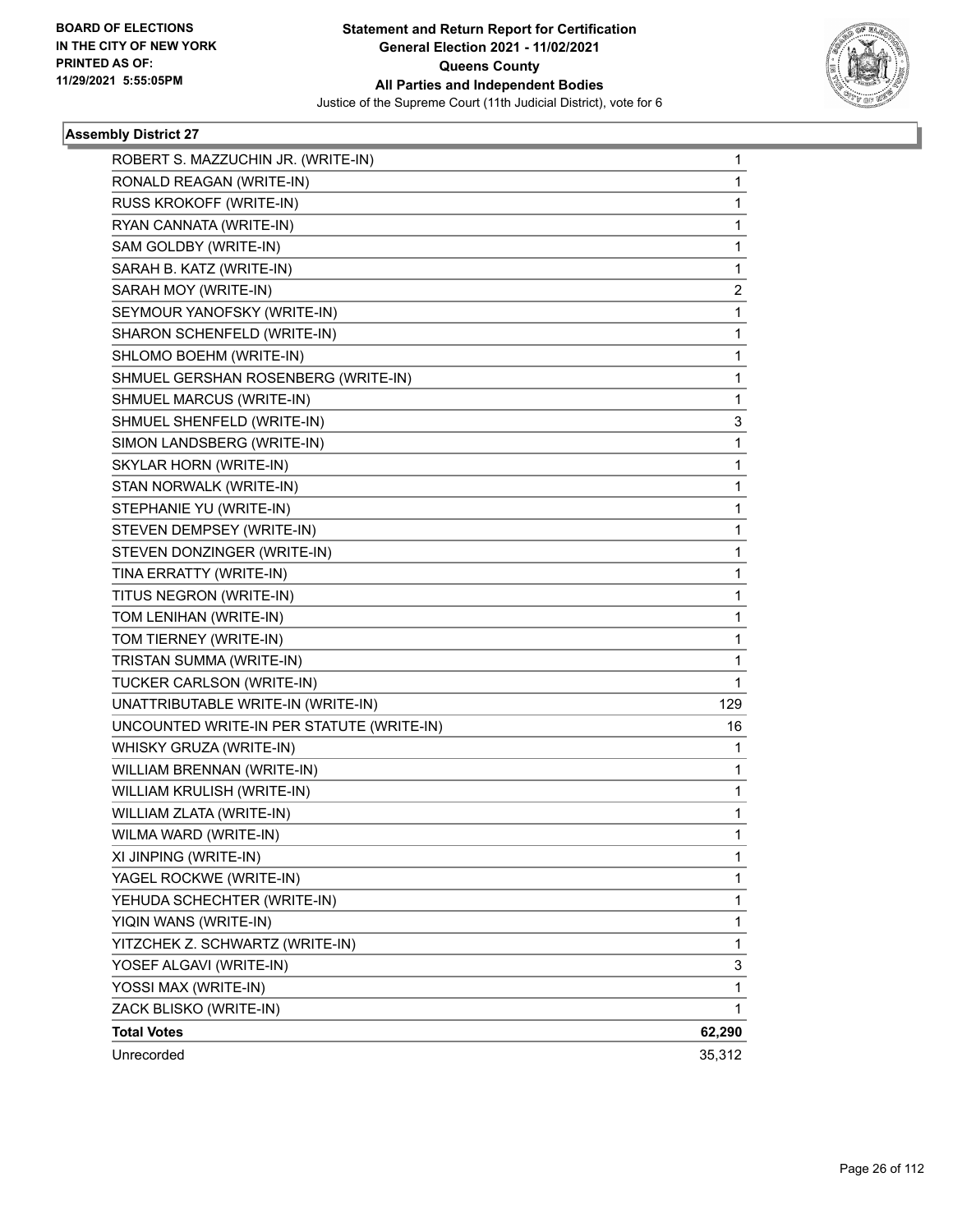

| <b>PUBLIC COUNTER</b>                                    | 20,406       |
|----------------------------------------------------------|--------------|
| MANUALLY COUNTED EMERGENCY                               | 0            |
| <b>ABSENTEE / MILITARY</b>                               | 2,099        |
| <b>AFFIDAVIT</b>                                         | 117          |
| <b>Total Ballots</b>                                     | 22,622       |
| Less - Inapplicable Federal/Special Presidential Ballots | 0            |
| <b>Total Applicable Ballots</b>                          | 22,622       |
| DENIS J. BUTLER (DEMOCRATIC)                             | 9,653        |
| DENIS J. BUTLER (REPUBLICAN)                             | 7,518        |
| DEBORAH AXT (WORKING FAMILIES)                           | 2,960        |
| KENNETH C. HOLDER (DEMOCRATIC)                           | 8,935        |
| KENNETH C. HOLDER (REPUBLICAN)                           | 6,688        |
| <b>BOB COHEN (WORKING FAMILIES)</b>                      | 2,962        |
| LAURENTINA S. MCKETNEY BUTLER (DEMOCRATIC)               | 11,191       |
| DAVID J. KIRSCHNER (DEMOCRATIC)                          | 9,607        |
| DAVID J. KIRSCHNER (REPUBLICAN)                          | 6,832        |
| KAREN GOPEE (DEMOCRATIC)                                 | 10,196       |
| JOHN C. SPATARO (REPUBLICAN)                             | 7,535        |
| MICHELE R. TITUS (DEMOCRATIC)                            | 11,154       |
| ABBY RAHFIELD (WRITE-IN)                                 | 1            |
| ABRAHAM LINCOLN (WRITE-IN)                               | 1            |
| ALEX SHAKA (WRITE-IN)                                    | 1            |
| ALEXANDRIA OCASIO-CORTEZ (WRITE-IN)                      | 1            |
| ALEXANDRU MARIN (WRITE-IN)                               | 1            |
| ALLAN MAX STERLING (WRITE-IN)                            | 1            |
| ANDREW CUOMO (WRITE-IN)                                  | 1            |
| ANDREW SAVINO (WRITE-IN)                                 | 1            |
| ANDREW TRIPP (WRITE-IN)                                  | 1            |
| ANIJIA AYON (WRITE-IN)                                   | 1            |
| ANYA NEEZ (WRITE-IN)                                     | 1            |
| ARMEN PAKHLADZLYAN (WRITE-IN)                            | 1            |
| ARTHUR MASLEANCA (WRITE-IN)                              | 1            |
| AVIGAEL JAMEU (WRITE-IN)                                 | 1            |
| BARTEK M. TORNADA (WRITE-IN)                             | 1            |
| BENJAMIN GORDON (WRITE-IN)                               | 1            |
| BENJAMIN H SMITH (WRITE-IN)                              | 1            |
| BENJAMIN L CRUMP (WRITE-IN)                              | 1            |
| BERTRAM WOOSTER (WRITE-IN)                               | 1            |
| BILL BURNS (WRITE-IN)                                    | 1            |
| <b>BOB BRODERS (WRITE-IN)</b>                            | 1            |
| BRIAN REILLY (WRITE-IN)                                  | 1            |
| BRUNO DIAZ ELMI (WRITE-IN)                               | 1            |
| CANDICE OWENS (WRITE-IN)                                 | 1            |
| CARLOS SALGUERO (WRITE-IN)                               | 1            |
| CHAIM ZLOTOWITZ (WRITE-IN)                               | 1            |
| CHRISTOPHER CABRERA (WRITE-IN)                           | $\mathbf{1}$ |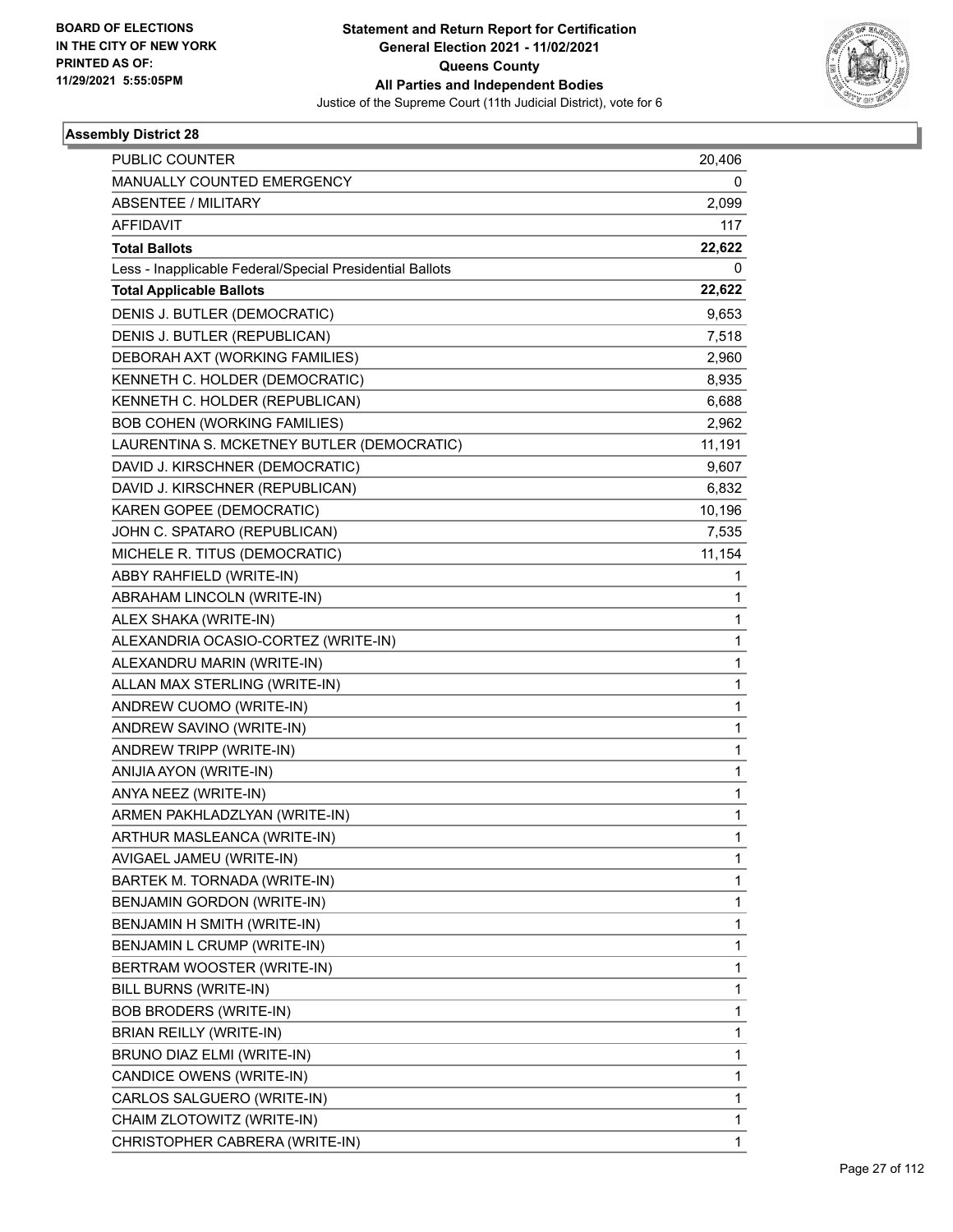

| CHRISTOPHER D BUTLER (WRITE-IN)     | 1 |
|-------------------------------------|---|
| CHRISTOPHER TSANAPOULOS (WRITE-IN)  | 1 |
| CLARENCE DARROW (WRITE-IN)          | 1 |
| CLAUDE NORUEZ (WRITE-IN)            | 1 |
| CLINET ROSADO (WRITE-IN)            | 1 |
| CRAIG SCHONFELD (WRITE-IN)          | 1 |
| CURTIS A. SLIWA (WRITE-IN)          | 2 |
| DAMIEN FINUCANE (WRITE-IN)          | 1 |
| DAN MORSE (WRITE-IN)                | 1 |
| DANIEL KOGAN (WRITE-IN)             | 2 |
| DANIEL MORSE (WRITE-IN)             | 1 |
| DEKU BAKUGAN (WRITE-IN)             | 1 |
| DENIS Y. BUTLER (WRITE-IN)          | 1 |
| DENNIS RYAN (WRITE-IN)              | 1 |
| DEREK JETER (WRITE-IN)              | 1 |
| DIANA OLEWNICKI (WRITE-IN)          | 1 |
| DIEGO F SANCHEZ (WRITE-IN)          | 1 |
| DOMENICK CRISPINO (WRITE-IN)        | 1 |
| DONALD J. TRUMP (WRITE-IN)          | 3 |
| DONALD TRUMP JR. (WRITE-IN)         | 1 |
| EDWARD S HARLEY (WRITE-IN)          | 1 |
| ELIAS JAMEU (WRITE-IN)              | 1 |
| ELIZABETH CROWLEY (WRITE-IN)        | 2 |
| ELLIOT SCHWARTZ (WRITE-IN)          | 1 |
| ELYSIA R FEDOREZYK (WRITE-IN)       | 1 |
| ERIC SALEWSKI (WRITE-IN)            | 1 |
| ERIC STANTON (WRITE-IN)             | 1 |
| ERICA M. BRUNING (WRITE-IN)         | 1 |
| ETHAN FELDER (WRITE-IN)             | 1 |
| EUGENE DEBBS (WRITE-IN)             | 1 |
| FORHAR SHAMSI (WRITE-IN)            | 1 |
| FRANK KOTNIK (WRITE-IN)             | 1 |
| FREDERICK DUNCAN (WRITE-IN)         | 1 |
| <b>GEORGE WASHINGTON (WRITE-IN)</b> | 2 |
| GERALD BOLLINGER (WRITE-IN)         | 1 |
| HARRY WEINSTEIN (WRITE-IN)          | 1 |
| HEATHER DIMITRADIS (WRITE-IN)       | 1 |
| HOLDEN MCCOTE (WRITE-IN)            | 1 |
| IKE ILKIW (WRITE-IN)                | 1 |
| ILYAS SHAMSI (WRITE-IN)             | 1 |
| ISMALL SHAMSI (WRITE-IN)            | 1 |
| JACOB DEGROM (WRITE-IN)             | 1 |
| JACOB GORDON (WRITE-IN)             | 1 |
| JACOB HERENSTEIN (WRITE-IN)         | 1 |
| JACQUES WOLF (WRITE-IN)             | 1 |
| JAMES MCCAFFREY (WRITE-IN)          | 1 |
|                                     |   |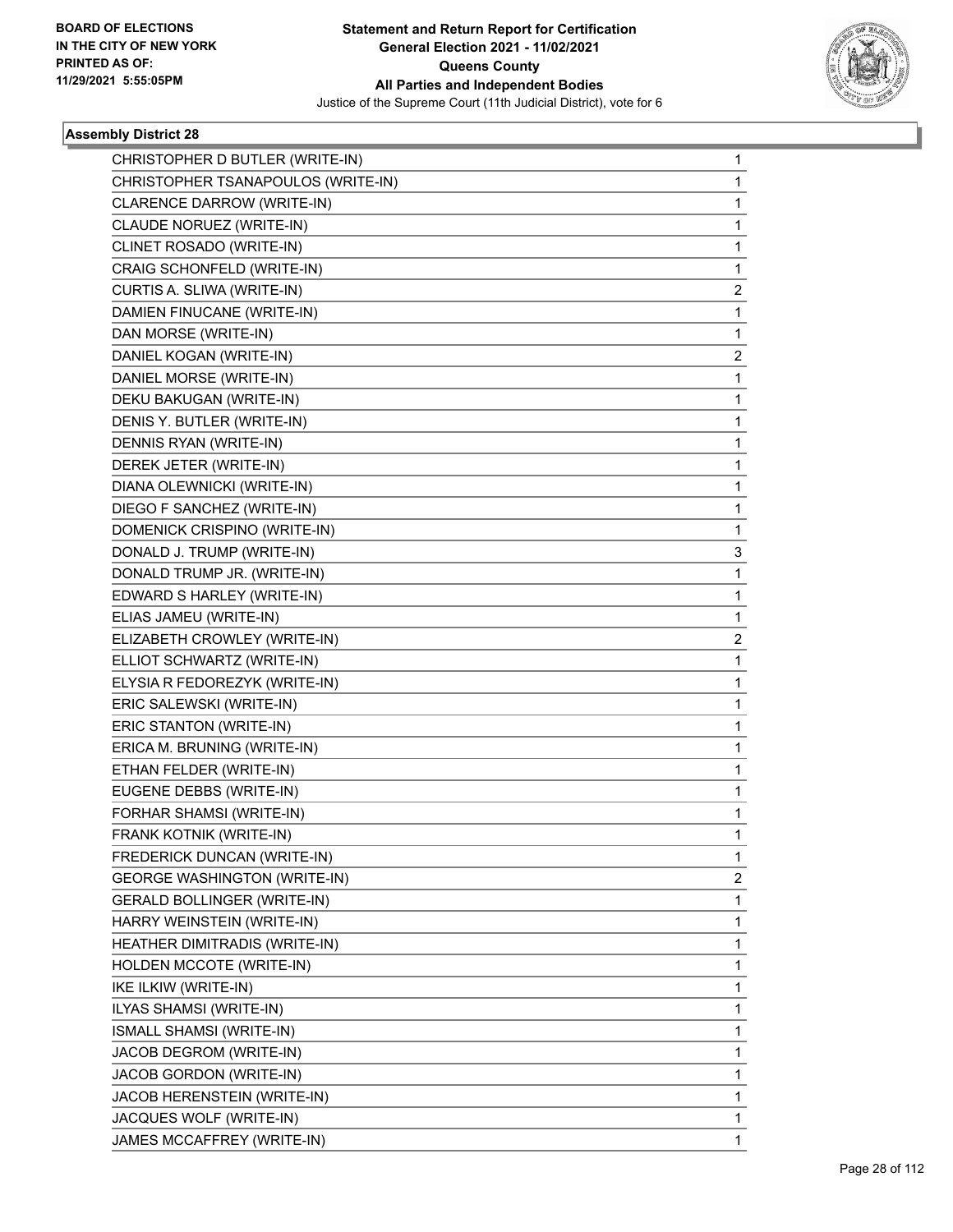

| JAMES MOONEY (WRITE-IN)                | 1 |
|----------------------------------------|---|
| JAMES T WALSH (WRITE-IN)               | 1 |
| JASON CATAPANO (WRITE-IN)              | 1 |
| JEANINE PIRRO (WRITE-IN)               | 3 |
| JEREMY ZAREK (WRITE-IN)                | 1 |
| JESSE HAGEN (WRITE-IN)                 | 1 |
| JOANN ARIOLA (WRITE-IN)                | 1 |
| JOE BUBEL (WRITE-IN)                   | 1 |
| JOE KELLY (WRITE-IN)                   | 1 |
| JOEL SERRANO (WRITE-IN)                | 1 |
| JOHN ATTONES (WRITE-IN)                | 1 |
| JOHN BONHAM (WRITE-IN)                 | 1 |
| JOHN MAEARL (WRITE-IN)                 | 1 |
| JOHN P ALBERT (WRITE-IN)               | 1 |
| JOHN ROBERT PETRY (WRITE-IN)           | 1 |
| JOHN SMITH (WRITE-IN)                  | 1 |
| JON ENGLISH (WRITE-IN)                 | 1 |
| JONATHAN A WIENCLAW (WRITE-IN)         | 1 |
| JONATHAN HOWARD GOLDENSTEIN (WRITE-IN) | 1 |
| JONATHAN HUCKE (WRITE-IN)              | 1 |
| JORDAN HENDERSON (WRITE-IN)            | 1 |
| JOSE PUJOL (WRITE-IN)                  | 1 |
| JOSEPH A. SURACI (WRITE-IN)            | 1 |
| JOSEPH KASPER (WRITE-IN)               | 1 |
| JOSEPH QUINN (WRITE-IN)                | 1 |
| JUDITH SHEINDLIN (WRITE-IN)            | 1 |
| KARL MARX (WRITE-IN)                   | 1 |
| KARTIK MENTA (WRITE-IN)                | 1 |
| KEITH FELDENFELD (WRITE-IN)            | 1 |
| KEITH HERNANDEZ (WRITE-IN)             | 1 |
| KEN CARL (WRITE-IN)                    | 1 |
| KENNETH O'DONNELL (WRITE-IN)           | 1 |
| KEVIN JOHN KEHOE (WRITE-IN)            | 1 |
| KYRIE IRVING (WRITE-IN)                | 1 |
| LIAM O'CONNELL (WRITE-IN)              | 1 |
| LISA J LAPLACE (WRITE-IN)              | 1 |
| LISA KELLER (WRITE-IN)                 | 1 |
| LUCA FRONER (WRITE-IN)                 | 1 |
| LUCAS PETER KWOK (WRITE-IN)            | 1 |
| LUCY LOPEZ (WRITE-IN)                  | 1 |
| LUMARIE MADONALDO CRUZ (WRITE-IN)      | 1 |
| LUMARIE MALDONADO CRUZ (WRITE-IN)      | 1 |
| MARIOS KAFANTARIS (WRITE-IN)           | 1 |
| MARK LEVIN (WRITE-IN)                  | 2 |
| MARK SALEWSKI (WRITE-IN)               | 1 |
| MARVIN SRULOWITZ (WRITE-IN)            | 1 |
|                                        |   |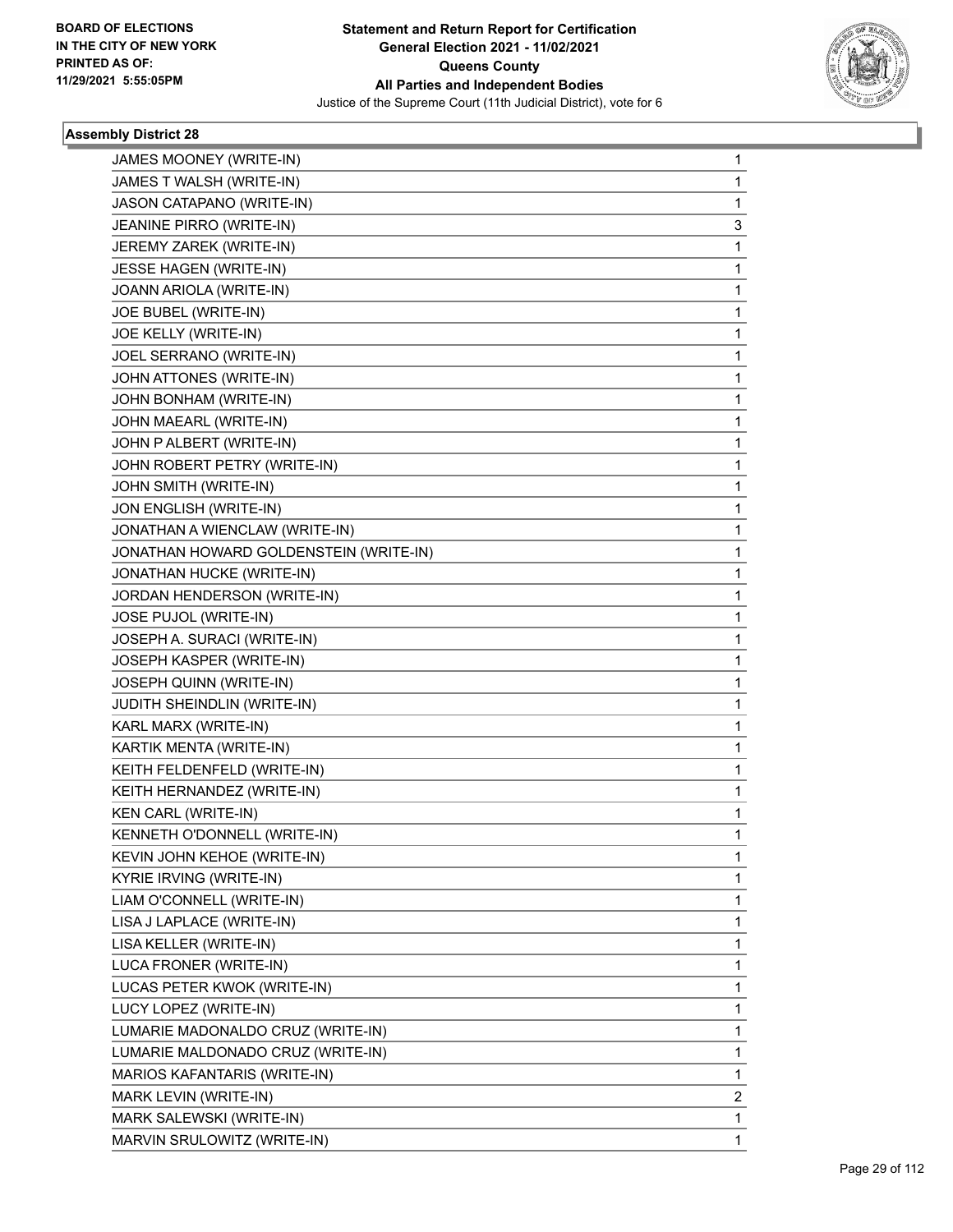

| MATTHEW D HUNTER (WRITE-IN)     | 2 |
|---------------------------------|---|
| MAX STERLING (WRITE-IN)         | 1 |
| MELQUIADA GAGARIN (WRITE-IN)    | 1 |
| MICHAEL BLOOMBERG (WRITE-IN)    | 3 |
| MICHAEL CONIGLIARO (WRITE-IN)   | 1 |
| MICHAEL GOLDMAN (WRITE-IN)      | 2 |
| MICHAEL GUGLIEMI (WRITE-IN)     | 1 |
| MICHAEL MILLER (WRITE-IN)       | 1 |
| MICHELLE ALERARATER (WRITE-IN)  | 1 |
| MICKEY MOUSE (WRITE-IN)         | 2 |
| MIKE SMITH (WRITE-IN)           | 1 |
| MIKE TAYLOR (WRITE-IN)          | 1 |
| MIRIAM BENSMAN (WRITE-IN)       | 1 |
| MITCHELL CUSHINE (WRITE-IN)     | 1 |
| MUTT POWERS (WRITE-IN)          | 1 |
| NELSON PASCUZZI (WRITE-IN)      | 1 |
| NELSON TORRES-RIOS (WRITE-IN)   | 1 |
| NOEL GAYNOR (WRITE-IN)          | 1 |
| NORMAN CHAN (WRITE-IN)          | 1 |
| P.K. PURVIS (WRITE-IN)          | 1 |
| PAPERBOY LOVE PRINCE (WRITE-IN) | 1 |
| PARKER THAW (WRITE-IN)          | 1 |
| PAUL VIEBKE (WRITE-IN)          | 1 |
| PETER BEADLE (WRITE-IN)         | 1 |
| PETER F VALLONE SR. (WRITE-IN)  | 2 |
| PETER PAPURA (WRITE-IN)         | 1 |
| PHIL DREIZEN (WRITE-IN)         | 1 |
| PHIL ELINS (WRITE-IN)           | 1 |
| RAEHAN ALI (WRITE-IN)           | 1 |
| RAY KELLY (WRITE-IN)            | 1 |
| RICH SWEENEY (WRITE-IN)         | 1 |
| RICHARD BAY (WRITE-IN)          | 1 |
| RICHARD DAVID (WRITE-IN)        | 1 |
| ROBERT ALDERMANN (WRITE-IN)     | 1 |
| ROBERT HOLDEN (WRITE-IN)        | 2 |
| ROBERT SAVAGE (WRITE-IN)        | 1 |
| RONALD K BRUNING (WRITE-IN)     | 1 |
| RUDOLPH GIULIANI (WRITE-IN)     | 1 |
| SAGE MORSE (WRITE-IN)           | 1 |
| SAL MULE (WRITE-IN)             | 1 |
| SALVATORE MELE (WRITE-IN)       | 1 |
| SEAN HANNITY (WRITE-IN)         | 1 |
| SMEDLEY BUTLER (WRITE-IN)       | 1 |
| SOUMALY KING (WRITE-IN)         | 1 |
| STAN KAPLAN (WRITE-IN)          | 1 |
| STANLEY ULNATS (WRITE-IN)       | 1 |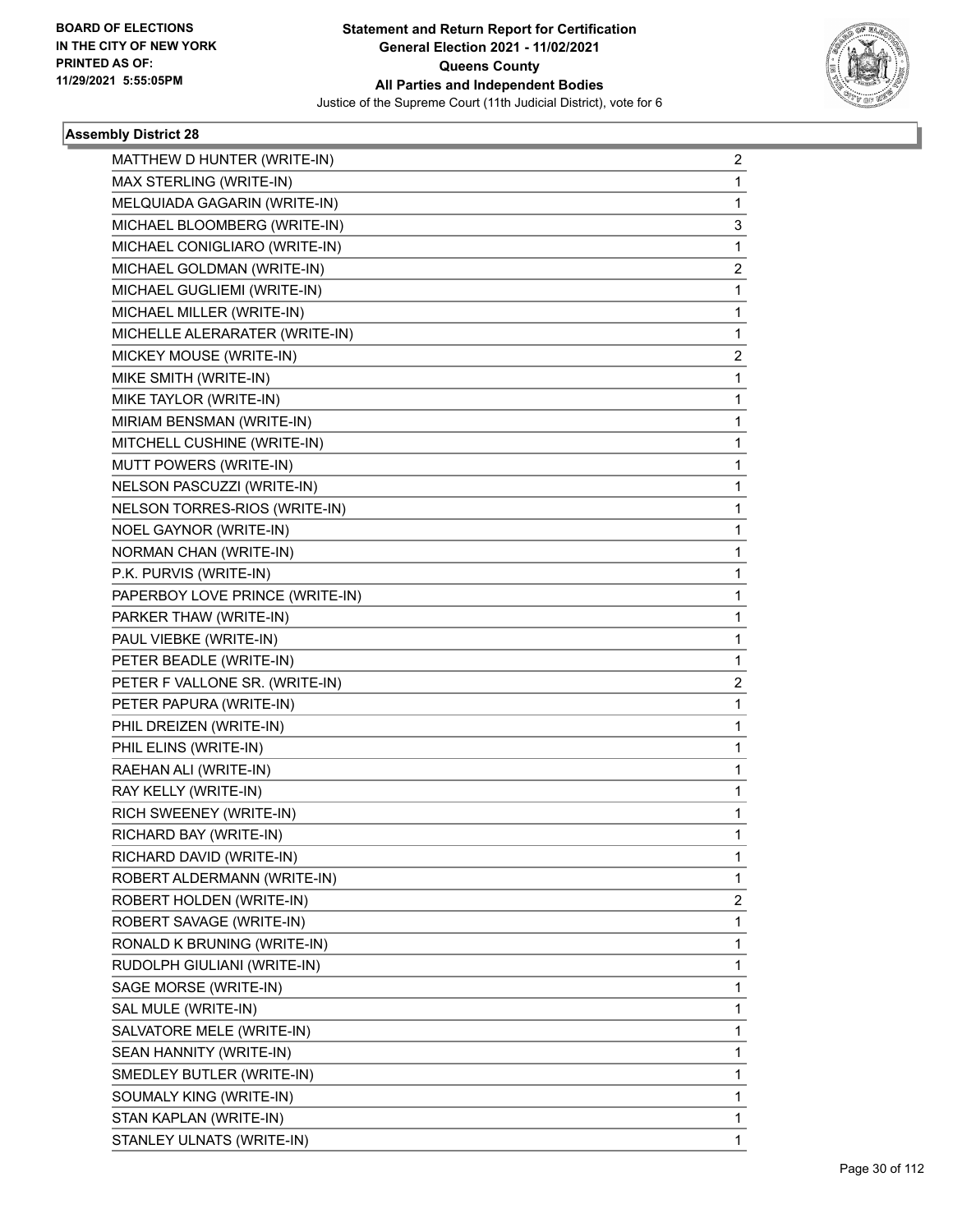

٠

| STEPHEN J BOGAEZ (WRITE-IN)               | 1      |
|-------------------------------------------|--------|
| STEVEN A. LA RUSSA (WRITE-IN)             | 1      |
| STEVEN A. LARUSSA (WRITE-IN)              | 1      |
| STEVEN DONZINGER (WRITE-IN)               | 1      |
| STEVEN E KORDISCH (WRITE-IN)              | 1      |
| TARA NORUEZ (WRITE-IN)                    |        |
| TESS JAWKES (WRITE-IN)                    |        |
| THOMAS JEFFERSON (WRITE-IN)               |        |
| TODD BANK (WRITE-IN)                      | 1      |
| TOM ROSSI (WRITE-IN)                      | 1      |
| TONY NUNZIATA (WRITE-IN)                  | 1      |
| TUCKER CARLSON (WRITE-IN)                 | 1      |
| UNATTRIBUTABLE WRITE-IN (WRITE-IN)        | 171    |
| UNCOUNTED WRITE-IN PER STATUTE (WRITE-IN) | 10     |
| YUSUF SHAMSI (WRITE-IN)                   | 1      |
| ZAYAED REHAN (WRITE-IN)                   | 1      |
| ZVI SAMUELS (WRITE-IN)                    |        |
| <b>Total Votes</b>                        | 95,608 |
| Unrecorded                                | 40,124 |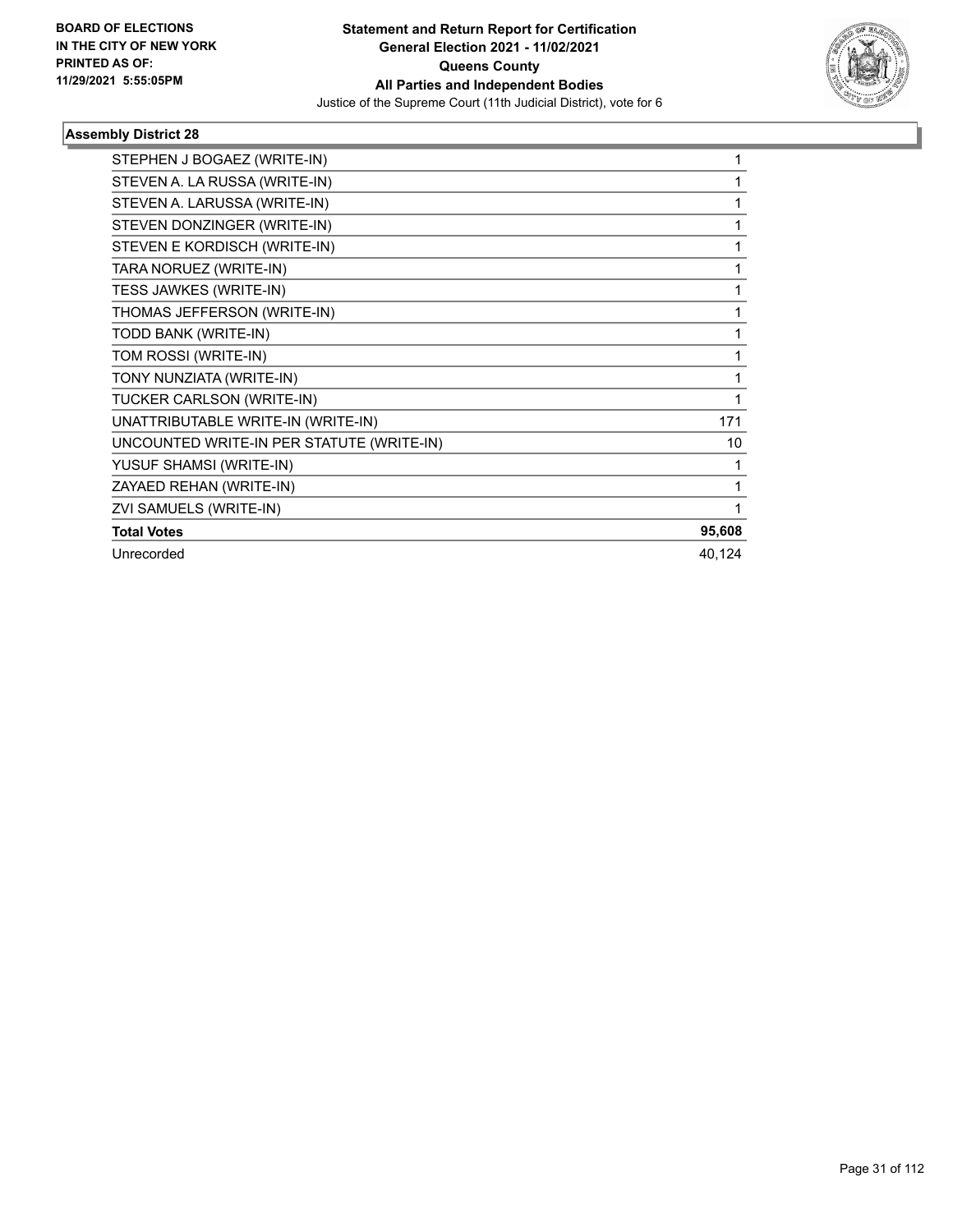

| PUBLIC COUNTER                                           | 16,114         |
|----------------------------------------------------------|----------------|
| MANUALLY COUNTED EMERGENCY                               | 0              |
| <b>ABSENTEE / MILITARY</b>                               | 1,361          |
| <b>AFFIDAVIT</b>                                         | 50             |
| <b>Total Ballots</b>                                     | 17,525         |
| Less - Inapplicable Federal/Special Presidential Ballots | 0              |
| <b>Total Applicable Ballots</b>                          | 17,525         |
| DENIS J. BUTLER (DEMOCRATIC)                             | 13,094         |
| DENIS J. BUTLER (REPUBLICAN)                             | 870            |
| DEBORAH AXT (WORKING FAMILIES)                           | 1,055          |
| KENNETH C. HOLDER (DEMOCRATIC)                           | 11,655         |
| KENNETH C. HOLDER (REPUBLICAN)                           | 777            |
| <b>BOB COHEN (WORKING FAMILIES)</b>                      | 825            |
| LAURENTINA S. MCKETNEY BUTLER (DEMOCRATIC)               | 12,480         |
| DAVID J. KIRSCHNER (DEMOCRATIC)                          | 11,184         |
| DAVID J. KIRSCHNER (REPUBLICAN)                          | 818            |
| KAREN GOPEE (DEMOCRATIC)                                 | 11,734         |
| JOHN C. SPATARO (REPUBLICAN)                             | 890            |
| MICHELE R. TITUS (DEMOCRATIC)                            | 12,114         |
| AARON JOHNSON (WRITE-IN)                                 | 2              |
| ABDULA R. GREENE (WRITE-IN)                              | 1              |
| ALLANA ALEXANDRA (WRITE-IN)                              | $\mathbf{1}$   |
| CARLTON DOUGLAS RIDENHEUR (WRITE-IN)                     | $\mathbf{1}$   |
| CAROL GRAY (WRITE-IN)                                    | 1              |
| CEDRICK CLINTON (WRITE-IN)                               | $\mathbf{1}$   |
| CLIFFORD MORGAN (WRITE-IN)                               | $\mathbf{1}$   |
| COLLEEN BABB (WRITE-IN)                                  | 1              |
| COREY GUMBS (WRITE-IN)                                   | $\mathbf{1}$   |
| DARLENE WILLIAMS (WRITE-IN)                              | $\mathbf{1}$   |
| DENA DOUGLAS (WRITE-IN)                                  | 1              |
| DENISE S. SOLER (WRITE-IN)                               | $\mathbf{1}$   |
| DONALD J. TRUMP (WRITE-IN)                               | $\overline{c}$ |
| DONEVON WILLIAMS (WRITE-IN)                              | 1              |
| GAILE M. KAUR (WRITE-IN)                                 | 1              |
| IDA CAMPBELL (WRITE-IN)                                  | $\mathbf{1}$   |
| <b>IKE ARUTI (WRITE-IN)</b>                              | 1              |
| JASON ELLISON (WRITE-IN)                                 | $\mathbf{1}$   |
| JEB BUSH (WRITE-IN)                                      | $\mathbf{1}$   |
| JEFF ORLICK (WRITE-IN)                                   | 1              |
| JOHN ROLL (WRITE-IN)                                     | $\mathbf{1}$   |
| JULIE STAPLETON (WRITE-IN)                               | $\mathbf{1}$   |
| KEVIN WILLIAMS (WRITE-IN)                                | 1              |
| LOLA TANNY JOLIE RICHARDS (WRITE-IN)                     | $\mathbf{1}$   |
| MARCIA M FRANCIS (WRITE-IN)                              | $\mathbf{1}$   |
| MAZEL FUNG (WRITE-IN)                                    | 1              |
| MICHAEL GOLDMAN (WRITE-IN)                               | $\mathbf{1}$   |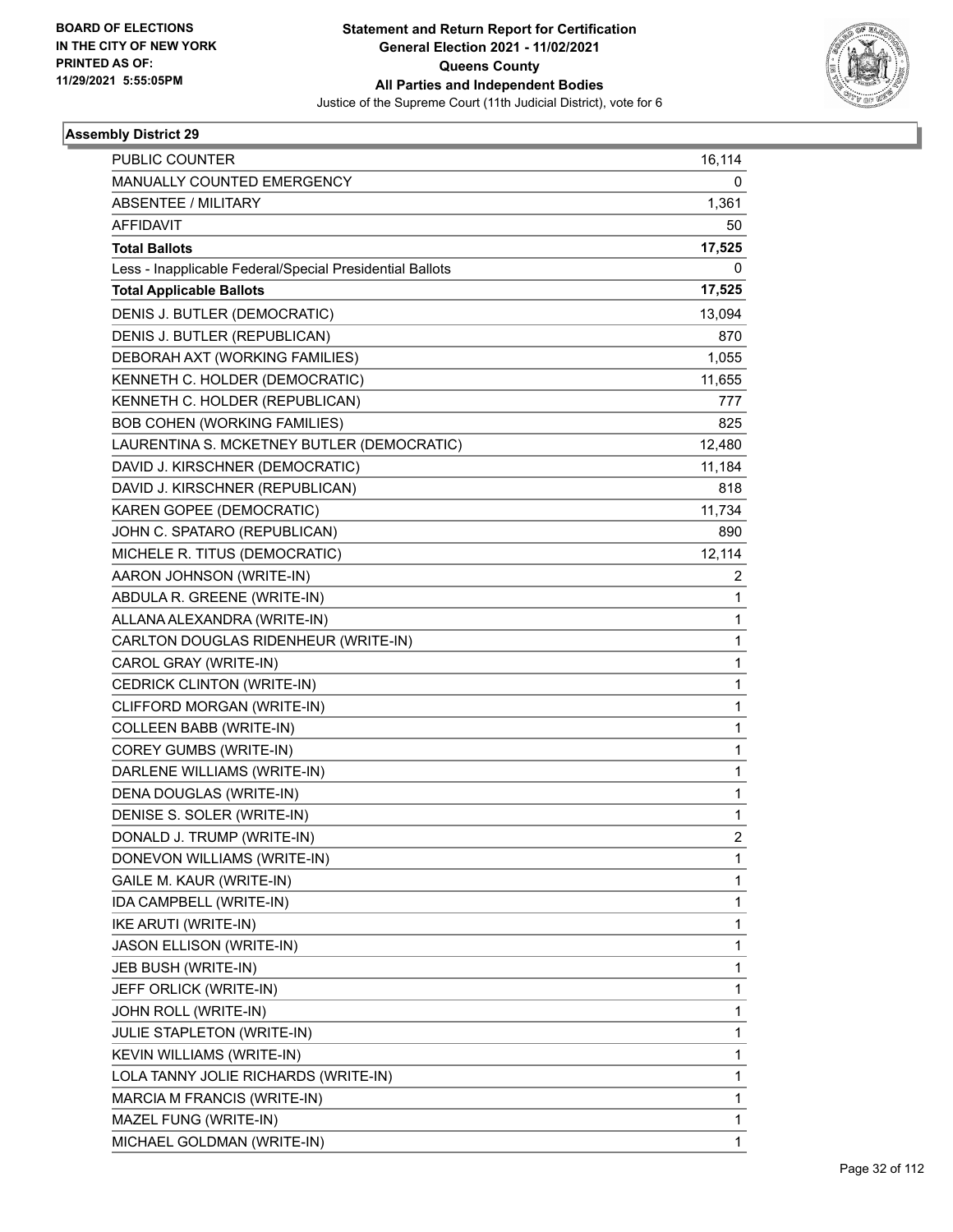

| MICKEY MOUSE (WRITE-IN)            |                |
|------------------------------------|----------------|
| NEO THOMPSON (WRITE-IN)            |                |
| NOVA M. FELDER (WRITE-IN)          | $\overline{2}$ |
| NURY M. VASCONCELLOS (WRITE-IN)    |                |
| OLIYA SWUNCAN (WRITE-IN)           | 1              |
| PEGGY N. HARDING (WRITE-IN)        |                |
| QUASAE K. FELDER (WRITE-IN)        | 2              |
| RELLY REBEL (WRITE-IN)             | 1              |
| RJ RICHARDS (WRITE-IN)             |                |
| RONALD GREENE (WRITE-IN)           | 1              |
| SHAWN DAVIS (WRITE-IN)             |                |
| SHIRLEY HUNTLEY (WRITE-IN)         |                |
| SKVIL KNIEVEL (WRITE-IN)           |                |
| STEPHANIE ZARO (WRITE-IN)          | 1              |
| THURGOOD MARSHALL (WRITE-IN)       | 1              |
| TOM THIBODEAU (WRITE-IN)           |                |
| UNATTRIBUTABLE WRITE-IN (WRITE-IN) | 79             |
| WYATON D. SHARPE (WRITE-IN)        |                |
| <b>Total Votes</b>                 | 77,623         |
| Unrecorded                         | 27,527         |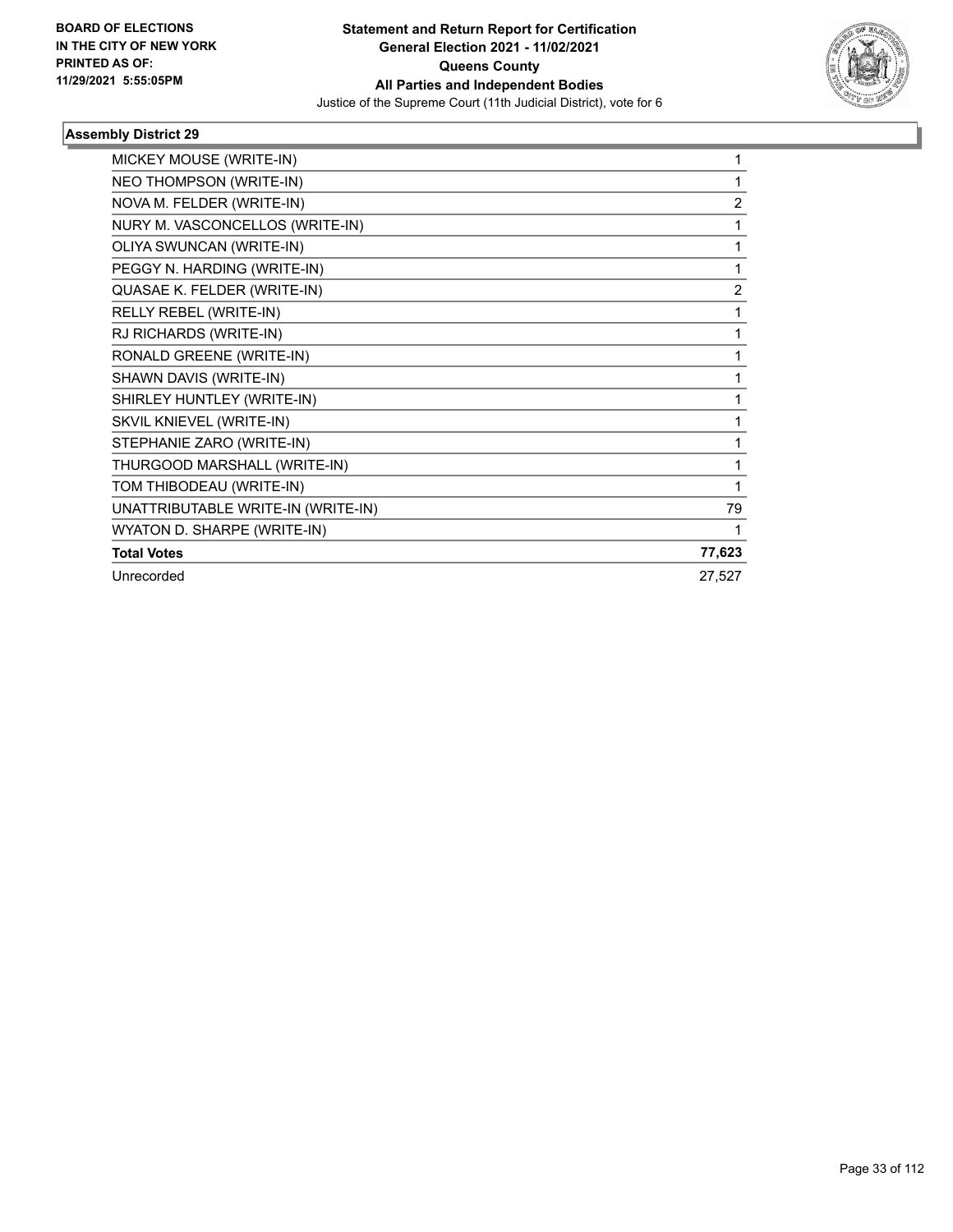

| PUBLIC COUNTER                                           | 16,979       |
|----------------------------------------------------------|--------------|
| MANUALLY COUNTED EMERGENCY                               | 0            |
| <b>ABSENTEE / MILITARY</b>                               | 1,142        |
| <b>AFFIDAVIT</b>                                         | 100          |
| <b>Total Ballots</b>                                     | 18,221       |
| Less - Inapplicable Federal/Special Presidential Ballots | 0            |
| <b>Total Applicable Ballots</b>                          | 18,221       |
| DENIS J. BUTLER (DEMOCRATIC)                             | 7,011        |
| DENIS J. BUTLER (REPUBLICAN)                             | 6,436        |
| DEBORAH AXT (WORKING FAMILIES)                           | 2,550        |
| KENNETH C. HOLDER (DEMOCRATIC)                           | 6,164        |
| KENNETH C. HOLDER (REPUBLICAN)                           | 5,505        |
| <b>BOB COHEN (WORKING FAMILIES)</b>                      | 2,484        |
| LAURENTINA S. MCKETNEY BUTLER (DEMOCRATIC)               | 8,159        |
| DAVID J. KIRSCHNER (DEMOCRATIC)                          | 6,543        |
| DAVID J. KIRSCHNER (REPUBLICAN)                          | 5,550        |
| KAREN GOPEE (DEMOCRATIC)                                 | 7,164        |
| JOHN C. SPATARO (REPUBLICAN)                             | 6,134        |
| MICHELE R. TITUS (DEMOCRATIC)                            | 8,040        |
| AARON JUDGE (WRITE-IN)                                   | 1            |
| <b>ADRIAN MACHNIK (WRITE-IN)</b>                         | 1            |
| AL SMITH (WRITE-IN)                                      | $\mathbf{1}$ |
| ALBERT BREUD (WRITE-IN)                                  | 1            |
| ALEXANDER BOGDAN (WRITE-IN)                              | 1            |
| ALEXANDER FLORES (WRITE-IN)                              | 1            |
| ALEXANDRA RUIZ-OLIVD (WRITE-IN)                          | 1            |
| ALFONSO KATT (WRITE-IN)                                  | 1            |
| ALFRED E. SMITH (WRITE-IN)                               | 1            |
| ALICA LUMER (WRITE-IN)                                   | 1            |
| ALOYSIUS DOMENIC GANSEVOOST (WRITE-IN)                   | 1            |
| ALVIN WORTHY (WRITE-IN)                                  | 1            |
| ANA MARIA POLO (WRITE-IN)                                | 1            |
| ANDY MANSI (WRITE-IN)                                    | 1            |
| ANN CORDA (WRITE-IN)                                     | 1            |
| ANTHONY ARCUI (WRITE-IN)                                 | 1            |
| ANTHONY L. HERBERT (WRITE-IN)                            | 1            |
| ANTHONY LOINCANO (WRITE-IN)                              | 1            |
| ARIYAN ARSIANI (WRITE-IN)                                | 1            |
| ARTIST DUBOSE (WRITE-IN)                                 | 1            |
| AZRA IBRIC (WRITE-IN)                                    | 1            |
| BARACK OBAMA (WRITE-IN)                                  | 1            |
| <b>BARON SIMMONS (WRITE-IN)</b>                          | 1            |
| BARTOSZ GRABINSKI (WRITE-IN)                             | 1            |
| BEATRIZ ROMERO (WRITE-IN)                                | 1            |
| BELLA ABZUQ (WRITE-IN)                                   | 1            |
| BERNICE MOAG (WRITE-IN)                                  | $\mathbf{1}$ |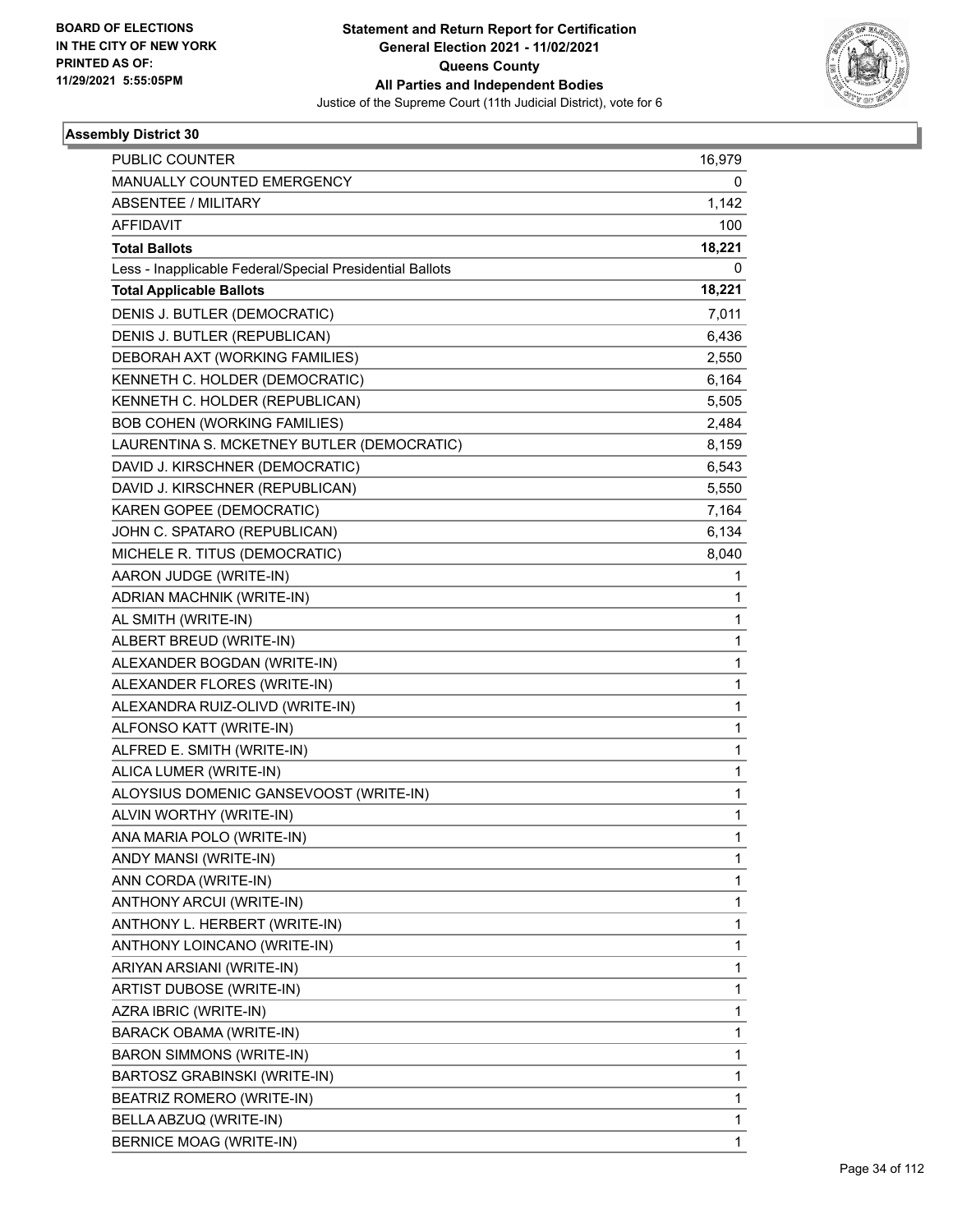

| BERNIE SANDERS (WRITE-IN)        | 1 |
|----------------------------------|---|
| BIAGGIO RAGUSA (WRITE-IN)        | 1 |
| BRADLEY WALLS (WRITE-IN)         | 1 |
| BRIAN FLYNN (WRITE-IN)           | 1 |
| <b>BUGS BUNNY (WRITE-IN)</b>     | 2 |
| CALOGERI PALMENTERI (WRITE-IN)   | 1 |
| CARMELO ROLDAN (WRITE-IN)        | 1 |
| CELIA O'DONNELL (WRITE-IN)       | 1 |
| CEO GAN (WRITE-IN)               | 1 |
| CHARLES PAYNE (WRITE-IN)         | 1 |
| CHAUNCEY KATT (WRITE-IN)         | 1 |
| CHONGKINO KATT (WRITE-IN)        | 1 |
| CHRIS HOITZ (WRITE-IN)           | 1 |
| COOKIE KATT (WRITE-IN)           | 1 |
| CURTIS A. SLIWA (WRITE-IN)       | 2 |
| CYNDI LAUPER (WRITE-IN)          | 1 |
| DAISY DUCK (WRITE-IN)            | 1 |
| DANA PIRRINO (WRITE-IN)          | 1 |
| DANIEL CREIGHTON (WRITE-IN)      | 1 |
| DANIEL JARAMILLO (WRITE-IN)      | 1 |
| DANIEL T CALLAGHAN (WRITE-IN)    | 1 |
| DAVID HODGES (WRITE-IN)          | 1 |
| DAVID MAOG (WRITE-IN)            | 3 |
| DAVID ROSARIO (WRITE-IN)         | 1 |
| DEBORAH COHEN (WRITE-IN)         | 1 |
| DEE DEE RAMONE (WRITE-IN)        | 1 |
| DEGAN MCDOWELL (WRITE-IN)        | 1 |
| DENIS MCINERNEY (WRITE-IN)       | 1 |
| DENNIS MALONEY (WRITE-IN)        | 1 |
| DESIREE MCCOY-FISCHER (WRITE-IN) | 1 |
| DEVON HENRY (WRITE-IN)           | 1 |
| DON JOYCE (WRITE-IN)             | 1 |
| DONALD DUCK (WRITE-IN)           | 6 |
| DONALD J. TRUMP (WRITE-IN)       | 2 |
| EDWARD KOCH (WRITE-IN)           | 1 |
| EDWIN NOVILLO (WRITE-IN)         | 2 |
| ELVIS PRESLEY (WRITE-IN)         | 1 |
| EMILY SHARPE (WRITE-IN)          | 1 |
| ERIC BUTKIEWICZ (WRITE-IN)       | 3 |
| ERNIE BROOKS (WRITE-IN)          | 1 |
| FRAN DRESCHER (WRITE-IN)         | 1 |
| FRANK TANNEHILL (WRITE-IN)       | 1 |
| <b>GEORGE WELCH (WRITE-IN)</b>   | 1 |
| GREGORY G ANDREWS (WRITE-IN)     | 1 |
| HANNAH BIRK (WRITE-IN)           | 1 |
| HAYLEY MOHAMMED (WRITE-IN)       | 1 |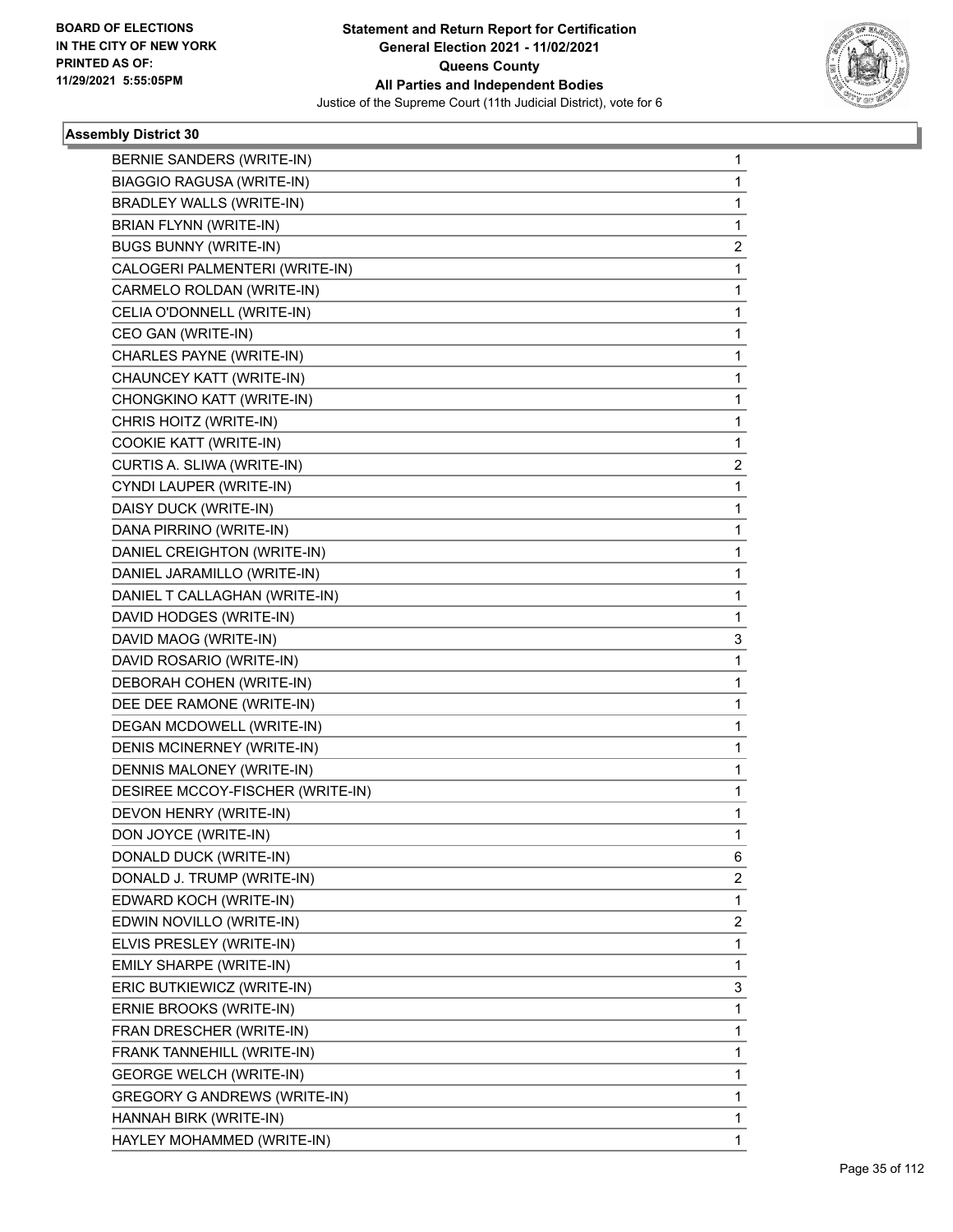

| HELEN HO (WRITE-IN)               | 1                       |
|-----------------------------------|-------------------------|
| HILLARY CLINTON (WRITE-IN)        | 1                       |
| HUGH CAREY (WRITE-IN)             | 1                       |
| IAN PAISLEY (WRITE-IN)            | 1                       |
| IWAN KINAL (WRITE-IN)             | 1                       |
| JA'MARR CHASE (WRITE-IN)          | 1                       |
| JAMES EARLY (WRITE-IN)            | 1                       |
| JAMES FUIGERS (WRITE-IN)          | 1                       |
| JAMES L. HYER (WRITE-IN)          | $\overline{\mathbf{c}}$ |
| JAMES MORRISEY (WRITE-IN)         | 1                       |
| JAMES PUCCIO (WRITE-IN)           | 1                       |
| JAMES R. BAEZ (WRITE-IN)          | 1                       |
| JANUSZ GRABINSKI (WRITE-IN)       | 1                       |
| JAY SIMPSON (WRITE-IN)            | 1                       |
| JEAN CARUBIA (WRITE-IN)           | 1                       |
| JEAN JULIANO (WRITE-IN)           | 1                       |
| JEANINE PIRRO (WRITE-IN)          | 1                       |
| JILLIAN DE CHAVER LAU (WRITE-IN)  | 1                       |
| JIMMY KIM (WRITE-IN)              | 1                       |
| JOE BURROW (WRITE-IN)             | 1                       |
| JOE CRATER (WRITE-IN)             | 1                       |
| JOE MIXON (WRITE-IN)              | 1                       |
| JOHN PADANO (WRITE-IN)            | 1                       |
| JOHN SCHATZ (WRITE-IN)            | 2                       |
| JOSEPH BASANTA (WRITE-IN)         | 1                       |
| JOSEPH F KASPER (WRITE-IN)        | 1                       |
| JOSEPH SURACI (WRITE-IN)          | $\overline{\mathbf{c}}$ |
| JOSPEH F. KASPER (WRITE-IN)       | 1                       |
| JUDITH A. MATTICH (WRITE-IN)      | 1                       |
| JUDITH SHEINDLIN (WRITE-IN)       | 2                       |
| JULIUS CAESAR (WRITE-IN)          | 1                       |
| JUSTIN CARROLL (WRITE-IN)         | 1                       |
| <b>JUSTIN CATAPANO (WRITE-IN)</b> | 1                       |
| KACPER GRABINSKI (WRITE-IN)       | 1                       |
| KANYE WEST (WRITE-IN)             | 1                       |
| KAT TIMPF (WRITE-IN)              | 1                       |
| KATHRYN WALLEM (WRITE-IN)         | 2                       |
| KATYA ZAMO (WRITE-IN)             | 1                       |
| KAY LEIGH MCEMILLY (WRITE-IN)     | 1                       |
| KERRY ROTTEMBERGER (WRITE-IN)     | 1                       |
| KERRY WATSON (WRITE-IN)           | 1                       |
| KEVIN DUFFY (WRITE-IN)            | 1                       |
| KUNCHOK DOLMA (WRITE-IN)          | 1                       |
| KWAN C ZOFEE (WRITE-IN)           | 1                       |
| KYRIE IRVING (WRITE-IN)           | 1                       |
| LAUREN PUCCIO (WRITE-IN)          | 1                       |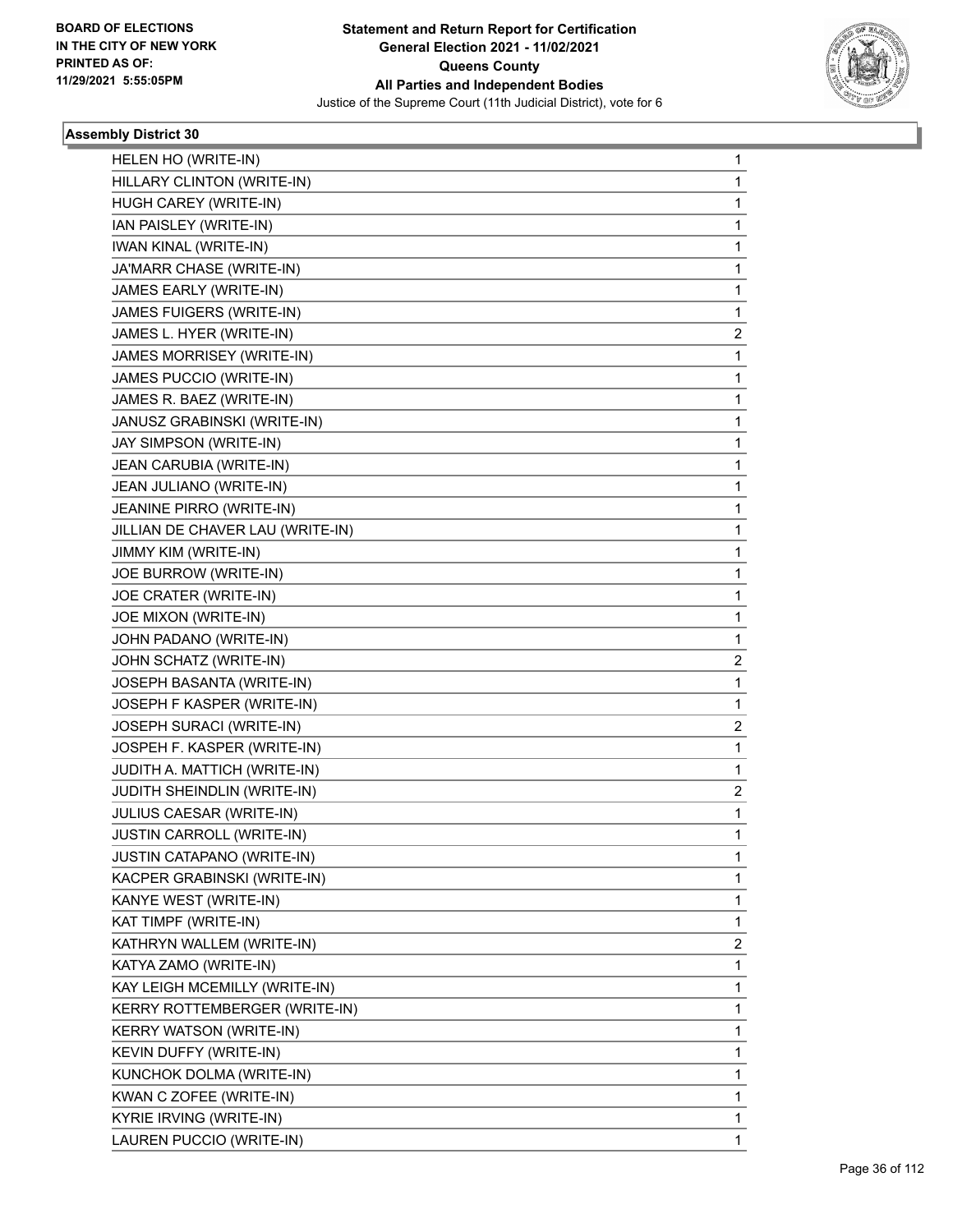

| LAWRENCE PANNATINO (WRITE-IN)    | 1                       |
|----------------------------------|-------------------------|
| LEONARD BACINO (WRITE-IN)        | $\overline{\mathbf{c}}$ |
| LINUX KATT (WRITE-IN)            | $\mathbf{1}$            |
| LISA CATAPANO (WRITE-IN)         | 2                       |
| LISA SIMPSON (WRITE-IN)          | 1                       |
| LUIS MENENARA (WRITE-IN)         | 1                       |
| MALLIKA P. WALIA (WRITE-IN)      | 1                       |
| MARGE SIMPSON (WRITE-IN)         | 1                       |
| MARIA BARTRIROMO (WRITE-IN)      | 1                       |
| MARINA BACINO (WRITE-IN)         | 1                       |
| MARK DZEMIA (WRITE-IN)           | 1                       |
| MARK HERAN (WRITE-IN)            | 1                       |
| MARVIN JEFFCOAT (WRITE-IN)       | 2                       |
| MATEUSZ BEDNATH (WRITE-IN)       | 1                       |
| MATT POWERS (WRITE-IN)           | $\mathbf{1}$            |
| MATTHEW LIALO (WRITE-IN)         | 1                       |
| MAX ROSE (WRITE-IN)              | 1                       |
| MELISSA SKLARZ (WRITE-IN)        | 1                       |
| MICHAEL ASHTON JR. (WRITE-IN)    | 2                       |
| MICHAEL COXNE (WRITE-IN)         | $\mathbf{1}$            |
| MICHAEL LOCASIO (WRITE-IN)       | $\mathbf{1}$            |
| MICHAEL NAMAWKZ (WRITE-IN)       | 1                       |
| MICHAEL PASCUAL (WRITE-IN)       | 1                       |
| MICHAEL SWEENY (WRITE-IN)        | 1                       |
| MICHAEL TRESTER (WRITE-IN)       | 1                       |
| MICKEY MOUSE (WRITE-IN)          | 5                       |
| MIKE JUDGE (WRITE-IN)            | $\mathbf{1}$            |
| MIKE WHITE (WRITE-IN)            | 1                       |
| MINNIE MOUSE (WRITE-IN)          | 2                       |
| MONIKA JAWOROASKI (WRITE-IN)     | 1                       |
| NADER MESSIM (WRITE-IN)          | 1                       |
| NAPOLEON BONAPARTE (WRITE-IN)    | $\mathbf{1}$            |
| NICOLAS CATAPANO (WRITE-IN)      | 1                       |
| OKSANA KINAL (WRITE-IN)          | 1                       |
| PATRICK WEHLE (WRITE-IN)         | 1                       |
| PAUL ROGAN (WRITE-IN)            | 1                       |
| PETER P O'DONNELL SR. (WRITE-IN) | 1                       |
| RAJI GRACIA (WRITE-IN)           | 1                       |
| RALPH JULIANO (WRITE-IN)         | 2                       |
| RAYMOND P. MCGOWEN (WRITE-IN)    | 1                       |
| REMY CONSOLI (WRITE-IN)          | 1                       |
| RENE PARADIS (WRITE-IN)          | 1                       |
| RHINA BACINO (WRITE-IN)          | 1                       |
| RICHARD DECURTIS (WRITE-IN)      | 1                       |
| RICHARD MCMILLAN (WRITE-IN)      | 1                       |
| RINGO STARR (WRITE-IN)           | 1                       |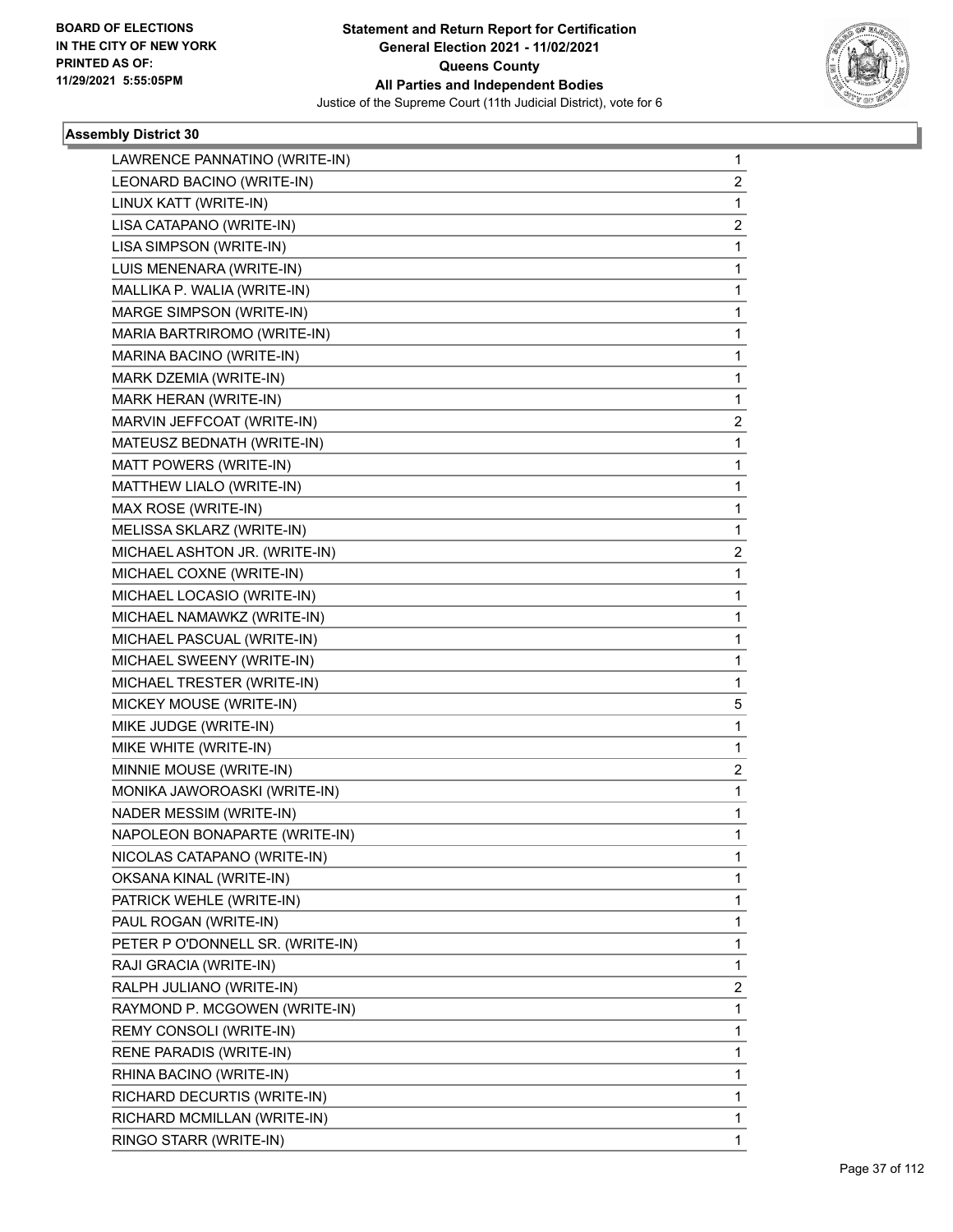

| ROBERT DIDONATO (WRITE-IN)                | 1            |
|-------------------------------------------|--------------|
| ROBERT FRECK (WRITE-IN)                   | 1            |
| ROBERT HOLDEN (WRITE-IN)                  | $\mathbf{1}$ |
| ROBERT SEUBEAR (WRITE-IN)                 | 1            |
| ROHAN ROSE (WRITE-IN)                     | 1            |
| RON PAUL (WRITE-IN)                       | 1            |
| ROY BEAN (WRITE-IN)                       | 1            |
| RUDOLPH GIULIANI (WRITE-IN)               | 2            |
| SEAN GORE (WRITE-IN)                      | 1            |
| SEYMORE HEINEY (WRITE-IN)                 | 1            |
| SOLOMON GRUNDY (WRITE-IN)                 | 1            |
| STEPHEN CHOU (WRITE-IN)                   | 1            |
| STEPHEN DESALVO (WRITE-IN)                | 1            |
| STEPHEN ROSASCO (WRITE-IN)                | 1            |
| STEVE CARLO (WRITE-IN)                    | $\mathbf 1$  |
| STEVE WEINER (WRITE-IN)                   | 1            |
| SUSAN LEE (WRITE-IN)                      | 2            |
| TEE HIGGINS (WRITE-IN)                    | 1            |
| THOMAS CALSO (WRITE-IN)                   | 1            |
| THOMAS DEMMACCUS (WRITE-IN)               | 1            |
| THOMAS DENERY (WRITE-IN)                  | $\mathbf 1$  |
| THOMAS LEHNERT (WRITE-IN)                 | 1            |
| THOMAS MCDONOUGH (WRITE-IN)               | 1            |
| THOMAS ORTEGA (WRITE-IN)                  | 1            |
| TIFFANY CABAN (WRITE-IN)                  | 1            |
| TIM DUNCAN (WRITE-IN)                     | 1            |
| TOM FRAZIER (WRITE-IN)                    | $\mathbf 1$  |
| TONY BALONEY (WRITE-IN)                   | 1            |
| TYLER BOYD (WRITE-IN)                     | 1            |
| UNATTRIBUTABLE WRITE-IN (WRITE-IN)        | 174          |
| UNCOUNTED WRITE-IN PER STATUTE (WRITE-IN) | 12           |
| VALERIE LODATO (WRITE-IN)                 | 1            |
| VLADAMIR LENIN (WRITE-IN)                 | $\mathbf{1}$ |
| WALT FRAZIER (WRITE-IN)                   | 1            |
| WILBUR COOK (WRITE-IN)                    | 1            |
| WILLIAM BARACK (WRITE-IN)                 | $\mathbf{1}$ |
| WILLIAM SCOTT VANTASSELL (WRITE-IN)       | 1            |
| ZBIS SOJA (WRITE-IN)                      | 1            |
| <b>Total Votes</b>                        | 72,157       |
| Unrecorded                                | 37,169       |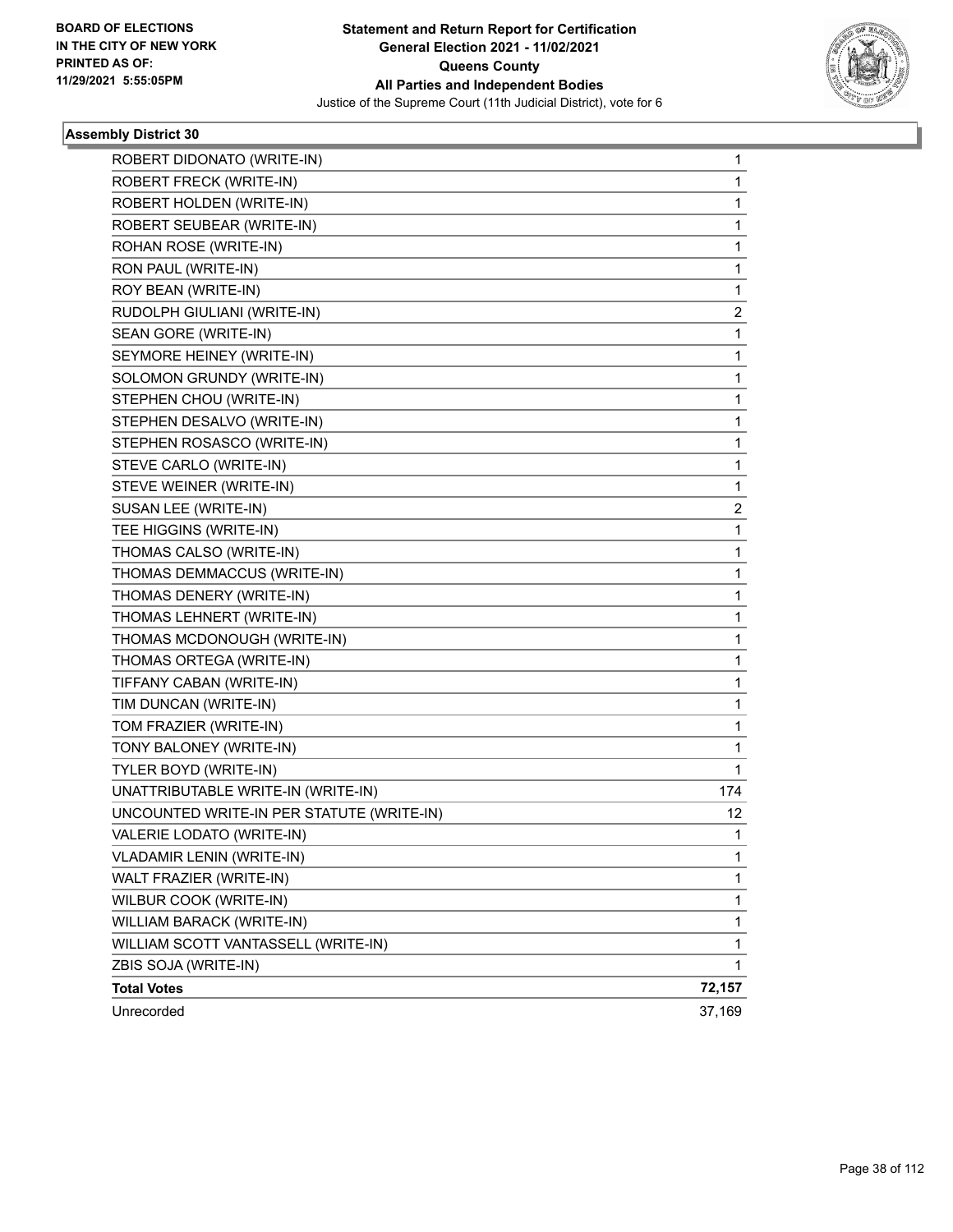

| <b>PUBLIC COUNTER</b>                                    | 10,973       |
|----------------------------------------------------------|--------------|
| MANUALLY COUNTED EMERGENCY                               | 0            |
| <b>ABSENTEE / MILITARY</b>                               | 775          |
| <b>AFFIDAVIT</b>                                         | 75           |
| <b>Total Ballots</b>                                     | 11,823       |
| Less - Inapplicable Federal/Special Presidential Ballots | 0            |
| <b>Total Applicable Ballots</b>                          | 11,823       |
| DENIS J. BUTLER (DEMOCRATIC)                             | 7,671        |
| DENIS J. BUTLER (REPUBLICAN)                             | 1,150        |
| DEBORAH AXT (WORKING FAMILIES)                           | 856          |
| KENNETH C. HOLDER (DEMOCRATIC)                           | 6,667        |
| KENNETH C. HOLDER (REPUBLICAN)                           | 984          |
| <b>BOB COHEN (WORKING FAMILIES)</b>                      | 687          |
| LAURENTINA S. MCKETNEY BUTLER (DEMOCRATIC)               | 7,301        |
| DAVID J. KIRSCHNER (DEMOCRATIC)                          | 6,567        |
| DAVID J. KIRSCHNER (REPUBLICAN)                          | 1,020        |
| KAREN GOPEE (DEMOCRATIC)                                 | 7,009        |
| JOHN C. SPATARO (REPUBLICAN)                             | 1,124        |
| MICHELE R. TITUS (DEMOCRATIC)                            | 7,976        |
| ABISOYE OLORUNTOBA (WRITE-IN)                            | 1            |
| ADEYINKA AJAYI (WRITE-IN)                                | 2            |
| ALAN KATEMAN (WRITE-IN)                                  | 1            |
| ALAN LAUFER (WRITE-IN)                                   | 1            |
| ALLAN W. JENNINGS JR. (WRITE-IN)                         | 1            |
| AMNINDER SINGH (WRITE-IN)                                | 1            |
| AMY CONEY BARRETT (WRITE-IN)                             | $\mathbf{1}$ |
| ANA MARIA POLO (WRITE-IN)                                | 1            |
| <b>BARACK OBAMA (WRITE-IN)</b>                           | 1            |
| <b>BARBARA RIGGS (WRITE-IN)</b>                          | 1            |
| BERNIE SANDERS (WRITE-IN)                                | 1            |
| CHRISTOS SCANDALIS JR. (WRITE-IN)                        | 1            |
| CORI BOSH (WRITE-IN)                                     | 1            |
| CURTIS A. SLIWA (WRITE-IN)                               | 1            |
| DANIEL KOGAN (WRITE-IN)                                  | 1            |
| DEAN T. KUSAKABE (WRITE-IN)                              | 1            |
| DONALD BAILEY (WRITE-IN)                                 | 1            |
| DONALD DUCK (WRITE-IN)                                   | 1            |
| ERCAN NURI AYBASTI (WRITE-IN)                            | 2            |
| ERIC ULRICH (WRITE-IN)                                   | 1            |
| GLORIA BROWN MARSHALL (WRITE-IN)                         | 1            |
| JAHI ROSE (WRITE-IN)                                     | 1            |
| JOANN ARIOLA (WRITE-IN)                                  | 1            |
| JOSEPH HAGGERTY (WRITE-IN)                               | 1            |
| KEVIN DUFFY (WRITE-IN)                                   | 1            |
| LISA R HALL (WRITE-IN)                                   | 1            |
| MARSHALL ERICKSEN (WRITE-IN)                             | 1            |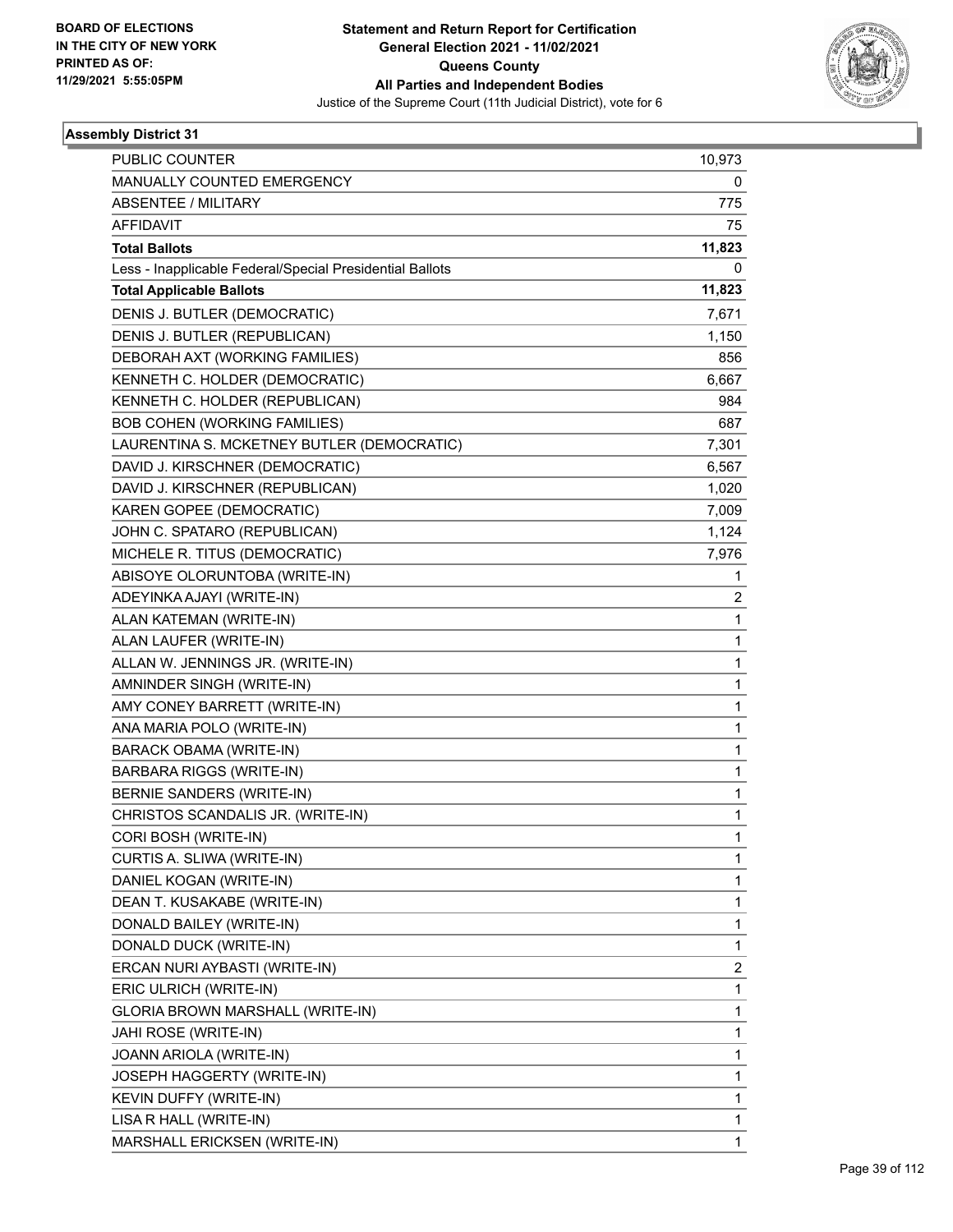

| MICKEY MOUSE (WRITE-IN)                   |        |
|-------------------------------------------|--------|
| MIKE HERNANDEZ (WRITE-IN)                 |        |
| MUZAFFER AYBASTI (WRITE-IN)               |        |
| NIKI M KATEMAN (WRITE-IN)                 |        |
| OLAYEMI OLURIN (WRITE-IN)                 |        |
| OMER AYBASTI (WRITE-IN)                   |        |
| SALIH ALI AYDIN (WRITE-IN)                |        |
| SANIYE AYBASTI (WRITE-IN)                 |        |
| SAYWALAH KESSELLY (WRITE-IN)              | 1      |
| SHARMIN RAHMAN (WRITE-IN)                 | 1      |
| TOM RIGGS (WRITE-IN)                      | 3      |
| UNATTRIBUTABLE WRITE-IN (WRITE-IN)        | 61     |
| UNCOUNTED WRITE-IN PER STATUTE (WRITE-IN) | 3      |
| WILLIAM O. GREEN JR. (WRITE-IN)           | 1      |
| ZELEE YEAGER (WRITE-IN)                   | 1      |
| <b>Total Votes</b>                        | 49,120 |
| Unrecorded                                | 21,818 |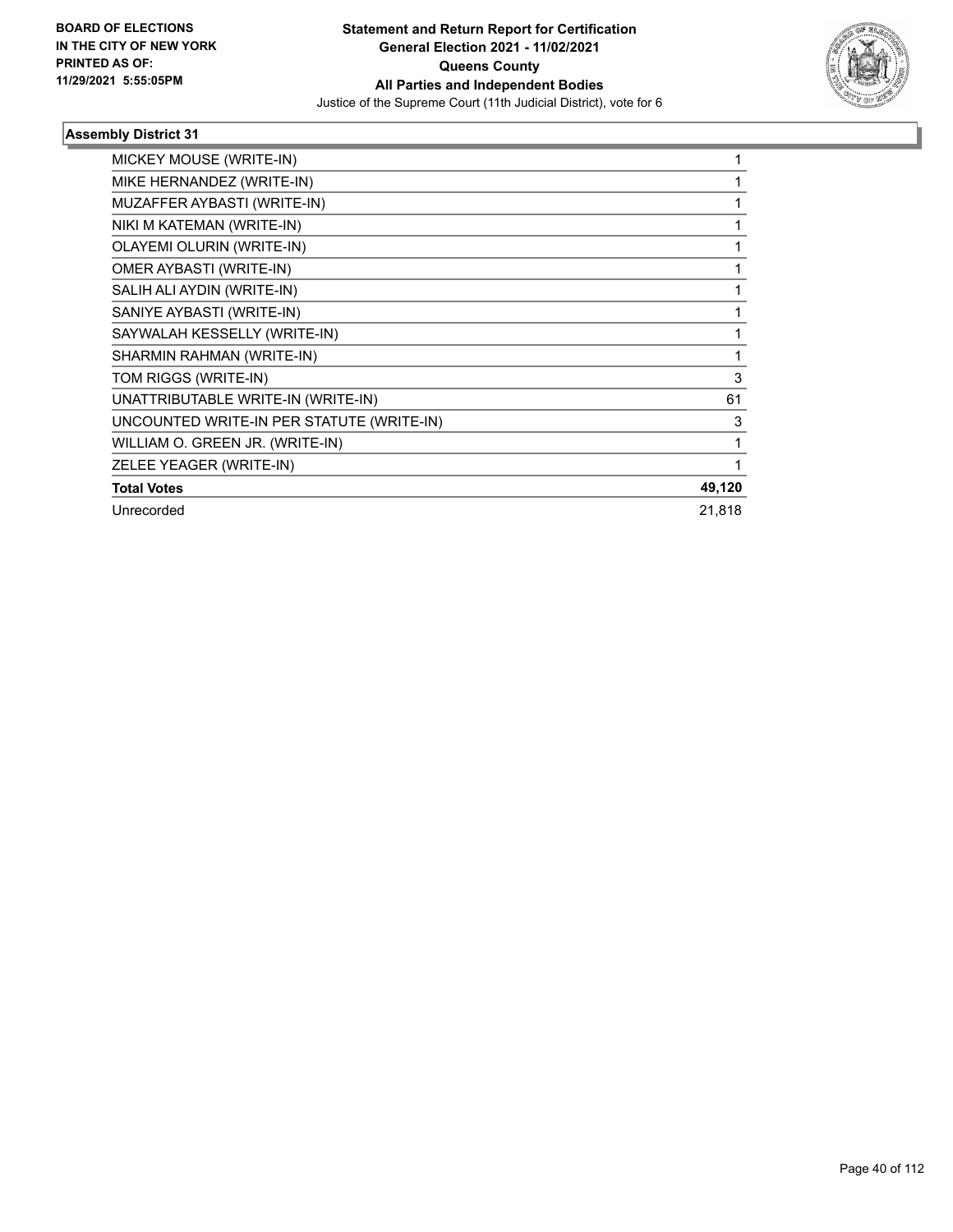

| PUBLIC COUNTER                                           | 14,251       |
|----------------------------------------------------------|--------------|
| MANUALLY COUNTED EMERGENCY                               | 0            |
| <b>ABSENTEE / MILITARY</b>                               | 1,068        |
| <b>AFFIDAVIT</b>                                         | 50           |
| <b>Total Ballots</b>                                     | 15,369       |
| Less - Inapplicable Federal/Special Presidential Ballots | 0            |
| <b>Total Applicable Ballots</b>                          | 15,369       |
| DENIS J. BUTLER (DEMOCRATIC)                             | 11,160       |
| DENIS J. BUTLER (REPUBLICAN)                             | 654          |
| DEBORAH AXT (WORKING FAMILIES)                           | 1,001        |
| KENNETH C. HOLDER (DEMOCRATIC)                           | 9,752        |
| KENNETH C. HOLDER (REPUBLICAN)                           | 553          |
| <b>BOB COHEN (WORKING FAMILIES)</b>                      | 770          |
| LAURENTINA S. MCKETNEY BUTLER (DEMOCRATIC)               | 10,565       |
| DAVID J. KIRSCHNER (DEMOCRATIC)                          | 9,340        |
| DAVID J. KIRSCHNER (REPUBLICAN)                          | 601          |
| KAREN GOPEE (DEMOCRATIC)                                 | 9,824        |
| JOHN C. SPATARO (REPUBLICAN)                             | 663          |
| MICHELE R. TITUS (DEMOCRATIC)                            | 10,264       |
| ADAM COLE (WRITE-IN)                                     | 1            |
| ALIA RAZZAR (WRITE-IN)                                   | 1            |
| ALICE ROSE (WRITE-IN)                                    | $\mathbf{1}$ |
| ANDREW GIULIANI (WRITE-IN)                               | $\mathbf{1}$ |
| BAHAA ST. JOHN (WRITE-IN)                                | 1            |
| <b>BRUCE ATKINS (WRITE-IN)</b>                           | $\mathbf{1}$ |
| <b>BUGS BUNNY (WRITE-IN)</b>                             | $\mathbf{1}$ |
| CARHON LEING (WRITE-IN)                                  | 1            |
| CHADWICK BOSEMAN (WRITE-IN)                              | $\mathbf{1}$ |
| CHRIS JERICHO (WRITE-IN)                                 | $\mathbf{1}$ |
| CLARENCE THOMAS (WRITE-IN)                               | 1            |
| DAFFY DUCK (WRITE-IN)                                    | $\mathbf{1}$ |
| DANIEL KOGAN (WRITE-IN)                                  | 1            |
| DENA DOUGLAS (WRITE-IN)                                  | 1            |
| DENNIS S. BOTTE (WRITE-IN)                               | 1            |
| DINA CHASE (WRITE-IN)                                    | 1            |
| DONALD TRUMP JR. (WRITE-IN)                              | 1            |
| EDWARD PATTERSON (WRITE-IN)                              | 1            |
| ELLIE BEAR (WRITE-IN)                                    | 1            |
| EMILIA NYGREN (WRITE-IN)                                 | 1            |
| GEORGE ROASRIO (WRITE-IN)                                | $\mathbf{1}$ |
| GLORIA BROWN MARSHALL (WRITE-IN)                         | 1            |
| GUSTAVO MEDINA JR. (WRITE-IN)                            | 1            |
| JAMES WOODS (WRITE-IN)                                   | $\mathbf{1}$ |
| <b>JOSEPH MARTHONE (WRITE-IN)</b>                        | $\mathbf{1}$ |
| KAREN LUCAS (WRITE-IN)                                   | 1            |
| KEANU LOYOLA (WRITE-IN)                                  | $\mathbf{1}$ |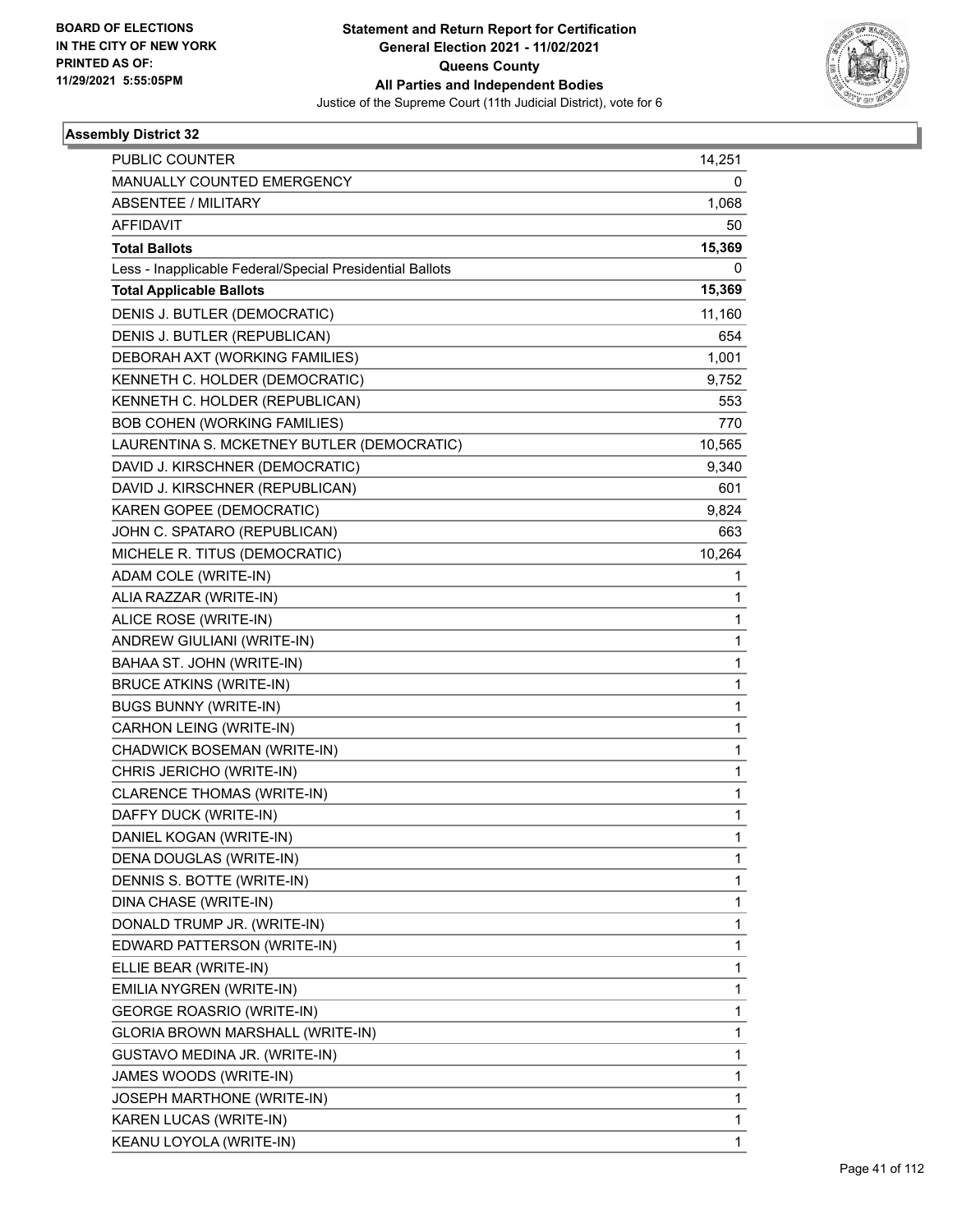

| KENNETH SHAFFER (WRITE-IN)                | 1              |
|-------------------------------------------|----------------|
| KEVIN CRAWFORD (WRITE-IN)                 | 1              |
| KEVIN RILEY (WRITE-IN)                    | 1              |
| KHAAIR MORRISON (WRITE-IN)                | $\overline{c}$ |
| KHALID LEWIS (WRITE-IN)                   | 1              |
| MARI L. RUSSER (WRITE-IN)                 | 1              |
| MAUKO SMART (WRITE-IN)                    | 1              |
| MICHAEL MOUSE (WRITE-IN)                  | 1              |
| NATHAN BERKEBILE (WRITE-IN)               | 1              |
| NAZMAL HUDA (WRITE-IN)                    | 1              |
| NICHOLAS DANTUONO (WRITE-IN)              | 1              |
| <b>OSTER BRYAN (WRITE-IN)</b>             | 1              |
| RICHARD A. CLEGHORNE (WRITE-IN)           | 1              |
| RONALD J. PETERS (WRITE-IN)               | 1              |
| STEPHEN EPSTEIN (WRITE-IN)                | 1              |
| TARIQUA MORRISON (WRITE-IN)               | 1              |
| TUNISIA MORRISON (WRITE-IN)               | 1              |
| UNATTRIBUTABLE WRITE-IN (WRITE-IN)        | 60             |
| UNCOUNTED WRITE-IN PER STATUTE (WRITE-IN) | 5              |
| VICTOR LOYOLA (WRITE-IN)                  | 1              |
| WILLIAM A. PEPITONE (WRITE-IN)            | 1              |
| WILLIAM D. SHANAHAN (WRITE-IN)            | 1              |
| ZOE JASPER (WRITE-IN)                     | 1              |
| <b>Total Votes</b>                        | 65,261         |
| Unrecorded                                | 26.953         |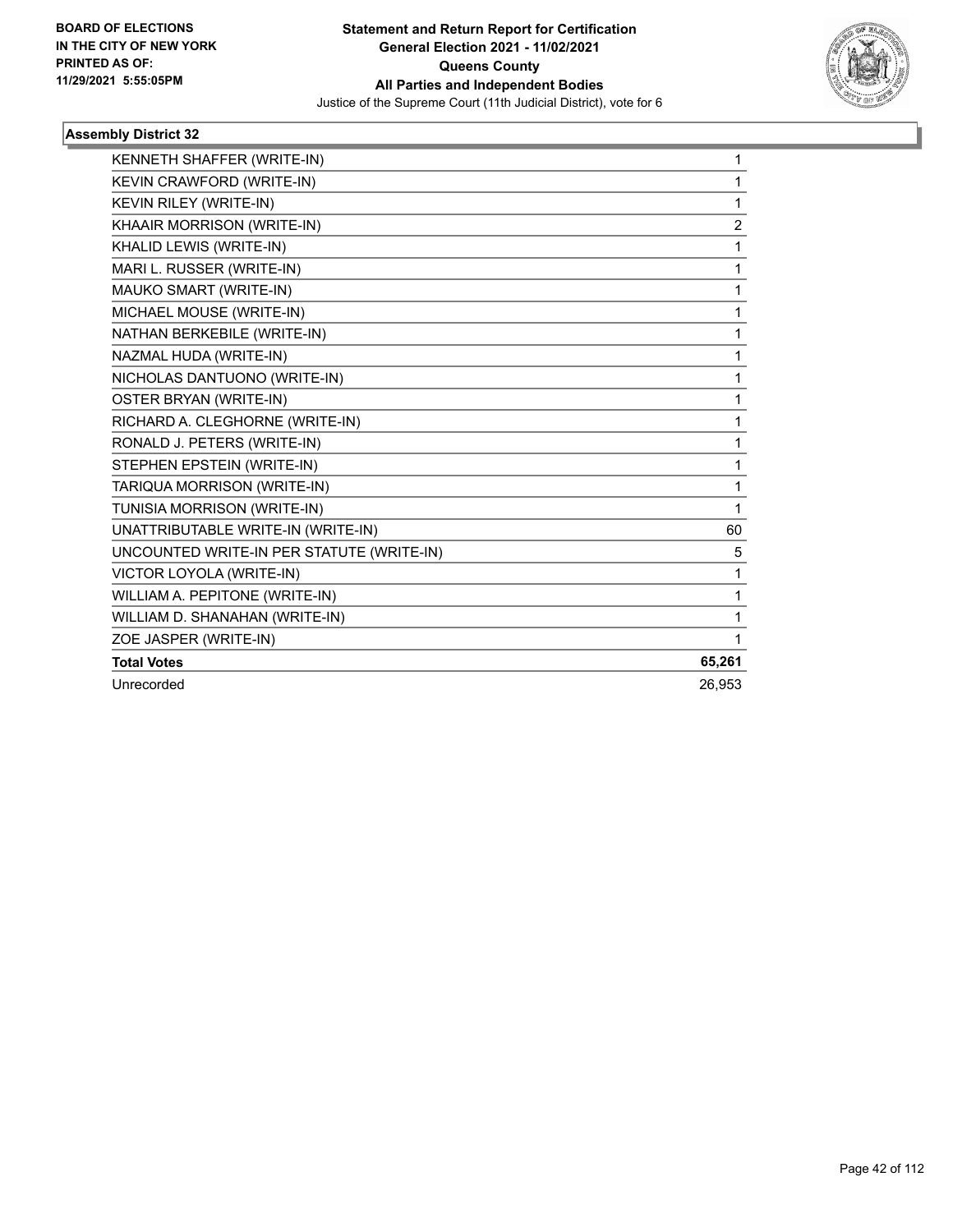

| 17,743       |
|--------------|
| 0            |
| 1,477        |
| 63           |
| 19,283       |
| 0            |
| 19,283       |
| 13,046       |
| 2,264        |
| 1,397        |
| 11,561       |
| 1,976        |
| 1,171        |
| 12,748       |
| 11,231       |
| 2,075        |
| 11,853       |
| 2,284        |
| 12,396       |
| 1            |
| 1            |
| 1            |
| 1            |
| 1            |
| 1            |
| 1            |
| 1            |
| 1            |
| 1            |
| 2            |
| 1            |
| 1            |
| 1            |
| 1            |
| 1            |
| 2            |
| 1            |
| 1            |
| 1            |
| 1            |
| 3            |
| 1            |
| 1            |
| 1            |
| 1            |
| $\mathbf{1}$ |
|              |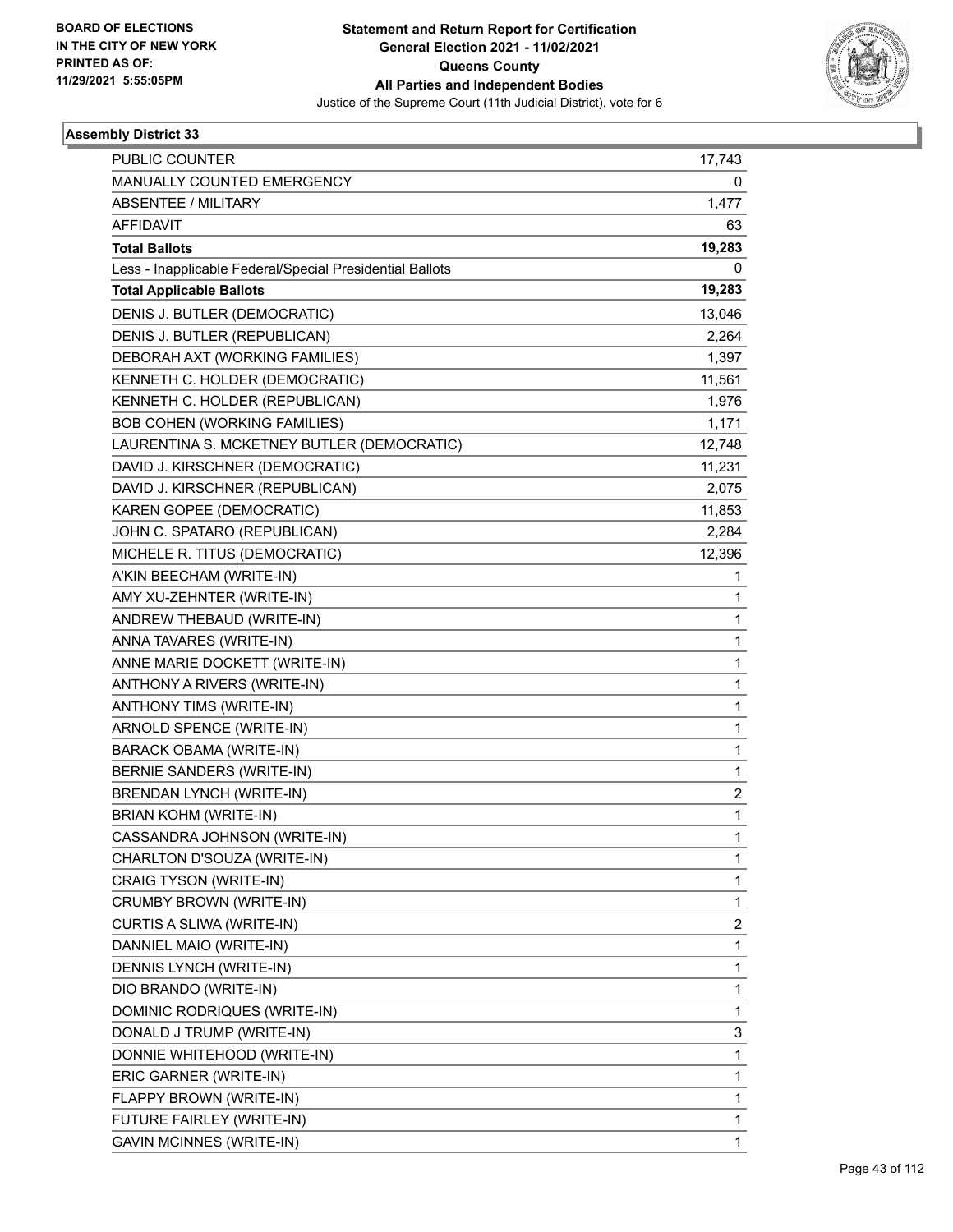

| <b>GREG MATHIS (WRITE-IN)</b> | 1 |
|-------------------------------|---|
| HARRY BINTAUL (WRITE-IN)      | 1 |
| HERUHI SUZUMIYA (WRITE-IN)    | 1 |
| HICKMAN SIMMONS (WRITE-IN)    | 1 |
| IRA HARRIS (WRITE-IN)         | 1 |
| JAMES A TRENT (WRITE-IN)      | 1 |
| JAMES F REILLY (WRITE-IN)     | 1 |
| JAMES R HOWARD (WRITE-IN)     | 1 |
| JENNA JAMESON (WRITE-IN)      | 1 |
| JOANN WHITEHOOD (WRITE-IN)    | 1 |
| JOHANNE LYNCH (WRITE-IN)      | 1 |
| JOHN C SPATARO (WRITE-IN)     | 1 |
| JOHN MARTINI (WRITE-IN)       | 1 |
| JOHN ORIHVELA (WRITE-IN)      | 1 |
| JONATHAN POMBOZA (WRITE-IN)   | 1 |
| JOSEPH FINN (WRITE-IN)        | 1 |
| JOSEPH TUZZOLO (WRITE-IN)     | 1 |
| JULIE GIANCA (WRITE-IN)       | 1 |
| LAWRENCE SPAHN (WRITE-IN)     | 1 |
| LEANDRE JOHN (WRITE-IN)       | 1 |
| LINDA ROUNDTREE (WRITE-IN)    | 1 |
| MACK JENKINS (WRITE-IN)       | 1 |
| MALIKAM CALLENDER (WRITE-IN)  | 1 |
| MARION SMITH (WRITE-IN)       | 1 |
| MATTHEW BLUER (WRITE-IN)      | 1 |
| MAX EUGENE JR. (WRITE-IN)     | 1 |
| MEKITA COE (WRITE-IN)         | 1 |
| MELANIA TRUMP (WRITE-IN)      | 1 |
| MICHAEL MULGREW (WRITE-IN)    | 1 |
| MICHAEL PIPAS (WRITE-IN)      | 1 |
| MICKEY MOUSE (WRITE-IN)       | 1 |
| MOTARO NOKEN (WRITE-IN)       | 1 |
| ORLANDO MICHAUD (WRITE-IN)    | 1 |
| PHIL ORENSTEIN (WRITE-IN)     | 1 |
| PHILIP NELAH (WRITE-IN)       | 1 |
| RANDY WEINGARTEN (WRITE-IN)   | 1 |
| RODGER WAREHAM (WRITE-IN)     | 1 |
| RON JEREMY (WRITE-IN)         | 1 |
| RON KUBIE (WRITE-IN)          | 1 |
| RONALD FISHER (WRITE-IN)      | 1 |
| ROSANA SCOTTO (WRITE-IN)      | 1 |
| SAMAD NEWAZ (WRITE-IN)        | 1 |
| SATIYA WHITEHOOD (WRITE-IN)   | 1 |
| STEPHEN LINDLEY (WRITE-IN)    | 1 |
| STEPHEN WEINER (WRITE-IN)     | 3 |
| SUSAN ERLEBACHER (WRITE-IN)   | 1 |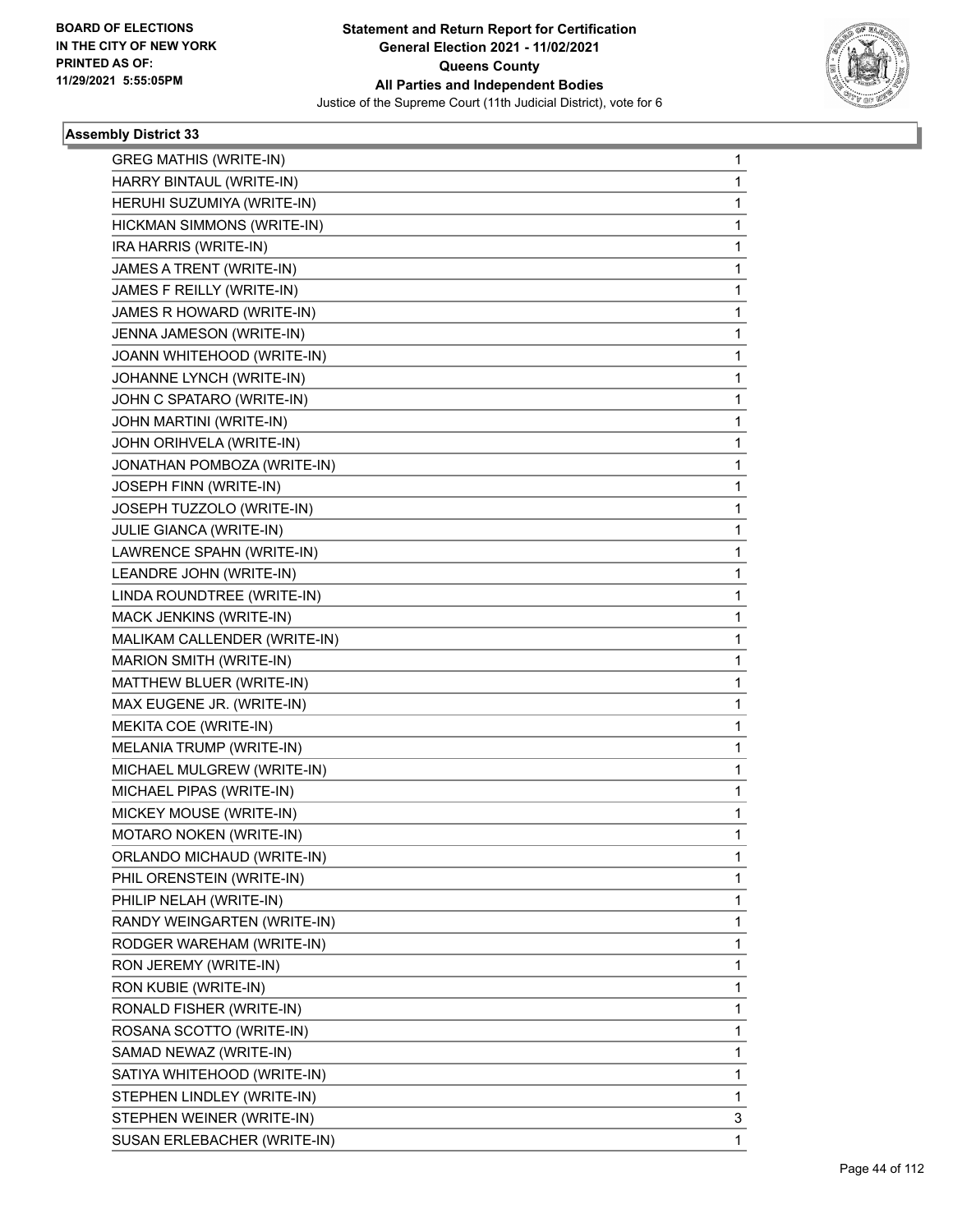

| SUSAN FINN (WRITE-IN)                     |        |
|-------------------------------------------|--------|
| SUSAN PROVAN (WRITE-IN)                   |        |
| TAILONG LIN (WRITE-IN)                    | 1      |
| <b>TERRY SAPP (WRITE-IN)</b>              |        |
| THOMAS REILLY (WRITE-IN)                  |        |
| UNATTRIBUTABLE WRITE-IN (WRITE-IN)        | 74     |
| UNCOUNTED WRITE-IN PER STATUTE (WRITE-IN) | 8      |
| <b>VINCENT MAIRINO (WRITE-IN)</b>         |        |
| <b>VINCENT PRICE (WRITE-IN)</b>           |        |
| WILLIAM A PEPITONE (WRITE-IN)             |        |
| WILLIAM GARGAN (WRITE-IN)                 |        |
| WYATT GIBBONS (WRITE-IN)                  |        |
| <b>Total Votes</b>                        | 84,173 |
| Unrecorded                                | 31.525 |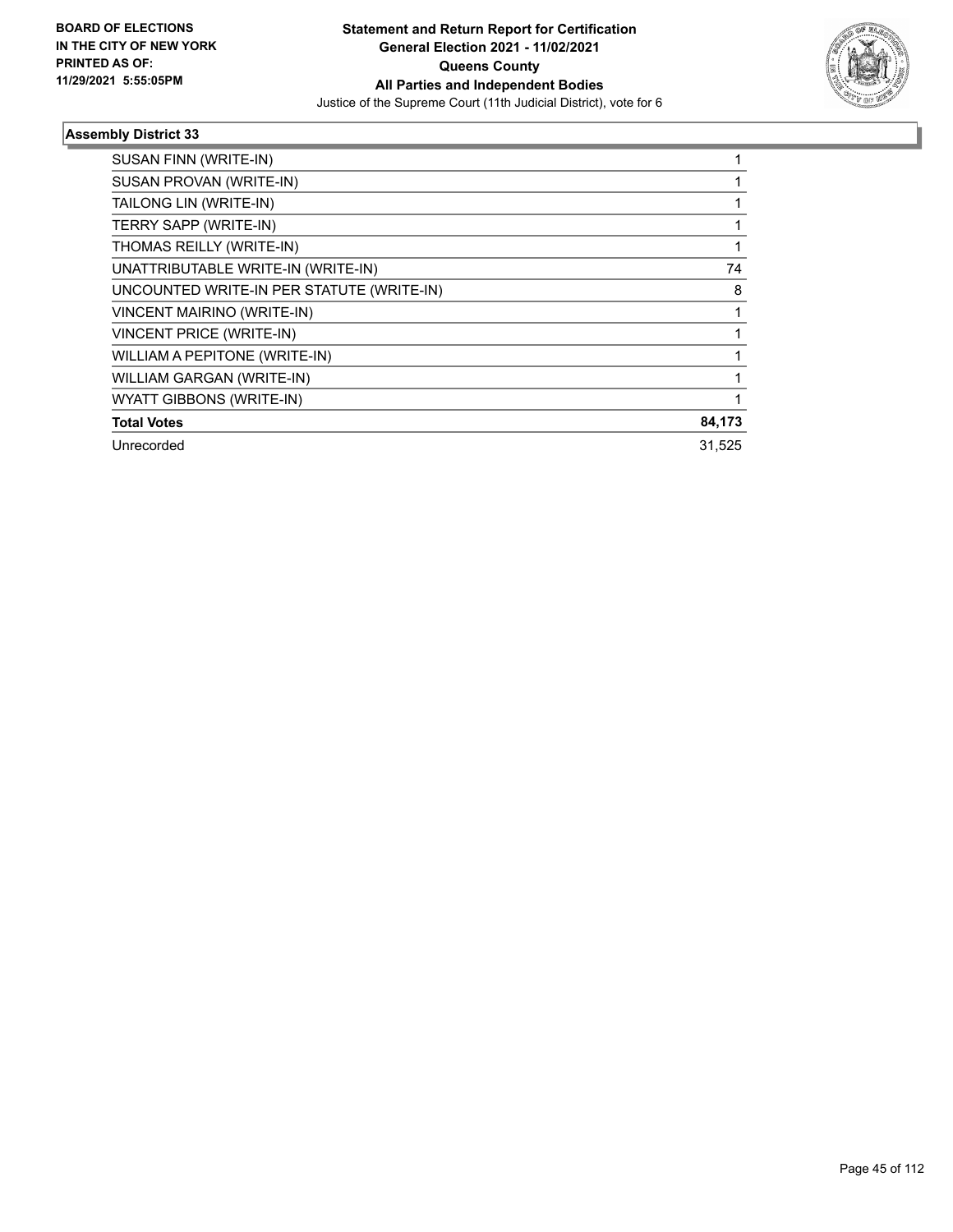

| PUBLIC COUNTER                                           | 10,620       |
|----------------------------------------------------------|--------------|
| MANUALLY COUNTED EMERGENCY                               | 0            |
| <b>ABSENTEE / MILITARY</b>                               | 817          |
| <b>AFFIDAVIT</b>                                         | 72           |
| <b>Total Ballots</b>                                     | 11,509       |
| Less - Inapplicable Federal/Special Presidential Ballots | 0            |
| <b>Total Applicable Ballots</b>                          | 11,509       |
| DENIS J. BUTLER (DEMOCRATIC)                             | 6,014        |
| DENIS J. BUTLER (REPUBLICAN)                             | 2,163        |
| DEBORAH AXT (WORKING FAMILIES)                           | 1,787        |
| KENNETH C. HOLDER (DEMOCRATIC)                           | 5,097        |
| KENNETH C. HOLDER (REPUBLICAN)                           | 1,807        |
| <b>BOB COHEN (WORKING FAMILIES)</b>                      | 1,682        |
| LAURENTINA S. MCKETNEY BUTLER (DEMOCRATIC)               | 6,418        |
| DAVID J. KIRSCHNER (DEMOCRATIC)                          | 5,600        |
| DAVID J. KIRSCHNER (REPUBLICAN)                          | 1,866        |
| KAREN GOPEE (DEMOCRATIC)                                 | 6,018        |
| JOHN C. SPATARO (REPUBLICAN)                             | 2,096        |
| MICHELE R. TITUS (DEMOCRATIC)                            | 6,304        |
| AJ BOSCO (WRITE-IN)                                      | 1            |
| ALEX TUTIVEN (WRITE-IN)                                  | 1            |
| AMANDEEP SINGH (WRITE-IN)                                | 1            |
| AVIGAIL AVILES (WRITE-IN)                                | 1            |
| <b>BASINER HAFIZ (WRITE-IN)</b>                          | 1            |
| <b>BOB ROSS (WRITE-IN)</b>                               | $\mathbf{1}$ |
| BRIGHT D LIMM (WRITE-IN)                                 | 1            |
| <b>BRUCE WAYNE (WRITE-IN)</b>                            | 1            |
| CANSUELO MALLAFE-MELENDEZ (WRITE-IN)                     | $\mathbf{1}$ |
| CATLIN MILLER (WRITE-IN)                                 | 1            |
| CHESTY PULLER (WRITE-IN)                                 | 1            |
| CHRISTIAN JEOVANNY BUSTAMANTE (WRITE-IN)                 | $\mathbf{1}$ |
| CHRISTINA BRITO (WRITE-IN)                               | 1            |
| CURTIS A SLIWA (WRITE-IN)                                | 3            |
| CYNTHIA NIXON (WRITE-IN)                                 | 1            |
| DANIEL DROMM (WRITE-IN)                                  | 1            |
| DANIEL LESKEY (WRITE-IN)                                 | 1            |
| DANIEL TRUMAN (WRITE-IN)                                 | $\mathbf{1}$ |
| DANIEL Y. SHIN (WRITE-IN)                                | 2            |
| DARLENE CAMPBELL (WRITE-IN)                              | $\mathbf{1}$ |
| DAVID KORNEGAY (WRITE-IN)                                | $\mathbf{1}$ |
| DIEGO PALAGUACH (WRITE-IN)                               | 1            |
| DONALD DUCK (WRITE-IN)                                   | $\mathbf 1$  |
| DONALD J TRUMP (WRITE-IN)                                | 2            |
| DOUGIE SHERWIN (WRITE-IN)                                | 1            |
| DOUGLAS ROSE (WRITE-IN)                                  | 2            |
| ELANA REDFIELD (WRITE-IN)                                | $\mathbf{1}$ |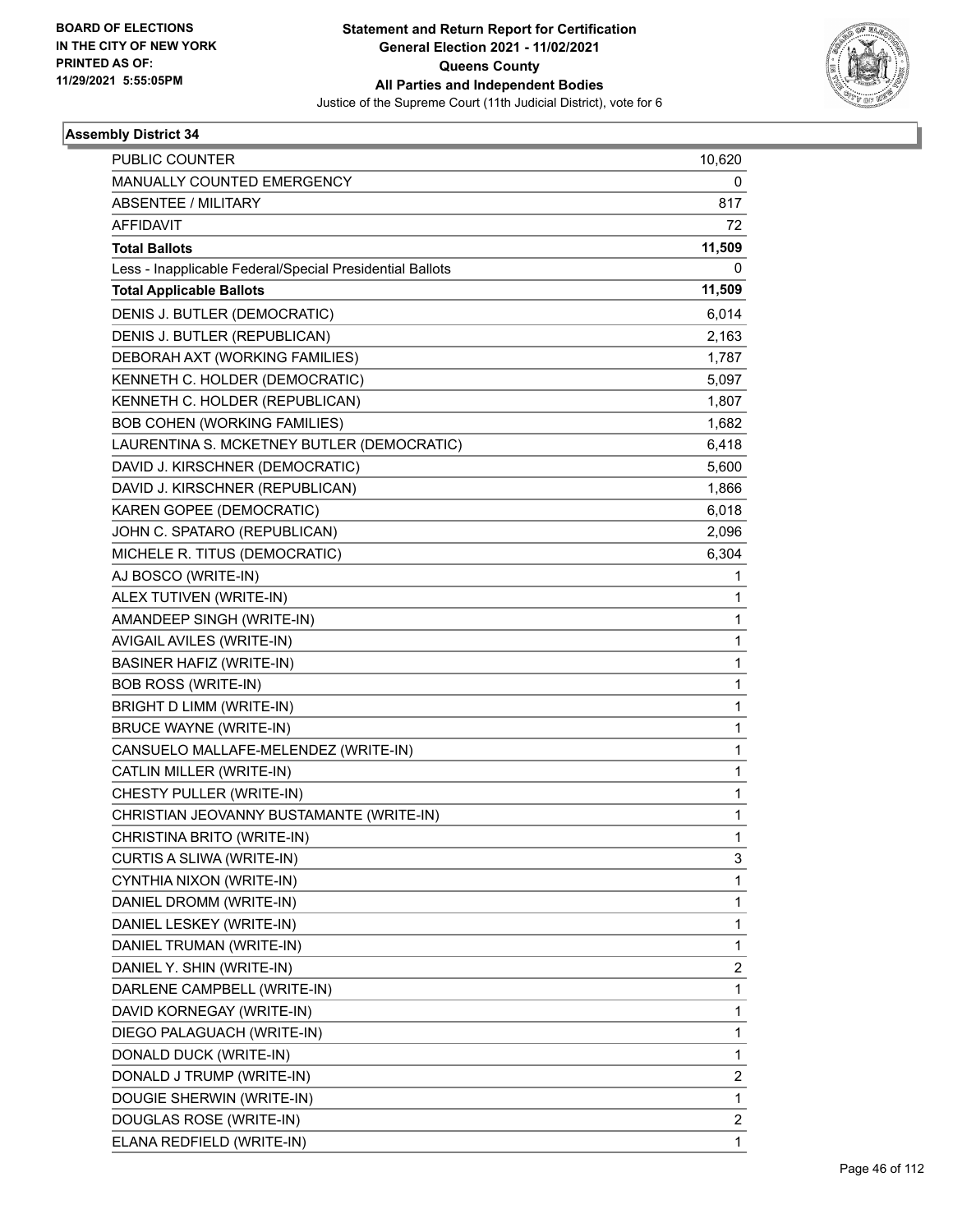

| ELIZABETH CROWLEY (WRITE-IN)              | 1 |
|-------------------------------------------|---|
| ELON MUSK (WRITE-IN)                      | 1 |
| ERIC GARNER (WRITE-IN)                    | 1 |
| <b>GEORGE FLOYD (WRITE-IN)</b>            | 1 |
| <b>GERSHAN GOLDMAN (WRITE-IN)</b>         | 1 |
| GINA LEVY ABADI (WRITE-IN)                | 1 |
| GINU JACAB (WRITE-IN)                     | 1 |
| <b>GREG GUTFELD (WRITE-IN)</b>            | 1 |
| GROUCHO MARX (WRITE-IN)                   | 1 |
| HELEN SEARS (WRITE-IN)                    | 1 |
| IAN LIBERTY (WRITE-IN)                    | 1 |
| JAIME E. RODRIGUEZ JR. (WRITE-IN)         | 1 |
| JAMES T KIRK (WRITE-IN)                   | 1 |
| JASON BOURNE (WRITE-IN)                   | 1 |
| JEAN LUC PICARD (WRITE-IN)                | 1 |
| JESSICA LUNDEN (WRITE-IN)                 | 1 |
| JOE RODRIGUEZ (WRITE-IN)                  | 1 |
| JOELLE RYU (WRITE-IN)                     | 1 |
| JOHN BATILRO (WRITE-IN)                   | 1 |
| JOHN MICHAEL O'LEARY (WRITE-IN)           | 1 |
| JORGE CABANILLAS (WRITE-IN)               | 1 |
| JOSEPH IOVINO (WRITE-IN)                  | 1 |
| JOSH BLOCHE (WRITE-IN)                    | 1 |
|                                           |   |
| JUAN BAZAN (WRITE-IN)                     | 1 |
| JUAN CARLOS RESTREPO-RODRIGUEZ (WRITE-IN) | 1 |
| KARAN KUKREJA (WRITE-IN)                  | 1 |
| KIMON C THERMOS (WRITE-IN)                | 1 |
| LAURA ERASO (WRITE-IN)                    | 2 |
| LAWRENCE E KENCHEN (WRITE-IN)             | 1 |
| LETICIA OCHOA (WRITE-IN)                  | 1 |
| LUCY RICARDO (WRITE-IN)                   | 1 |
| MATTHEW FINSTON (WRITE-IN)                | 1 |
| MAX UTZSCHNEIDER (WRITE-IN)               | 2 |
| MEGHAN K. ZWIEBEL (WRITE-IN)              | 2 |
| MELVYN GOLDMAN (WRITE-IN)                 | 1 |
| MICHAEL D CLAMENTE (WRITE-IN)             | 1 |
| MICHAEL GOLDMAN (WRITE-IN)                | 1 |
| MICHAEL GORNLEY (WRITE-IN)                | 1 |
| MICHAEL KRAFSIG (WRITE-IN)                | 1 |
| MICHAEL SAKS (WRITE-IN)                   | 1 |
| MICHEAL PILOTIN (WRITE-IN)                | 1 |
| MICHELLE MONGELUZO (WRITE-IN)             | 1 |
| MICKEY MOUSE (WRITE-IN)                   | 2 |
| MISS PIGGY (WRITE-IN)                     | 1 |
| MOISHE KAPUYA (WRITE-IN)                  | 1 |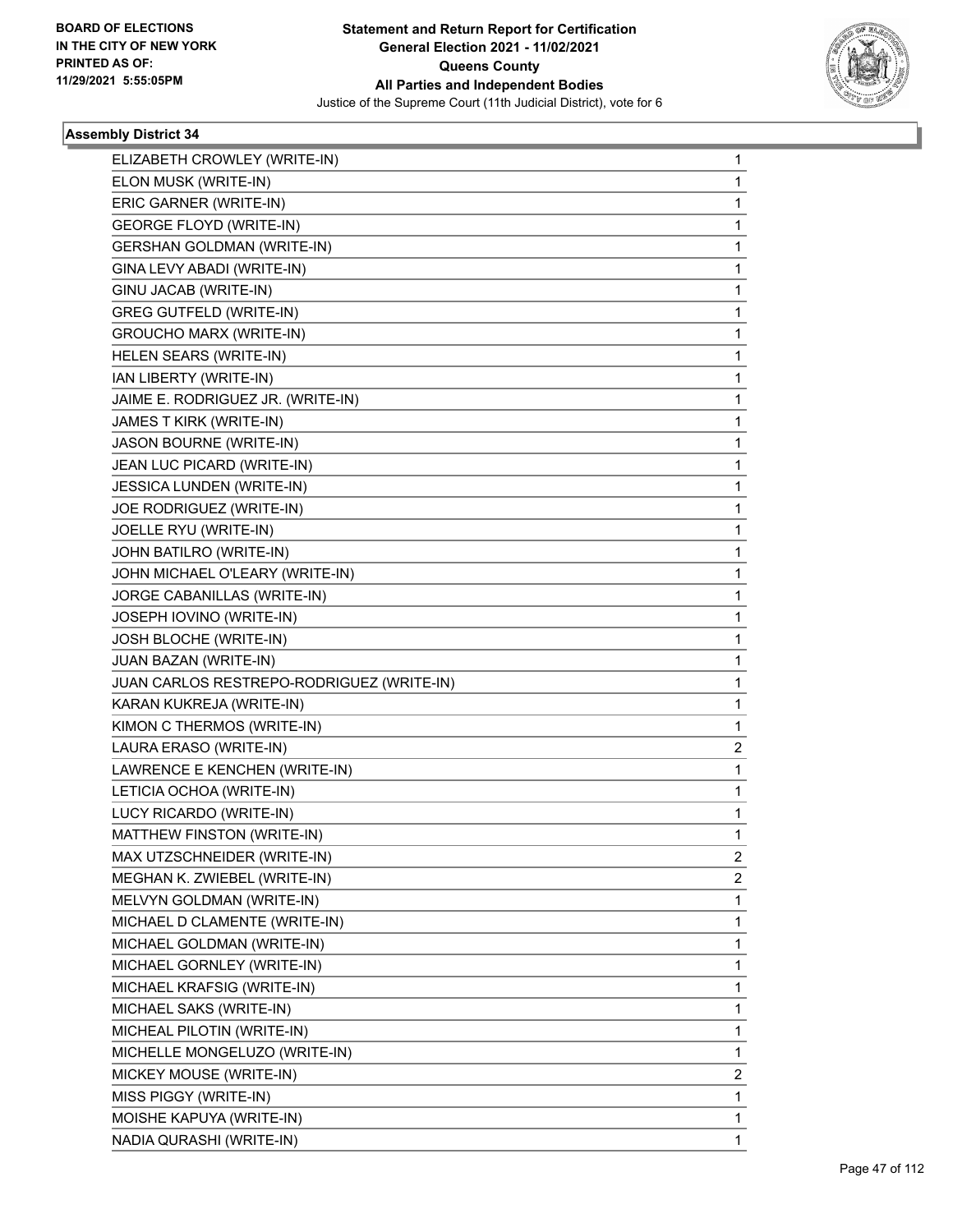

| NAOMI GOLDMAN (WRITE-IN)                  | 1                       |
|-------------------------------------------|-------------------------|
| NATASHA ROSE (WRITE-IN)                   | $\overline{2}$          |
| NEIL ANTHONY LEWIS (WRITE-IN)             | 1                       |
| NUALA O'DOHERTY-NARANJO (WRITE-IN)        | $\overline{c}$          |
| ORETARO SANCHEZ (WRITE-IN)                | 1                       |
| PATRICK P MURPHY (WRITE-IN)               | 1                       |
| PAUL STANLEY (WRITE-IN)                   | 1                       |
| PAULINE PARK (WRITE-IN)                   | 1                       |
| PETER BEADLE (WRITE-IN)                   | $\overline{\mathbf{c}}$ |
| PETER PAN (WRITE-IN)                      | $\mathbf{1}$            |
| PETER VALLONE (WRITE-IN)                  | 1                       |
| RAMARLEY GRAHAM (WRITE-IN)                | 1                       |
| RIA TABACCO MAR (WRITE-IN)                | 1                       |
| RORY BARTHEL (WRITE-IN)                   | $\overline{\mathbf{c}}$ |
| ROSANNA EUGENIO (WRITE-IN)                | 1                       |
| SANDRA BLAND (WRITE-IN)                   | $\mathbf{1}$            |
| SCOTT DUNN (WRITE-IN)                     | 1                       |
| SEAN BELL (WRITE-IN)                      | $\overline{\mathbf{c}}$ |
| SEAN MAGUIRE (WRITE-IN)                   | $\overline{c}$          |
| SEBASTIAN MAGUIRE (WRITE-IN)              | $\mathbf{1}$            |
| SHANNON GAFFNEY (WRITE-IN)                | 1                       |
| SHIRLEY HUNTLEY (WRITE-IN)                | 1                       |
| STEVE RODRIGUEZ (WRITE-IN)                | 1                       |
| SUSAN SARANDON (WRITE-IN)                 | $\mathbf{1}$            |
| TANIA MATTOS (WRITE-IN)                   | 1                       |
| THOMAS SEATER (WRITE-IN)                  | 1                       |
| UNATTRIBUTABLE WRITE-IN (WRITE-IN)        | 80                      |
| UNCOUNTED WRITE-IN PER STATUTE (WRITE-IN) | 8                       |
| VANESSA ORDONEZ (WRITE-IN)                | 1                       |
| VINCENT RAMIREZ (WRITE-IN)                | 1                       |
| WALTER SKINNER (WRITE-IN)                 | 1                       |
| <b>Total Votes</b>                        | 47,057                  |
| Unrecorded                                | 21,997                  |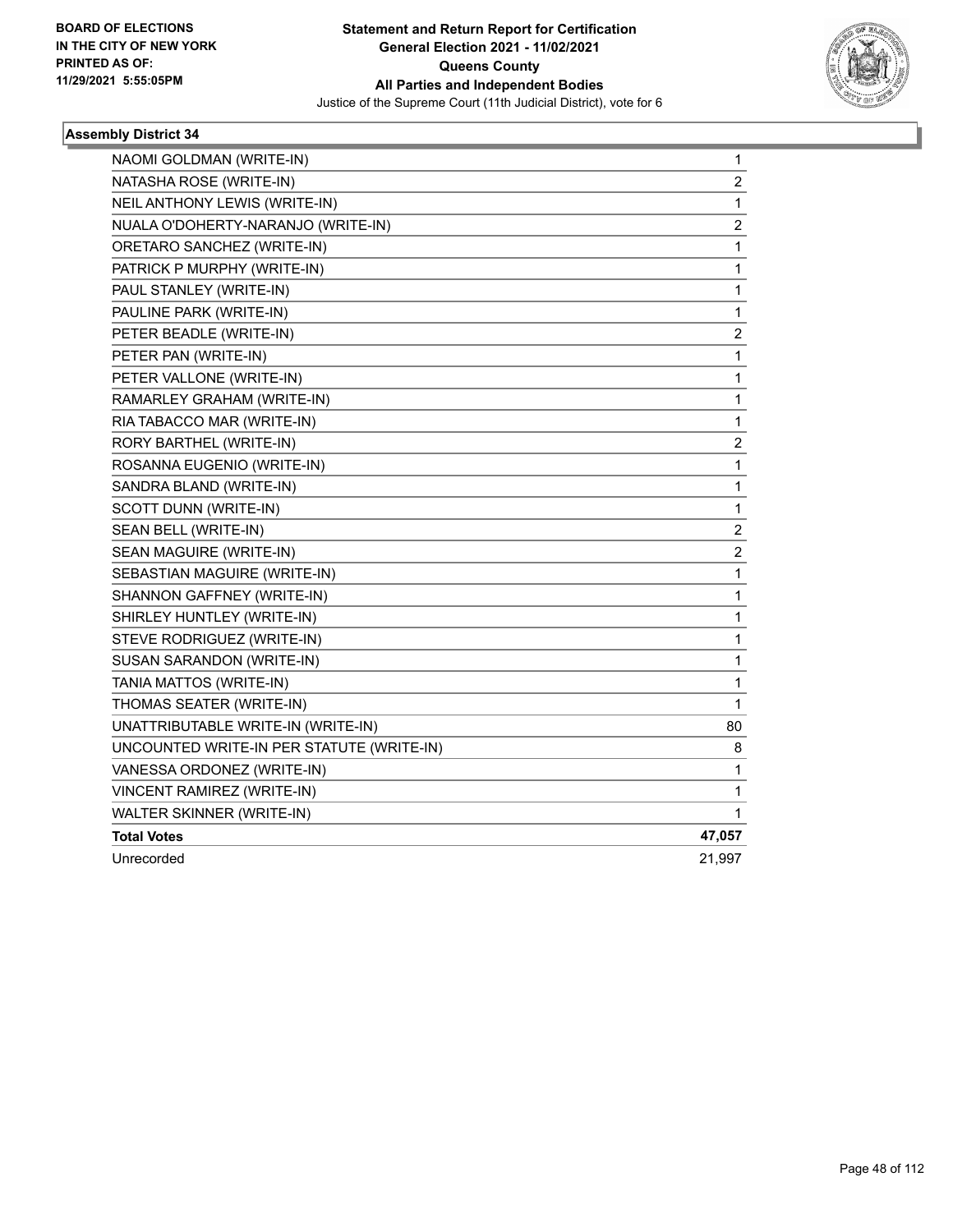

| PUBLIC COUNTER                                           | 8,836        |
|----------------------------------------------------------|--------------|
| MANUALLY COUNTED EMERGENCY                               | 0            |
| <b>ABSENTEE / MILITARY</b>                               | 680          |
| <b>AFFIDAVIT</b>                                         | 40           |
| <b>Total Ballots</b>                                     | 9,556        |
| Less - Inapplicable Federal/Special Presidential Ballots | 0            |
| <b>Total Applicable Ballots</b>                          | 9,556        |
| DENIS J. BUTLER (DEMOCRATIC)                             | 5,410        |
| DENIS J. BUTLER (REPUBLICAN)                             | 1,665        |
| DEBORAH AXT (WORKING FAMILIES)                           | 958          |
| KENNETH C. HOLDER (DEMOCRATIC)                           | 4,533        |
| KENNETH C. HOLDER (REPUBLICAN)                           | 1,375        |
| <b>BOB COHEN (WORKING FAMILIES)</b>                      | 910          |
| LAURENTINA S. MCKETNEY BUTLER (DEMOCRATIC)               | 5,207        |
| DAVID J. KIRSCHNER (DEMOCRATIC)                          | 4,657        |
| DAVID J. KIRSCHNER (REPUBLICAN)                          | 1,450        |
| KAREN GOPEE (DEMOCRATIC)                                 | 4,828        |
| JOHN C. SPATARO (REPUBLICAN)                             | 1,570        |
| MICHELE R. TITUS (DEMOCRATIC)                            | 5,050        |
| AIDAN MCEVOY (WRITE-IN)                                  | 1            |
| ALI KHAZEY (WRITE-IN)                                    | 1            |
| ANAT MAYTAL (WRITE-IN)                                   | $\mathbf{1}$ |
| BRYAN F ARCOS (WRITE-IN)                                 | $\mathbf{1}$ |
| <b>BYRON GUILLEN (WRITE-IN)</b>                          | 1            |
| CASSANDRA BOUTIN (WRITE-IN)                              | $\mathbf{1}$ |
| CHRIS HANDLEY (WRITE-IN)                                 | $\mathbf{1}$ |
| CLARENCE THOAMS (WRITE-IN)                               | 1            |
| DANA JEFFREY WILLIAMS (WRITE-IN)                         | $\mathbf{1}$ |
| DONALD J. TRUMP (WRITE-IN)                               | $\mathbf{1}$ |
| DONALD TRUMP JR. (WRITE-IN)                              | 1            |
| EDWARD LEI (WRITE-IN)                                    | 2            |
| FRANK DESHEZA (WRITE-IN)                                 | 1            |
| GERALD MATACOTTA (WRITE-IN)                              | 2            |
| HARRY ROLDAN JR. (WRITE-IN)                              | $\mathbf{1}$ |
| JOHN CENA (WRITE-IN)                                     | $\mathbf{1}$ |
| JOHN L HARRISON (WRITE-IN)                               | 1            |
| JUDITH GOLDINER (WRITE-IN)                               | $\mathbf{1}$ |
| KARL M. COOPER (WRITE-IN)                                | 3            |
| KEVIN HARGARTY (WRITE-IN)                                | 1            |
| KEVIN R MEDINA (WRITE-IN)                                | $\mathbf{1}$ |
| LARA GREGORY (WRITE-IN)                                  | $\mathbf{1}$ |
| LILLIAN WON (WRITE-IN)                                   | 1            |
| MARK BIBLIS (WRITE-IN)                                   | $\mathbf{1}$ |
| MICHAEL BLOOMBERG (WRITE-IN)                             | $\mathbf{1}$ |
| NATALIA F GUZMAN (WRITE-IN)                              | 1            |
| RON PAUL (WRITE-IN)                                      | $\mathbf{1}$ |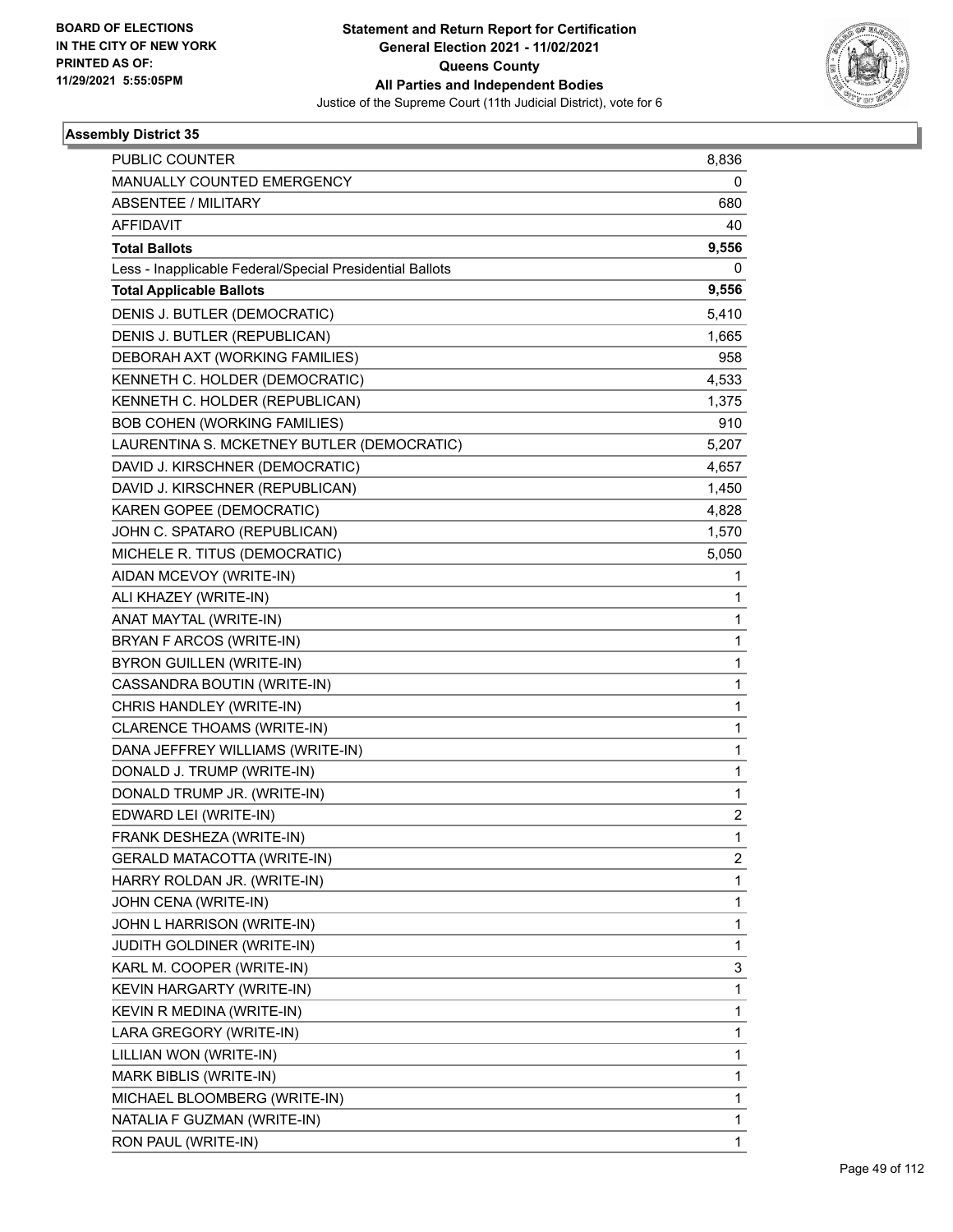

| ROWENA C LAIR (WRITE-IN)                  |        |
|-------------------------------------------|--------|
| SANDRA M JIVCOVICI (WRITE-IN)             |        |
| SARA GULMP (WRITE-IN)                     |        |
| SHARY ENID SANCHEZ (WRITE-IN)             |        |
| SONA CHHETRY (WRITE-IN)                   |        |
| SONIA SOTAMAYOR (WRITE-IN)                |        |
| SONN ROBERTS (WRITE-IN)                   |        |
| TIFFANY CABAN (WRITE-IN)                  |        |
| UNATTRIBUTABLE WRITE-IN (WRITE-IN)        | 78     |
| UNCOUNTED WRITE-IN PER STATUTE (WRITE-IN) | 5      |
| WILLIAM J CLINTON (WRITE-IN)              |        |
| ZHAO FAN LI (WRITE-IN)                    |        |
| <b>Total Votes</b>                        | 37,737 |
| Unrecorded                                | 19.599 |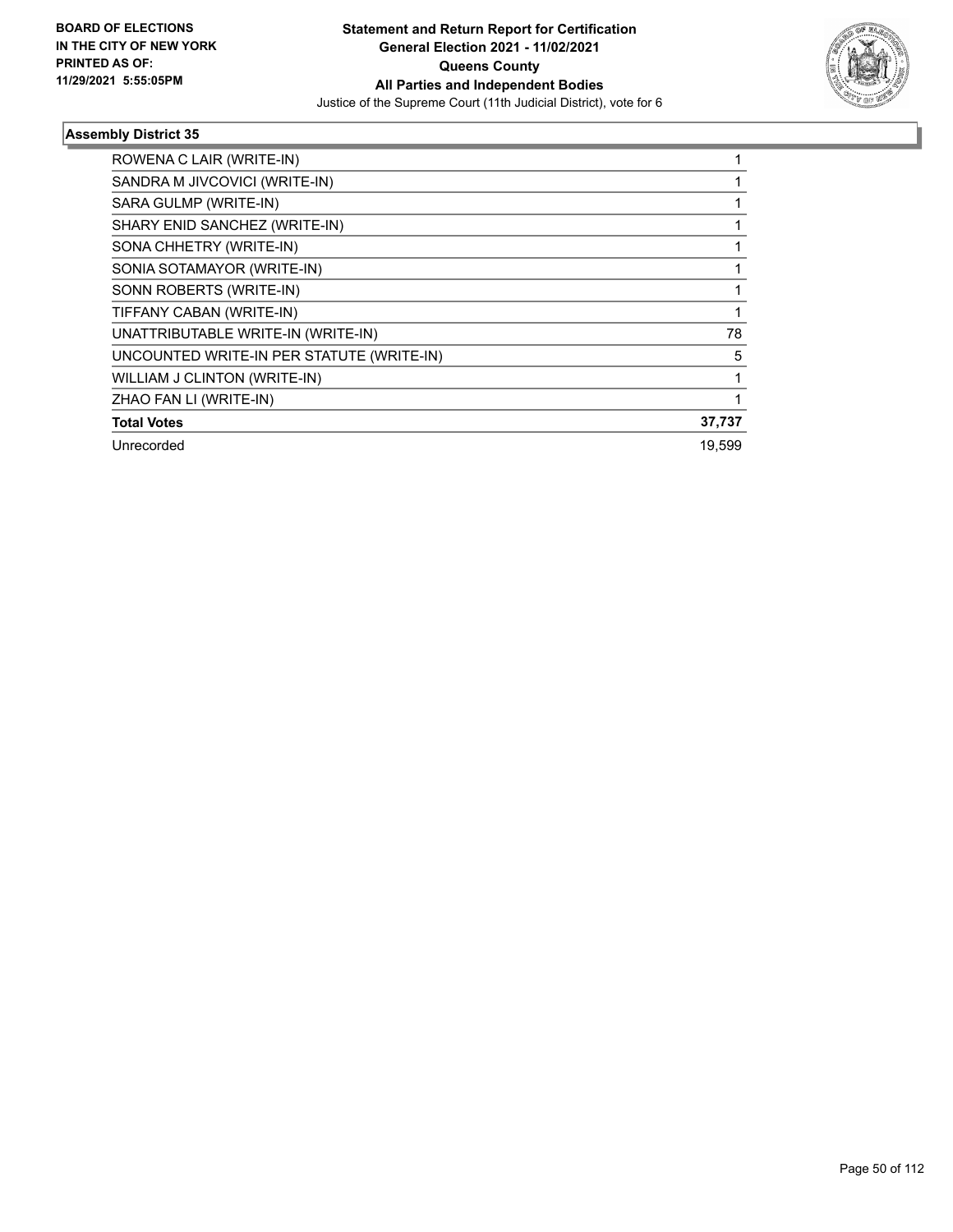

| PUBLIC COUNTER                                           | 17,307                  |
|----------------------------------------------------------|-------------------------|
| MANUALLY COUNTED EMERGENCY                               | 0                       |
| <b>ABSENTEE / MILITARY</b>                               | 1,223                   |
| <b>AFFIDAVIT</b>                                         | 183                     |
| <b>Total Ballots</b>                                     | 18,713                  |
| Less - Inapplicable Federal/Special Presidential Ballots | 0                       |
| <b>Total Applicable Ballots</b>                          | 18,713                  |
| DENIS J. BUTLER (DEMOCRATIC)                             | 9,317                   |
| DENIS J. BUTLER (REPUBLICAN)                             | 4,033                   |
| DEBORAH AXT (WORKING FAMILIES)                           | 3,981                   |
| KENNETH C. HOLDER (DEMOCRATIC)                           | 8,245                   |
| KENNETH C. HOLDER (REPUBLICAN)                           | 3,351                   |
| <b>BOB COHEN (WORKING FAMILIES)</b>                      | 3,706                   |
| LAURENTINA S. MCKETNEY BUTLER (DEMOCRATIC)               | 11,491                  |
| DAVID J. KIRSCHNER (DEMOCRATIC)                          | 9,295                   |
| DAVID J. KIRSCHNER (REPUBLICAN)                          | 3,417                   |
| KAREN GOPEE (DEMOCRATIC)                                 | 10,819                  |
| JOHN C. SPATARO (REPUBLICAN)                             | 3,909                   |
| MICHELE R. TITUS (DEMOCRATIC)                            | 11,272                  |
| AARON BIGTREAT (WRITE-IN)                                | 1                       |
| AARON SCHOLDER (WRITE-IN)                                | 1                       |
| AARON TAUBE (WRITE-IN)                                   | 1                       |
| ADAM NICHOUS (WRITE-IN)                                  | $\mathbf{1}$            |
| ADRIA SIMAN (WRITE-IN)                                   | 1                       |
| AFUA ATTA-MENSAH (WRITE-IN)                              | $\overline{\mathbf{c}}$ |
| AKIKO YAMAGUCHI (WRITE-IN)                               | $\mathbf{1}$            |
| ALAN TREFFERISEN (WRITE-IN)                              | 1                       |
| ALBERT MANUZA JR (WRITE-IN)                              | 1                       |
| ALESSANDRO COLACITO (WRITE-IN)                           | $\mathbf{1}$            |
| ALEX GUEVANA (WRITE-IN)                                  | 1                       |
| ALEXA KOLBI-MOLINAS (WRITE-IN)                           | $\mathbf{1}$            |
| ALEXANDRA MESSING (WRITE-IN)                             | 1                       |
| ALICE COOPER (WRITE-IN)                                  | 1                       |
| ALISON MITCHELL (WRITE-IN)                               | 1                       |
| AMANDA DOROSHOW (WRITE-IN)                               | $\mathbf{1}$            |
| AMBER PODVIN (WRITE-IN)                                  | 1                       |
| AMIR RASOULPOUR (WRITE-IN)                               | 1                       |
| ANDREA GUINN (WRITE-IN)                                  | 1                       |
| ANDREW D. GROSSMAN (WRITE-IN)                            | 3                       |
| ANGELA PYRROS (WRITE-IN)                                 | $\mathbf{1}$            |
| ANGELA TORREGOZA (WRITE-IN)                              | $\mathbf{1}$            |
| ANGELA Y DAVIS (WRITE-IN)                                | 1                       |
| ANNE MARIE CARUSO (WRITE-IN)                             | $\mathbf{1}$            |
| ANTHONY FAUCI (WRITE-IN)                                 | 11                      |
| ANTHONY SANTANA (WRITE-IN)                               | 1                       |
| ANTONIN SCALIA (WRITE-IN)                                | $\mathbf{1}$            |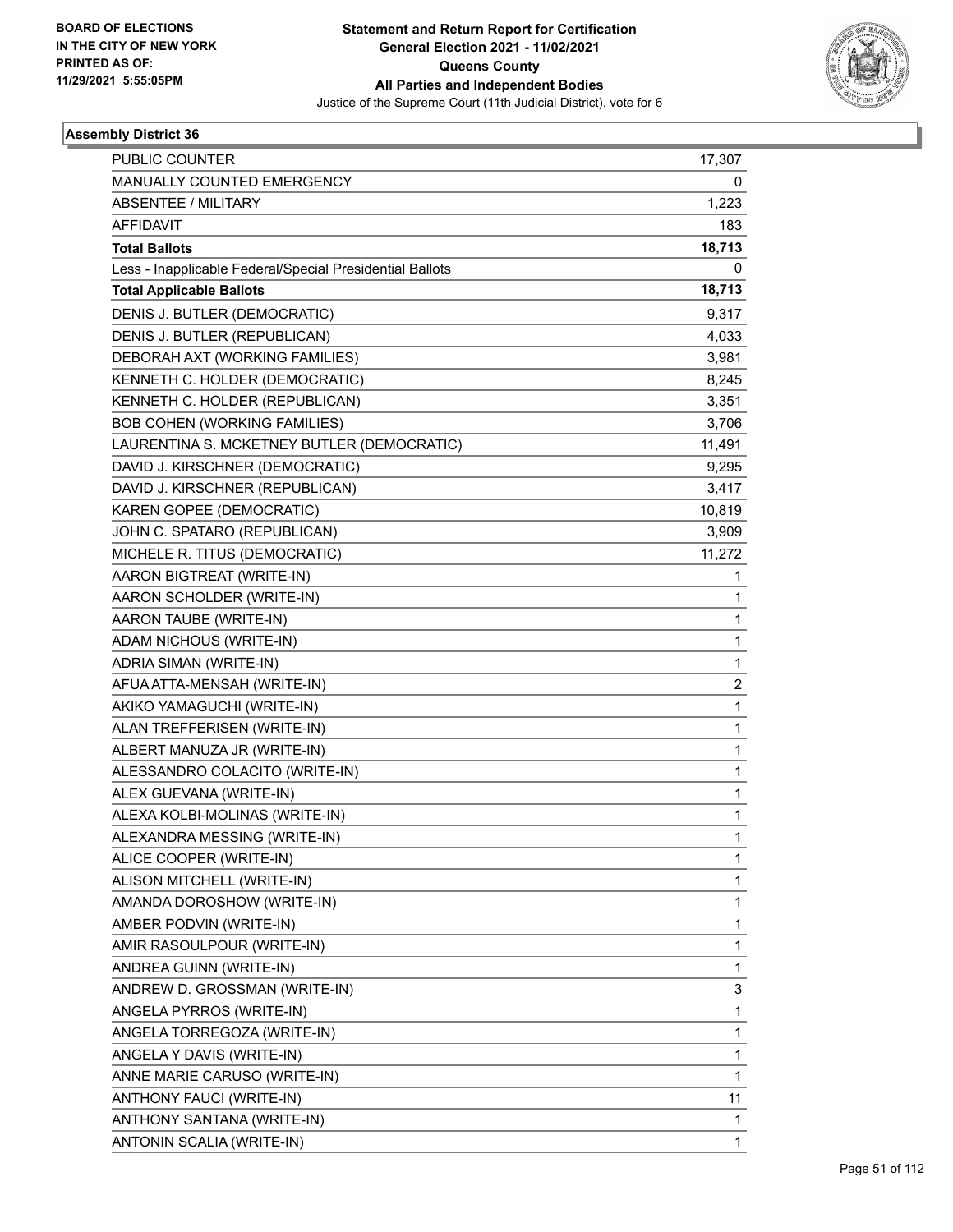

| ASTON STEWART (WRITE-IN)            | 1 |
|-------------------------------------|---|
| AYAT BIPOC (WRITE-IN)               | 1 |
| BARACK OBAMA (WRITE-IN)             | 1 |
| BEN GOODMAN (WRITE-IN)              | 1 |
| BEN KALLOS (WRITE-IN)               | 1 |
| BENJAMIN PARKER (WRITE-IN)          | 1 |
| BERNIE SANDERS (WRITE-IN)           | 1 |
| BIG BIRD (WRITE-IN)                 | 1 |
| <b>BILLIE EILISH (WRITE-IN)</b>     | 1 |
| BILLY SCREIBER (WRITE-IN)           | 1 |
| BO KIM (WRITE-IN)                   | 1 |
| <b>BOB ROSS (WRITE-IN)</b>          | 1 |
| BRANDON WALSH (WRITE-IN)            | 1 |
| <b>BRIANNA COYLE (WRITE-IN)</b>     | 1 |
| BRYAN WOLIN (WRITE-IN)              | 1 |
| BTZALEL HIRSHHORN (WRITE-IN)        | 1 |
| CASEY BREZNICK (WRITE-IN)           | 1 |
| CHUCK SCHUMER (WRITE-IN)            | 1 |
| CLARENCE THOMAS (WRITE-IN)          | 1 |
| CONSTANTI MAGORAIN (WRITE-IN)       | 1 |
| DANA KIRSCHENBUM-STANLEY (WRITE-IN) | 1 |
| DANIEL CHU (WRITE-IN)               | 1 |
| DANIEL HELMEN (WRITE-IN)            | 1 |
| DANIEL LEWIS (WRITE-IN)             | 1 |
| DAVID ABILDYAARD (WRITE-IN)         | 1 |
| DENNIS SWANSON (WRITE-IN)           | 1 |
| DETRICK VILLACLAREZ (WRITE-IN)      | 1 |
| DIRK MCCALL (WRITE-IN)              | 1 |
| DIXIEDO FOX (WRITE-IN)              | 1 |
| DONALD DUCK (WRITE-IN)              | 1 |
| DONALD J. TRUMP (WRITE-IN)          | 1 |
| DONNA BOOKIN (WRITE-IN)             | 1 |
| EDDIE DIETZ (WRITE-IN)              | 1 |
| EDWIN DEJESUS (WRITE-IN)            | 1 |
| EFFIE DREBAI (WRITE-IN)             | 1 |
| ELIAS STOUMPOS (WRITE-IN)           | 1 |
| ELIZABETH KENNY (WRITE-IN)          | 1 |
| ELMO FROG (WRITE-IN)                | 1 |
| EMINA HADZIC (WRITE-IN)             | 1 |
| EMMIE FOX (WRITE-IN)                | 1 |
| ERIC CORDOVA (WRITE-IN)             | 1 |
| EVAN TURIANO (WRITE-IN)             | 1 |
| FATIMA LAKRAFI (WRITE-IN)           | 1 |
| FERNANDO MATEO (WRITE-IN)           | 1 |
| FINN MCCOUGHLIN (WRITE-IN)          | 1 |
| FINNEGAN FOX (WRITE-IN)             | 1 |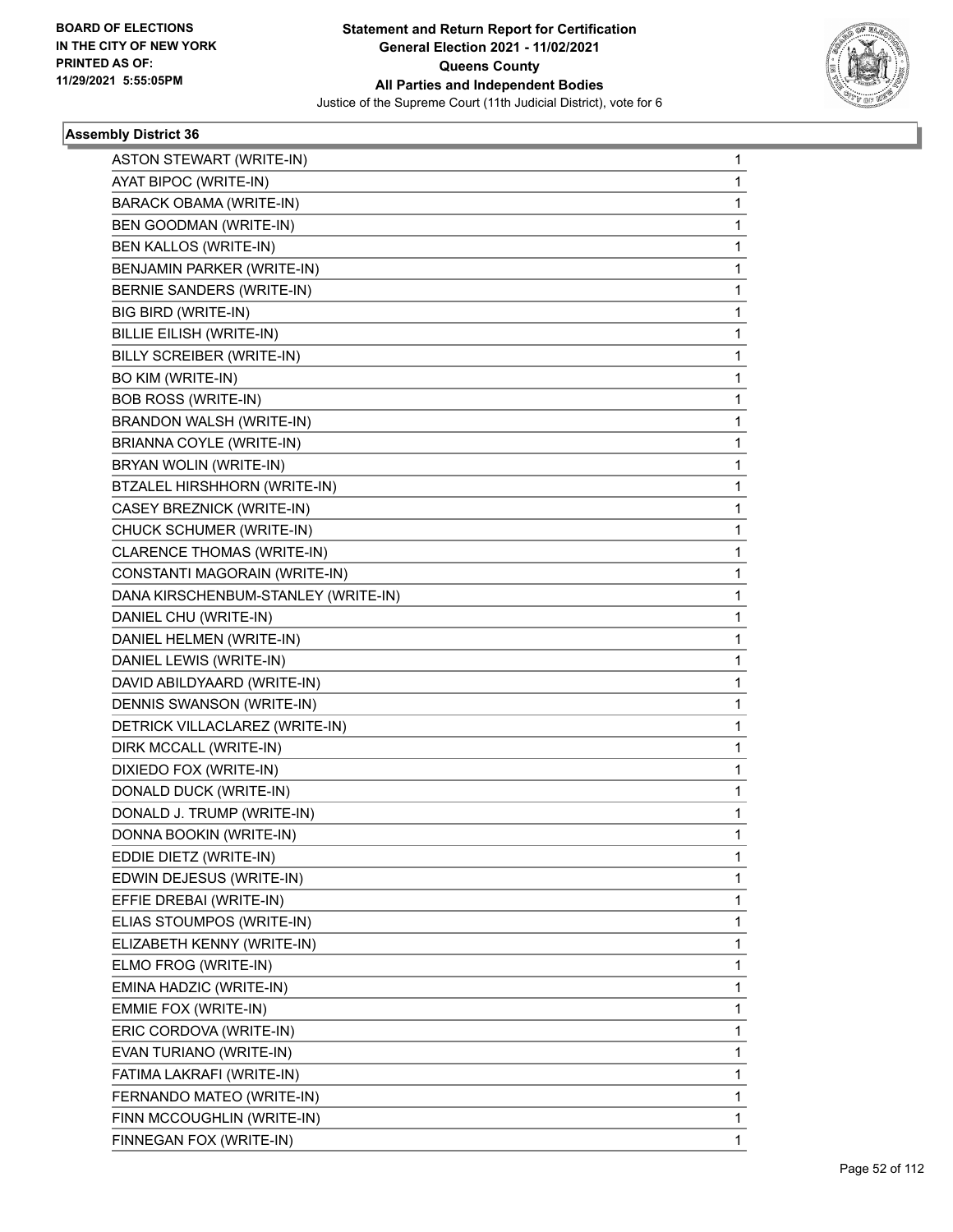

| FOTINI KARAMOUZIS (WRITE-IN)      | 1 |
|-----------------------------------|---|
| FRANCO VENDOME (WRITE-IN)         | 1 |
| FRANK SMARRA (WRITE-IN)           | 1 |
| <b>GEORGE KONETSKY (WRITE-IN)</b> | 1 |
| <b>GEORGE PAZ (WRITE-IN)</b>      | 1 |
| <b>GRAHAM WALTERS (WRITE-IN)</b>  | 1 |
| <b>GREGORIO BLANCO (WRITE-IN)</b> | 1 |
| JACOB DEGROM (WRITE-IN)           | 1 |
| JAGGER FOX (WRITE-IN)             | 1 |
| JAMES ANDERSON (WRITE-IN)         | 1 |
| JAMES HALL (WRITE-IN)             | 1 |
| JAMES L. HYER (WRITE-IN)          | 1 |
| JAMES S SAMPLE (WRITE-IN)         | 1 |
| JAMES SIMKO (WRITE-IN)            | 1 |
| JANET DIERBECK (WRITE-IN)         | 1 |
| JANICE ENGLISH (WRITE-IN)         | 1 |
| JARED M GILL (WRITE-IN)           | 1 |
| JASON WEINGARTNER (WRITE-IN)      | 1 |
| JAY TAYLOR (WRITE-IN)             | 1 |
| JEANINE PIRRO (WRITE-IN)          | 1 |
| JENNIFER LOUISE LOPEZ (WRITE-IN)  | 1 |
| JEREMY RIBAKOVE (WRITE-IN)        | 1 |
| JEROME PATTERSON (WRITE-IN)       | 1 |
| JERRY J RAYMONDO (WRITE-IN)       | 1 |
| JESSE COWELL (WRITE-IN)           | 1 |
| JESSE ROSE (WRITE-IN)             | 1 |
| JESSEE G SPECTOR (WRITE-IN)       | 1 |
| JESSICA DIALLO (WRITE-IN)         | 1 |
| JESSICA WALTER (WRITE-IN)         | 1 |
| <b>JESUS CHRIST (WRITE-IN)</b>    | 1 |
| JIM JORDAN (WRITE-IN)             | 1 |
| JIMMY VAN BRAMER (WRITE-IN)       | 1 |
| JOE ALBANESE (WRITE-IN)           | 1 |
| JOHN OSCAR (WRITE-IN)             | 1 |
| JOHN SMITH (WRITE-IN)             | 1 |
| JOHN WICKE (WRITE-IN)             | 1 |
| JONATHAN FRAKES (WRITE-IN)        | 1 |
| JONATHAN TOMBERG (WRITE-IN)       | 2 |
| JORDAN DIALLO (WRITE-IN)          | 1 |
| JOSHUA ABRAMS (WRITE-IN)          | 1 |
| JUDITH SHEINDLIN (WRITE-IN)       | 1 |
| KAARTHIKA RICHARD CHOW (WRITE-IN) | 1 |
| KANYE WEST (WRITE-IN)             | 1 |
| KARA VICTIM (WRITE-IN)            | 1 |
| KARL MARX (WRITE-IN)              | 1 |
| KENNETH FISHER (WRITE-IN)         | 1 |
|                                   |   |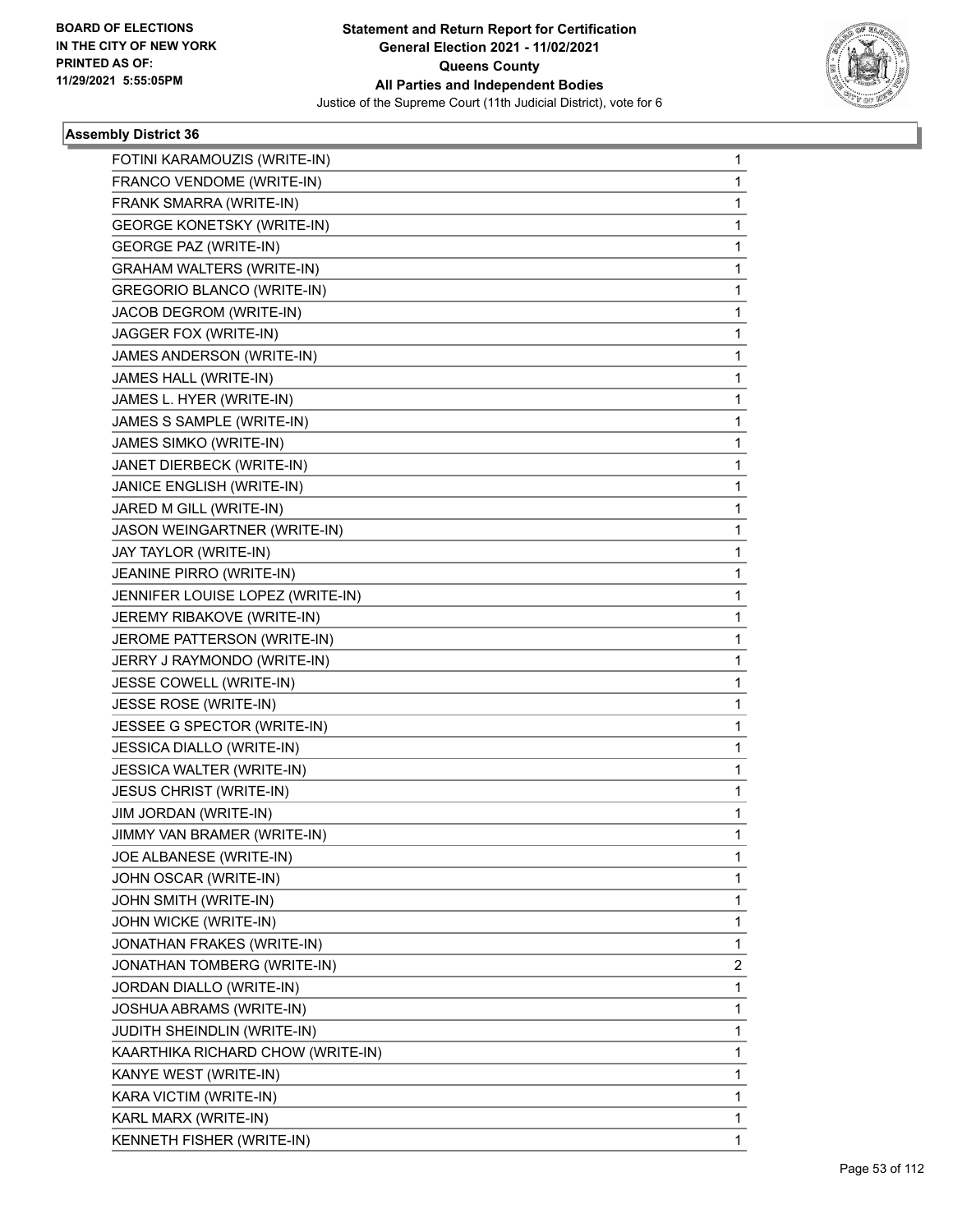

| KENNETH SCHAFFER (WRITE-IN)         | 1            |
|-------------------------------------|--------------|
| KEVIN J BOYLE (WRITE-IN)            | 1            |
| KEVIN MACTIERNAN (WRITE-IN)         | 1            |
| KHLOE KARDASHIAN (WRITE-IN)         | 1            |
| KIMON C. THERMOS (WRITE-IN)         | 1            |
| KYLA KUVACH (WRITE-IN)              | 1            |
| LARRY GREGORIOU (WRITE-IN)          | 1            |
| LAWRENCE SPAHN (WRITE-IN)           | 1            |
| LISA DIERBECK (WRITE-IN)            | 1            |
| LUCA SIMICICH (WRITE-IN)            | 1            |
| MARCO SIMICICH (WRITE-IN)           | 1            |
| MARIA AMOR (WRITE-IN)               | 1            |
| MARIA POULOS (WRITE-IN)             | 1            |
| MARILOU PUSANG (WRITE-IN)           | 1            |
| MARION BARRY (WRITE-IN)             | 1            |
| MARISSA ELLERIAREAP (WRITE-IN)      | 1            |
| MARK BRUH (WRITE-IN)                | 1            |
| MARK LAPUINTE (WRITE-IN)            | 1            |
| MARK MURYNEC (WRITE-IN)             | 2            |
| MARY OLIVERI (WRITE-IN)             | 1            |
| MATTHEW CHRISTMAN (WRITE-IN)        | 1            |
| MAX RUST (WRITE-IN)                 | 1            |
| MAYA D. WILEY (WRITE-IN)            | 1            |
| MELANIE MILANO (WRITE-IN)           | 1            |
| MELISSA FEDORNAK (WRITE-IN)         | 1            |
| MELISSA SKLARZ (WRITE-IN)           | 1            |
| MICHAEL BEALE (WRITE-IN)            | 1            |
| MICHAEL GOLDMAN (WRITE-IN)          | 1            |
| MICHAEL HILARY (WRITE-IN)           | 1            |
| MICHELLE TARAGARIA (WRITE-IN)       | 1            |
| MICKEY MOUSE (WRITE-IN)             | 4            |
| MIKE JERRY (WRITE-IN)               | $\mathbf{1}$ |
| MONA PYROS (WRITE-IN)               | 1            |
| NIK TAME (WRITE-IN)                 | 1            |
| NIKOS SIMUS (WRITE-IN)              | 1            |
| OLIVIA SANATANA (WRITE-IN)          | 1            |
| OSMEN CHAUDHURY (WRITE-IN)          | 1            |
| PAMELA A KOLLER (WRITE-IN)          | 1            |
| PATRICIA RUBEN ROSENBERG (WRITE-IN) | 1            |
| PATRICK YACCO (WRITE-IN)            | 1            |
| PAUL A ANDERSON (WRITE-IN)          | 1            |
| PAUL VALLONE (WRITE-IN)             | 1            |
| PERRY ARGYGOS (WRITE-IN)            | 1            |
| PETER BEADLE (WRITE-IN)             | 1            |
| PETER PHILIPS III (WRITE-IN)        | 1            |
| PETER TORRES (WRITE-IN)             | 1            |
|                                     |              |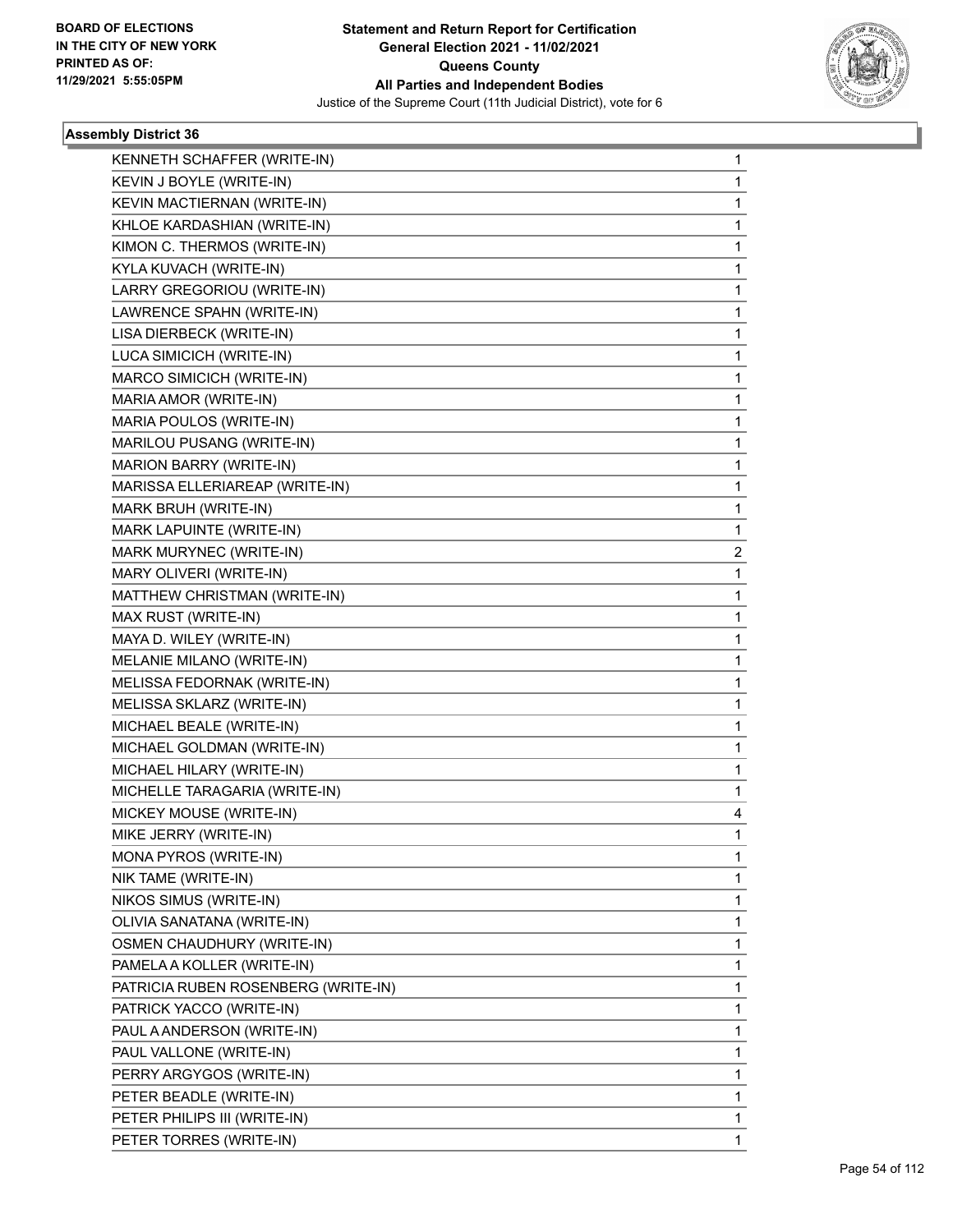

| RAFAEL DIALLO (WRITE-IN)                  | 1            |
|-------------------------------------------|--------------|
| RANDY EPLEY (WRITE-IN)                    | 1            |
| RAYMOND TODD (WRITE-IN)                   | 1            |
| REBECA SERBIN (WRITE-IN)                  | 1            |
| REBECCA BRATSPIES (WRITE-IN)              | 1            |
| REED M RYAN (WRITE-IN)                    | 1            |
| RIAN BUTTWHO (WRITE-IN)                   | 1            |
| RJ BARRETT (WRITE-IN)                     | 1            |
| ROBERT DINIRO (WRITE-IN)                  | 1            |
| ROBERT OSUNA (WRITE-IN)                   | 1            |
| <b>ROBERT PISTON (WRITE-IN)</b>           | 1            |
| ROBYN FISHER (WRITE-IN)                   | 1            |
| ROXIE DIALLO (WRITE-IN)                   | 1            |
| RUDOLPH GIULIANI (WRITE-IN)               | 1            |
| RUSSELL SATIN (WRITE-IN)                  | 1            |
| RUTH BADER GINSBERG (WRITE-IN)            | 1            |
| SALLY UNGER (WRITE-IN)                    | 1            |
| SARA STANLEY (WRITE-IN)                   | 1            |
| SCOOBY DOO (WRITE-IN)                     | 1            |
| SCOTT KENT (WRITE-IN)                     | 1            |
| SHAWN CHUDARY (WRITE-IN)                  | $\mathbf 1$  |
| SHERE SHIVERS (WRITE-IN)                  | 1            |
| SIGMUND PIERCE (WRITE-IN)                 | 1            |
| STACEY H. PRUSSMAN (WRITE-IN)             | 1            |
| STEPHEN MIDDLEMAS (WRITE-IN)              | 1            |
| STEPHEN T COLBERT (WRITE-IN)              | 1            |
| STEVEN R CALZATI (WRITE-IN)               | 1            |
| SUSAN KANG (WRITE-IN)                     | 1            |
| SYBIL BEN (WRITE-IN)                      | 1            |
| TIFFANY BRABY (WRITE-IN)                  | 1            |
| TIFFANY COLON (WRITE-IN)                  | 1            |
| TIM ALLEN (WRITE-IN)                      | 1            |
| TIM TATIVOSOV (WRITE-IN)                  | 1            |
| TINA HARRIS (WRITE-IN)                    | 1            |
| TREY GOWDY (WRITE-IN)                     | 1            |
| UNATTRIBUTABLE WRITE-IN (WRITE-IN)        | 110          |
| UNCOUNTED WRITE-IN PER STATUTE (WRITE-IN) | 7            |
| VINCENT ADAMO (WRITE-IN)                  | 1            |
| VINCENT M GILL (WRITE-IN)                 | 1            |
| VIRGINIA GLUS (WRITE-IN)                  | 1            |
| VITO RANCANELLI (WRITE-IN)                | 1            |
| WALTER KOWALEWSKI (WRITE-IN)              | 1            |
| WARREN ROBERT GRAHAM (WRITE-IN)           | 1            |
| WEN ZHUANG (WRITE-IN)                     | 1            |
| WILL SMITH (WRITE-IN)                     | 1            |
| WOODY GUTHRIE (WRITE-IN)                  | $\mathbf{1}$ |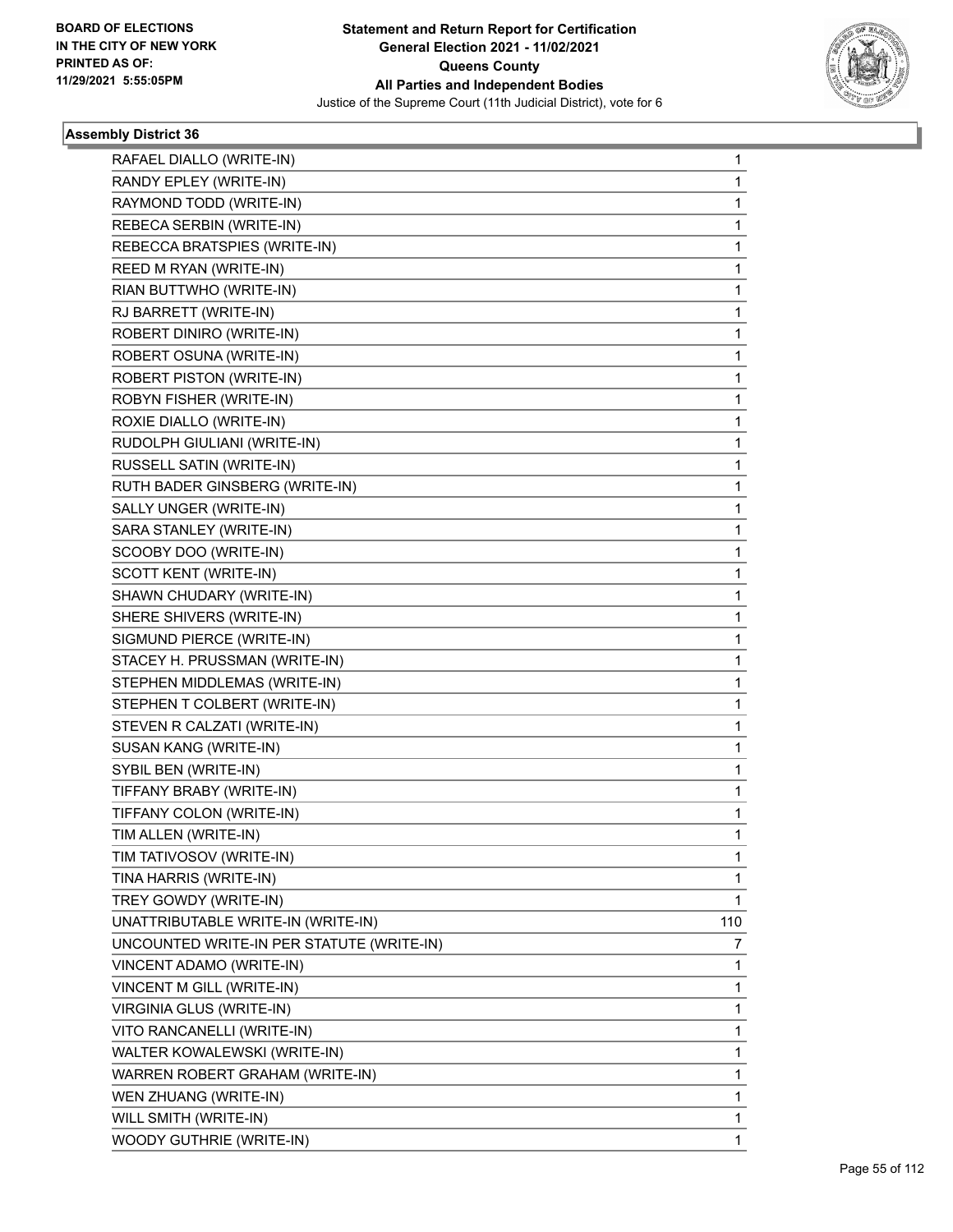

**Total Votes 83,180** 

Unrecorded 29,098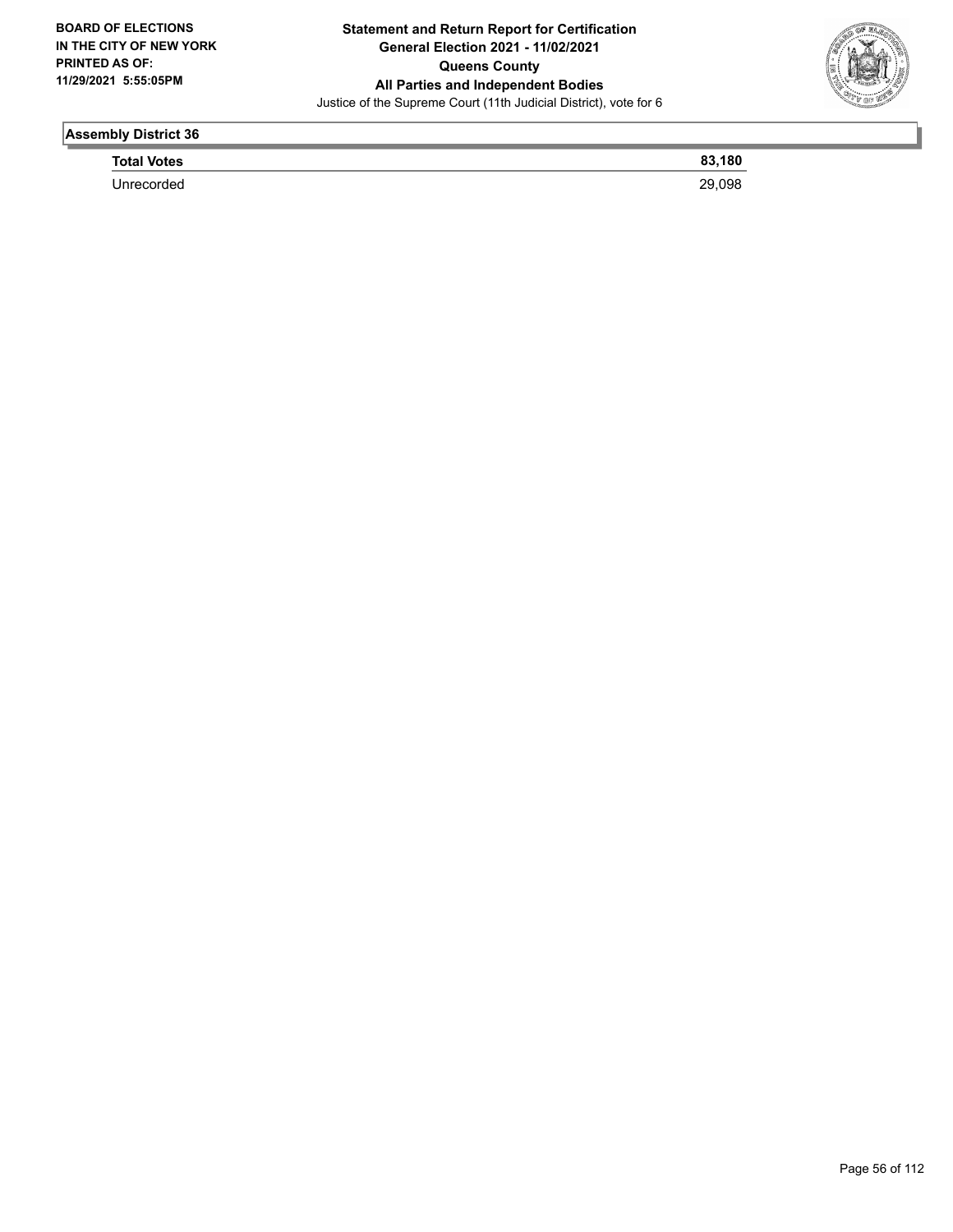

| 15,516       |
|--------------|
| 0            |
| 964          |
| 142          |
| 16,622       |
| 0            |
| 16,622       |
| 8,783        |
| 2,921        |
| 3,194        |
| 7,733        |
| 2,470        |
| 3,000        |
| 10,220       |
| 8,510        |
| 2,527        |
| 9,561        |
| 2,842        |
| 9,988        |
| 1            |
| 1            |
| 1            |
| 1            |
| 1            |
| 1            |
| $\mathbf{1}$ |
| 1            |
| 1            |
| 1            |
| 1            |
| 1            |
| 1            |
| 1            |
| 1            |
| 1            |
| 1            |
| 1            |
| 1            |
| 1            |
| 1            |
| 2            |
| 2            |
| 1            |
| 1            |
| 1            |
| 1            |
|              |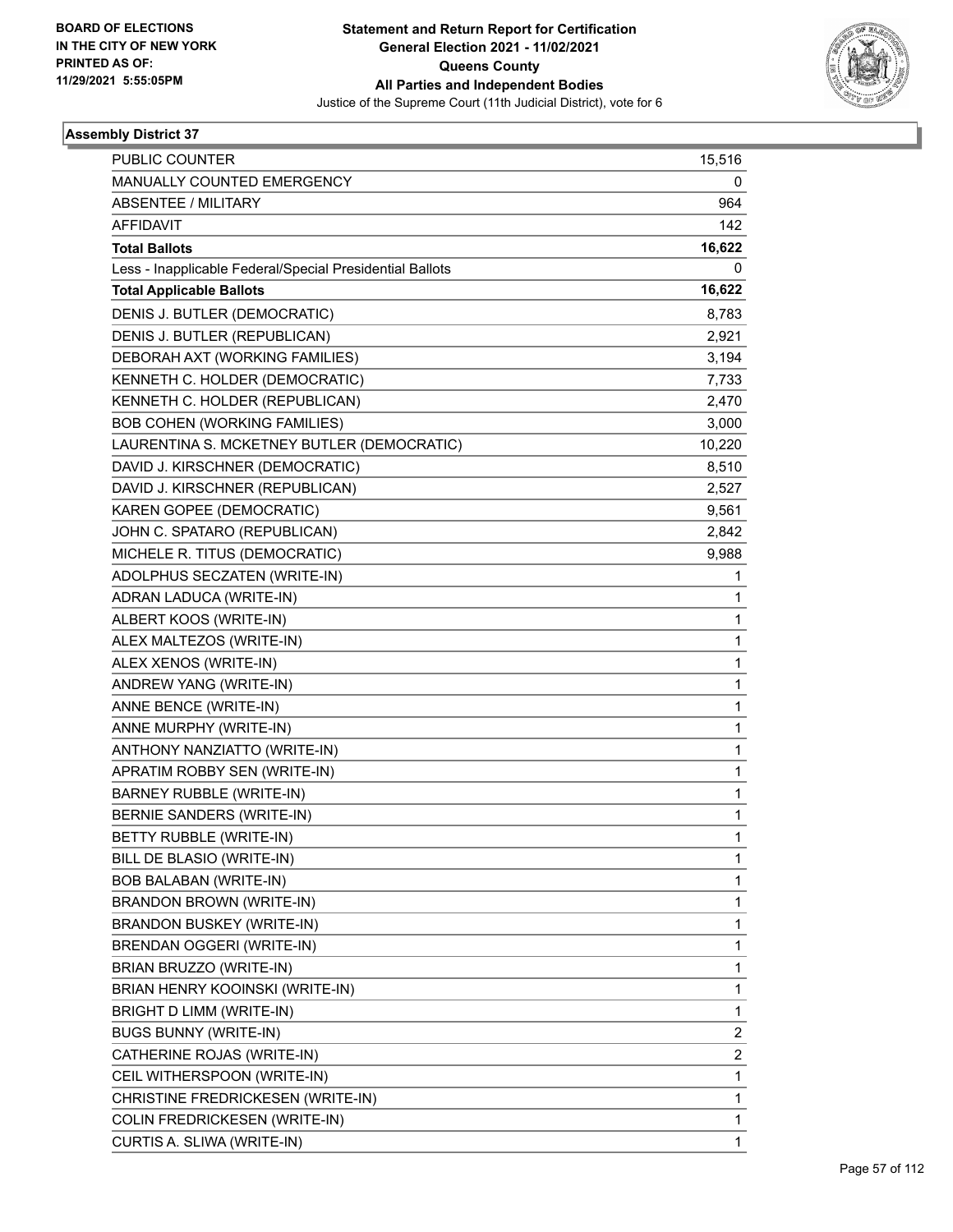

| DALE PECK (WRITE-IN)                 | 1            |
|--------------------------------------|--------------|
| DANIEL KEEBLER (WRITE-IN)            | 1            |
| DANIELLE BRECKER (WRITE-IN)          | 1            |
| DAVID GANDIN (WRITE-IN)              | 1            |
| DAVID SINGER (WRITE-IN)              | 1            |
| DONALD J. TRUMP (WRITE-IN)           | 4            |
| EDWARD DALTON (WRITE-IN)             | 1            |
| ELMER FUDD (WRITE-IN)                | 1            |
| EMILY SHARPE (WRITE-IN)              | 1            |
| FAN CHAN (WRITE-IN)                  | 1            |
| FARELL GOLDMAN (WRITE-IN)            | 1            |
| FRANCESCO COMO (WRITE-IN)            | 1            |
| FRANK KAUFMANN (WRITE-IN)            | 2            |
| FRANK M. RIZZO (WRITE-IN)            | 1            |
| FRANK WU (WRITE-IN)                  | 1            |
| FRANKLIN D. ROOSEVELT (WRITE-IN)     | 1            |
| FRED FLITSTONE (WRITE-IN)            | 1            |
| <b>GENE RUSSIANOFF (WRITE-IN)</b>    | 1            |
| <b>GRACE ANN CURATOLO (WRITE-IN)</b> | 1            |
| <b>GRACE HANLON (WRITE-IN)</b>       | 1            |
| HEATHER BURGESS (WRITE-IN)           | 1            |
| HEATHER LAU (WRITE-IN)               | 1            |
| HERB STUPP (WRITE-IN)                | 1            |
| HILLARY CLINTON (WRITE-IN)           | 1            |
| HODA MIHWALLY (WRITE-IN)             | 1            |
| JAMES MAGEE (WRITE-IN)               | 1            |
| JASON CHIN-FATT (WRITE-IN)           | 1            |
| JASON MATUSKEVICZ (WRITE-IN)         | 1            |
| JEANINE PIRRO (WRITE-IN)             | 1            |
| JEROME HORWITZ (WRITE-IN)            | 1            |
| <b>JESSE SMITH (WRITE-IN)</b>        | 1            |
| JIMMY HAGAN (WRITE-IN)               | 1            |
| JOE BROWN (WRITE-IN)                 | 1            |
| JOE EVANGELISTA (WRITE-IN)           | 1            |
| JOHN PHELAN (WRITE-IN)               | 1            |
| JOHN RABACCO (WRITE-IN)              | 1            |
| JOHN SPARARO (WRITE-IN)              | 1            |
| JONATHAN HOWE (WRITE-IN)             | 1            |
| JOSEPH T. NIZZELY (WRITE-IN)         | 1            |
| JOSSELYN ATAHUALPA (WRITE-IN)        | 1            |
| JUAN ARDILA (WRITE-IN)               | 4            |
| <b>JUDITH JACKSON (WRITE-IN)</b>     | 1            |
| JUDITH SHEINDLIN (WRITE-IN)          | 1            |
| JUSTIN DESOLA (WRITE-IN)             | 1            |
| KENICHI WILSON (WRITE-IN)            | 1            |
| KEVIN GEIGER (WRITE-IN)              | $\mathbf{1}$ |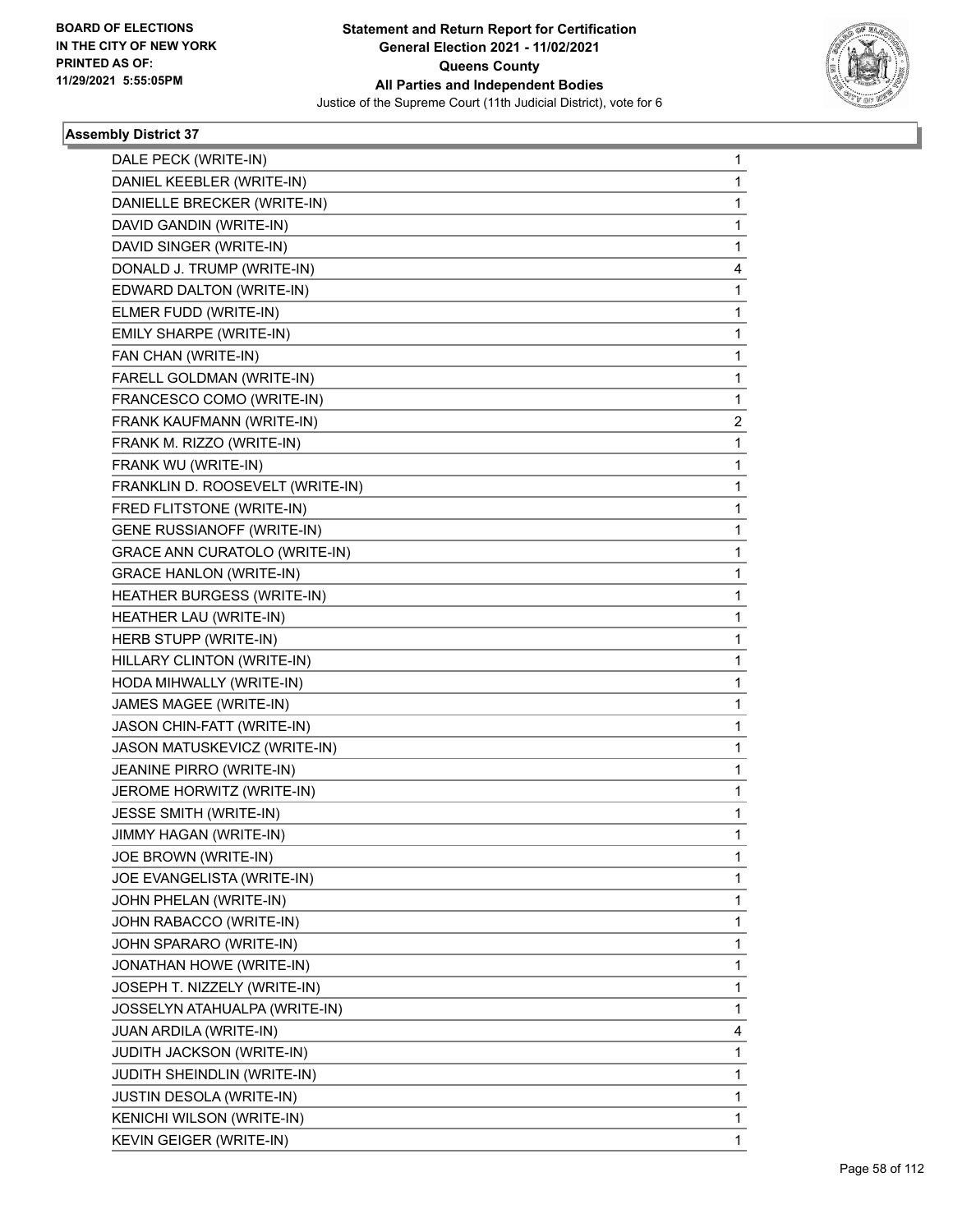

| KIMBERLY FOGAL (WRITE-IN)       | 1            |
|---------------------------------|--------------|
| KYZSEFF CZIENTA (WRITE-IN)      | 1            |
| LARISE ZAKIENE (WRITE-IN)       | $\mathbf{1}$ |
| LAURA JORDAN (WRITE-IN)         | 1            |
| LEONARD BATES (WRITE-IN)        | 1            |
| LETITIA JAMES (WRITE-IN)        | 1            |
| LINDA CAMPANELLI (WRITE-IN)     | 1            |
| LOUIS FEINBERG (WRITE-IN)       | 1            |
| LYLE GITTENS (WRITE-IN)         | $\mathbf{1}$ |
| MARIA RESSOS (WRITE-IN)         | 1            |
| MARTHA MURILLO (WRITE-IN)       | 1            |
| MATT STUPP (WRITE-IN)           | 1            |
| MAYA D WILEY (WRITE-IN)         | 1            |
| MELANIA TRUMP (WRITE-IN)        | 1            |
| MELVIN DALERE (WRITE-IN)        | $\mathbf{1}$ |
| MICHAEL CONIGLIARO (WRITE-IN)   | 1            |
| MICHAEL TORRE (WRITE-IN)        | 1            |
| MICHELLE OBAMA (WRITE-IN)       | 1            |
| MICKEY MOUSE (WRITE-IN)         | 2            |
| MIKE HUNT (WRITE-IN)            | 1            |
| MILLS LANE (WRITE-IN)           | $\mathbf{1}$ |
| MOSES HORWITZ (WRITE-IN)        | 1            |
| NATHAN ALBERT (WRITE-IN)        | 1            |
| NATHANIEL BEATI (WRITE-IN)      | 1            |
| NICK JONES (WRITE-IN)           | 1            |
| <b>NURY MORALES (WRITE-IN)</b>  | 1            |
| OLIVER ALKERMANN (WRITE-IN)     | $\mathbf{1}$ |
| <b>OSCAR ISSAC (WRITE-IN)</b>   | 1            |
| PAPERBOY LOVE PRINCE (WRITE-IN) | 1            |
| PAUL CARUSO (WRITE-IN)          | 1            |
| PAUL GOLDBERG (WRITE-IN)        | 1            |
| PAUL MEZAN (WRITE-IN)           | 1            |
| PETER BEADLE (WRITE-IN)         | 1            |
| PETER VALLONE JR. (WRITE-IN)    | 1            |
| PHIL LINOTT (WRITE-IN)          | 1            |
| POLINA DEMINA (WRITE-IN)        | $\mathbf{1}$ |
| PREET BAHARARA (WRITE-IN)       | 1            |
| QINGMAO LIN (WRITE-IN)          | 1            |
| RADHA VATSAL (WRITE-IN)         | 1            |
| RAJ KHAN (WRITE-IN)             | 1            |
| RAUL HUEZO (WRITE-IN)           | 1            |
| REGGIE JACKSON (WRITE-IN)       | $\mathbf{1}$ |
| RICHARD GOEZHYL (WRITE-IN)      | 1            |
| RICHARD GONZALES (WRITE-IN)     | 1            |
| RICHARD M. FOGAL (WRITE-IN)     | 1            |
| ROBERT JAMES (WRITE-IN)         | 1            |
|                                 |              |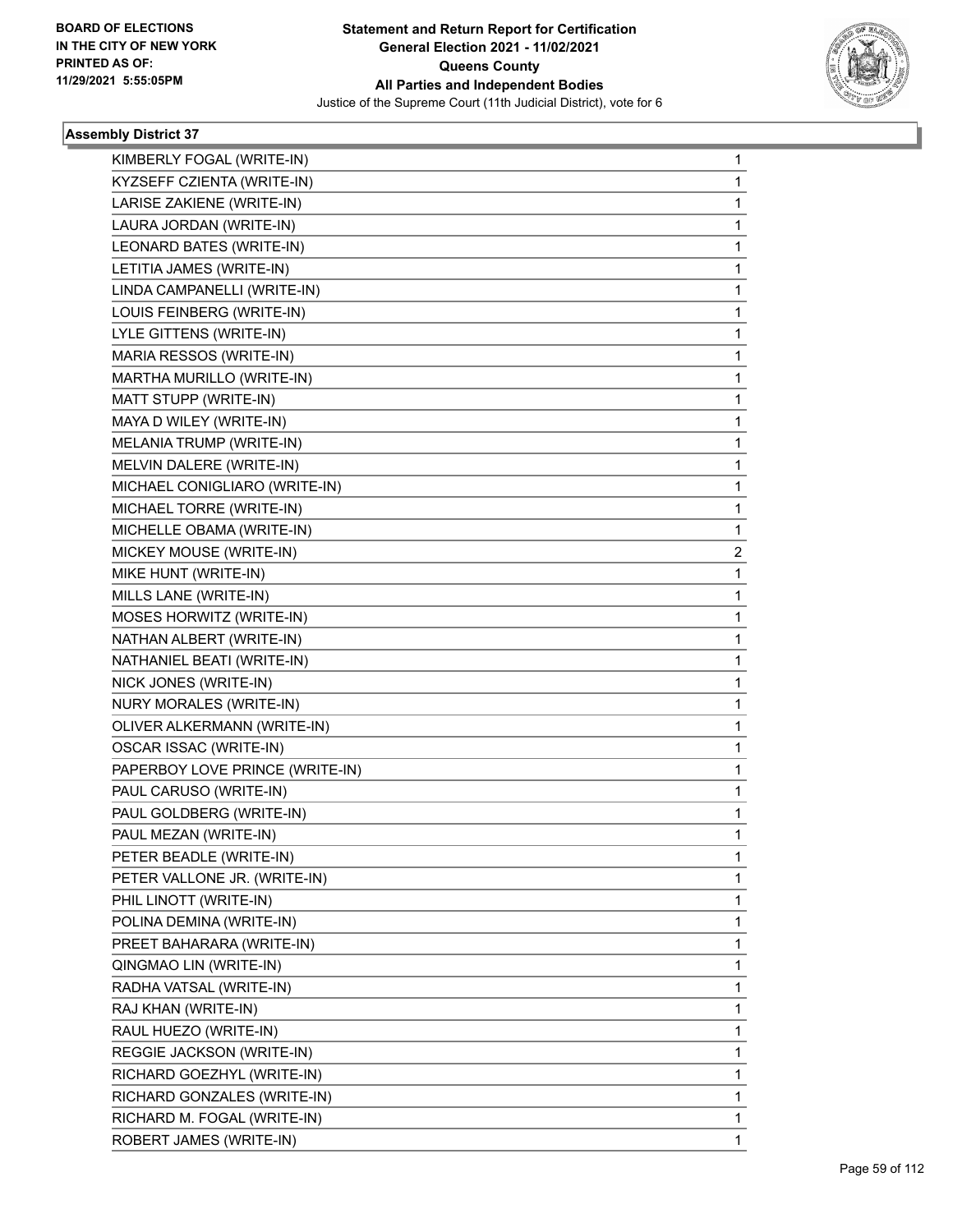

| ROBERT MIRAGLIA (WRITE-IN)                | 1              |
|-------------------------------------------|----------------|
| ROBOT SONAWO HEWILL (WRITE-IN)            | 1              |
| RON PAUL (WRITE-IN)                       | $\mathbf{1}$   |
| RUDOLPH GIULIANI (WRITE-IN)               | 4              |
| SAGAR CHADA (WRITE-IN)                    | 1              |
| SAM WHITCOMB HYDE (WRITE-IN)              | 1              |
| SEYMOUR BUTTS (WRITE-IN)                  | 1              |
| STEVEN RAGA (WRITE-IN)                    | 1              |
| THOMAS FROBISHER (WRITE-IN)               | 1              |
| THOMAS JOHNSON (WRITE-IN)                 | 1              |
| TIBERAN WEISZ (WRITE-IN)                  | 1              |
| TIFFANY CABAN (WRITE-IN)                  | $\overline{2}$ |
| TIMOTHY CLIFFERD (WRITE-IN)               | 1              |
| TIMOTHY DUDA (WRITE-IN)                   | $\mathbf{1}$   |
| TOM KENIFF (WRITE-IN)                     | 1              |
| TOM MASCOLA ESQ. (WRITE-IN)               | 1              |
| TOMAS PAPP (WRITE-IN)                     | 1              |
| TYLER DAVIDSON (WRITE-IN)                 | 1              |
| <b>TYLER RAW (WRITE-IN)</b>               | 1              |
| UNATTRIBUTABLE WRITE-IN (WRITE-IN)        | 170            |
| UNCOUNTED WRITE-IN PER STATUTE (WRITE-IN) | 4              |
| WALTER N IWACHIW (WRITE-IN)               | 1              |
| WILLIAM SCHAVER (WRITE-IN)                | 1              |
| YE WEST (WRITE-IN)                        | 1              |
| ZEPHYR TEACHOUT (WRITE-IN)                | 1              |
| <b>Total Votes</b>                        | 72,079         |
| Unrecorded                                | 27,653         |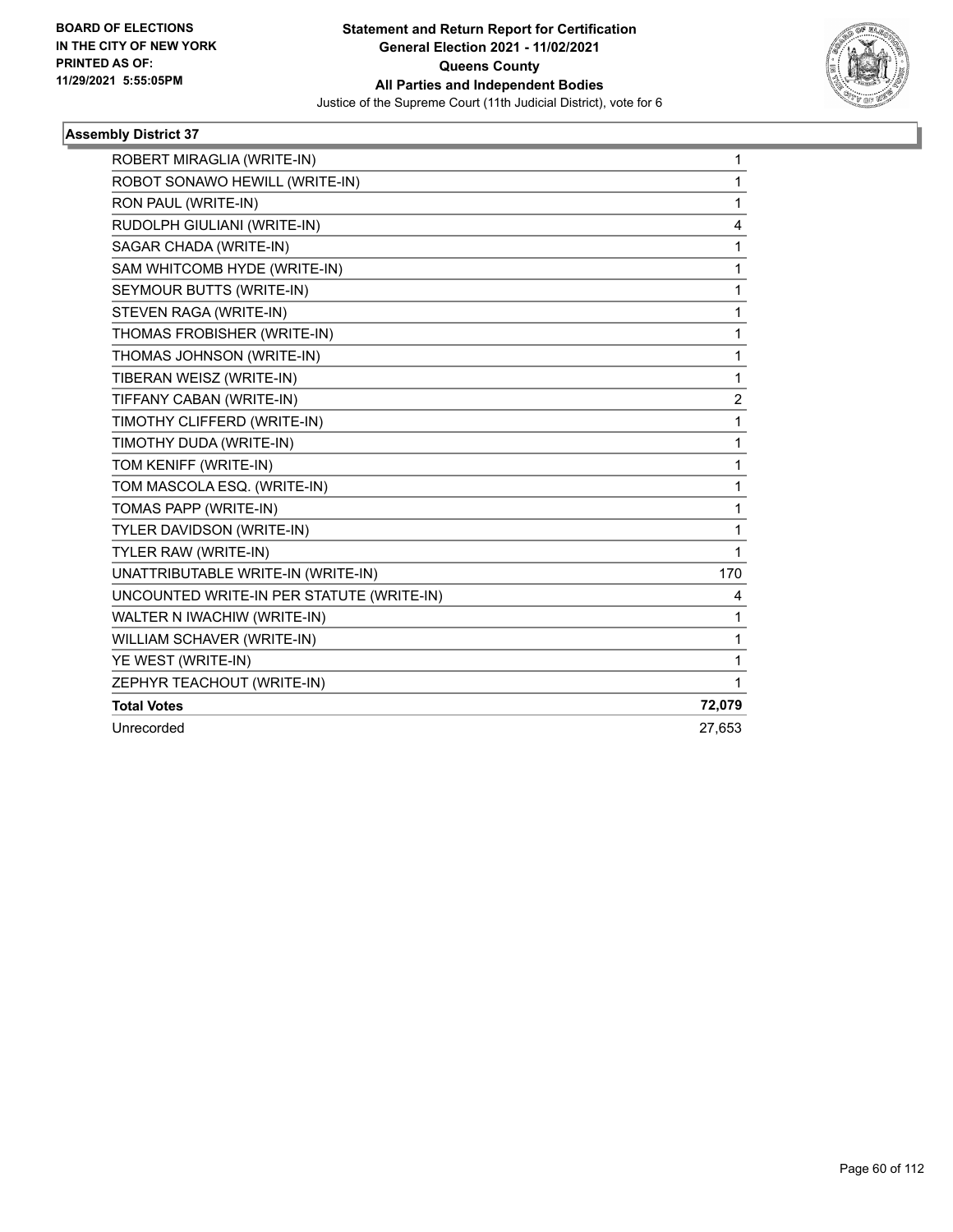

| <b>PUBLIC COUNTER</b>                                    |              |
|----------------------------------------------------------|--------------|
| <b>MANUALLY COUNTED EMERGENCY</b>                        | 10,129<br>0  |
| <b>ABSENTEE / MILITARY</b>                               | 643          |
| <b>AFFIDAVIT</b>                                         | 42           |
| <b>Total Ballots</b>                                     | 10,814       |
| Less - Inapplicable Federal/Special Presidential Ballots | 0            |
| <b>Total Applicable Ballots</b>                          | 10,814       |
| DENIS J. BUTLER (DEMOCRATIC)                             | 4,731        |
| DENIS J. BUTLER (REPUBLICAN)                             | 3,227        |
| DEBORAH AXT (WORKING FAMILIES)                           | 1,506        |
| KENNETH C. HOLDER (DEMOCRATIC)                           | 3,934        |
| KENNETH C. HOLDER (REPUBLICAN)                           | 2,739        |
| <b>BOB COHEN (WORKING FAMILIES)</b>                      | 1,442        |
| LAURENTINA S. MCKETNEY BUTLER (DEMOCRATIC)               | 5,136        |
| DAVID J. KIRSCHNER (DEMOCRATIC)                          | 4,229        |
| DAVID J. KIRSCHNER (REPUBLICAN)                          | 2,747        |
| KAREN GOPEE (DEMOCRATIC)                                 | 4,574        |
| JOHN C. SPATARO (REPUBLICAN)                             | 3,053        |
| MICHELE R. TITUS (DEMOCRATIC)                            | 4,958        |
| AARON JUDGE (WRITE-IN)                                   | 1            |
| ADAM FRIEDLONG (WRITE-IN)                                | 1            |
| ADEN SANTOS (WRITE-IN)                                   | 1            |
| ALEC BALDWIN (WRITE-IN)                                  | $\mathbf{1}$ |
| ALEC WHILE (WRITE-IN)                                    | 1            |
| ALEXANDRA HARRISON (WRITE-IN)                            | 1            |
| AMBER L LEWIS (WRITE-IN)                                 | $\mathbf{1}$ |
| AMIT LALL (WRITE-IN)                                     | 1            |
| ANDREW CHACON (WRITE-IN)                                 | 1            |
| ANGEL CHACON (WRITE-IN)                                  | $\mathbf{1}$ |
| ANTHONY GLOODSTAIN LANE (WRITE-IN)                       | 1            |
| BARBARA MELE (WRITE-IN)                                  | 1            |
| <b>BEATRICE RAMDIN (WRITE-IN)</b>                        | 1            |
| BED SHAPIRO (WRITE-IN)                                   | 1            |
| <b>BOB BUTTERMAN (WRITE-IN)</b>                          | 1            |
| BRENDAN ALLEN (WRITE-IN)                                 | $\mathbf{1}$ |
| BRETT D. WOODWARD JR (WRITE-IN)                          | 1            |
| CAMERON PINTO (WRITE-IN)                                 | 1            |
| CANDICE OWENS (WRITE-IN)                                 | 1            |
| CHARLES D BAKER JR (WRITE-IN)                            | 1            |
| CHRISTIAN GHOUBRIAL (WRITE-IN)                           | 1            |
| CURTIS A. SLIWA (WRITE-IN)                               | 2            |
| DABY CARRERAS (WRITE-IN)                                 | 1            |
| DANIEL JONES (WRITE-IN)                                  | 1            |
| DAVID OHUGA (WRITE-IN)                                   | $\mathbf{1}$ |
| DENNIS J KELLY (WRITE-IN)                                | 1            |
| DERAL GIVENS (WRITE-IN)                                  | $\mathbf{1}$ |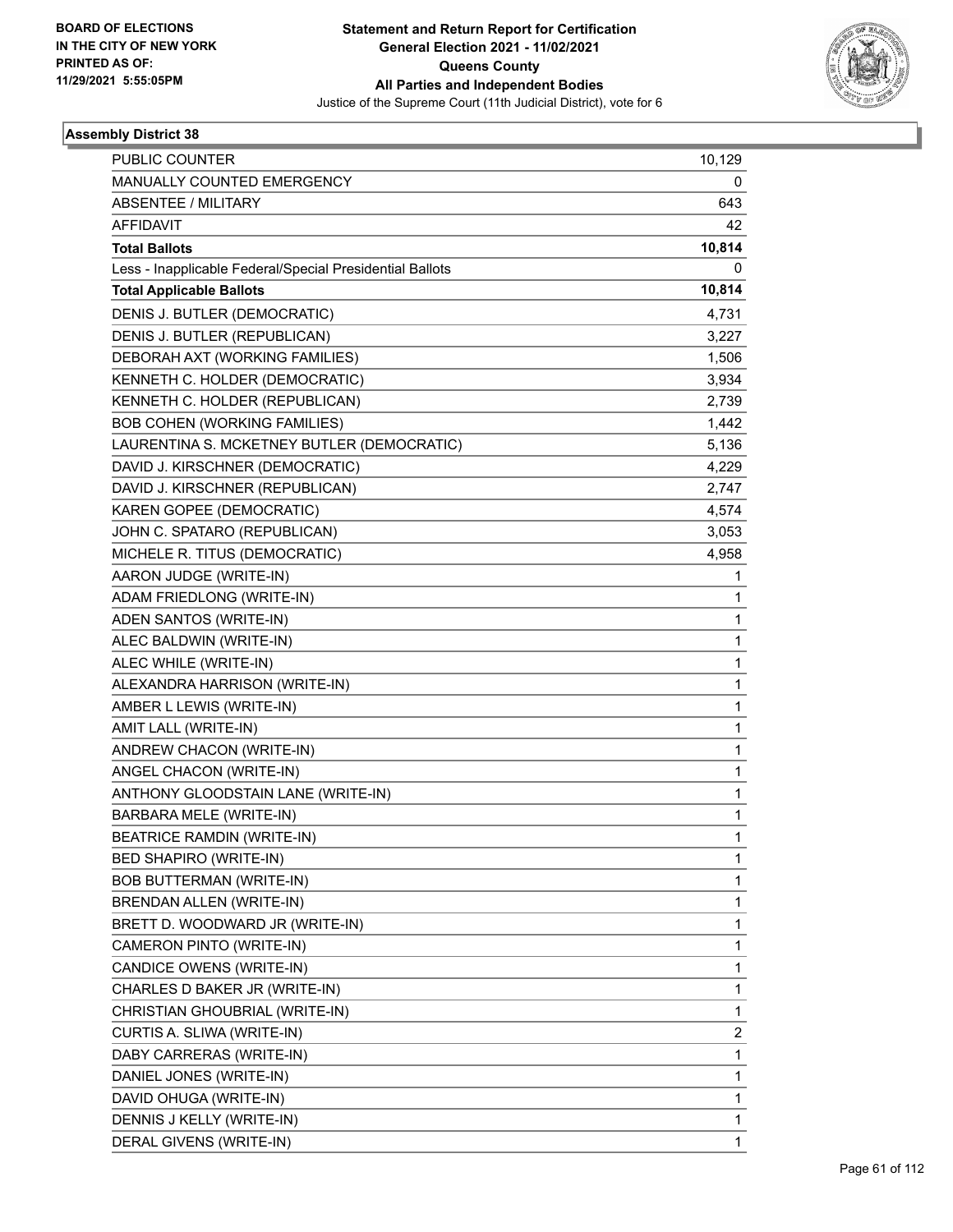

| DONALD DUCK (WRITE-IN)            | 1 |
|-----------------------------------|---|
| DONALD J. TRUMP (WRITE-IN)        | 3 |
| EAIN MURRAY (WRITE-IN)            | 1 |
| ED WEDDELL (WRITE-IN)             | 1 |
| ELI MANNING (WRITE-IN)            | 1 |
| ELLANA POLARIOS (WRITE-IN)        | 1 |
| EMMA VYGELAND (WRITE-IN)          | 1 |
| ERIC BUTKIEWICZ (WRITE-IN)        | 1 |
| ERIC SCHNEIDER (WRITE-IN)         | 1 |
| FRANCIS O'LEARY (WRITE-IN)        | 1 |
| FRED DAROWITSCH JR (WRITE-IN)     | 1 |
| <b>GEORGE E PALAKI (WRITE-IN)</b> | 1 |
| <b>GEORGE GUTIEREZ (WRITE-IN)</b> | 1 |
| <b>GEORGE MARLIN (WRITE-IN)</b>   | 1 |
| <b>GRANT LALLY (WRITE-IN)</b>     | 1 |
| <b>GREG KELLY (WRITE-IN)</b>      | 2 |
| HERALD STEPHENS (WRITE-IN)        | 1 |
| INA BRANSOME (WRITE-IN)           | 1 |
| JAMES GARCIA (WRITE-IN)           | 1 |
| JAMES J. KELLY (WRITE-IN)         | 1 |
| JAMES JERGENS (WRITE-IN)          | 1 |
| JANE DOW (WRITE-IN)               | 1 |
| JAVIN RIVERA (WRITE-IN)           | 1 |
| JENNY WANG (WRITE-IN)             | 1 |
| JESSICA WATZ (WRITE-IN)           | 1 |
| JOAN MICINETLE DURATON (WRITE-IN) | 1 |
| JODI DAROWITSCH (WRITE-IN)        | 1 |
| JOE BROWN (WRITE-IN)              | 1 |
| JOHN JAY (WRITE-IN)               | 1 |
| JOSE CAMPOS (WRITE-IN)            | 1 |
| JOSEPH NAPOLEONE (WRITE-IN)       | 1 |
| JUDGE KULLAS (WRITE-IN)           | 1 |
| JUDGE WAPNER (WRITE-IN)           | 1 |
| KARISHMA DAIBEE (WRITE-IN)        | 1 |
| KEITH REHBERGER (WRITE-IN)        | 1 |
| KENICHI WILSON (WRITE-IN)         | 1 |
| KIS ANN NESBIT (WRITE-IN)         | 1 |
| KRISTIN HAUSER (WRITE-IN)         | 1 |
| LAURIE A REISCH (WRITE-IN)        | 1 |
| LEONOR AVILES (WRITE-IN)          | 1 |
| MARC REISCH (WRITE-IN)            | 2 |
| MARIA ARELLONO (WRITE-IN)         | 1 |
| MARK LEVIN (WRITE-IN)             | 2 |
| MARRAND MCACPINE (WRITE-IN)       | 1 |
| MARY E BROGAN (WRITE-IN)          | 1 |
| MATT BYNDER (WRITE-IN)            | 1 |
|                                   |   |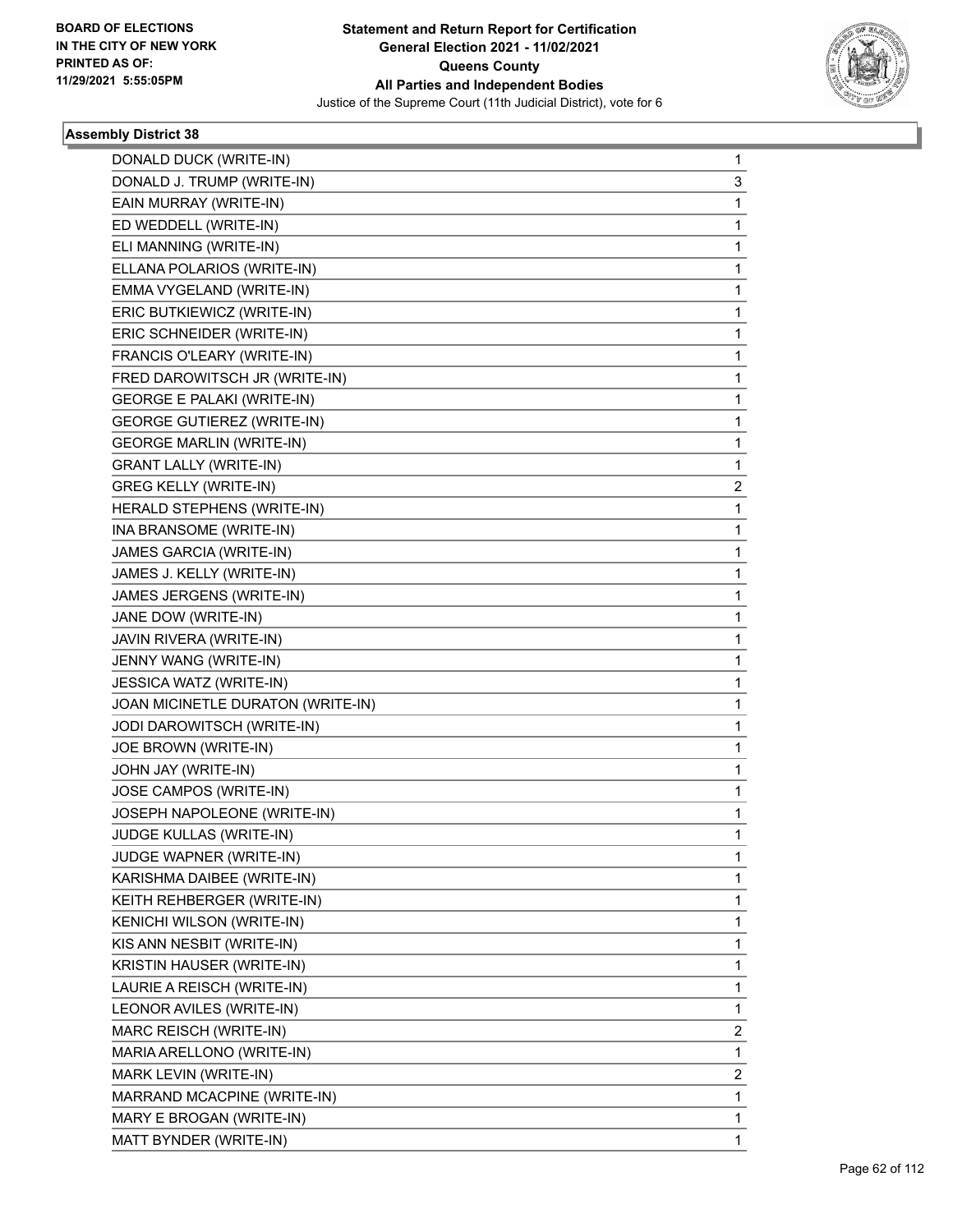

| MATT LEON (WRITE-IN)                      | 1              |
|-------------------------------------------|----------------|
| MATTHEW REISCH (WRITE-IN)                 | 1              |
| MICKEY MOUSE (WRITE-IN)                   | 1              |
| NANCY M STEPHENS (WRITE-IN)               | 1              |
| NICHOLAS VIDAL (WRITE-IN)                 | 1              |
| NICK MULLEN (WRITE-IN)                    | 1              |
| PAPERBOY LOVE PRINCE (WRITE-IN)           | $\overline{2}$ |
| PAUL JUSER (WRITE-IN)                     | 1              |
| PETE MELE (WRITE-IN)                      | 1              |
| PETER FOX (WRITE-IN)                      | 1              |
| RAPHAEL MARTINEZ (WRITE-IN)               | 1              |
| RICHARD BOLL (WRITE-IN)                   | 1              |
| RICHARD J ABBABESSY JR (WRITE-IN)         | 1              |
| RICHARD M FOGAL (WRITE-IN)                | 1              |
| ROBERT NOCTH (WRITE-IN)                   | 1              |
| SAM SEDER (WRITE-IN)                      | 1              |
| SAPTA CABAN (WRITE-IN)                    | 1              |
| SATROHAN RAMDIN (WRITE-IN)                | 1              |
| THOMAS WRIGHT (WRITE-IN)                  | 1              |
| TRAE YOUNG (WRITE-IN)                     | 1              |
| TREY GOWDY (WRITE-IN)                     | 1              |
| TYLER MUNSBERGER (WRITE-IN)               | 1              |
| UNATTRIBUTABLE WRITE-IN (WRITE-IN)        | 88             |
| UNCOUNTED WRITE-IN PER STATUTE (WRITE-IN) | 10             |
| <b>VINCE MCMAHON (WRITE-IN)</b>           | 1              |
| <b>Total Votes</b>                        | 42,477         |
| Unrecorded                                | 22.407         |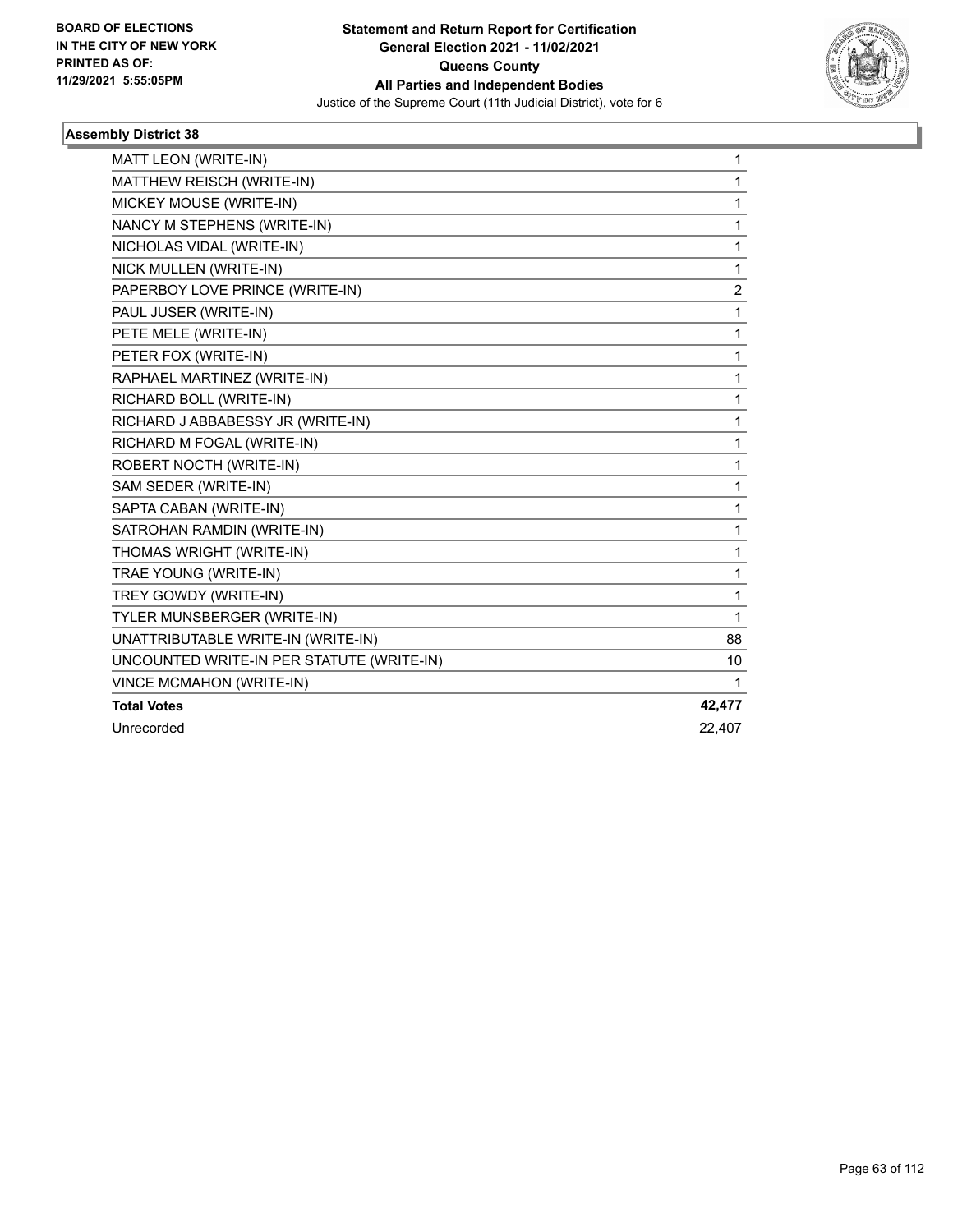

| PUBLIC COUNTER                                           | 7,825        |
|----------------------------------------------------------|--------------|
| MANUALLY COUNTED EMERGENCY                               | 0            |
| <b>ABSENTEE / MILITARY</b>                               | 684          |
| <b>AFFIDAVIT</b>                                         | 45           |
| <b>Total Ballots</b>                                     | 8,554        |
| Less - Inapplicable Federal/Special Presidential Ballots | 0            |
| <b>Total Applicable Ballots</b>                          | 8,554        |
| DENIS J. BUTLER (DEMOCRATIC)                             | 4,458        |
| DENIS J. BUTLER (REPUBLICAN)                             | 1,672        |
| DEBORAH AXT (WORKING FAMILIES)                           | 1,354        |
| KENNETH C. HOLDER (DEMOCRATIC)                           | 3,721        |
| KENNETH C. HOLDER (REPUBLICAN)                           | 1,368        |
| <b>BOB COHEN (WORKING FAMILIES)</b>                      | 1,294        |
| LAURENTINA S. MCKETNEY BUTLER (DEMOCRATIC)               | 4,799        |
| DAVID J. KIRSCHNER (DEMOCRATIC)                          | 4,062        |
| DAVID J. KIRSCHNER (REPUBLICAN)                          | 1,450        |
| KAREN GOPEE (DEMOCRATIC)                                 | 4,452        |
| JOHN C. SPATARO (REPUBLICAN)                             | 1,557        |
| MICHELE R. TITUS (DEMOCRATIC)                            | 4,636        |
| ALI NAJMI (WRITE-IN)                                     | 1            |
| ALLY HENERA (WRITE-IN)                                   | 1            |
| ARNO FINME (WRITE-IN)                                    | $\mathbf{1}$ |
| BABBA BENITO (WRITE-IN)                                  | $\mathbf{1}$ |
| BENITO OCASIO (WRITE-IN)                                 | 1            |
| <b>BRENDON SAXTON (WRITE-IN)</b>                         | $\mathbf 1$  |
| <b>BUGS BUNNY (WRITE-IN)</b>                             | $\mathbf{1}$ |
| DANTE LEON (WRITE-IN)                                    | 1            |
| DESIREE LESLIE (WRITE-IN)                                | $\mathbf 1$  |
| DIEGO HENA (WRITE-IN)                                    | $\mathbf{1}$ |
| DONALD DUCK (WRITE-IN)                                   | 1            |
| EDWARD F COX (WRITE-IN)                                  | $\mathbf{1}$ |
| HENRY CHOI (WRITE-IN)                                    | 1            |
| HUMPTY DUMPTY (WRITE-IN)                                 | 1            |
| IRA HENERA (WRITE-IN)                                    | $\mathbf{1}$ |
| ISAAC WEINGRAM (WRITE-IN)                                | 2            |
| JEFFREY LANER (WRITE-IN)                                 | 1            |
| JEN DONOHUE (WRITE-IN)                                   | $\mathbf 1$  |
| JESSICA VASQUEZ (WRITE-IN)                               | $\mathbf 1$  |
| JOE POOSAHOL (WRITE-IN)                                  | 1            |
| JOHN HENERA (WRITE-IN)                                   | $\mathbf{1}$ |
| JOHN KINNEY (WRITE-IN)                                   | 1            |
| JOSH STERN (WRITE-IN)                                    | 1            |
| KARA NOWAKOWSKI (WRITE-IN)                               | $\mathbf 1$  |
| KEVIN ISSAC (WRITE-IN)                                   | $\mathbf{1}$ |
| KEVIN J. HANRATTY (WRITE-IN)                             | 1            |
| KLOPED ISAAC (WRITE-IN)                                  | $\mathbf{1}$ |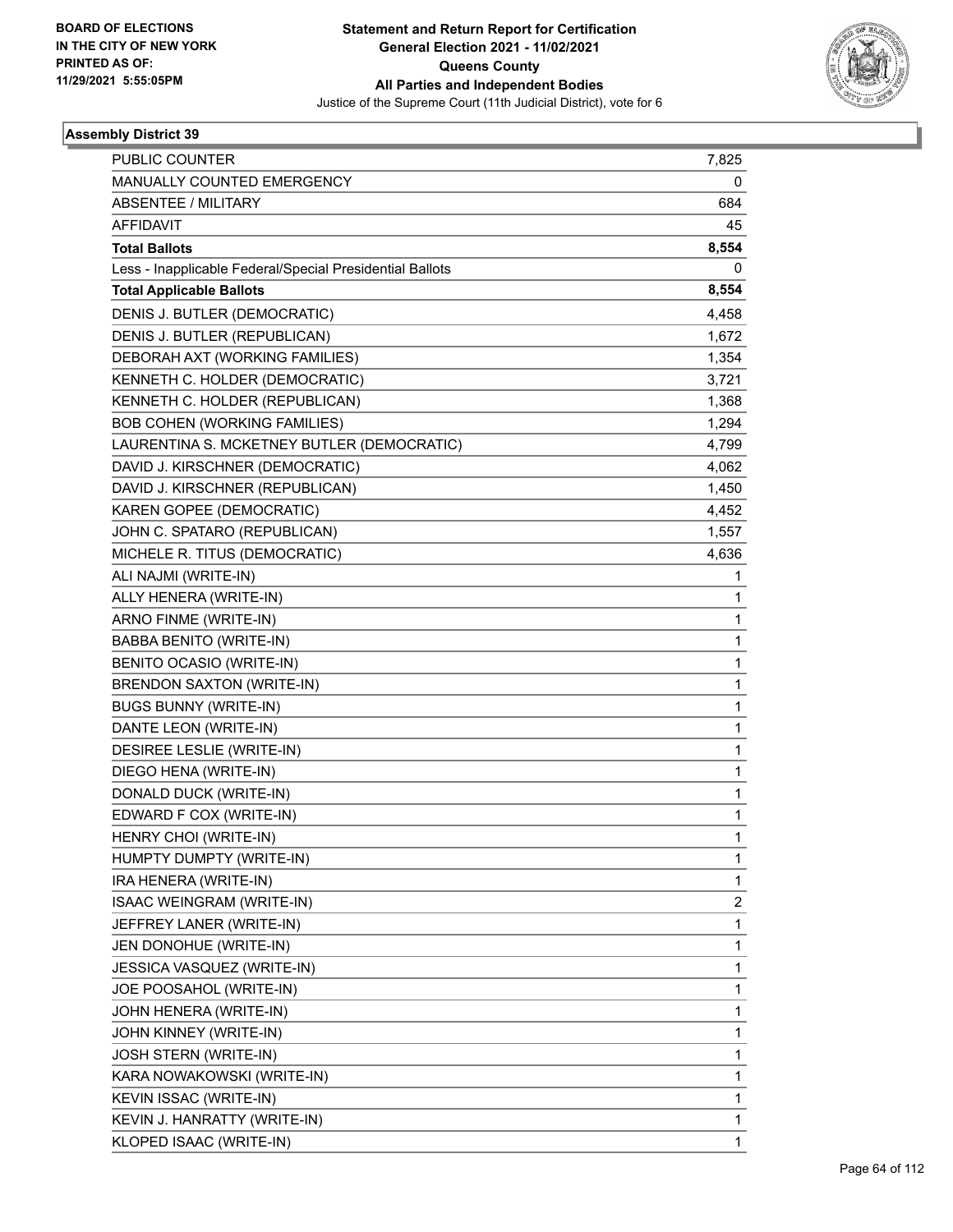

| LORD VOLDEMORT (WRITE-IN)                 | 1              |
|-------------------------------------------|----------------|
| MARILYN MENDOZA (WRITE-IN)                | 1              |
| MARTIN C OTERO (WRITE-IN)                 | 1              |
| MERCEDES CANO (WRITE-IN)                  | 1              |
| MICHAEL BLOOMBERG (WRITE-IN)              | 1              |
| MICHAEL RADOSTA (WRITE-IN)                | 1              |
| MIGUEL HERRERA (WRITE-IN)                 | 1              |
| MINNIE MOUSE (WRITE-IN)                   | $\overline{c}$ |
| NICHOLAS MENDOZA (WRITE-IN)               | 1              |
| ORETES JACINTO (WRITE-IN)                 | 1              |
| PHIL GANITS (WRITE-IN)                    | 1              |
| PRAKASH CHURAMAN (WRITE-IN)               | 1              |
| PRIYA SRINIVASAN (WRITE-IN)               | 1              |
| PUMPKIN REINA (WRITE-IN)                  | 1              |
| ROBERT J. BISHOP (WRITE-IN)               | $\mathbf{1}$   |
| ROCKY CHAVEZ (WRITE-IN)                   | 2              |
| RUDOLPH GIULIANI (WRITE-IN)               | 1              |
| STEDE BONNET (WRITE-IN)                   | 1              |
| SUN-WOO YONG (WRITE-IN)                   | 1              |
| TIMOTHY ROSEN (WRITE-IN)                  | 1              |
| UNATTRIBUTABLE WRITE-IN (WRITE-IN)        | 88             |
| UNCOUNTED WRITE-IN PER STATUTE (WRITE-IN) | 4              |
| VANESSA HERRERA (WRITE-IN)                | 1              |
| VIVIAN CHAVEZ (WRITE-IN)                  | 1              |
| WALTER OSNER (WRITE-IN)                   | 1              |
| WILLIAM H SALSGADO (WRITE-IN)             | 1              |
| ZANELL MCCALL (WRITE-IN)                  | 1              |
| <b>Total Votes</b>                        | 34,970         |
| Unrecorded                                | 16,354         |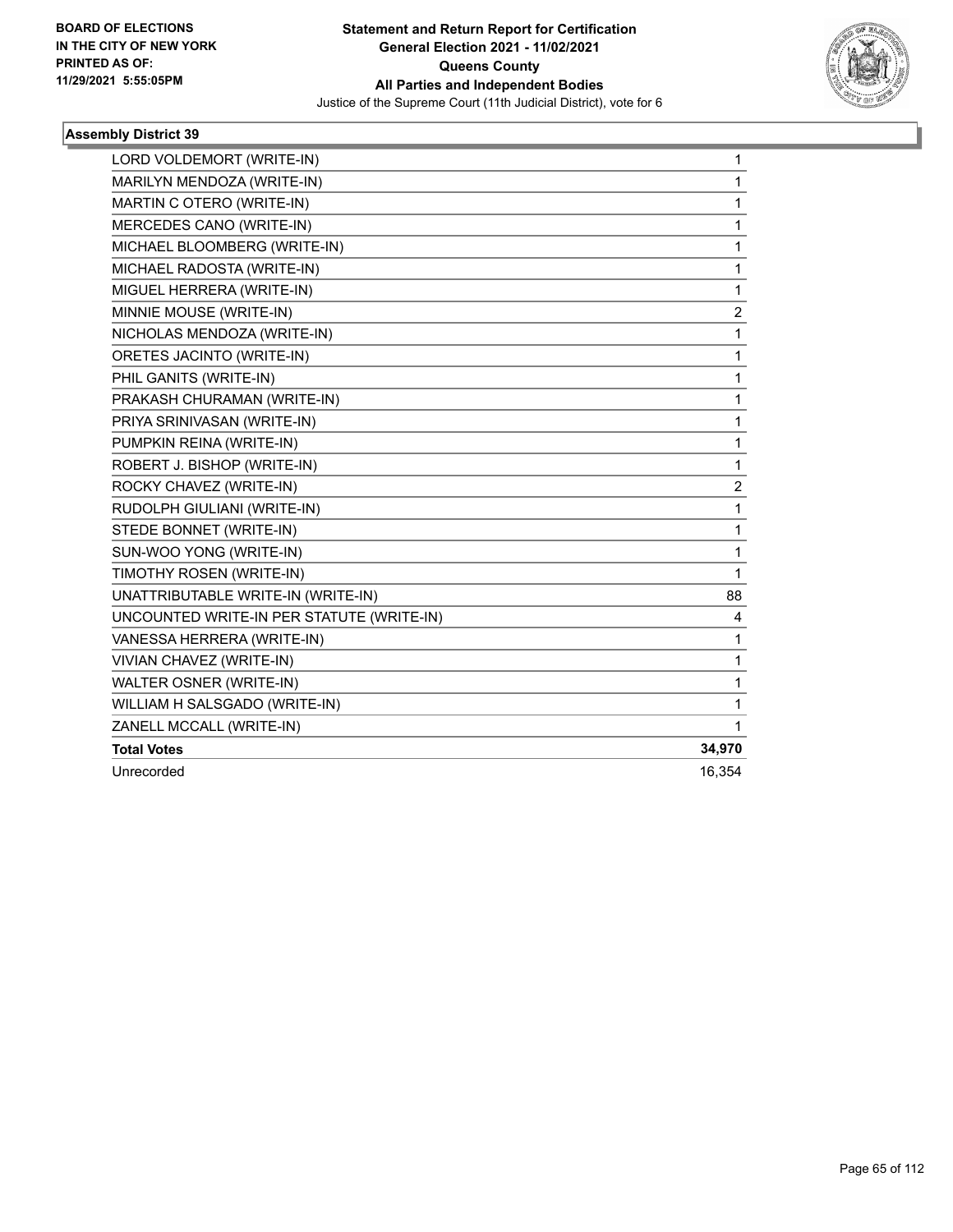

| <b>PUBLIC COUNTER</b>                                    | 10,145                  |
|----------------------------------------------------------|-------------------------|
| MANUALLY COUNTED EMERGENCY                               | 0                       |
| <b>ABSENTEE / MILITARY</b>                               | 1,176                   |
| <b>AFFIDAVIT</b>                                         | 56                      |
| <b>Total Ballots</b>                                     | 11,377                  |
| Less - Inapplicable Federal/Special Presidential Ballots | 0                       |
| <b>Total Applicable Ballots</b>                          | 11,377                  |
| DENIS J. BUTLER (DEMOCRATIC)                             | 4,510                   |
| DENIS J. BUTLER (REPUBLICAN)                             | 3,894                   |
| DEBORAH AXT (WORKING FAMILIES)                           | 1,281                   |
| KENNETH C. HOLDER (DEMOCRATIC)                           | 3,778                   |
| KENNETH C. HOLDER (REPUBLICAN)                           | 3,370                   |
| <b>BOB COHEN (WORKING FAMILIES)</b>                      | 1,250                   |
| LAURENTINA S. MCKETNEY BUTLER (DEMOCRATIC)               | 4,784                   |
| DAVID J. KIRSCHNER (DEMOCRATIC)                          | 3,913                   |
| DAVID J. KIRSCHNER (REPUBLICAN)                          | 3,491                   |
| KAREN GOPEE (DEMOCRATIC)                                 | 4,142                   |
| JOHN C. SPATARO (REPUBLICAN)                             | 3,803                   |
| MICHELE R. TITUS (DEMOCRATIC)                            | 4,829                   |
| ANDREA S. OGLE (WRITE-IN)                                | 1                       |
| ANDREW VELLA (WRITE-IN)                                  | 1                       |
| ANDREW YANG (WRITE-IN)                                   | 1                       |
| ANTHONY PEPE (WRITE-IN)                                  | 1                       |
| ANTHONY TENAQILA (WRITE-IN)                              | 1                       |
| ANTOLIN DUBOIS (WRITE-IN)                                | $\overline{\mathbf{c}}$ |
| ANTONELLA FLORO (WRITE-IN)                               | 1                       |
| ASHLEY DAWSON (WRITE-IN)                                 | 1                       |
| AUDREY S. OGLE (WRITE-IN)                                | 1                       |
| <b>BAIAME DU (WRITE-IN)</b>                              | 1                       |
| <b>BUGS BUNNY (WRITE-IN)</b>                             | 1                       |
| CARLOS SANTANA (WRITE-IN)                                | 1                       |
| CONNOR MEALEY (WRITE-IN)                                 | 1                       |
| CORIN DUBOIS (WRITE-IN)                                  | 1                       |
| DAFFY DUCK (WRITE-IN)                                    | 1                       |
| DAVID LU (WRITE-IN)                                      | 1                       |
| DEVIN W. BALKIND (WRITE-IN)                              | 2                       |
| DONALD J. TRUMP (WRITE-IN)                               | $\overline{\mathbf{c}}$ |
| EDWARD BONTANTI (WRITE-IN)                               | $\overline{2}$          |
| ERIC TRUMP (WRITE-IN)                                    | 2                       |
| FRANK BRITTAN (WRITE-IN)                                 | 1                       |
| FRANK ROMA (WRITE-IN)                                    | 1                       |
| FRED HETZEL (WRITE-IN)                                   | 2                       |
| <b>GEORGE WASHINGTON (WRITE-IN)</b>                      | 1                       |
| IMAN MAHDI (WRITE-IN)                                    | 1                       |
| JAMES J. TRIKAS (WRITE-IN)                               | 1                       |
| JAMES L. QUINN (WRITE-IN)                                | $\mathbf{1}$            |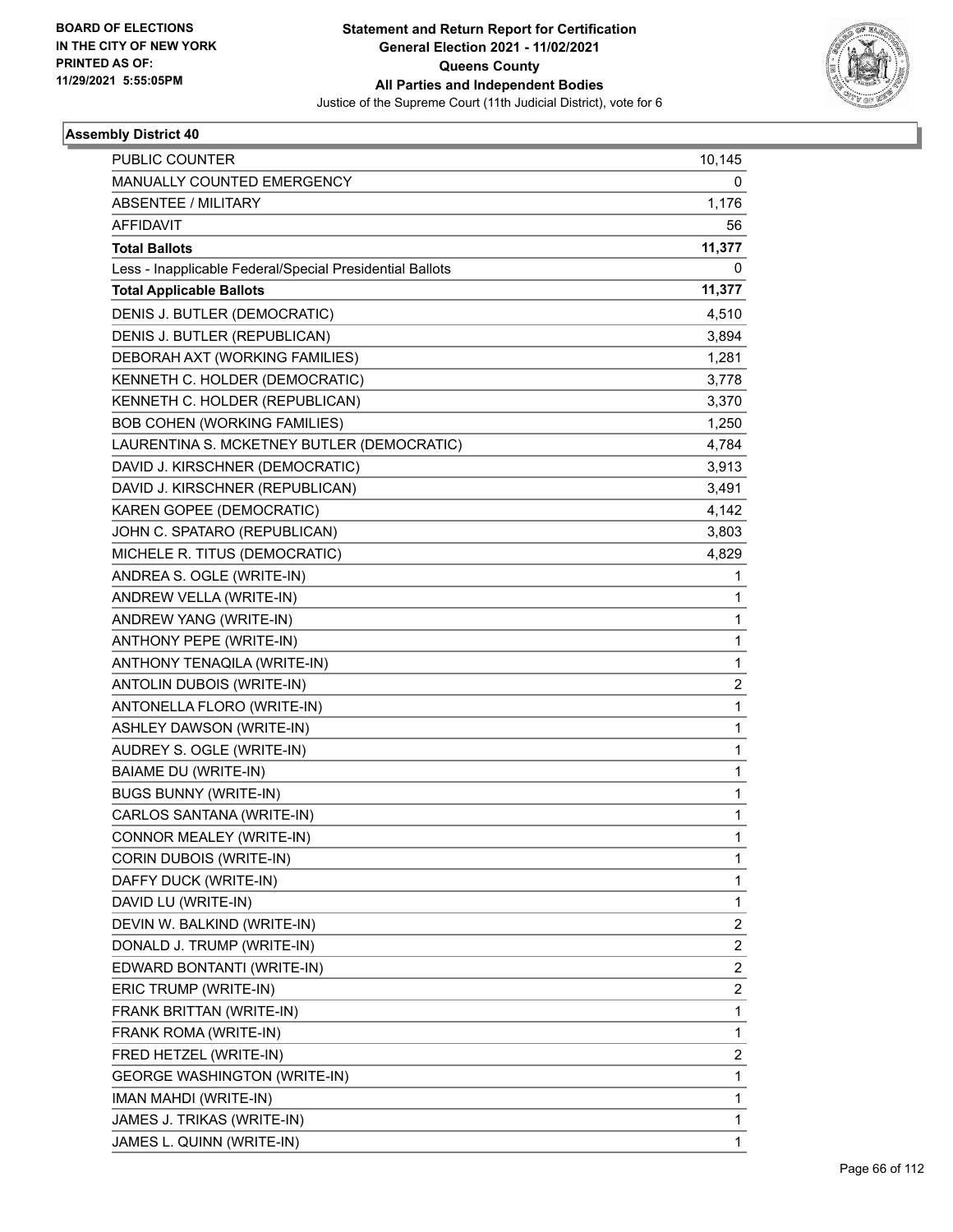

| JAMES MADISON (WRITE-IN)                  | 1      |
|-------------------------------------------|--------|
| JAY LAW (WRITE-IN)                        | 1      |
| JEFFREY STELZER (WRITE-IN)                | 1      |
| JERRY CHASAN (WRITE-IN)                   | 1      |
| JERRY CHRISAFIS (WRITE-IN)                | 1      |
| JOE BRANDON (WRITE-IN)                    | 1      |
| JOE SMITH (WRITE-IN)                      | 1      |
| JOHN FARRELL (WRITE-IN)                   | 2      |
| JOHN KIM (WRITE-IN)                       | 1      |
| JOHN SMITH (WRITE-IN)                     | 1      |
| JOSEPH F. KASPER (WRITE-IN)               | 1      |
| KENNETH ANSLEY (WRITE-IN)                 | 1      |
| LAWRENCE LITWICK (WRITE-IN)               | 1      |
| LEO JOHN (WRITE-IN)                       | 1      |
| MARY ANN SPICIJARIC (WRITE-IN)            | 2      |
| MIA ZEGARRA (WRITE-IN)                    | 1      |
| MICHAEL CHARLES BARON JR. (WRITE-IN)      | 1      |
| MICKEY MOUSE (WRITE-IN)                   | 2      |
| MURIEL CHASAN (WRITE-IN)                  | 1      |
| NELSON CAMACHO (WRITE-IN)                 | 1      |
| PAT FARRELL (WRITE-IN)                    | 1      |
| PATRICK RUSSO (WRITE-IN)                  | 2      |
| PAUL JONES (WRITE-IN)                     | 1      |
| PAUL VALLONE (WRITE-IN)                   | 1      |
| PETER JONES (WRITE-IN)                    | 1      |
| PETER MURPHY (WRITE-IN)                   | 1      |
| ROBERT J. MASTERS (WRITE-IN)              | 1      |
| ROGER WATERS (WRITE-IN)                   | 1      |
| RORY SCHURR (WRITE-IN)                    | 2      |
| ROY HO (WRITE-IN)                         | 1      |
| RUDOLPH GIULIANI (WRITE-IN)               | 3      |
| SAM LITT (WRITE-IN)                       | 1      |
| SCOTT MARTIN (WRITE-IN)                   | 1      |
| STEPHANIE WRIGHT (WRITE-IN)               | 1      |
| STEPHEN SPICIJARIC (WRITE-IN)             | 1      |
| STEVEN BEARD (WRITE-IN)                   | 1      |
| STORMI DANIELS (WRITE-IN)                 | 1      |
| THOMAS H. ORTEGA (WRITE-IN)               | 1      |
| TRAJIAN ROMA (WRITE-IN)                   | 1      |
| UNATTRIBUTABLE WRITE-IN (WRITE-IN)        | 92     |
| UNCOUNTED WRITE-IN PER STATUTE (WRITE-IN) | 6      |
| VICKIE PALADINO (WRITE-IN)                | 2      |
| VIRIAN LU (WRITE-IN)                      | 1      |
| WILLIAM J. TRIKAS (WRITE-IN)              | 1      |
| <b>Total Votes</b>                        | 43,226 |
| Unrecorded                                | 25,036 |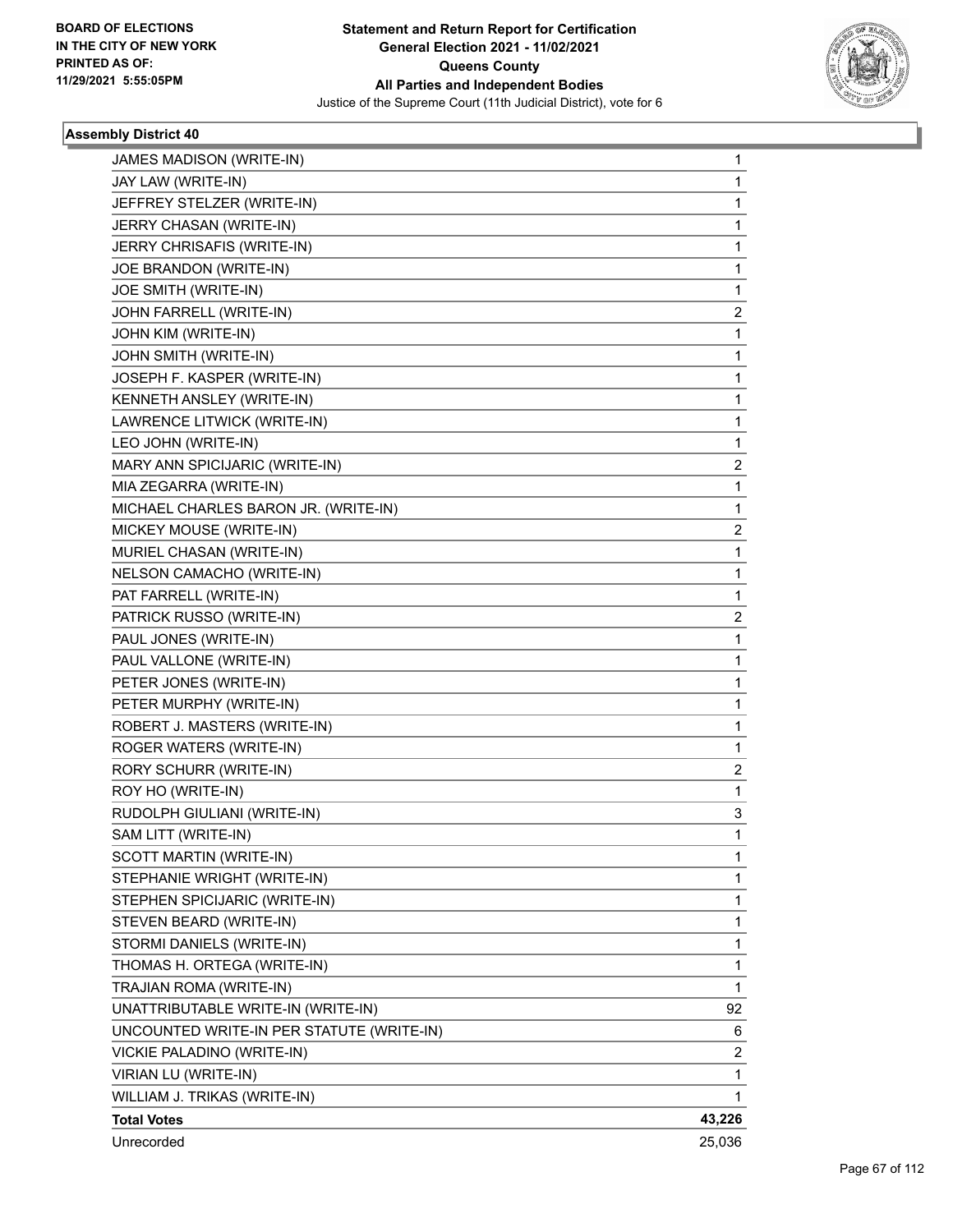

| PUBLIC COUNTER                                           | 263,688                 |
|----------------------------------------------------------|-------------------------|
| MANUALLY COUNTED EMERGENCY                               | 0                       |
| <b>ABSENTEE / MILITARY</b>                               | 22,294                  |
| AFFIDAVIT                                                | 1,532                   |
| <b>Total Ballots</b>                                     | 287,514                 |
| Less - Inapplicable Federal/Special Presidential Ballots | 0                       |
| <b>Total Applicable Ballots</b>                          | 287,514                 |
| DENIS J. BUTLER (DEMOCRATIC)                             | 142,353                 |
| DENIS J. BUTLER (REPUBLICAN)                             | 73,893                  |
| DEBORAH AXT (WORKING FAMILIES)                           | 33,190                  |
| KENNETH C. HOLDER (DEMOCRATIC)                           | 125,048                 |
| KENNETH C. HOLDER (REPUBLICAN)                           | 63,321                  |
| BOB COHEN (WORKING FAMILIES)                             | 31,635                  |
| LAURENTINA S. MCKETNEY BUTLER (DEMOCRATIC)               | 150,907                 |
| DAVID J. KIRSCHNER (DEMOCRATIC)                          | 130,006                 |
| DAVID J. KIRSCHNER (REPUBLICAN)                          | 65,287                  |
| KAREN GOPEE (DEMOCRATIC)                                 | 137,476                 |
| JOHN C. SPATARO (REPUBLICAN)                             | 72,825                  |
| MICHELE R. TITUS (DEMOCRATIC)                            | 149,870                 |
| AARON BIGTREAT (WRITE-IN)                                | 1                       |
| AARON CYPERSTEIN (WRITE-IN)                              | 1                       |
| AARON JOHNSON (WRITE-IN)                                 | $\overline{\mathbf{c}}$ |
| AARON JUDGE (WRITE-IN)                                   | 3                       |
| AARON LEIFEL (WRITE-IN)                                  | 1                       |
| AARON SCHOLDER (WRITE-IN)                                | 1                       |
| AARON TAUBE (WRITE-IN)                                   | 1                       |
| ABBE GITTLE (WRITE-IN)                                   | 1                       |
| ABBY RAHFIELD (WRITE-IN)                                 | 1                       |
| ABDULA R. GREENE (WRITE-IN)                              | 1                       |
| ABE KESSLER (WRITE-IN)                                   | $\overline{c}$          |
| ABIE LIEBER (WRITE-IN)                                   | 1                       |
| ABISOYE OLORUNTOBA (WRITE-IN)                            | 1                       |
| ABRAHAM HECHT (WRITE-IN)                                 | 3                       |
| ABRAHAM LINCOLN (WRITE-IN)                               | 1                       |
| ABRAHAM SONNEL (WRITE-IN)                                | 1                       |
| ADAM COLE (WRITE-IN)                                     | 1                       |
| ADAM FERTIG (WRITE-IN)                                   | 1                       |
| ADAM FRIEDLONG (WRITE-IN)                                | 1                       |
| ADAM N. LEPZETTER (WRITE-IN)                             | 1                       |
| ADAM NICHOUS (WRITE-IN)                                  | 1                       |
| ADAM ORLOW (WRITE-IN)                                    | 4                       |
| ADAM SESSLER (WRITE-IN)                                  | 1                       |
| ADEN SANTOS (WRITE-IN)                                   | 1                       |
| ADESH DOOBAY (WRITE-IN)                                  | 1                       |
| ADEYINKA AJAYI (WRITE-IN)                                | 2                       |
| ADINA RENNERT (WRITE-IN)                                 | 1                       |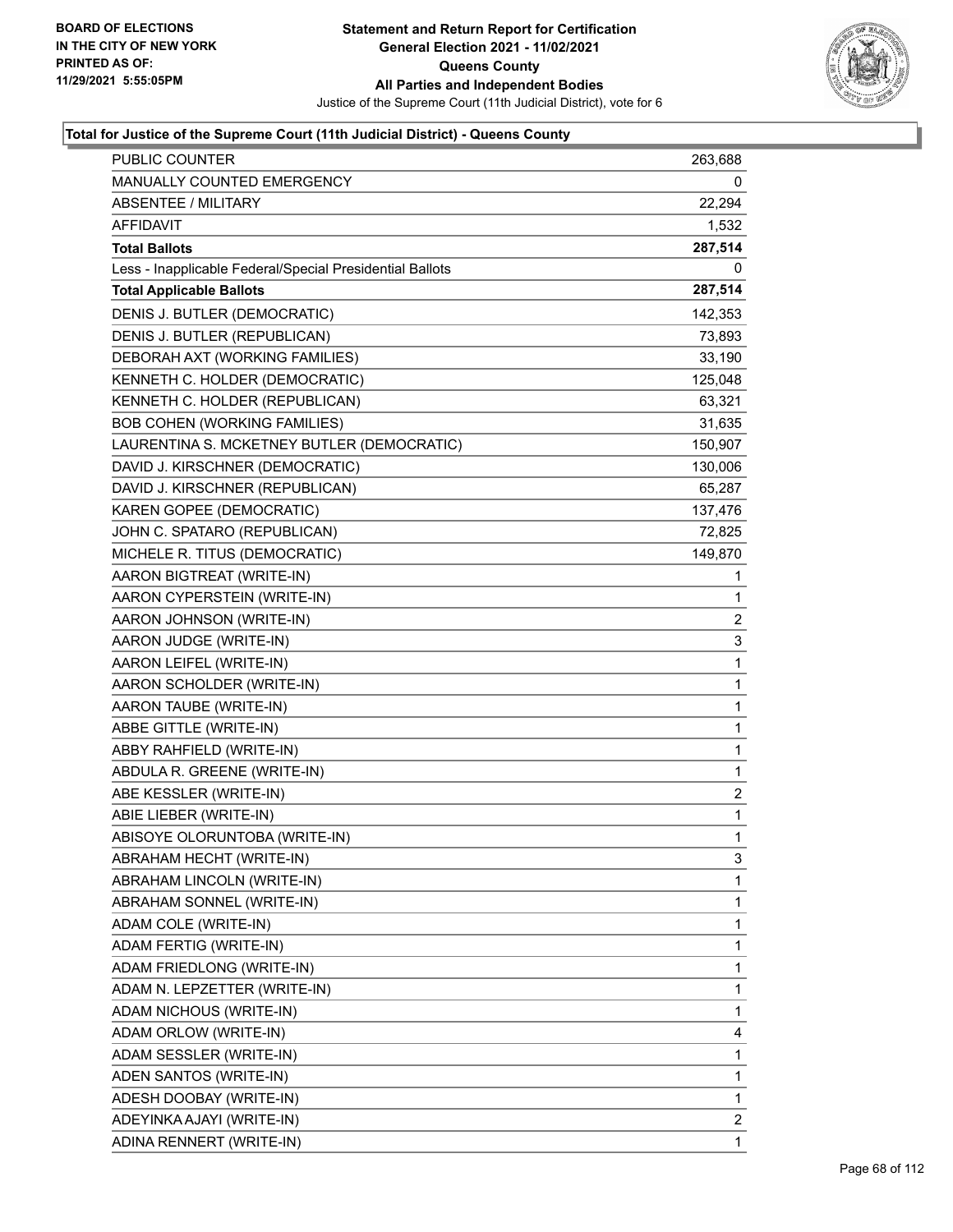

| ADOLPHUS SECZATEN (WRITE-IN)   | 1              |
|--------------------------------|----------------|
| ADONIS CARAMINTZOS (WRITE-IN)  | 1              |
| ADRAN LADUCA (WRITE-IN)        | 1              |
| ADRIA SIMAN (WRITE-IN)         | 1              |
| ADRIAN CZMIELEWSKI (WRITE-IN)  | 1              |
| ADRIAN MACHNIK (WRITE-IN)      | 1              |
| AFUA ATTA-MENSAH (WRITE-IN)    | $\overline{2}$ |
| AIDAN MCEVOY (WRITE-IN)        | 1              |
| AJ BOSCO (WRITE-IN)            | 1              |
| AKASHI TOSHIMA (WRITE-IN)      | 1              |
| AKIKO YAMAGUCHI (WRITE-IN)     | 1              |
| A'KIN BEECHAM (WRITE-IN)       | 1              |
| AKIVA JACOBSON (WRITE-IN)      | 1              |
| AKIVA SHUTER (WRITE-IN)        | 1              |
| AL SMITH (WRITE-IN)            | 1              |
| ALAA AL-ARAJ (WRITE-IN)        | 1              |
| ALAN KATEMAN (WRITE-IN)        | 1              |
| ALAN LAUFER (WRITE-IN)         | 1              |
| ALAN SHAFRAN (WRITE-IN)        | 1              |
| ALAN SHERMAN (WRITE-IN)        | 2              |
| ALAN TREFFERISEN (WRITE-IN)    | 1              |
| ALBERT BREUD (WRITE-IN)        | 1              |
| ALBERT GALUATAN (WRITE-IN)     | 1              |
| ALBERT KOOS (WRITE-IN)         | 1              |
| ALBERT MAIMORE (WRITE-IN)      | 1              |
| ALBERT MANUZA JR (WRITE-IN)    | 1              |
| ALBERT NEGRON (WRITE-IN)       | 1              |
| ALEC BALDWIN (WRITE-IN)        | $\overline{c}$ |
| ALEC WHILE (WRITE-IN)          | 1              |
| ALEJANDRO ORTEGA (WRITE-IN)    | 1              |
| ALESSANDRO COLACITO (WRITE-IN) | 1              |
| ALEX DUA (WRITE-IN)            | 1              |
| ALEX GUERRERO (WRITE-IN)       | 1              |
| ALEX GUEVANA (WRITE-IN)        | 1              |
| ALEX KOVAL (WRITE-IN)          | 1              |
| ALEX MALTEZOS (WRITE-IN)       | 1              |
| ALEX RIVERA (WRITE-IN)         | 1              |
| ALEX RODRIGUEZ (WRITE-IN)      | 1              |
| ALEX SHAKA (WRITE-IN)          | 1              |
| ALEX TREBEK (WRITE-IN)         | 1              |
| ALEX TSE (WRITE-IN)            | 1              |
| ALEX TUTIVEN (WRITE-IN)        | 1              |
| ALEX XENOS (WRITE-IN)          | 1              |
| ALEXA KOLBI-MOLINAS (WRITE-IN) | 1              |
| ALEXANDER BIENSTOCK (WRITE-IN) | 1              |
| ALEXANDER BOGDAN (WRITE-IN)    | 1              |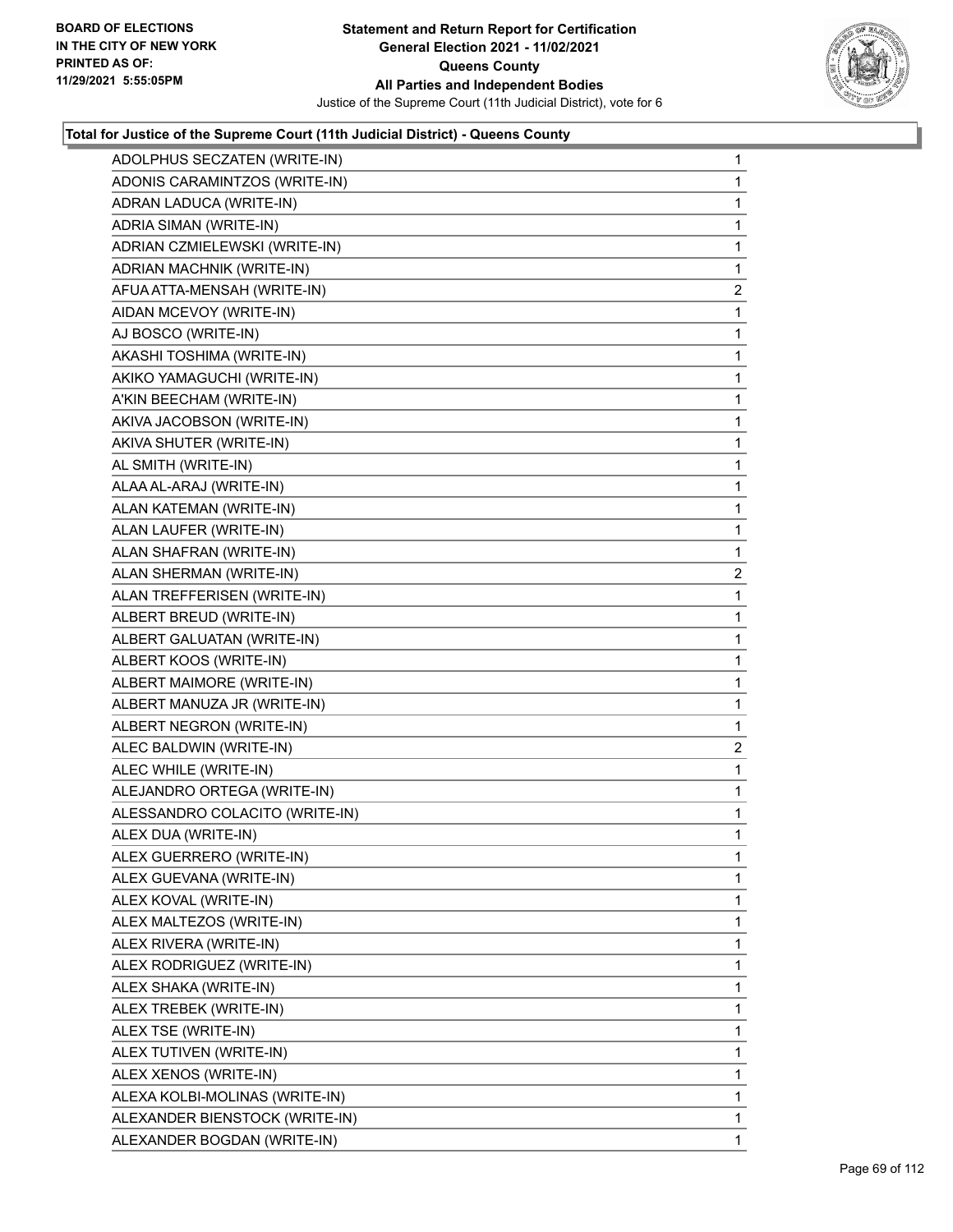

| ALEXANDER DUA (WRITE-IN)               | $\mathbf{1}$   |
|----------------------------------------|----------------|
| ALEXANDER FLORES (WRITE-IN)            | $\mathbf{1}$   |
| ALEXANDER Z. DEMBLIU (WRITE-IN)        | 1              |
| ALEXANDRA HARRISON (WRITE-IN)          | $\mathbf 1$    |
| ALEXANDRA MESSING (WRITE-IN)           | 1              |
| ALEXANDRA RUIZ-OLIVD (WRITE-IN)        | 1              |
| ALEXANDRA VINES (WRITE-IN)             | 1              |
| ALEXANDRIA OCASIO-CORTEZ (WRITE-IN)    | $\overline{c}$ |
| ALEXANDRU MARIN (WRITE-IN)             | 1              |
| ALFIA AGISLL (WRITE-IN)                | $\mathbf 1$    |
| ALFONSO KATT (WRITE-IN)                | 1              |
| ALFRED E. SMITH (WRITE-IN)             | 1              |
| ALI CYPERSTEIN (WRITE-IN)              | 1              |
| ALI KHAZEY (WRITE-IN)                  | 1              |
| ALI NAJMI (WRITE-IN)                   | 3              |
| ALIA RAZZAR (WRITE-IN)                 | $\mathbf 1$    |
| ALICA LUMER (WRITE-IN)                 | 1              |
| ALICE COOPER (WRITE-IN)                | 1              |
| ALICE RODRIQUEZ (WRITE-IN)             | 1              |
| ALICE ROSE (WRITE-IN)                  | $\mathbf 1$    |
| ALISON MITCHELL (WRITE-IN)             | $\mathbf{1}$   |
| ALLAN MAX STERLING (WRITE-IN)          | 1              |
| ALLAN W. JENNINGS JR. (WRITE-IN)       | 2              |
| ALLANA ALEXANDRA (WRITE-IN)            | 1              |
| ALLEGRA HORN (WRITE-IN)                | $\mathbf{1}$   |
| ALLY HENERA (WRITE-IN)                 | $\mathbf 1$    |
| ALOYSIUS DOMENIC GANSEVOOST (WRITE-IN) | 1              |
| ALVIN WORTHY (WRITE-IN)                | $\mathbf 1$    |
| AMANDA DOROSHOW (WRITE-IN)             | 1              |
| AMANDEEP SINGH (WRITE-IN)              | $\mathbf 1$    |
| AMBER L LEWIS (WRITE-IN)               | 1              |
| AMBER PODVIN (WRITE-IN)                | 1              |
| AMINTA KILWAN-NARINE (WRITE-IN)        | 1              |
| AMIR RASOULPOUR (WRITE-IN)             | 1              |
| AMIT LALL (WRITE-IN)                   | 1              |
| AMNINDER SINGH (WRITE-IN)              | $\mathbf{1}$   |
| AMORY WENDELL BENJAMIN (WRITE-IN)      | 1              |
| AMY CONEY BARRETT (WRITE-IN)           | 2              |
| AMY CONEYBARRETT (WRITE-IN)            | 1              |
| AMY GOLDMAN (WRITE-IN)                 | 1              |
| AMY XU-ZEHNTER (WRITE-IN)              | 1              |
| ANA MARIA POLO (WRITE-IN)              | 2              |
| ANAT MAYTAL (WRITE-IN)                 | 1              |
| ANDREA GUINN (WRITE-IN)                | 1              |
| ANDREA S. OGLE (WRITE-IN)              | $\overline{2}$ |
| ANDREAS CHRISTON (WRITE-IN)            | 1              |
|                                        |                |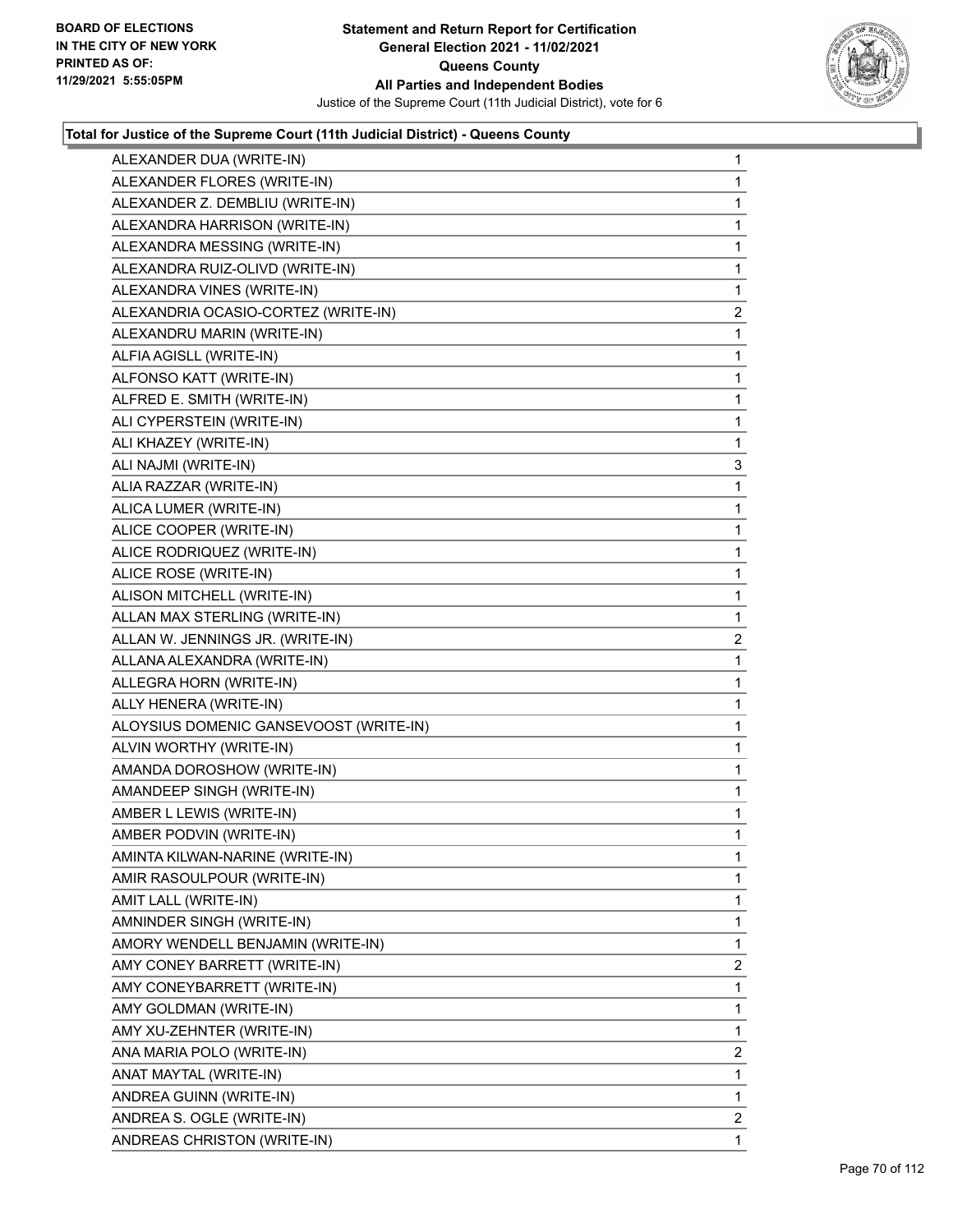

| ANDREW CHACON (WRITE-IN)           | 1                       |
|------------------------------------|-------------------------|
| ANDREW CUOMO (WRITE-IN)            | 3                       |
| ANDREW D. GROSSMAN (WRITE-IN)      | 4                       |
| ANDREW DICE CLAY (WRITE-IN)        | 1                       |
| ANDREW GIULIANI (WRITE-IN)         | $\overline{c}$          |
| ANDREW J. BOWMAN (WRITE-IN)        | 1                       |
| ANDREW NAPOLITANO (WRITE-IN)       | 1                       |
| ANDREW SAVINO (WRITE-IN)           | $\mathbf{1}$            |
| ANDREW THEBAUD (WRITE-IN)          | 1                       |
| ANDREW TRIPP (WRITE-IN)            | 1                       |
| ANDREW VELLA (WRITE-IN)            | 1                       |
| ANDREW YANG (WRITE-IN)             | 2                       |
| ANDY MANSI (WRITE-IN)              | 1                       |
| ANDY SZETO (WRITE-IN)              | $\overline{\mathbf{c}}$ |
| ANGEL CHACON (WRITE-IN)            | 1                       |
| ANGELA PYRROS (WRITE-IN)           | 1                       |
| ANGELA TORREGOZA (WRITE-IN)        | 1                       |
| ANGELA TORRES (WRITE-IN)           | 1                       |
| ANGELA Y DAVIS (WRITE-IN)          | 1                       |
| ANGELO KING (WRITE-IN)             | 5                       |
| ANGELO LATEMPA (WRITE-IN)          | 1                       |
| ANIJIA AYON (WRITE-IN)             | 1                       |
| ANITA DIANA (WRITE-IN)             | 1                       |
| ANITA UPPAL (WRITE-IN)             | 4                       |
| ANN CORDA (WRITE-IN)               | 1                       |
| ANN MARIE BARBAGALLO (WRITE-IN)    | 1                       |
| ANNA J LEVY (WRITE-IN)             | 2                       |
| ANNA SCOTCHIE (WRITE-IN)           | 1                       |
| ANNA TAVARES (WRITE-IN)            | 1                       |
| ANNE BENCE (WRITE-IN)              | 1                       |
| ANNE MARIE CARUSO (WRITE-IN)       | 1                       |
| ANNE MARIE DOCKETT (WRITE-IN)      | $\mathbf{1}$            |
| ANNE MURPHY (WRITE-IN)             | 1                       |
| ANTHONY A RIVERS (WRITE-IN)        | 1                       |
| ANTHONY ARCUI (WRITE-IN)           | 1                       |
| ANTHONY DONNADIO (WRITE-IN)        | 1                       |
| ANTHONY FAUCI (WRITE-IN)           | 11                      |
| ANTHONY GLOODSTAIN LANE (WRITE-IN) | 1                       |
| ANTHONY L. HERBERT (WRITE-IN)      | 1                       |
| ANTHONY LINO (WRITE-IN)            | 1                       |
| ANTHONY LOINCANO (WRITE-IN)        | $\overline{c}$          |
| ANTHONY MACKIE (WRITE-IN)          | 1                       |
| ANTHONY MARATEZIO (WRITE-IN)       | 1                       |
| ANTHONY NANZIATTO (WRITE-IN)       | 1                       |
| ANTHONY PEPE (WRITE-IN)            | 2                       |
| ANTHONY SANTANA (WRITE-IN)         | 1                       |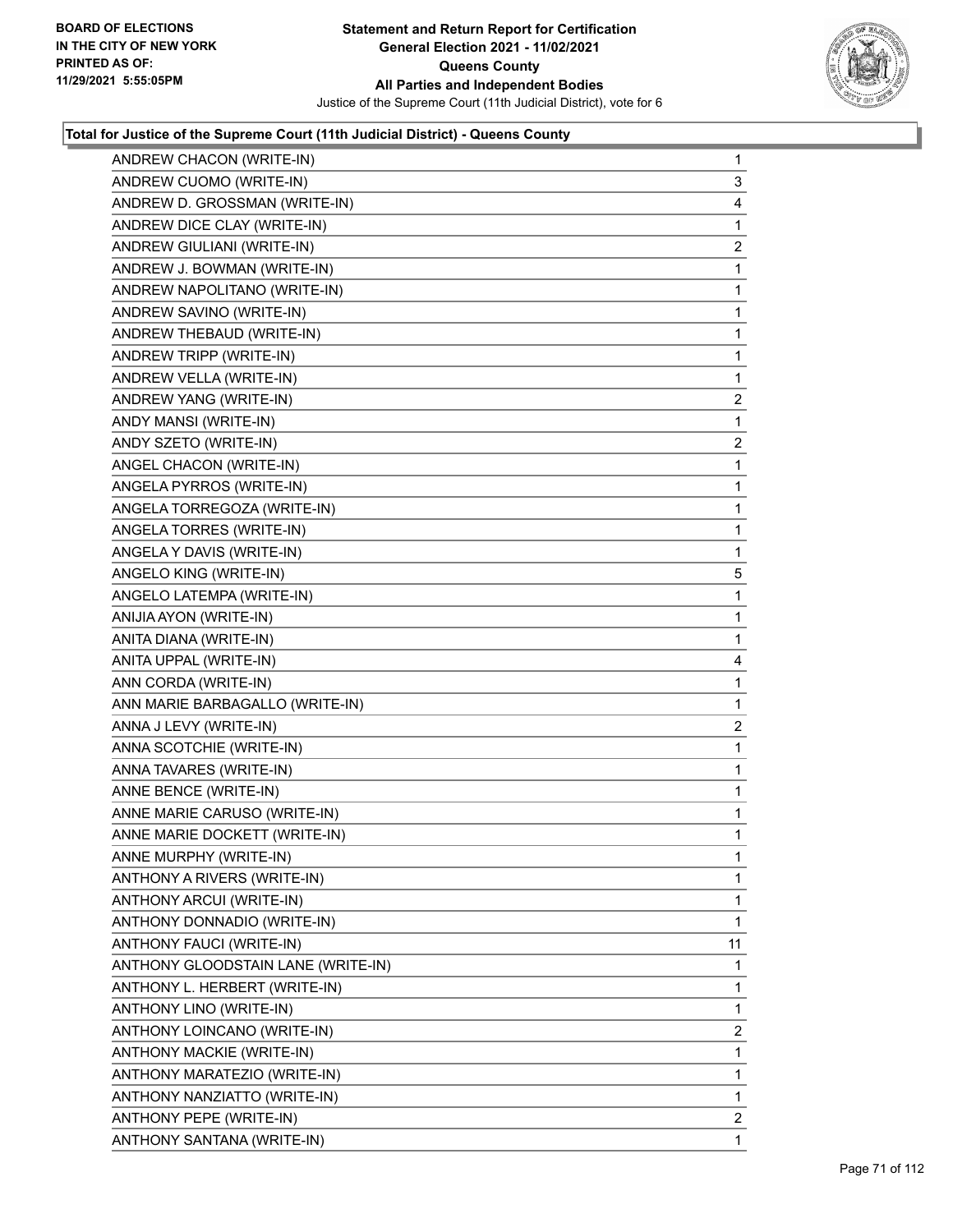

| ANTHONY TENAQILA (WRITE-IN)       | $\mathbf{1}$   |
|-----------------------------------|----------------|
| ANTHONY TIMS (WRITE-IN)           | 1              |
| ANTHONY WEINER (WRITE-IN)         | 3              |
| ANTOLIN DUBOIS (WRITE-IN)         | $\overline{2}$ |
| ANTONELLA FLORO (WRITE-IN)        | 1              |
| ANTONIN SCALIA (WRITE-IN)         | 3              |
| ANTONIN SCOLIA (WRITE-IN)         | 1              |
| ANYA NEEZ (WRITE-IN)              | 1              |
| APRATIM ROBBY SEN (WRITE-IN)      | 1              |
| ARIYAN ARSIANI (WRITE-IN)         | 1              |
| ARMEN PAKHLADZLYAN (WRITE-IN)     | 1              |
| ARNO FINME (WRITE-IN)             | 1              |
| ARNOLD SPENCE (WRITE-IN)          | 1              |
| ARON CYPERSTEIN (WRITE-IN)        | 1              |
| ARTHUR MASLEANCA (WRITE-IN)       | 1              |
| ARTIST DUBOSE (WRITE-IN)          | 1              |
| ARYEL I. ROCKWE (WRITE-IN)        | 1              |
| ASHER G. GROSSMAN (WRITE-IN)      | 4              |
| ASHLEY DAWSON (WRITE-IN)          | 1              |
| <b>ASTON STEWART (WRITE-IN)</b>   | 1              |
| AUDREY S. OGLE (WRITE-IN)         | 1              |
| AVI CYPERSTEIN (WRITE-IN)         | 1              |
| AVI LAUER (WRITE-IN)              | 1              |
| AVIGAEL JAMEU (WRITE-IN)          | 1              |
| AVIGAIL AVILES (WRITE-IN)         | 1              |
| AVIVA SHLIEVELBERG (WRITE-IN)     | 1              |
| AYAT BIPOC (WRITE-IN)             | 1              |
| AYER HRAIMI (WRITE-IN)            | 1              |
| AZRA IBRIC (WRITE-IN)             | 1              |
| BABBA BENITO (WRITE-IN)           | 1              |
| BAHAA ST. JOHN (WRITE-IN)         | 1              |
| <b>BAIAME DU (WRITE-IN)</b>       | 1              |
| BARACK OBAMA (WRITE-IN)           | 4              |
| BARBARA GILLESPIE (WRITE-IN)      | 1              |
| BARBARA MELE (WRITE-IN)           | 1              |
| BARBARA PORCHEDDU (WRITE-IN)      | 1              |
| BARBARA RIGGS (WRITE-IN)          | 1              |
| BARNEY RUBBLE (WRITE-IN)          | 1              |
| BARON SIMMONS (WRITE-IN)          | 1              |
| <b>BARRY KRON (WRITE-IN)</b>      | 1              |
| BARTEK M. TORNADA (WRITE-IN)      | 1              |
| <b>BARTER TARNACKI (WRITE-IN)</b> | 1              |
| BARTOSZ GRABINSKI (WRITE-IN)      | 1              |
| BARUCH BER BENDER (WRITE-IN)      | 1              |
| BARUCH ROTHMAN (WRITE-IN)         | $\mathbf{2}$   |
| <b>BASINER HAFIZ (WRITE-IN)</b>   | 1              |
|                                   |                |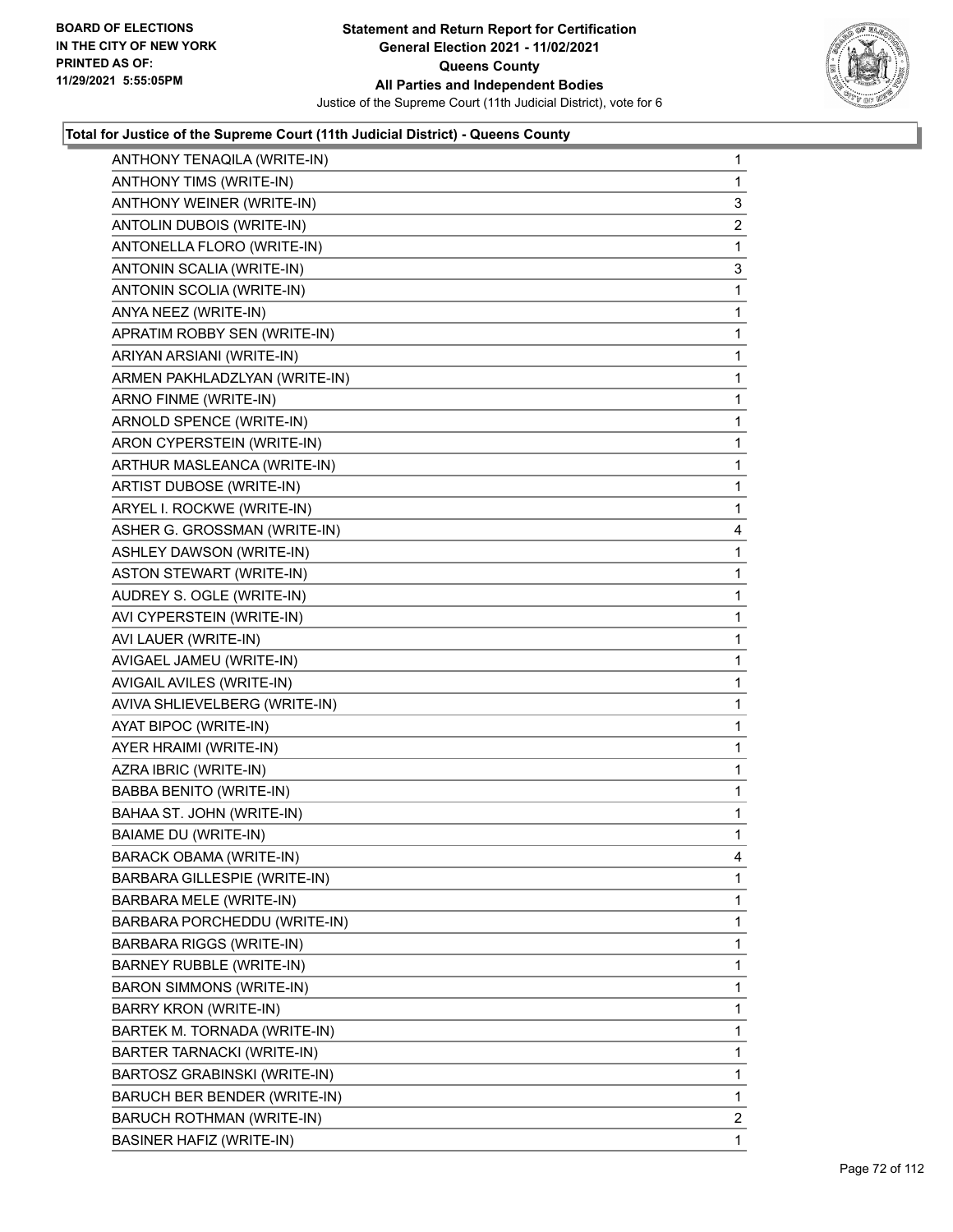

| <b>BEATRICE RAMDIN (WRITE-IN)</b> | 1              |
|-----------------------------------|----------------|
| BEATRIZ ROMERO (WRITE-IN)         | 1              |
| <b>BED SHAPIRO (WRITE-IN)</b>     | 1              |
| BELLA ABZUQ (WRITE-IN)            | $\mathbf 1$    |
| BEN GOODMAN (WRITE-IN)            | 1              |
| BEN KALLOS (WRITE-IN)             | 1              |
| BEN LAMPERT (WRITE-IN)            | 1              |
| BEN SHAPIRO (WRITE-IN)            | 1              |
| <b>BENITO OCASIO (WRITE-IN)</b>   | 1              |
| BENJAMIN COHEN (WRITE-IN)         | $\mathbf 1$    |
| BENJAMIN GORDON (WRITE-IN)        | 1              |
| BENJAMIN H SMITH (WRITE-IN)       | 1              |
| BENJAMIN HECHT (WRITE-IN)         | 1              |
| BENJAMIN HORN (WRITE-IN)          | 1              |
| BENJAMIN J. FISHER (WRITE-IN)     | 2              |
| BENJAMIN KAYE (WRITE-IN)          | 1              |
| BENJAMIN KESSLER (WRITE-IN)       | 1              |
| BENJAMIN L CRUMP (WRITE-IN)       | 1              |
| BENJAMIN PARKER (WRITE-IN)        | 1              |
| <b>BERNICE MOAG (WRITE-IN)</b>    | 1              |
| BERNIE HULLAH (WRITE-IN)          | 1              |
| BERNIE SANDERS (WRITE-IN)         | 7              |
| BERTRAM WOOSTER (WRITE-IN)        | 1              |
| BETH B. KOHN (WRITE-IN)           | 1              |
| BETTY RUBBLE (WRITE-IN)           | $\mathbf{1}$   |
| BETTY SMITH (WRITE-IN)            | $\overline{c}$ |
| <b>BIAGGIO RAGUSA (WRITE-IN)</b>  | 1              |
| BIG BIRD (WRITE-IN)               | 1              |
| BILL BURNS (WRITE-IN)             | 1              |
| BILL DE BLASIO (WRITE-IN)         | 2              |
| <b>BILL LABEDE (WRITE-IN)</b>     | 1              |
| BILL MAHER (WRITE-IN)             | 1              |
| BILL MURRAY (WRITE-IN)            | 1              |
| <b>BILL PEPITONE (WRITE-IN)</b>   | 1              |
| BILLIE EILISH (WRITE-IN)          | 1              |
| BILLY LAVIN (WRITE-IN)            | $\overline{2}$ |
| BILLY MARTIN (WRITE-IN)           | 1              |
| BILLY SCREIBER (WRITE-IN)         | 1              |
| <b>BO DENDLE (WRITE-IN)</b>       | 1              |
| <b>BO KIM (WRITE-IN)</b>          | 1              |
| BOB BALABAN (WRITE-IN)            | 1              |
| BOB BRODERS (WRITE-IN)            | 1              |
| <b>BOB BUTTERMAN (WRITE-IN)</b>   | 1              |
| <b>BOB KUHLE (WRITE-IN)</b>       | 1              |
| <b>BOB ROSS (WRITE-IN)</b>        | 2              |
| <b>BOB TURNER (WRITE-IN)</b>      | $\mathbf{1}$   |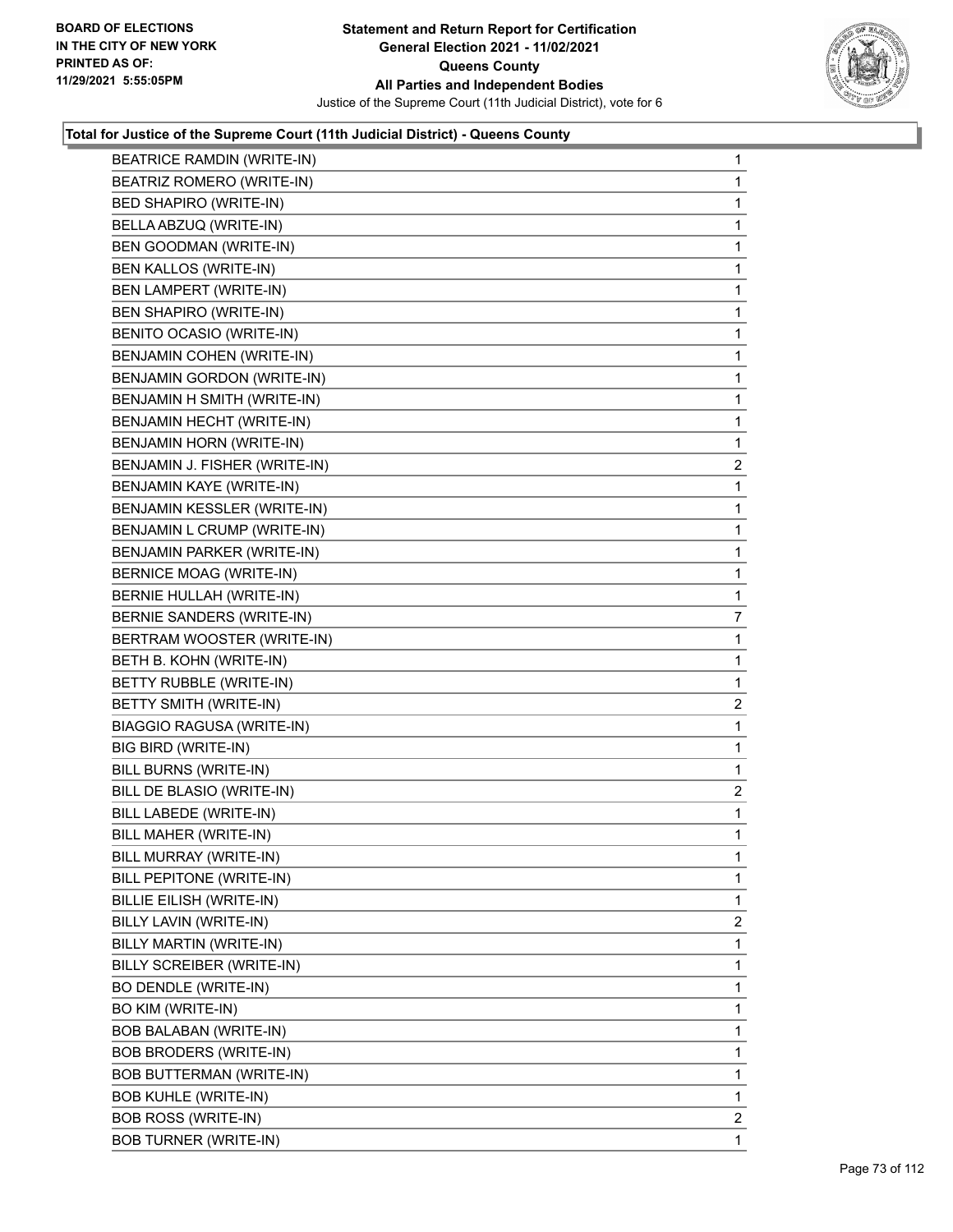

| <b>BOHEN COHEN (WRITE-IN)</b>     | 1                       |
|-----------------------------------|-------------------------|
| <b>BONNIE BLACKMAN (WRITE-IN)</b> | 1                       |
| <b>BOOMER ELIESON (WRITE-IN)</b>  | 1                       |
| <b>BORIS JOHNSON (WRITE-IN)</b>   | 1                       |
| BORO U. ROTHMAN (WRITE-IN)        | 1                       |
| BRACHA LACHMAN (WRITE-IN)         | 1                       |
| <b>BRADLEY WALLS (WRITE-IN)</b>   | 1                       |
| BRANDON BEDOYA (WRITE-IN)         | 1                       |
| BRANDON BROWN (WRITE-IN)          | 1                       |
| <b>BRANDON BUSKEY (WRITE-IN)</b>  | 1                       |
| <b>BRANDON SHAHIB (WRITE-IN)</b>  | 1                       |
| BRANDON WALSH (WRITE-IN)          | 1                       |
| BRENDAN ALLEN (WRITE-IN)          | 1                       |
| <b>BRENDAN LYNCH (WRITE-IN)</b>   | $\overline{\mathbf{c}}$ |
| BRENDAN OGGERI (WRITE-IN)         | 1                       |
| <b>BRENDON SAXTON (WRITE-IN)</b>  | 1                       |
| BRETT D. WOODWARD JR (WRITE-IN)   | 1                       |
| BRETT SMITH (WRITE-IN)            | 1                       |
| BRIAN BRUZZO (WRITE-IN)           | 1                       |
| BRIAN COLE (WRITE-IN)             | 1                       |
| BRIAN DONAHUE (WRITE-IN)          | 1                       |
| BRIAN FLYNN (WRITE-IN)            | 1                       |
| BRIAN GATTA (WRITE-IN)            | 1                       |
| BRIAN HENRY KOOINSKI (WRITE-IN)   | 1                       |
| BRIAN KOHM (WRITE-IN)             | 1                       |
| BRIAN MULLEN (WRITE-IN)           | 1                       |
| BRIAN ODNATURE (WRITE-IN)         | 1                       |
| <b>BRIAN REILLY (WRITE-IN)</b>    | 1                       |
| BRIAN SMITH (WRITE-IN)            | 1                       |
| <b>BRIANNA COYLE (WRITE-IN)</b>   | 1                       |
| <b>BRIGHT D LIMM (WRITE-IN)</b>   | $\overline{2}$          |
| <b>BRUCE ATKINS (WRITE-IN)</b>    | 1                       |
| BRUCE WAYNE (WRITE-IN)            | 1                       |
| <b>BRUCE WRIGHT (WRITE-IN)</b>    | 1                       |
| BRUNO DIAZ ELMI (WRITE-IN)        | 1                       |
| BRYAN F ARCOS (WRITE-IN)          | 1                       |
| BRYAN WOLIN (WRITE-IN)            | 1                       |
| BTZALEL HIRSCHORN (WRITE-IN)      | $\overline{2}$          |
| BTZALEL HIRSHHORN (WRITE-IN)      | 1                       |
| <b>BUGS BUNNY (WRITE-IN)</b>      | 9                       |
| BYRON GUILLEN (WRITE-IN)          | 1                       |
| CAELAN FRIED (WRITE-IN)           | 1                       |
| CALOGERI PALMENTERI (WRITE-IN)    | 1                       |
| CALOSERO ARGENTO (WRITE-IN)       | 1                       |
| CAMERON PINTO (WRITE-IN)          | 1                       |
| CANDICE OWENS (WRITE-IN)          | 2                       |
|                                   |                         |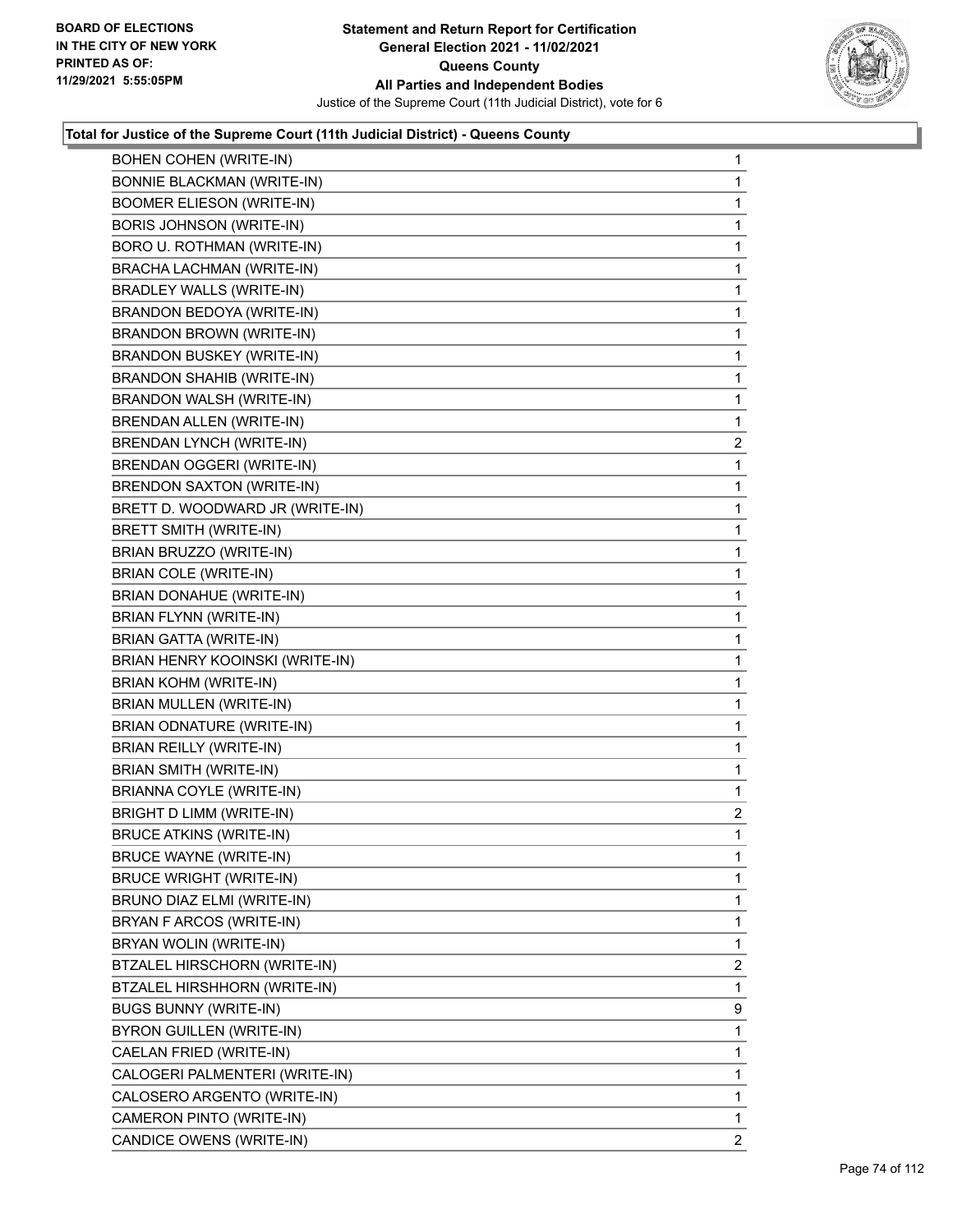

| CANSUELO MALLAFE-MELENDEZ (WRITE-IN) | $\mathbf{1}$   |
|--------------------------------------|----------------|
| CARA J TRAGER (WRITE-IN)             | 1              |
| CARHON LEING (WRITE-IN)              | 1              |
| CARL CUATO (WRITE-IN)                | 1              |
| CARL FOSTER (WRITE-IN)               | 1              |
| CARL FREDRICKSON (WRITE-IN)          | 1              |
| CARLOS BEATO (WRITE-IN)              | 1              |
| CARLOS SALGUERO (WRITE-IN)           | 1              |
| CARLOS SANTANA (WRITE-IN)            | 1              |
| CARLTON DOUGLAS RIDENHEUR (WRITE-IN) | 1              |
| CARMELO ROLDAN (WRITE-IN)            | 1              |
| CAROL FLAHERTY (WRITE-IN)            | 1              |
| CAROL GRAY (WRITE-IN)                | 1              |
| CAROLINE BOEHM (WRITE-IN)            | $\overline{2}$ |
| CASEY BREZNICK (WRITE-IN)            | 1              |
| CASSANDRA BOUTIN (WRITE-IN)          | 1              |
| CASSANDRA JOHNSON (WRITE-IN)         | $\overline{2}$ |
| CATHERINE JIN (WRITE-IN)             | 1              |
| CATHERINE ROJAS (WRITE-IN)           | $\overline{2}$ |
| CATHERINE TSE (WRITE-IN)             | 1              |
| CATLIN MILLER (WRITE-IN)             | 1              |
| CECILIA LESLIE-SKALLER (WRITE-IN)    | 1              |
| CEDRICK CLINTON (WRITE-IN)           | 1              |
| CEIL WITHERSPOON (WRITE-IN)          | 1              |
| CELIA O'DONNELL (WRITE-IN)           | 1              |
| CEO GAN (WRITE-IN)                   | 1              |
| CHADWICK BOSEMAN (WRITE-IN)          | 1              |
| CHAIM ZLOTOWITZ (WRITE-IN)           | 1              |
| CHANA BRACH RENNART (WRITE-IN)       | 1              |
| CHARLES D BAKER JR (WRITE-IN)        | 1              |
| CHARLES J. KOHN (WRITE-IN)           | 1              |
| CHARLES PAYNE (WRITE-IN)             | 1              |
| CHARLES SILVERSTEIN (WRITE-IN)       | 1              |
| CHARLIE BUCKET (WRITE-IN)            | 1              |
| CHARLTON D'SOUZA (WRITE-IN)          | 1              |
| CHAUNCEY KATT (WRITE-IN)             | 1              |
| CHAVIVA ZLOTNICK (WRITE-IN)          | 1              |
| CHAYA MONOSOV (WRITE-IN)             | 1              |
| CHAYA ROCKWE (WRITE-IN)              | 1              |
| CHELSEA C. PAREDES (WRITE-IN)        | 1              |
| CHESTY PULLER (WRITE-IN)             | 1              |
| CHONGKINO KATT (WRITE-IN)            | 1              |
| CHRIS BEGLEY (WRITE-IN)              | 1              |
| CHRIS BERMARD (WRITE-IN)             | 1              |
| CHRIS CHAN (WRITE-IN)                | 1              |
| CHRIS HANDLEY (WRITE-IN)             | 1.             |
|                                      |                |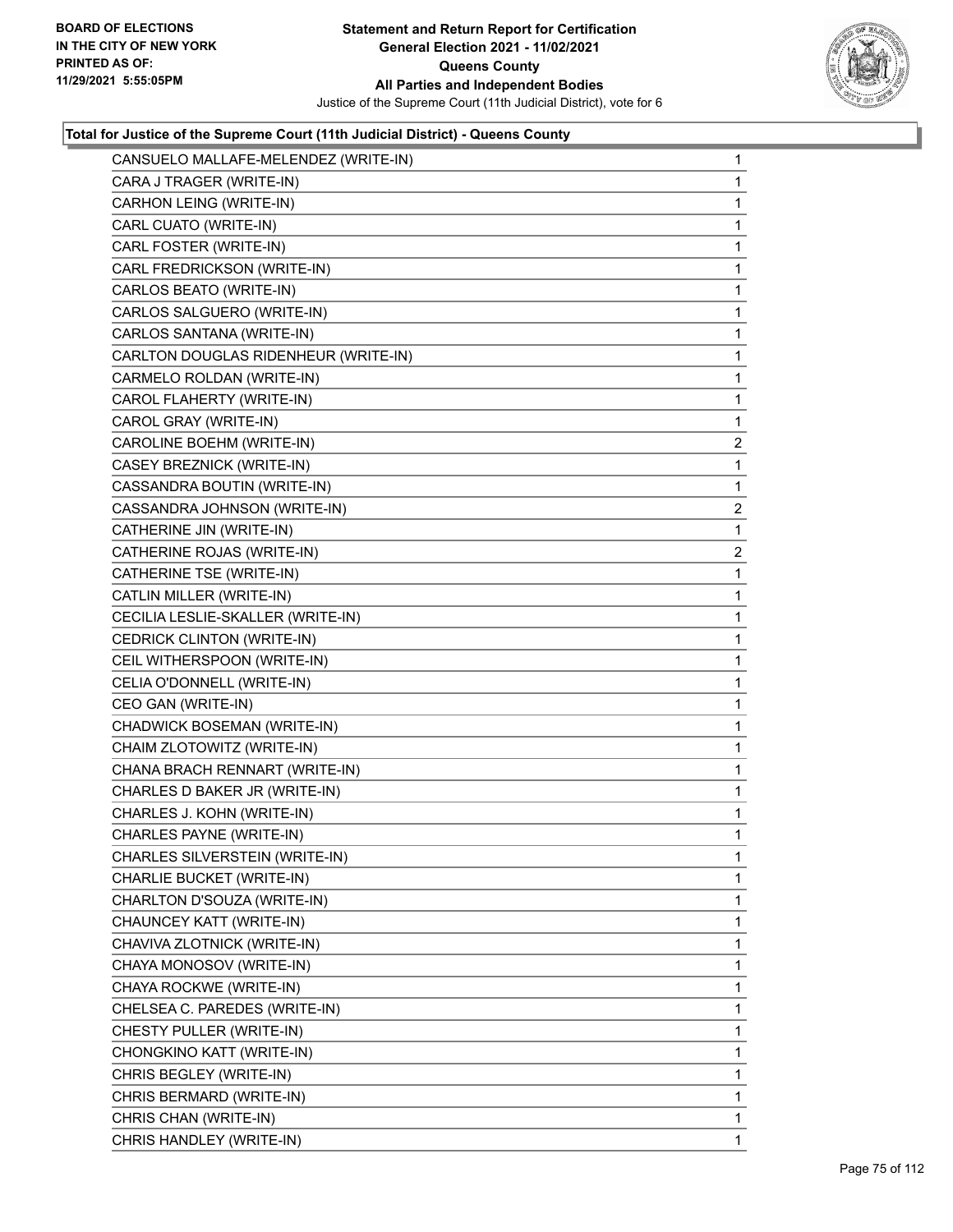

| CHRIS HOITZ (WRITE-IN)                   | 1              |
|------------------------------------------|----------------|
| CHRIS JERICHO (WRITE-IN)                 | 1              |
| CHRISTI TAI DEAN (WRITE-IN)              | 1              |
| CHRISTIAN CISNEROS (WRITE-IN)            | $\mathbf{1}$   |
| CHRISTIAN GHOUBRIAL (WRITE-IN)           | 1              |
| CHRISTIAN JEOVANNY BUSTAMANTE (WRITE-IN) | 1              |
| CHRISTIAN MAUNCIO CORTES (WRITE-IN)      | 1              |
| CHRISTIAN TRUJILLO (WRITE-IN)            | 1              |
| CHRISTINA BRITO (WRITE-IN)               | 1              |
| CHRISTINA GELLER (WRITE-IN)              | 1              |
| CHRISTINA GRASSO (WRITE-IN)              | 2              |
| CHRISTINE FREDRICKESEN (WRITE-IN)        | 1              |
| CHRISTINE MCCOREY (WRITE-IN)             | 1              |
| CHRISTOPHER CABRERA (WRITE-IN)           | $\overline{a}$ |
| CHRISTOPHER D BUTLER (WRITE-IN)          | 1              |
| CHRISTOPHER NAPOLITAN (WRITE-IN)         | $\mathbf{1}$   |
| CHRISTOPHER TSANAPOULOS (WRITE-IN)       | 1              |
| CHRISTOPHER WALKEN (WRITE-IN)            | 1              |
| CHRISTOS SCANDALIS JR. (WRITE-IN)        | 1              |
| CHUCK NORRIS (WRITE-IN)                  | 1              |
| CHUCK SCHUMER (WRITE-IN)                 | 1              |
| CLARA WAJYURT LEVY (WRITE-IN)            | $\mathbf{1}$   |
| CLARENCE DARROW (WRITE-IN)               | 1              |
| CLARENCE THOAMS (WRITE-IN)               | 1              |
| CLARENCE THOMAS (WRITE-IN)               | 5              |
| CLAUDE NORUEZ (WRITE-IN)                 | 1              |
| CLIFFORD MORGAN (WRITE-IN)               | 1              |
| CLINET ROSADO (WRITE-IN)                 | $\mathbf{1}$   |
| CLINT EASTWOOD (WRITE-IN)                | 1              |
| CLIVE FU ANDERSON (WRITE-IN)             | 1              |
| COLIN FREDRICKESEN (WRITE-IN)            | $\mathbf{1}$   |
| <b>COLLEEN BABB (WRITE-IN)</b>           | 1              |
| COLLEEN ZITMAN (WRITE-IN)                | 1              |
| CONNER KELLY (WRITE-IN)                  | 1              |
| CONNOR MEALEY (WRITE-IN)                 | 1              |
| CONSTANTI MAGORAIN (WRITE-IN)            | 1              |
| CONSTANTINE ANGELOPOLUS (WRITE-IN)       | 1              |
| COOKIE KATT (WRITE-IN)                   | 1              |
| COREY GUMBS (WRITE-IN)                   | 1              |
| CORI BOSH (WRITE-IN)                     | 1              |
| CORIN DUBOIS (WRITE-IN)                  | 1              |
| CORINNE K. MASS-GRASSO (WRITE-IN)        | 1              |
| CRAIG SCHONFELD (WRITE-IN)               | $\overline{2}$ |
| CRAIG TYSON (WRITE-IN)                   | 1              |
| CRICKET CAT (WRITE-IN)                   | 1              |
| CRISTINA LINO (WRITE-IN)                 | 1.             |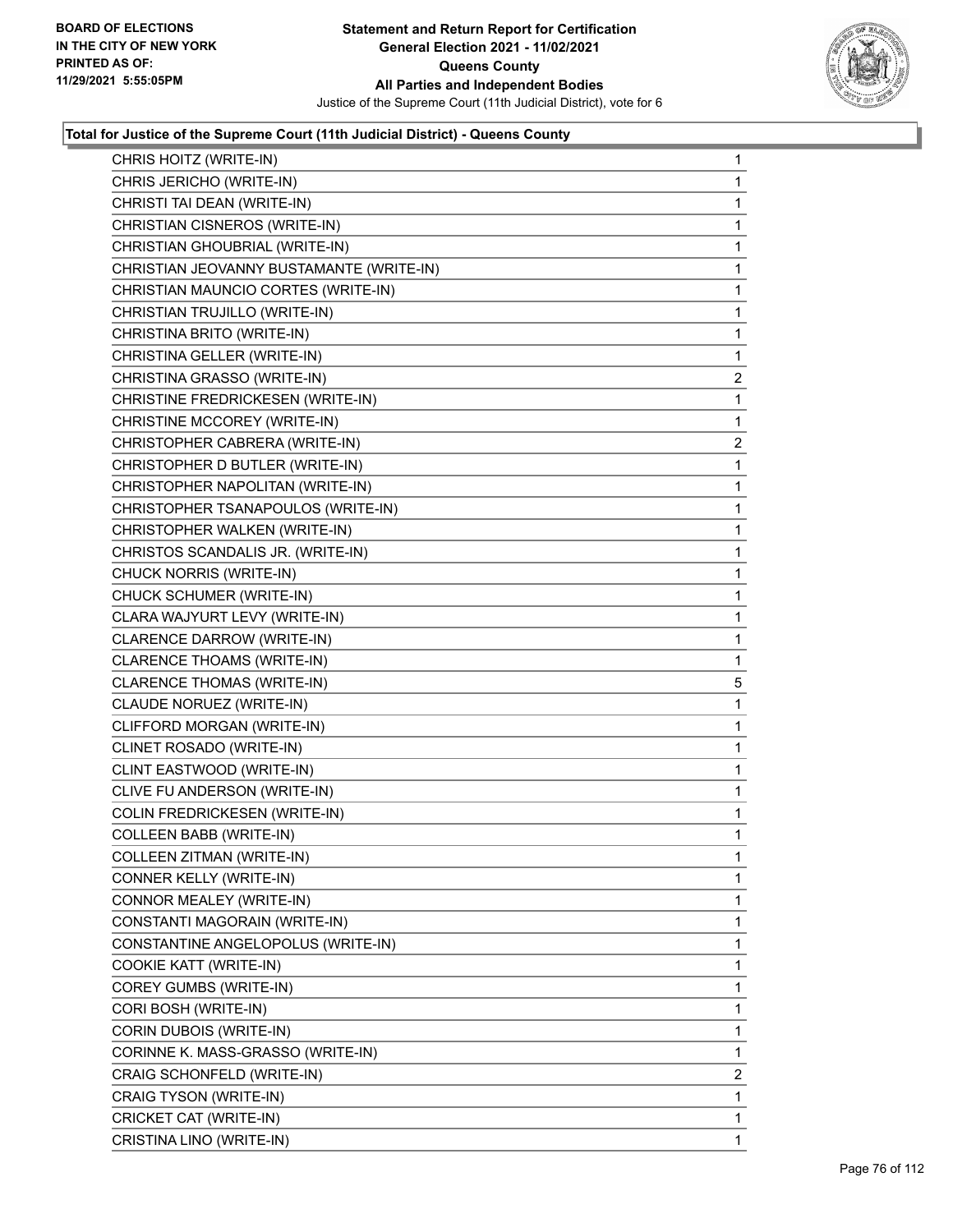

| CRUMBY BROWN (WRITE-IN)             | $\mathbf{1}$   |
|-------------------------------------|----------------|
| CURTIS A SLIWA (WRITE-IN)           | 5              |
| CURTIS A. SLIWA (WRITE-IN)          | 13             |
| CYNDI LAUPER (WRITE-IN)             | 1              |
| CYNTHIA NIXON (WRITE-IN)            | 1              |
| DABY CARRERAS (WRITE-IN)            | 1              |
| DAFFY DUCK (WRITE-IN)               | $\overline{a}$ |
| DAISY DUCK (WRITE-IN)               | 1              |
| DALE PECK (WRITE-IN)                | 1              |
| DALE SPINA (WRITE-IN)               | 1              |
| DALIA GADOL (WRITE-IN)              | 1              |
| DAMIEN FINUCANE (WRITE-IN)          | 1              |
| DAN BONGINO (WRITE-IN)              | 1              |
| DAN DZIN (WRITE-IN)                 | 1              |
| DAN MORSE (WRITE-IN)                | 1              |
| DANA JEFFREY WILLIAMS (WRITE-IN)    | 1              |
| DANA KIRSCHENBUM-STANLEY (WRITE-IN) | 1              |
| DANA PIRRINO (WRITE-IN)             | 1              |
| DANIEL A. COSTIGAN (WRITE-IN)       | 1              |
| DANIEL BOGUN (WRITE-IN)             | 1              |
| DANIEL CHU (WRITE-IN)               | 1              |
| DANIEL CREIGHTON (WRITE-IN)         | 1              |
| DANIEL DEVITO (WRITE-IN)            | 1              |
| DANIEL DROMM (WRITE-IN)             | 1              |
| DANIEL HELMEN (WRITE-IN)            | 1              |
| DANIEL JARAMILLO (WRITE-IN)         | 1              |
| DANIEL JONES (WRITE-IN)             | 1              |
| DANIEL KEEBLER (WRITE-IN)           | 1              |
| DANIEL KOGAN (WRITE-IN)             | 4              |
| DANIEL LESKEY (WRITE-IN)            | 1              |
| DANIEL LEWIS (WRITE-IN)             | 1              |
| DANIEL MCLAUGHLIN (WRITE-IN)        | 1              |
| DANIEL MERVIS (WRITE-IN)            | 1              |
| DANIEL MORSE (WRITE-IN)             | 1              |
| DANIEL O'DONNELL (WRITE-IN)         | 1              |
| DANIEL PODHASKIE (WRITE-IN)         | 1              |
| DANIEL T CALLAGHAN (WRITE-IN)       | 1              |
| DANIEL TRUMAN (WRITE-IN)            | 1              |
| DANIEL Y. SHIN (WRITE-IN)           | 2              |
| DANIELLE BRECKER (WRITE-IN)         | 1              |
| DANIELLE CAMINITI (WRITE-IN)        | 1              |
| DANNIEL MAIO (WRITE-IN)             | 1              |
| DANTE LEON (WRITE-IN)               | 1              |
| DARA LEBOWITZ (WRITE-IN)            | 1              |
| DARGIS MACARTHUR (WRITE-IN)         | 1              |
| DARIO SILVERBUS (WRITE-IN)          | 1              |
|                                     |                |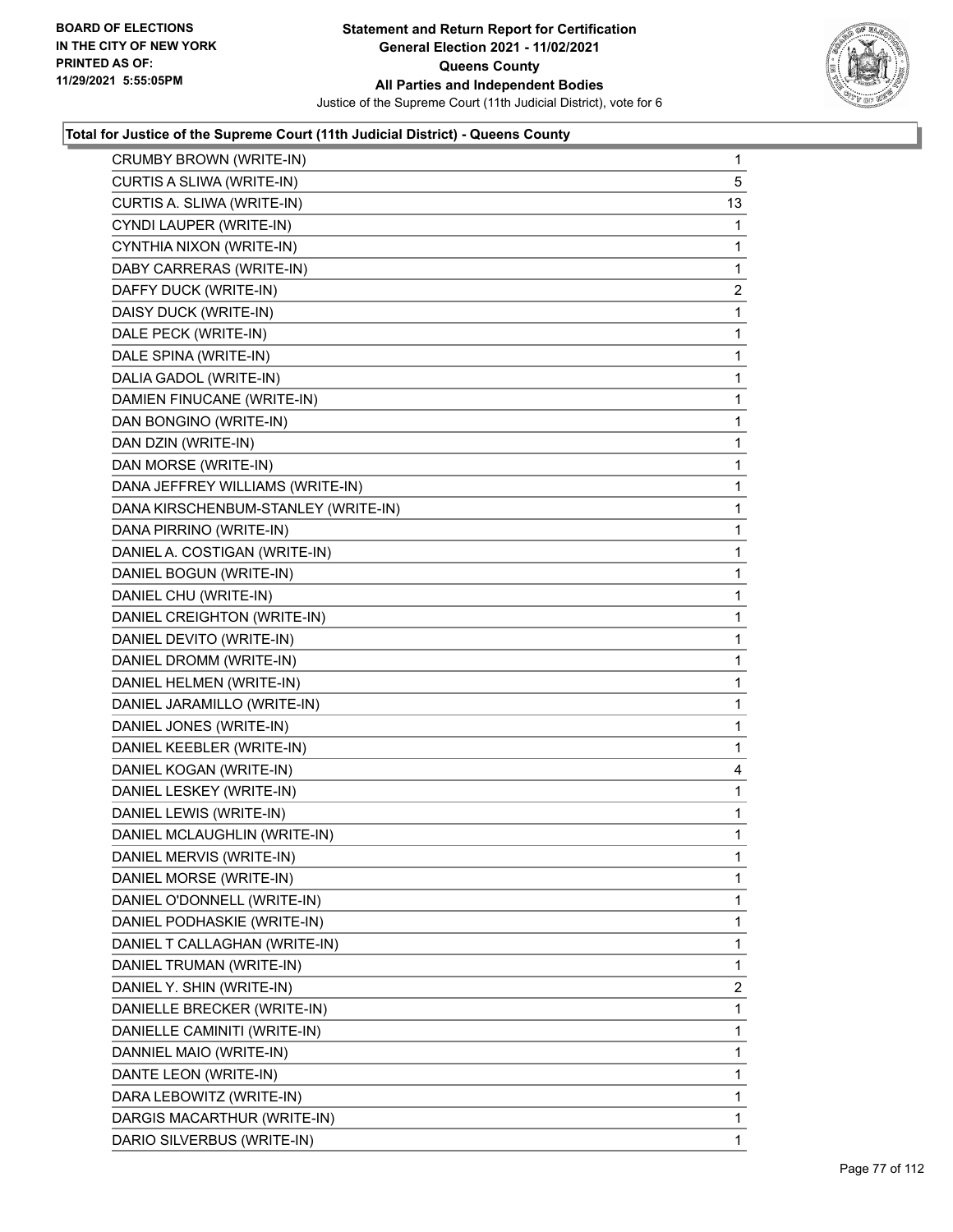

| DARLENE CAMPBELL (WRITE-IN)        | $\mathbf{1}$   |
|------------------------------------|----------------|
| DARLENE WILLIAMS (WRITE-IN)        | 1              |
| DAVE CHAPPELLE (WRITE-IN)          | 1              |
| DAVID ABILDYAARD (WRITE-IN)        | 1              |
| DAVID ADLER (WRITE-IN)             | 1              |
| DAVID ARONOV (WRITE-IN)            | 1              |
| DAVID BART (WRITE-IN)              | 1              |
| DAVID BERGER (WRITE-IN)            | 3              |
| DAVID CHENKID (WRITE-IN)           | 1              |
| DAVID DUHAN (WRITE-IN)             | 1              |
| DAVID E. SHIFREN (WRITE-IN)        | 1              |
| DAVID EDWARD LEVY (WRITE-IN)       | 1              |
| DAVID GANDIN (WRITE-IN)            | 1              |
| DAVID GRUNBLATT (WRITE-IN)         | 1              |
| DAVID HARRIS (WRITE-IN)            | 1              |
| DAVID HODGES (WRITE-IN)            | 1              |
| DAVID KATZ (WRITE-IN)              | 1              |
| DAVID KIRSHNER (WRITE-IN)          | 1              |
| DAVID KORNEGAY (WRITE-IN)          | 1              |
| DAVID LU (WRITE-IN)                | 1              |
| DAVID LUCHINS (WRITE-IN)           | 1              |
| DAVID MAOG (WRITE-IN)              | 3              |
| DAVID MONOSOV (WRITE-IN)           | 1              |
| DAVID OHUGA (WRITE-IN)             | 1              |
| DAVID REICH (WRITE-IN)             | 1              |
| DAVID ROSARIO (WRITE-IN)           | 1              |
| DAVID S. DIKMAN (WRITE-IN)         | 1              |
| DAVID SINGER (WRITE-IN)            | 1              |
| DAVID WALLACH (WRITE-IN)           | 1              |
| DAVID Z. SHEINFELD (WRITE-IN)      | 1              |
| DAVIED VANDERVELD (WRITE-IN)       | 1              |
| DEAN ARFANIS (WRITE-IN)            | 1              |
| DEAN T. KUSAKABE (WRITE-IN)        | 1              |
| DEBORAH COHEN (WRITE-IN)           | 1              |
| DEBORAH STEVENSS MODICA (WRITE-IN) | 1              |
| DEBRA ALTMAN (WRITE-IN)            | 1              |
| DEE DEE RAMONE (WRITE-IN)          | 1              |
| DEENA GITTLE (WRITE-IN)            | 1              |
| DEGAN MCDOWELL (WRITE-IN)          | 1              |
| DEKU BAKUGAN (WRITE-IN)            | 1              |
| DENA DOUGLAS (WRITE-IN)            | $\overline{2}$ |
| DENIS MCINERNEY (WRITE-IN)         | 1              |
| DENIS Y. BUTLER (WRITE-IN)         | 1              |
| DENISE S. SOLER (WRITE-IN)         | 1              |
| DENNIS BABLER (WRITE-IN)           | 1              |
| DENNIS CAPELLO (WRITE-IN)          | 1              |
|                                    |                |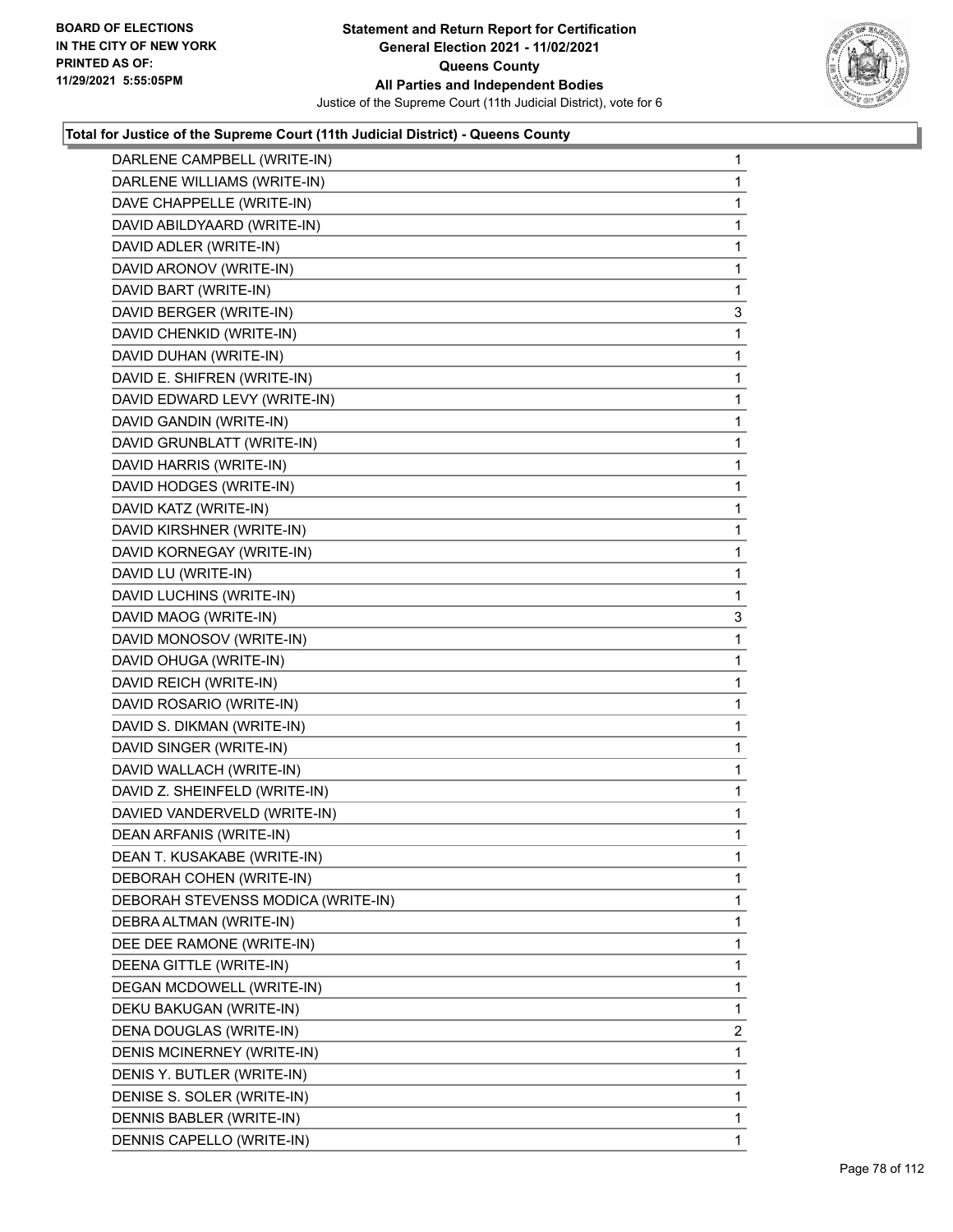

| DENNIS J KELLY (WRITE-IN)        | $\mathbf{1}$   |
|----------------------------------|----------------|
| DENNIS LYNCH (WRITE-IN)          | 1              |
| DENNIS MALONEY (WRITE-IN)        | 1              |
| DENNIS RARLIC (WRITE-IN)         | 1              |
| DENNIS RYAN (WRITE-IN)           | 1              |
| DENNIS S. BOTTE (WRITE-IN)       | 1              |
| DENNIS SWANSON (WRITE-IN)        | 1              |
| DERAL GIVENS (WRITE-IN)          | 1              |
| DEREK JETER (WRITE-IN)           | 2              |
| DESIREE LESLIE (WRITE-IN)        | 1              |
| DESIREE MCCOY-FISCHER (WRITE-IN) | 1              |
| DETRICK VILLACLAREZ (WRITE-IN)   | 1              |
| DEVI ELIZABETH (WRITE-IN)        | 1              |
| DEVIN W. BALKIND (WRITE-IN)      | $\overline{2}$ |
| DEVON HENRY (WRITE-IN)           | 1              |
| DEVORA B. SCHECHTER (WRITE-IN)   | 1              |
| DIANA D. WALCOTT (WRITE-IN)      | 1              |
| DIANA GILDAY (WRITE-IN)          | 1              |
| DIANA OLEWNICKI (WRITE-IN)       | 1              |
| DIANE COSTANZO (WRITE-IN)        | 1              |
| DIEGO F SANCHEZ (WRITE-IN)       | 1              |
| DIEGO FREIRE (WRITE-IN)          | 1              |
| DIEGO HENA (WRITE-IN)            | 1              |
| DIEGO PALAGUACH (WRITE-IN)       | 1              |
| DILAAMS DONKEY (WRITE-IN)        | 1              |
| DINA CHASE (WRITE-IN)            | 1              |
| DIO BRANDO (WRITE-IN)            | 1              |
| DIRK MCCALL (WRITE-IN)           | 1              |
| DIXIEDO FOX (WRITE-IN)           | 1              |
| DOL SAHIB (WRITE-IN)             | 1              |
| DOMENICK CRISPINO (WRITE-IN)     | 1              |
| DOMINIC CHIARIELLO (WRITE-IN)    | 1              |
| DOMINIC RODRIQUES (WRITE-IN)     | 1              |
| DON JOYCE (WRITE-IN)             | 1              |
| DONALD BAILEY (WRITE-IN)         | 1              |
| DONALD DUCK (WRITE-IN)           | 20             |
| DONALD J TRUMP (WRITE-IN)        | 5              |
| DONALD J. TRUMP (WRITE-IN)       | 47             |
| DONALD LECONTE (WRITE-IN)        | 1              |
| DONALD PAVOLL (WRITE-IN)         | 1              |
| DONALD TRUMP JR. (WRITE-IN)      | 3              |
| DONEVON WILLIAMS (WRITE-IN)      | 1              |
| DONNA BOOKIN (WRITE-IN)          | 1              |
| DONNIE WHITEHOOD (WRITE-IN)      | 1              |
| DOROTHY CHIN (WRITE-IN)          | 1              |
| DOUGIE SHERWIN (WRITE-IN)        | 1              |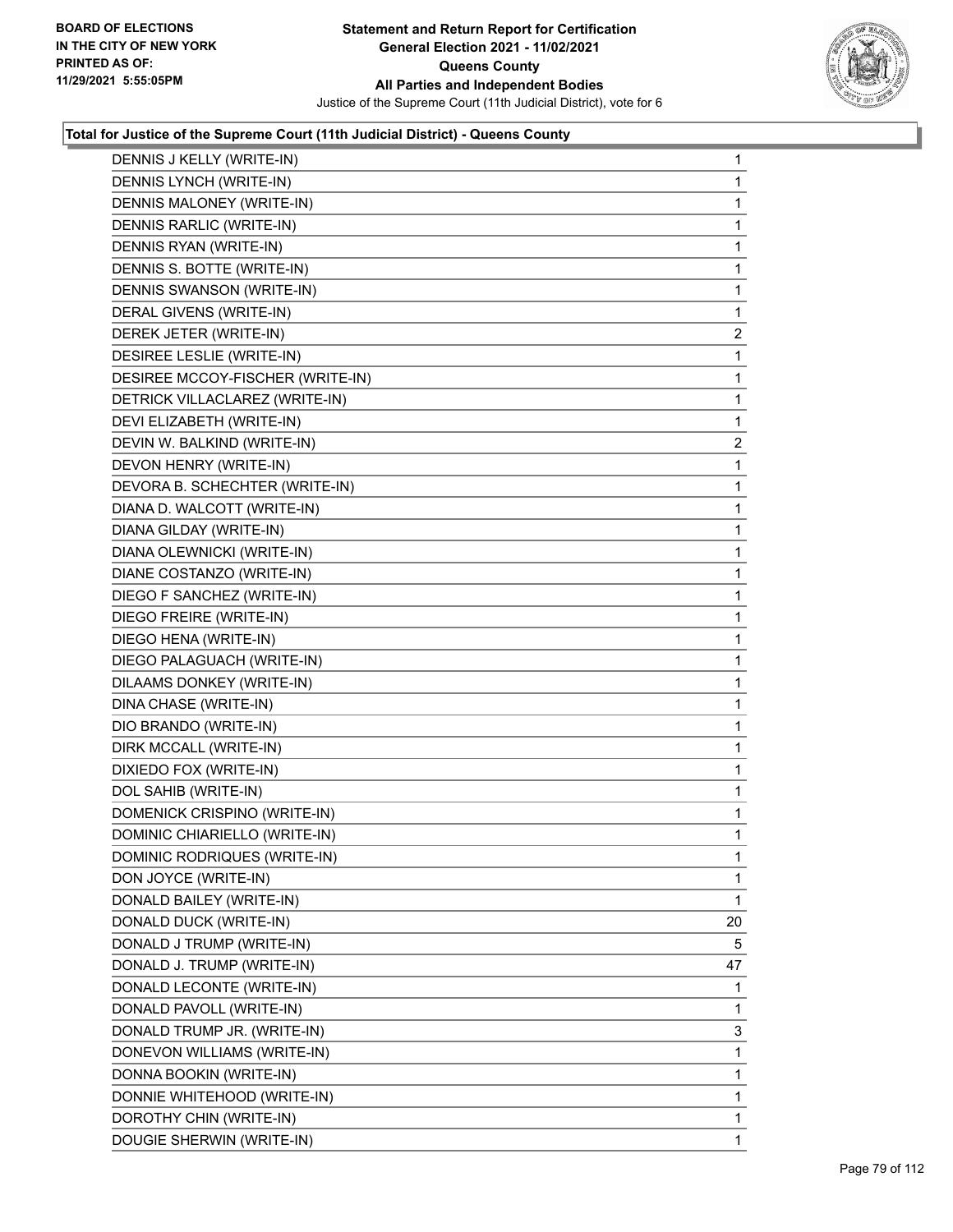

| DOUGLAS R MICHAELS (WRITE-IN)    | $\overline{a}$ |
|----------------------------------|----------------|
| DOUGLAS ROSE (WRITE-IN)          | $\overline{2}$ |
| DR. JOHN BRICK (WRITE-IN)        | 1              |
| DROGON TARGARYEAN (WRITE-IN)     | 1              |
| DYLAN BERGSTOL (WRITE-IN)        | 1              |
| EAIN MURRAY (WRITE-IN)           | 1              |
| ED LACZYNSKI (WRITE-IN)          | 1              |
| ED SHEEHAN (WRITE-IN)            | 1              |
| ED WEDDELL (WRITE-IN)            | 1              |
| EDDIE DIETZ (WRITE-IN)           | 1              |
| EDGAR HICKS (WRITE-IN)           | 1              |
| EDMOND HUANG (WRITE-IN)          | $\mathbf{1}$   |
| EDWARD BONTANTI (WRITE-IN)       | $\overline{a}$ |
| EDWARD D. RE JR. (WRITE-IN)      | 1              |
| EDWARD DALTON (WRITE-IN)         | 1              |
| EDWARD F COX (WRITE-IN)          | 1              |
| EDWARD KOCH (WRITE-IN)           | 3              |
| EDWARD LEI (WRITE-IN)            | $\overline{a}$ |
| EDWARD PATTERSON (WRITE-IN)      | 1              |
| EDWARD R. TEMPESTA (WRITE-IN)    | $\overline{c}$ |
| EDWARD S HARLEY (WRITE-IN)       | 1              |
| EDWARD V. DILELLED (WRITE-IN)    | 1              |
| EDWIN DEJESUS (WRITE-IN)         | 1              |
| EDWIN NOVILLO (WRITE-IN)         | $\overline{a}$ |
| EFFIE DREBAI (WRITE-IN)          | 1              |
| EILEEN DONOVAN (WRITE-IN)        | 1              |
| ELANA REDFIELD (WRITE-IN)        | 1              |
| ELI HIESTER (WRITE-IN)           | 1              |
| ELI MANNING (WRITE-IN)           | 1              |
| ELI SHAPIRO (WRITE-IN)           | 1              |
| ELI SLUNOKY (WRITE-IN)           | 1              |
| ELIAS JAMEU (WRITE-IN)           | $\mathbf{1}$   |
| ELIAS STOUMPOS (WRITE-IN)        | 1              |
| ELIDI LARA (WRITE-IN)            | 1              |
| ELISHA GEWIRTZ (WRITE-IN)        | 1              |
| ELIZABETH CROWLEY (WRITE-IN)     | 3              |
| ELIZABETH KELLY-PARKS (WRITE-IN) | 1              |
| ELIZABETH KENNY (WRITE-IN)       | 1              |
| ELKANA ADELMAN (WRITE-IN)        | 1              |
| ELLANA POLARIOS (WRITE-IN)       | 1              |
| ELLEN ARFANIS (WRITE-IN)         | 1              |
| ELLEN LOVETT (WRITE-IN)          | 1              |
| ELLIE BEAR (WRITE-IN)            | 1              |
| ELLIOT SCHWARTZ (WRITE-IN)       | 1              |
| ELLIOT SPITZER (WRITE-IN)        | $\mathbf{1}$   |
| ELLIOT WIE (WRITE-IN)            | 1              |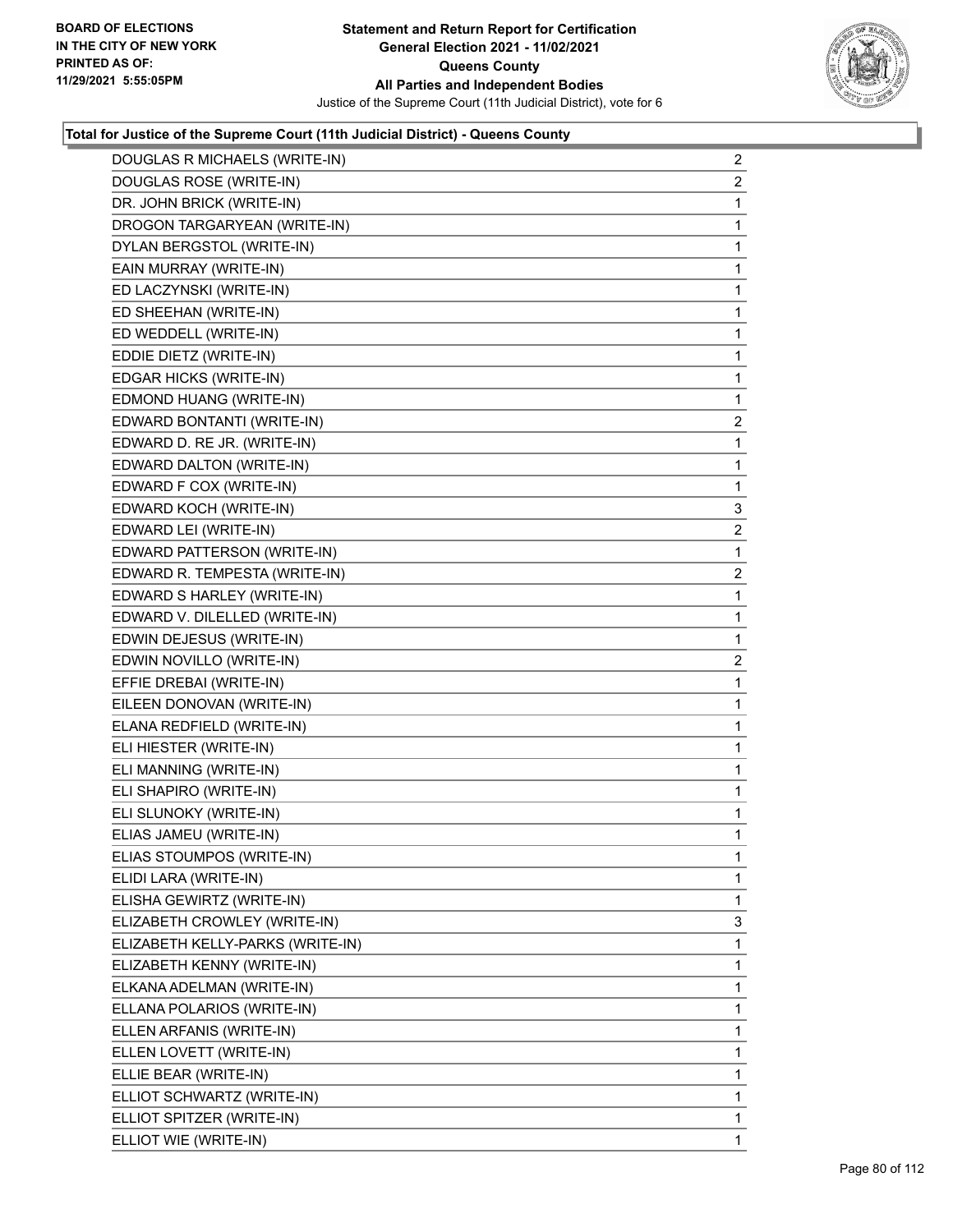

| ELLIOT WISEL (WRITE-IN)        | $\mathbf{1}$            |
|--------------------------------|-------------------------|
| ELMER FUDD (WRITE-IN)          | $\overline{2}$          |
| ELMO FROG (WRITE-IN)           | 1                       |
| ELON MUSK (WRITE-IN)           | $\overline{c}$          |
| ELTAN COHEN (WRITE-IN)         | $\overline{2}$          |
| ELVIS PRESLEY (WRITE-IN)       | 1                       |
| ELYSIA R FEDOREZYK (WRITE-IN)  | $\mathbf 1$             |
| EMILIA NYGREN (WRITE-IN)       | 1                       |
| EMILY SHARPE (WRITE-IN)        | $\overline{c}$          |
| EMINA HADZIC (WRITE-IN)        | $\mathbf 1$             |
| EMMA VYGELAND (WRITE-IN)       | $\mathbf{1}$            |
| EMMIE FOX (WRITE-IN)           | 1                       |
| ERCAN NURI AYBASTI (WRITE-IN)  | $\overline{\mathbf{c}}$ |
| ERIC BUTKIEWICZ (WRITE-IN)     | 4                       |
| ERIC CORDOVA (WRITE-IN)        | 1                       |
| ERIC GARNER (WRITE-IN)         | $\overline{\mathbf{c}}$ |
| ERIC GELLER (WRITE-IN)         | $\mathbf{1}$            |
| ERIC HOUSEMAN (WRITE-IN)       | 1                       |
| ERIC SALEWSKI (WRITE-IN)       | $\mathbf 1$             |
| ERIC SCHNEIDER (WRITE-IN)      | 1                       |
| ERIC STANTON (WRITE-IN)        | 1                       |
| ERIC TRAGER (WRITE-IN)         | 1                       |
| ERIC TRUMP (WRITE-IN)          | 4                       |
| ERIC ULRICH (WRITE-IN)         | 1                       |
| ERICA M. BRUNING (WRITE-IN)    | $\mathbf 1$             |
| ERNIE BROOKS (WRITE-IN)        | 1                       |
| ERROL KRASS (WRITE-IN)         | 1                       |
| ESTEE WEISSMAN (WRITE-IN)      | 1                       |
| ESTHER BLUMENTHAL (WRITE-IN)   | $\mathbf{1}$            |
| ETHAN FELDER (WRITE-IN)        | 1                       |
| ETHAN WHINSTON (WRITE-IN)      | 1                       |
| EUGENE DEBBS (WRITE-IN)        | 1                       |
| EVAN M. KERZER (WRITE-IN)      | 1                       |
| EVAN TURIANO (WRITE-IN)        | 1                       |
| FABIO D'ELIA (WRITE-IN)        | 1                       |
| FAN CHAN (WRITE-IN)            | 1                       |
| FARELL GOLDMAN (WRITE-IN)      | 1                       |
| FATIMA LAKRAFI (WRITE-IN)      | 1                       |
| FERNANDO MATEO (WRITE-IN)      | 1                       |
| FERNANDO VITTIGILIO (WRITE-IN) | 1                       |
| FINN MCCOUGHLIN (WRITE-IN)     | 1                       |
| FINNEGAN FOX (WRITE-IN)        | 1                       |
| FLAPPY BROWN (WRITE-IN)        | 1                       |
| FLORENCE ETTAN (WRITE-IN)      | 1                       |
| FLORENCE MOLLOY (WRITE-IN)     | 1                       |
| FORHAR SHAMSI (WRITE-IN)       | 1                       |
|                                |                         |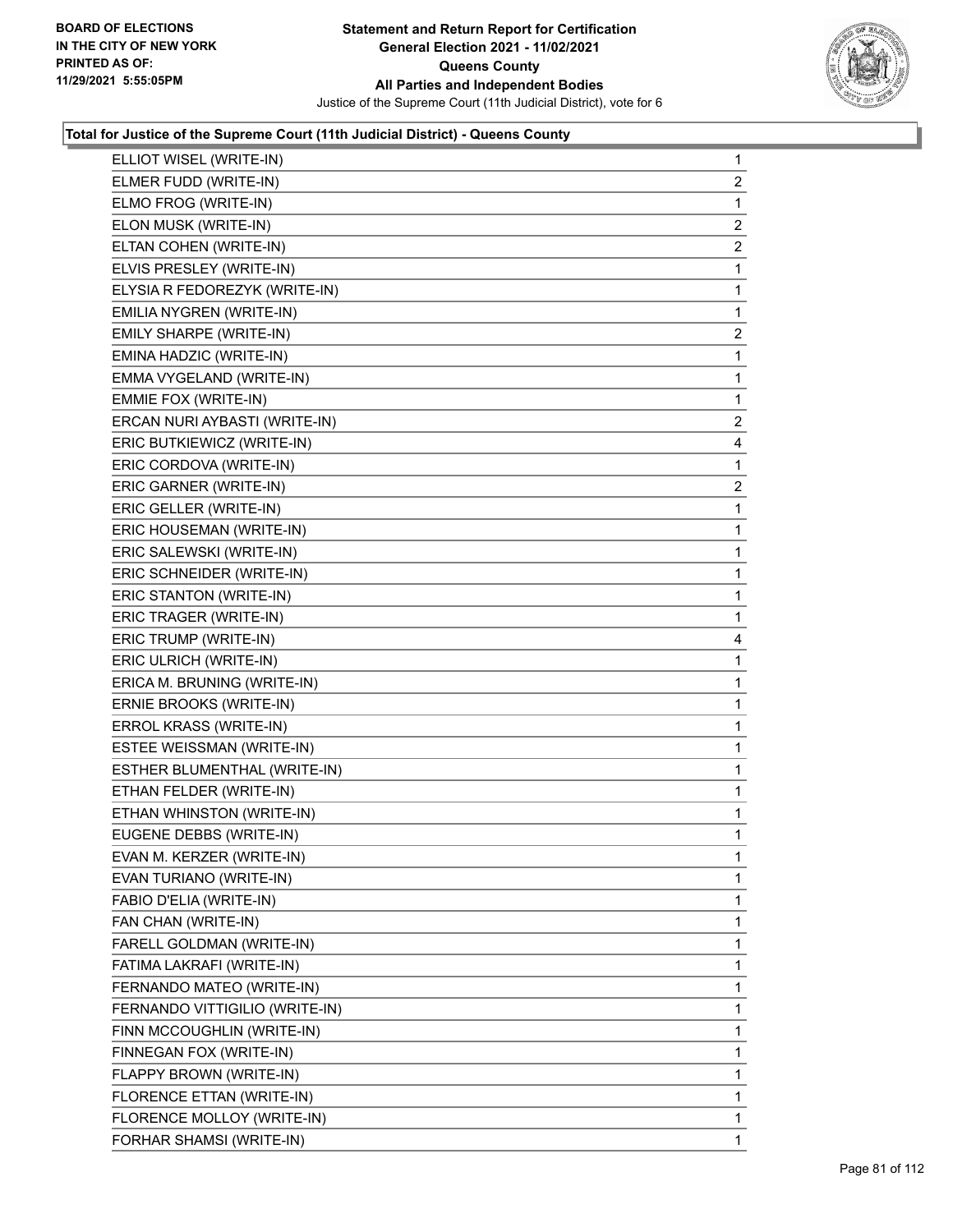

| FOTINI KARAMOUZIS (WRITE-IN)      | $\mathbf{1}$   |
|-----------------------------------|----------------|
| FRAN DRESCHER (WRITE-IN)          | 1              |
| FRANCESCO COMO (WRITE-IN)         | 1              |
| FRANCIS CONNOR (WRITE-IN)         | 1              |
| FRANCIS E. SPANGENBERG (WRITE-IN) | 1              |
| FRANCIS MAGNANEO (WRITE-IN)       | 1              |
| FRANCIS O'LEARY (WRITE-IN)        | 1              |
| FRANCIS SPANGENBERG (WRITE-IN)    | $\overline{2}$ |
| FRANCO VENDOME (WRITE-IN)         | 1              |
| FRANK BRITTAN (WRITE-IN)          | 1              |
| FRANK DESHEZA (WRITE-IN)          | 1              |
| FRANK KAUFMANN (WRITE-IN)         | $\overline{2}$ |
| FRANK KELLY (WRITE-IN)            | 1              |
| FRANK KOTNIK (WRITE-IN)           | 1              |
| FRANK M. RIZZO (WRITE-IN)         | 1              |
| FRANK ROMA (WRITE-IN)             | $\overline{a}$ |
| FRANK SKALA (WRITE-IN)            | 1              |
| FRANK SMARRA (WRITE-IN)           | 1              |
| FRANK SMITH (WRITE-IN)            | 1              |
| FRANK TANNEHILL (WRITE-IN)        | 1              |
| FRANK WU (WRITE-IN)               | 1              |
| FRANKLIN D. ROOSEVELT (WRITE-IN)  | 1              |
| FRED DAROWITSCH JR (WRITE-IN)     | 1              |
| FRED FLITSTONE (WRITE-IN)         | 1              |
| FRED HETZEL (WRITE-IN)            | $\overline{a}$ |
| FRED TRUMP (WRITE-IN)             | 1              |
| FREDERICK DUNCAN (WRITE-IN)       | 1              |
| FUTURE FAIRLEY (WRITE-IN)         | 1              |
| <b>GABRIEL ZHANG (WRITE-IN)</b>   | 1              |
| GAILE M. KAUR (WRITE-IN)          | 1              |
| GARY DELL ABATE (WRITE-IN)        | 1              |
| GAVIN LIND (WRITE-IN)             | 1              |
| <b>GAVIN MCINNES (WRITE-IN)</b>   | 1              |
| GAVIN WAX (WRITE-IN)              | 2              |
| <b>GENE RUSSIANOFF (WRITE-IN)</b> | 1              |
| <b>GEORGE E PALAKI (WRITE-IN)</b> | 1              |
| <b>GEORGE FLOYD (WRITE-IN)</b>    | 1              |
| <b>GEORGE GUTIEREZ (WRITE-IN)</b> | 1              |
| <b>GEORGE HARRISON (WRITE-IN)</b> | 1              |
| <b>GEORGE HETMANN (WRITE-IN)</b>  | 1              |
| <b>GEORGE I LEVY (WRITE-IN)</b>   | $\overline{2}$ |
| <b>GEORGE KONETSKY (WRITE-IN)</b> | 1              |
| <b>GEORGE KUHLE (WRITE-IN)</b>    | 1              |
| <b>GEORGE MARLIN (WRITE-IN)</b>   | 1              |
|                                   | 1              |
| GEORGE PAZ (WRITE-IN)             |                |
| <b>GEORGE ROASRIO (WRITE-IN)</b>  | 1.             |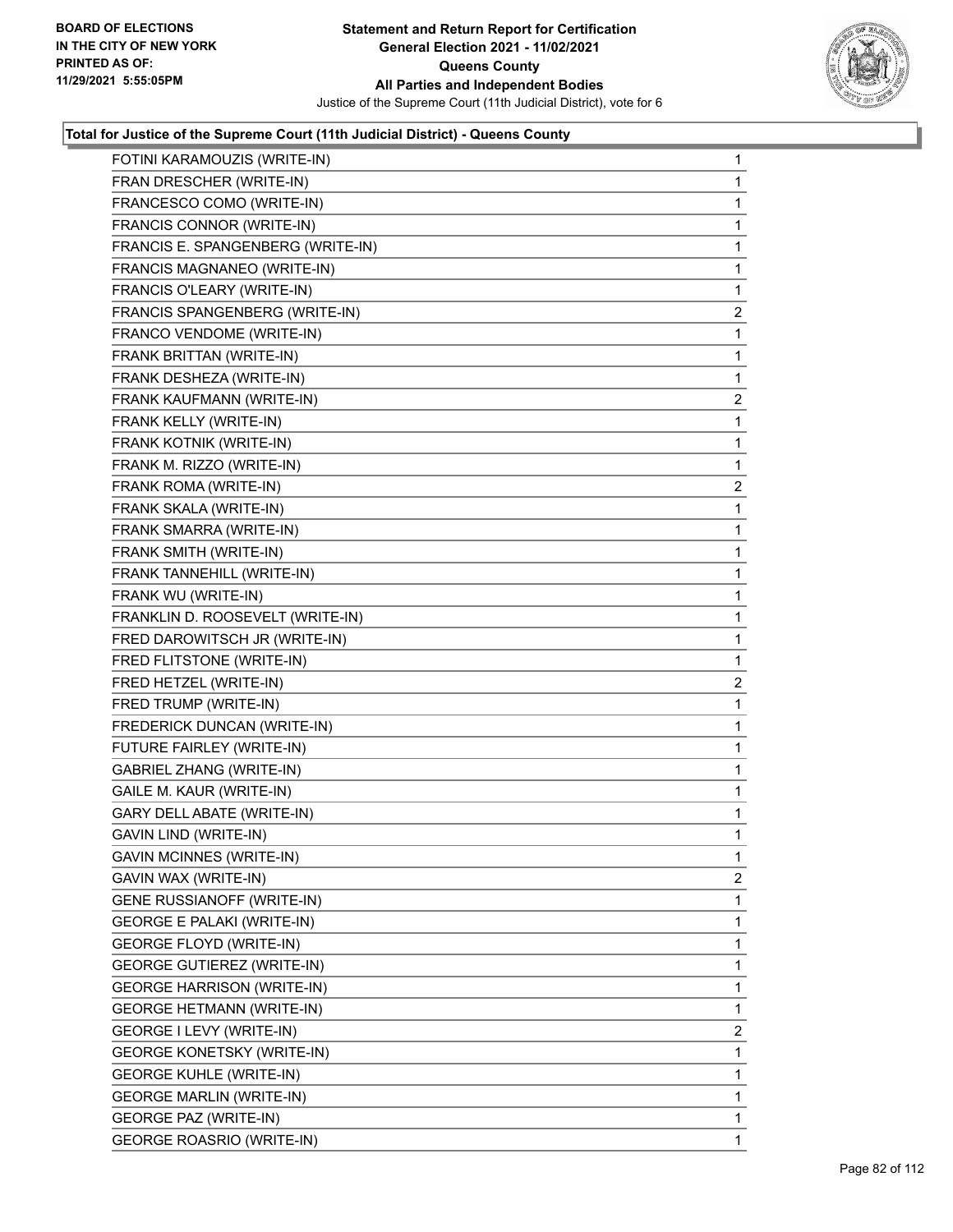

| <b>GEORGE SANTOS (WRITE-IN)</b>      | $\overline{a}$ |
|--------------------------------------|----------------|
| <b>GEORGE SROLOUITS (WRITE-IN)</b>   | $\mathbf{1}$   |
| GEORGE W. BUSH (WRITE-IN)            | $\mathbf{1}$   |
| <b>GEORGE WASHINGTON (WRITE-IN)</b>  | 3              |
| <b>GEORGE WELCH (WRITE-IN)</b>       | $\mathbf 1$    |
| GERALD BOLLINGER (WRITE-IN)          | $\mathbf{1}$   |
| <b>GERALD MATACOTTA (WRITE-IN)</b>   | 2              |
| <b>GERALD RESTLER (WRITE-IN)</b>     | $\mathbf 1$    |
| <b>GERARD DURNEY (WRITE-IN)</b>      | $\mathbf{1}$   |
| <b>GERSHAN GOLDMAN (WRITE-IN)</b>    | $\mathbf 1$    |
| GIANNA SAVINO (WRITE-IN)             | 1              |
| GIL WINOKUN (WRITE-IN)               | 2              |
| GINA LEVY ABADI (WRITE-IN)           | $\mathbf{1}$   |
| GINGER JAMES SCHULMAN (WRITE-IN)     | $\mathbf 1$    |
| GINU JACAB (WRITE-IN)                | $\mathbf{1}$   |
| GLORIA BROWN MARSHALL (WRITE-IN)     | 2              |
| <b>GLORIA COLE (WRITE-IN)</b>        | $\mathbf{1}$   |
| <b>GRACE ANN CURATOLO (WRITE-IN)</b> | $\mathbf{1}$   |
| <b>GRACE HANLON (WRITE-IN)</b>       | $\mathbf 1$    |
| <b>GRAHAM WALTERS (WRITE-IN)</b>     | 1              |
| <b>GRANT LALLY (WRITE-IN)</b>        | 2              |
| <b>GREG GUTFELD (WRITE-IN)</b>       | 2              |
| <b>GREG KELLY (WRITE-IN)</b>         | 3              |
| <b>GREG MATHIS (WRITE-IN)</b>        | $\mathbf{1}$   |
| GREGORIO BLANCO (WRITE-IN)           | $\mathbf{1}$   |
| <b>GREGORY BLATTO (WRITE-IN)</b>     | $\mathbf 1$    |
| <b>GREGORY G ANDREWS (WRITE-IN)</b>  | $\mathbf{1}$   |
| GREGORY L LASAK (WRITE-IN)           | 3              |
| <b>GREGORY LACHAGA (WRITE-IN)</b>    | 1              |
| <b>GREGORY LEHMAN (WRITE-IN)</b>     | $\mathbf{1}$   |
| <b>GREGORY MATHIS (WRITE-IN)</b>     | 1              |
| <b>GREGORY P MORRISON (WRITE-IN)</b> | 1              |
| <b>GREGORY STEVENSON (WRITE-IN)</b>  | 1              |
| <b>GROUCHO MARX (WRITE-IN)</b>       | 3              |
| GUSTAVO MEDINA JR. (WRITE-IN)        | 1              |
| HADOR LEYBOV (WRITE-IN)              | 1              |
| HANK VOIT (WRITE-IN)                 | 1              |
| HANNAH BIRK (WRITE-IN)               | 1              |
| HANNIBAL LECTER (WRITE-IN)           | 1              |
| HARMEET DHILLON (WRITE-IN)           | $\mathbf 1$    |
| HAROLD MOSKOWITZ (WRITE-IN)          | 1              |
| HARPO MARX (WRITE-IN)                | $\mathbf{1}$   |
| HARRY ALBERTS (WRITE-IN)             | 1              |
| HARRY BINTAUL (WRITE-IN)             | 1              |
| HARRY J. SHALOM (WRITE-IN)           | 1              |
| HARRY ROLDAN JR. (WRITE-IN)          | 1              |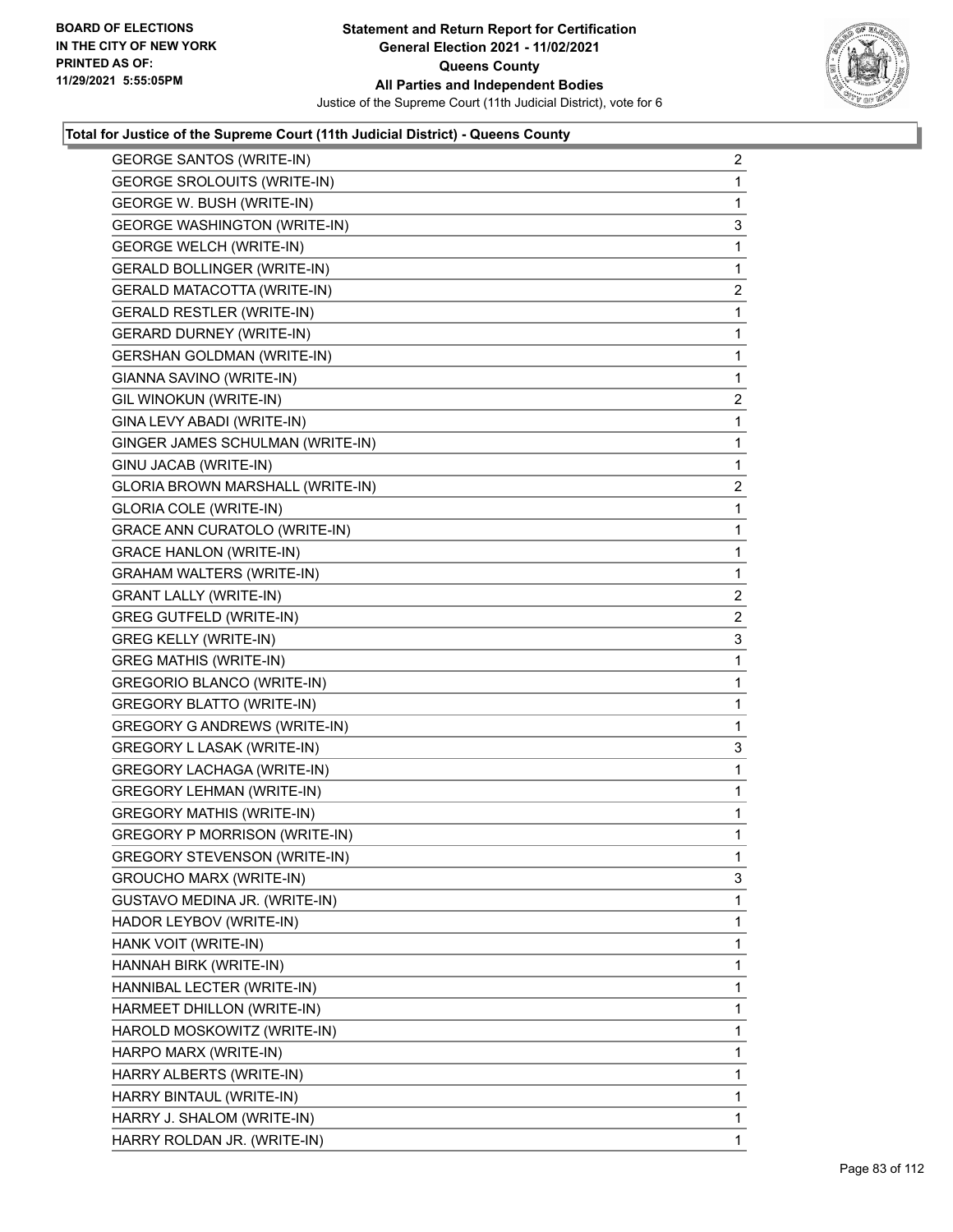

| HARRY WEINSTEIN (WRITE-IN)     | $\mathbf{1}$   |
|--------------------------------|----------------|
| HARVEY BEREZIN (WRITE-IN)      | $\mathbf{1}$   |
| HASBULLA MAGOMEDOR (WRITE-IN)  | $\mathbf{1}$   |
| HAYIM SCHUARTZ (WRITE-IN)      | 1              |
| HAYIM SCHWARTZ (WRITE-IN)      | $\mathbf{1}$   |
| HAYLEY MOHAMMED (WRITE-IN)     | $\mathbf{1}$   |
| HEATHER BURGESS (WRITE-IN)     | 1              |
| HEATHER DIMITRADIS (WRITE-IN)  | $\mathbf{1}$   |
| HEATHER LAU (WRITE-IN)         | $\mathbf{1}$   |
| HELEN HO (WRITE-IN)            | 1              |
| HELEN ROTBORD (WRITE-IN)       | 1              |
| HELEN SEARS (WRITE-IN)         | $\mathbf{1}$   |
| HELENA MERTIRI (WRITE-IN)      | 1              |
| HELLEN WU (WRITE-IN)           | $\mathbf{1}$   |
| HENRY CHOI (WRITE-IN)          | $\mathbf{1}$   |
| HENRY LALDS (WRITE-IN)         | 1              |
| HERALD STEPHENS (WRITE-IN)     | 1              |
| HERB STUPP (WRITE-IN)          | $\mathbf{1}$   |
| HERSHEL WEIN (WRITE-IN)        | 1              |
| HERUHI SUZUMIYA (WRITE-IN)     | $\mathbf{1}$   |
| HICKMAN SIMMONS (WRITE-IN)     | 1              |
| HILLARY CLINTON (WRITE-IN)     | $\overline{c}$ |
| HINDA RENERT (WRITE-IN)        | $\mathbf{1}$   |
| HISHAM ABUY HAWASH (WRITE-IN)  | $\mathbf{1}$   |
| HISHAM MELISY (WRITE-IN)       | 1              |
| HODA MIHWALLY (WRITE-IN)       | $\mathbf{1}$   |
| HOLDEN MCCOTE (WRITE-IN)       | 1              |
| HOLLY E. REED (WRITE-IN)       | 1              |
| HOWARD NAIMAN (WRITE-IN)       | $\mathbf{1}$   |
| HOWARD STERN (WRITE-IN)        | 3              |
| HOWDY DOODY (WRITE-IN)         | 1              |
| HUDSON CONNOR-KUHLE (WRITE-IN) | $\mathbf{1}$   |
| HUGH CAREY (WRITE-IN)          | 1              |
| HUMPTY DUMPTY (WRITE-IN)       | 1              |
| HUNDA RENNERT (WRITE-IN)       | $\mathbf{1}$   |
| HUNTER BIDEN (WRITE-IN)        | 1              |
| IAN LIBERTY (WRITE-IN)         | 1              |
| IAN MAURER (WRITE-IN)          | $\mathbf{1}$   |
| IAN PAISLEY (WRITE-IN)         | 1              |
| IAN ROWE (WRITE-IN)            | 1              |
| IDA CAMPBELL (WRITE-IN)        | $\mathbf{1}$   |
| IKE ARUTI (WRITE-IN)           | 1              |
| IKE ILKIW (WRITE-IN)           | 1              |
| ILENE KASS (WRITE-IN)          | $\mathbf{1}$   |
| ILLIR DAUTAJ (WRITE-IN)        | 1              |
| ILYAS SHAMSI (WRITE-IN)        | 1              |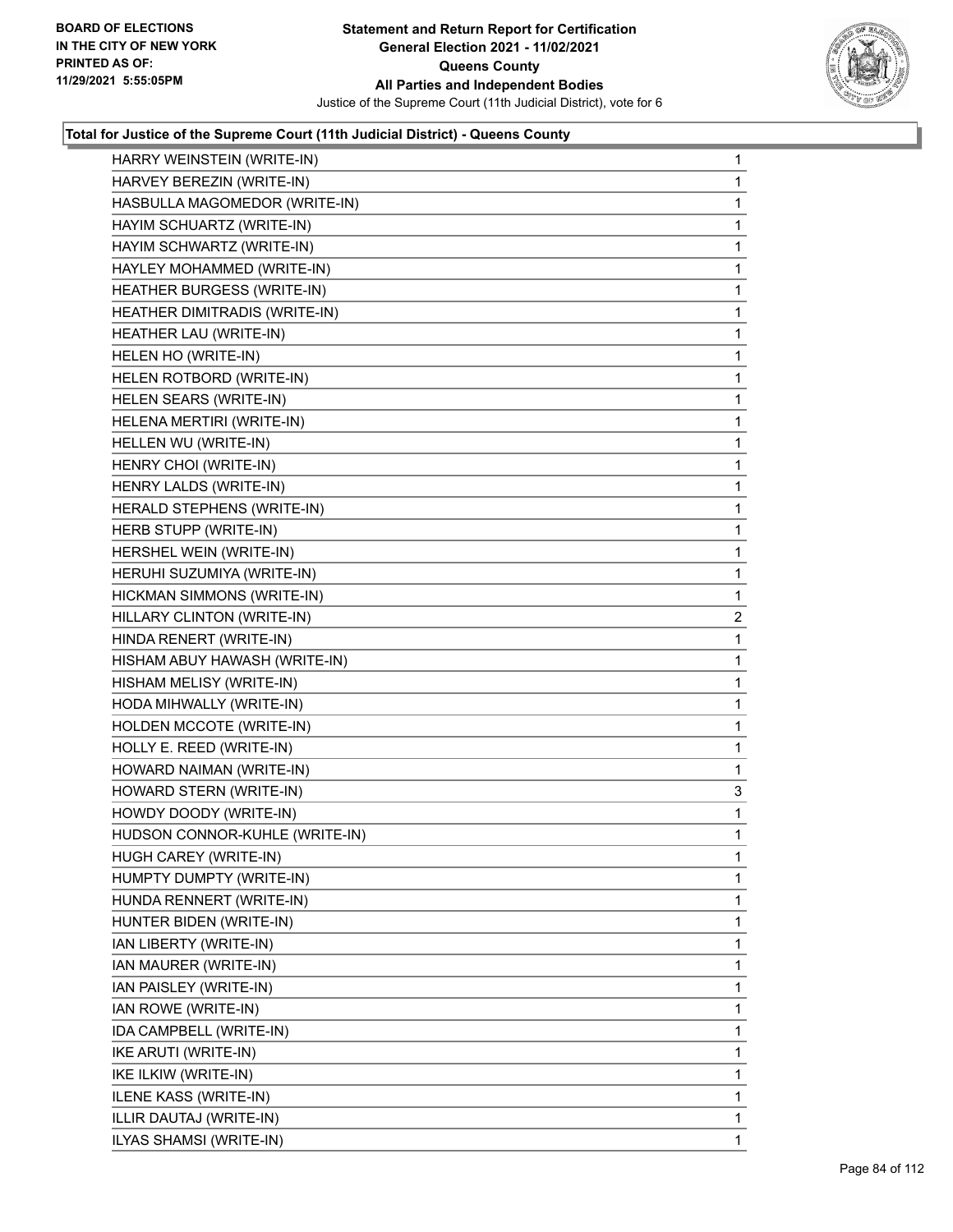

| INA BRANSOME (WRITE-IN)<br>1<br>INNA VERIKOVA (WRITE-IN)<br>1<br>IRA HARRIS (WRITE-IN)<br>1<br>IRA HENERA (WRITE-IN)<br>1<br>IRA ROODENBURG (WRITE-IN)<br>1<br>ISAAC KRESCH (WRITE-IN)<br>1<br><b>ISAAC RICHTER (WRITE-IN)</b><br>1<br>ISAAC WEINGRAM (WRITE-IN)<br>2<br>ISIDORO ALBINO (WRITE-IN)<br>1<br>ISMALL SHAMSI (WRITE-IN)<br>1<br>ISRAEL GOLDBERG (WRITE-IN)<br>1<br>IVANKA TRUMP (WRITE-IN)<br>1<br>IWAN KINAL (WRITE-IN)<br>1<br>IZZY MOONBOW (WRITE-IN)<br>1<br>J. ROMY GREEN (WRITE-IN)<br>1<br>JACK BAER (WRITE-IN)<br>1<br>JACOB DEGROM (WRITE-IN)<br>JACOB GORDON (WRITE-IN)<br>1<br>JACOB HERENSTEIN (WRITE-IN)<br>1<br>JACQUES WOLF (WRITE-IN)<br>1<br>JADEN MCNEIL (WRITE-IN)<br>1<br>JAGGER FOX (WRITE-IN)<br>1<br>JAHI ROSE (WRITE-IN)<br>1<br>JAIME E. RODRIGUEZ JR. (WRITE-IN)<br>1<br>JA'MARR CHASE (WRITE-IN)<br>1<br>JAMES A TRENT (WRITE-IN)<br>1<br>JAMES ANDERSON (WRITE-IN)<br>1<br>JAMES CAPPA (WRITE-IN)<br>$\mathbf{1}$<br>JAMES CORRIGAN (WRITE-IN)<br>1<br>JAMES COYLE (WRITE-IN)<br>JAMES D. SANDERS (WRITE-IN)<br>1<br>JAMES EARLY (WRITE-IN)<br>1<br>JAMES F REILLY (WRITE-IN)<br>1<br>JAMES FERCHLAND (WRITE-IN)<br>1<br>JAMES FUIGERS (WRITE-IN)<br>1<br>JAMES GARCIA (WRITE-IN)<br>1<br>JAMES GUNTHER JR. (WRITE-IN)<br>1<br>JAMES HALL (WRITE-IN)<br>1<br>JAMES J. KELLY (WRITE-IN)<br>1<br>JAMES J. TRIKAS (WRITE-IN)<br>1<br>JAMES JERGENS (WRITE-IN)<br>1<br>JAMES KOEHLER (WRITE-IN)<br>1<br>JAMES L. HYER (WRITE-IN)<br>3<br>JAMES L. QUINN (WRITE-IN)<br>1<br>JAMES MADISON (WRITE-IN)<br>1 | IMAN MAHDI (WRITE-IN) | 1              |
|----------------------------------------------------------------------------------------------------------------------------------------------------------------------------------------------------------------------------------------------------------------------------------------------------------------------------------------------------------------------------------------------------------------------------------------------------------------------------------------------------------------------------------------------------------------------------------------------------------------------------------------------------------------------------------------------------------------------------------------------------------------------------------------------------------------------------------------------------------------------------------------------------------------------------------------------------------------------------------------------------------------------------------------------------------------------------------------------------------------------------------------------------------------------------------------------------------------------------------------------------------------------------------------------------------------------------------------------------------------------------------------------------------------------------------------------------------------------------------------------------------------------------------------------|-----------------------|----------------|
|                                                                                                                                                                                                                                                                                                                                                                                                                                                                                                                                                                                                                                                                                                                                                                                                                                                                                                                                                                                                                                                                                                                                                                                                                                                                                                                                                                                                                                                                                                                                              |                       |                |
|                                                                                                                                                                                                                                                                                                                                                                                                                                                                                                                                                                                                                                                                                                                                                                                                                                                                                                                                                                                                                                                                                                                                                                                                                                                                                                                                                                                                                                                                                                                                              |                       |                |
|                                                                                                                                                                                                                                                                                                                                                                                                                                                                                                                                                                                                                                                                                                                                                                                                                                                                                                                                                                                                                                                                                                                                                                                                                                                                                                                                                                                                                                                                                                                                              |                       |                |
|                                                                                                                                                                                                                                                                                                                                                                                                                                                                                                                                                                                                                                                                                                                                                                                                                                                                                                                                                                                                                                                                                                                                                                                                                                                                                                                                                                                                                                                                                                                                              |                       |                |
|                                                                                                                                                                                                                                                                                                                                                                                                                                                                                                                                                                                                                                                                                                                                                                                                                                                                                                                                                                                                                                                                                                                                                                                                                                                                                                                                                                                                                                                                                                                                              |                       |                |
|                                                                                                                                                                                                                                                                                                                                                                                                                                                                                                                                                                                                                                                                                                                                                                                                                                                                                                                                                                                                                                                                                                                                                                                                                                                                                                                                                                                                                                                                                                                                              |                       |                |
|                                                                                                                                                                                                                                                                                                                                                                                                                                                                                                                                                                                                                                                                                                                                                                                                                                                                                                                                                                                                                                                                                                                                                                                                                                                                                                                                                                                                                                                                                                                                              |                       |                |
|                                                                                                                                                                                                                                                                                                                                                                                                                                                                                                                                                                                                                                                                                                                                                                                                                                                                                                                                                                                                                                                                                                                                                                                                                                                                                                                                                                                                                                                                                                                                              |                       |                |
|                                                                                                                                                                                                                                                                                                                                                                                                                                                                                                                                                                                                                                                                                                                                                                                                                                                                                                                                                                                                                                                                                                                                                                                                                                                                                                                                                                                                                                                                                                                                              |                       |                |
|                                                                                                                                                                                                                                                                                                                                                                                                                                                                                                                                                                                                                                                                                                                                                                                                                                                                                                                                                                                                                                                                                                                                                                                                                                                                                                                                                                                                                                                                                                                                              |                       |                |
|                                                                                                                                                                                                                                                                                                                                                                                                                                                                                                                                                                                                                                                                                                                                                                                                                                                                                                                                                                                                                                                                                                                                                                                                                                                                                                                                                                                                                                                                                                                                              |                       |                |
|                                                                                                                                                                                                                                                                                                                                                                                                                                                                                                                                                                                                                                                                                                                                                                                                                                                                                                                                                                                                                                                                                                                                                                                                                                                                                                                                                                                                                                                                                                                                              |                       |                |
|                                                                                                                                                                                                                                                                                                                                                                                                                                                                                                                                                                                                                                                                                                                                                                                                                                                                                                                                                                                                                                                                                                                                                                                                                                                                                                                                                                                                                                                                                                                                              |                       |                |
|                                                                                                                                                                                                                                                                                                                                                                                                                                                                                                                                                                                                                                                                                                                                                                                                                                                                                                                                                                                                                                                                                                                                                                                                                                                                                                                                                                                                                                                                                                                                              |                       |                |
|                                                                                                                                                                                                                                                                                                                                                                                                                                                                                                                                                                                                                                                                                                                                                                                                                                                                                                                                                                                                                                                                                                                                                                                                                                                                                                                                                                                                                                                                                                                                              |                       |                |
|                                                                                                                                                                                                                                                                                                                                                                                                                                                                                                                                                                                                                                                                                                                                                                                                                                                                                                                                                                                                                                                                                                                                                                                                                                                                                                                                                                                                                                                                                                                                              |                       |                |
|                                                                                                                                                                                                                                                                                                                                                                                                                                                                                                                                                                                                                                                                                                                                                                                                                                                                                                                                                                                                                                                                                                                                                                                                                                                                                                                                                                                                                                                                                                                                              |                       | $\overline{c}$ |
|                                                                                                                                                                                                                                                                                                                                                                                                                                                                                                                                                                                                                                                                                                                                                                                                                                                                                                                                                                                                                                                                                                                                                                                                                                                                                                                                                                                                                                                                                                                                              |                       |                |
|                                                                                                                                                                                                                                                                                                                                                                                                                                                                                                                                                                                                                                                                                                                                                                                                                                                                                                                                                                                                                                                                                                                                                                                                                                                                                                                                                                                                                                                                                                                                              |                       |                |
|                                                                                                                                                                                                                                                                                                                                                                                                                                                                                                                                                                                                                                                                                                                                                                                                                                                                                                                                                                                                                                                                                                                                                                                                                                                                                                                                                                                                                                                                                                                                              |                       |                |
|                                                                                                                                                                                                                                                                                                                                                                                                                                                                                                                                                                                                                                                                                                                                                                                                                                                                                                                                                                                                                                                                                                                                                                                                                                                                                                                                                                                                                                                                                                                                              |                       |                |
|                                                                                                                                                                                                                                                                                                                                                                                                                                                                                                                                                                                                                                                                                                                                                                                                                                                                                                                                                                                                                                                                                                                                                                                                                                                                                                                                                                                                                                                                                                                                              |                       |                |
|                                                                                                                                                                                                                                                                                                                                                                                                                                                                                                                                                                                                                                                                                                                                                                                                                                                                                                                                                                                                                                                                                                                                                                                                                                                                                                                                                                                                                                                                                                                                              |                       |                |
|                                                                                                                                                                                                                                                                                                                                                                                                                                                                                                                                                                                                                                                                                                                                                                                                                                                                                                                                                                                                                                                                                                                                                                                                                                                                                                                                                                                                                                                                                                                                              |                       |                |
|                                                                                                                                                                                                                                                                                                                                                                                                                                                                                                                                                                                                                                                                                                                                                                                                                                                                                                                                                                                                                                                                                                                                                                                                                                                                                                                                                                                                                                                                                                                                              |                       |                |
|                                                                                                                                                                                                                                                                                                                                                                                                                                                                                                                                                                                                                                                                                                                                                                                                                                                                                                                                                                                                                                                                                                                                                                                                                                                                                                                                                                                                                                                                                                                                              |                       |                |
|                                                                                                                                                                                                                                                                                                                                                                                                                                                                                                                                                                                                                                                                                                                                                                                                                                                                                                                                                                                                                                                                                                                                                                                                                                                                                                                                                                                                                                                                                                                                              |                       |                |
|                                                                                                                                                                                                                                                                                                                                                                                                                                                                                                                                                                                                                                                                                                                                                                                                                                                                                                                                                                                                                                                                                                                                                                                                                                                                                                                                                                                                                                                                                                                                              |                       |                |
|                                                                                                                                                                                                                                                                                                                                                                                                                                                                                                                                                                                                                                                                                                                                                                                                                                                                                                                                                                                                                                                                                                                                                                                                                                                                                                                                                                                                                                                                                                                                              |                       |                |
|                                                                                                                                                                                                                                                                                                                                                                                                                                                                                                                                                                                                                                                                                                                                                                                                                                                                                                                                                                                                                                                                                                                                                                                                                                                                                                                                                                                                                                                                                                                                              |                       | $\overline{a}$ |
|                                                                                                                                                                                                                                                                                                                                                                                                                                                                                                                                                                                                                                                                                                                                                                                                                                                                                                                                                                                                                                                                                                                                                                                                                                                                                                                                                                                                                                                                                                                                              |                       |                |
|                                                                                                                                                                                                                                                                                                                                                                                                                                                                                                                                                                                                                                                                                                                                                                                                                                                                                                                                                                                                                                                                                                                                                                                                                                                                                                                                                                                                                                                                                                                                              |                       |                |
|                                                                                                                                                                                                                                                                                                                                                                                                                                                                                                                                                                                                                                                                                                                                                                                                                                                                                                                                                                                                                                                                                                                                                                                                                                                                                                                                                                                                                                                                                                                                              |                       |                |
|                                                                                                                                                                                                                                                                                                                                                                                                                                                                                                                                                                                                                                                                                                                                                                                                                                                                                                                                                                                                                                                                                                                                                                                                                                                                                                                                                                                                                                                                                                                                              |                       |                |
|                                                                                                                                                                                                                                                                                                                                                                                                                                                                                                                                                                                                                                                                                                                                                                                                                                                                                                                                                                                                                                                                                                                                                                                                                                                                                                                                                                                                                                                                                                                                              |                       |                |
|                                                                                                                                                                                                                                                                                                                                                                                                                                                                                                                                                                                                                                                                                                                                                                                                                                                                                                                                                                                                                                                                                                                                                                                                                                                                                                                                                                                                                                                                                                                                              |                       |                |
|                                                                                                                                                                                                                                                                                                                                                                                                                                                                                                                                                                                                                                                                                                                                                                                                                                                                                                                                                                                                                                                                                                                                                                                                                                                                                                                                                                                                                                                                                                                                              |                       |                |
|                                                                                                                                                                                                                                                                                                                                                                                                                                                                                                                                                                                                                                                                                                                                                                                                                                                                                                                                                                                                                                                                                                                                                                                                                                                                                                                                                                                                                                                                                                                                              |                       |                |
|                                                                                                                                                                                                                                                                                                                                                                                                                                                                                                                                                                                                                                                                                                                                                                                                                                                                                                                                                                                                                                                                                                                                                                                                                                                                                                                                                                                                                                                                                                                                              |                       |                |
|                                                                                                                                                                                                                                                                                                                                                                                                                                                                                                                                                                                                                                                                                                                                                                                                                                                                                                                                                                                                                                                                                                                                                                                                                                                                                                                                                                                                                                                                                                                                              |                       |                |
|                                                                                                                                                                                                                                                                                                                                                                                                                                                                                                                                                                                                                                                                                                                                                                                                                                                                                                                                                                                                                                                                                                                                                                                                                                                                                                                                                                                                                                                                                                                                              |                       |                |
|                                                                                                                                                                                                                                                                                                                                                                                                                                                                                                                                                                                                                                                                                                                                                                                                                                                                                                                                                                                                                                                                                                                                                                                                                                                                                                                                                                                                                                                                                                                                              |                       |                |
|                                                                                                                                                                                                                                                                                                                                                                                                                                                                                                                                                                                                                                                                                                                                                                                                                                                                                                                                                                                                                                                                                                                                                                                                                                                                                                                                                                                                                                                                                                                                              |                       |                |
|                                                                                                                                                                                                                                                                                                                                                                                                                                                                                                                                                                                                                                                                                                                                                                                                                                                                                                                                                                                                                                                                                                                                                                                                                                                                                                                                                                                                                                                                                                                                              |                       |                |
|                                                                                                                                                                                                                                                                                                                                                                                                                                                                                                                                                                                                                                                                                                                                                                                                                                                                                                                                                                                                                                                                                                                                                                                                                                                                                                                                                                                                                                                                                                                                              |                       |                |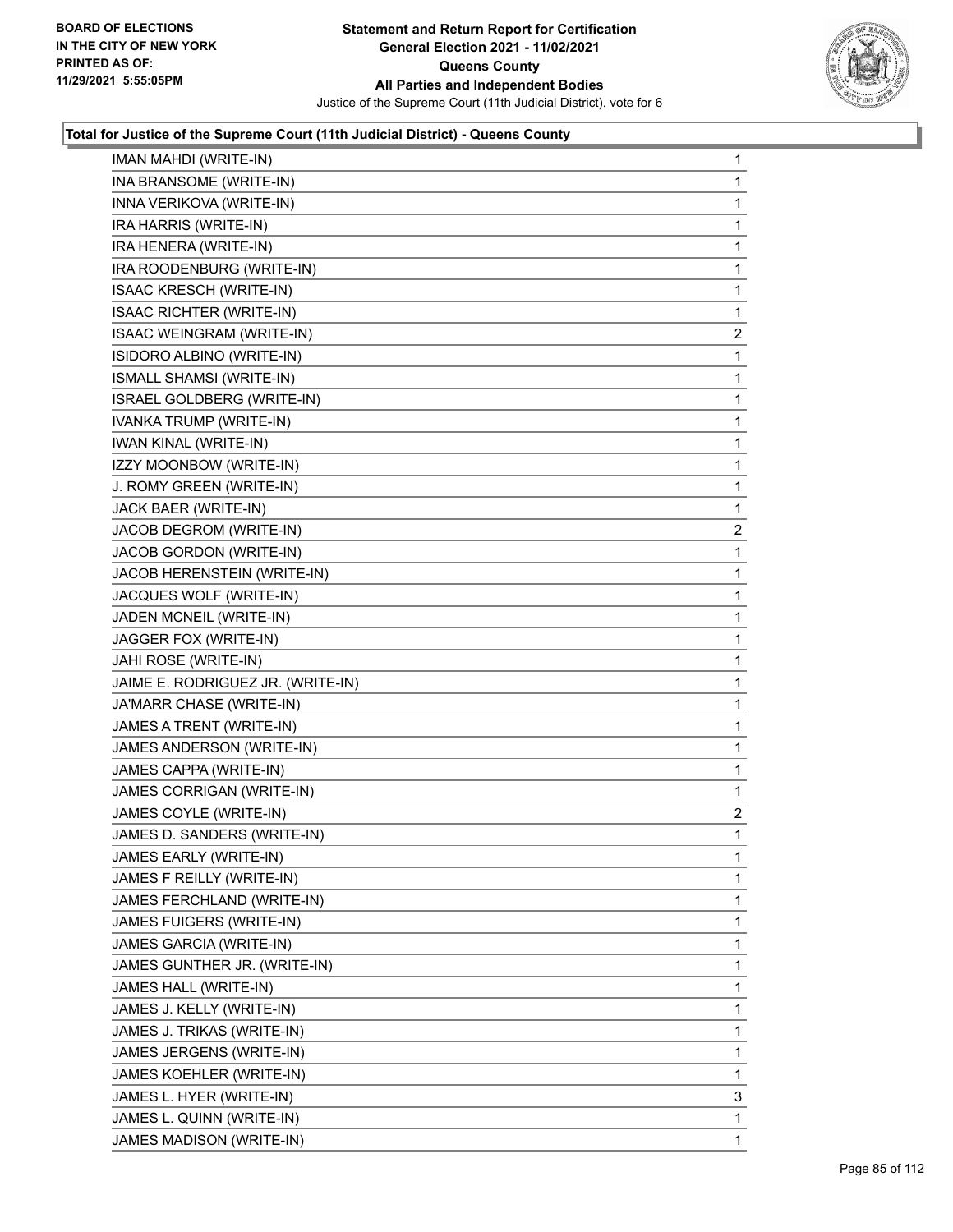

| JAMES MAGEE (WRITE-IN)       | 1 |
|------------------------------|---|
| JAMES MARSH (WRITE-IN)       | 1 |
| JAMES MCCAFFREY (WRITE-IN)   | 1 |
| JAMES MOONEY (WRITE-IN)      | 1 |
| JAMES MORRISEY (WRITE-IN)    | 1 |
| JAMES PETROZZELLO (WRITE-IN) | 1 |
| JAMES PUCCIO (WRITE-IN)      | 1 |
| JAMES R HOWARD (WRITE-IN)    | 1 |
| JAMES R. BAEZ (WRITE-IN)     | 1 |
| JAMES S SAMPLE (WRITE-IN)    | 1 |
| JAMES S. PALMER (WRITE-IN)   | 1 |
| JAMES SIMKO (WRITE-IN)       | 1 |
| JAMES SONG (WRITE-IN)        | 1 |
| JAMES T KIRK (WRITE-IN)      | 1 |
| JAMES T WALSH (WRITE-IN)     | 1 |
| JAMES WOODS (WRITE-IN)       | 1 |
| JANE DOE (WRITE-IN)          | 1 |
| JANE DOW (WRITE-IN)          | 1 |
| JANET DIERBECK (WRITE-IN)    | 1 |
| JANET MCDONNELL (WRITE-IN)   | 4 |
| JANICE CHEN (WRITE-IN)       | 1 |
| JANICE ENGLISH (WRITE-IN)    | 1 |
| JANIS PARAZZELLI (WRITE-IN)  | 1 |
| JANUSZ GRABINSKI (WRITE-IN)  | 1 |
| JARED M GILL (WRITE-IN)      | 1 |
| JASON BOURNE (WRITE-IN)      | 1 |
| JASON CATAPANO (WRITE-IN)    | 1 |
| JASON CHIN-FATT (WRITE-IN)   | 1 |
| JASON ELLISON (WRITE-IN)     | 1 |
| JASON MATUSKEVICZ (WRITE-IN) | 1 |
| JASON WEINGARTNER (WRITE-IN) | 1 |
| JAVIN RIVERA (WRITE-IN)      | 1 |
| JAY ENG (WRITE-IN)           | 1 |
| JAY LAW (WRITE-IN)           | 1 |
| JAY SIMPSON (WRITE-IN)       | 1 |
| JAY TAYLOR (WRITE-IN)        | 1 |
| JEAN CARUBIA (WRITE-IN)      | 1 |
| JEAN JULIANO (WRITE-IN)      | 1 |
| JEAN LUC PICARD (WRITE-IN)   | 1 |
| JEANINE PIRRO (WRITE-IN)     | 8 |
| JEANNETTE LOELLS (WRITE-IN)  | 1 |
| JEB BUSH (WRITE-IN)          | 1 |
| JECHIEL I. PERR (WRITE-IN)   | 1 |
| JEFF ORLICK (WRITE-IN)       | 1 |
| JEFF SHALOMOV (WRITE-IN)     | 1 |
| JEFF SHUTER (WRITE-IN)       | 1 |
|                              |   |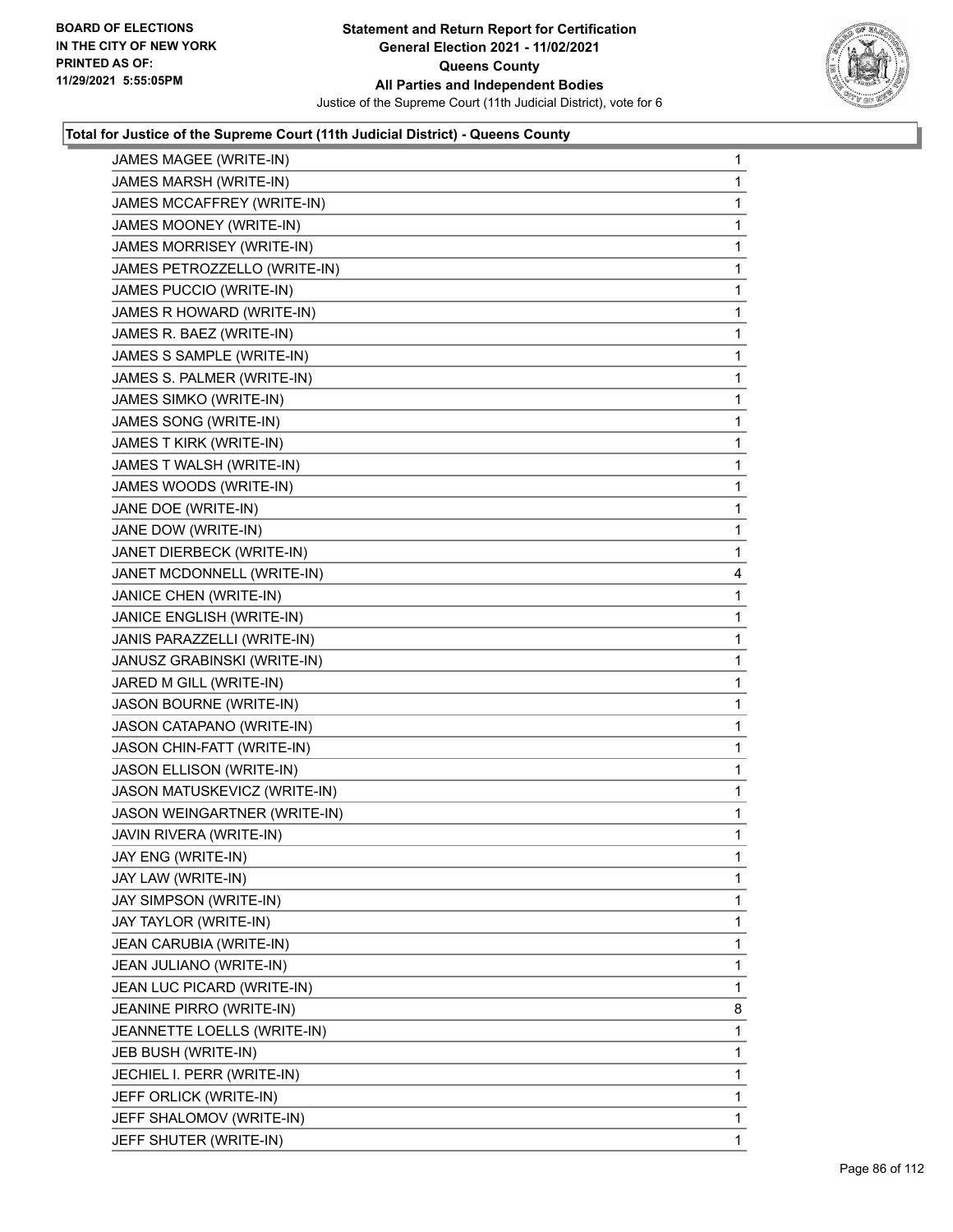

| JEFFREY CHABROWE (WRITE-IN)       | 1            |
|-----------------------------------|--------------|
| JEFFREY LANER (WRITE-IN)          | $\mathbf{1}$ |
| JEFFREY LEWIS ALLEN IX (WRITE-IN) | 1            |
| JEFFREY STELZER (WRITE-IN)        | 1            |
| JEN DONOHUE (WRITE-IN)            | 1            |
| JENNA JAMESON (WRITE-IN)          | 1            |
| JENNIFER BLAKE (WRITE-IN)         | 1            |
| JENNIFER LOUISE LOPEZ (WRITE-IN)  | 1            |
| JENNIFER PANG (WRITE-IN)          | 1            |
| JENNIFER PORCHEDDU (WRITE-IN)     | 1            |
| JENNIFER TUBRIDY (WRITE-IN)       | 1            |
| JENNY TUBRIDY (WRITE-IN)          | 1            |
| JENNY WANG (WRITE-IN)             | 2            |
| JEREMY RIBAKOVE (WRITE-IN)        | 1            |
| JEREMY ZAREK (WRITE-IN)           | 1            |
| JEROME HORWITZ (WRITE-IN)         | 1            |
| JEROME HOWARD (WRITE-IN)          | 1            |
| JEROME PATTERSON (WRITE-IN)       | 1            |
| JERRY CHASAN (WRITE-IN)           | 1            |
| JERRY CHRISAFIS (WRITE-IN)        | 1            |
| JERRY IANNECE (WRITE-IN)          | 3            |
| JERRY J RAYMONDO (WRITE-IN)       | 1            |
| JESSE COWELL (WRITE-IN)           | 1            |
| JESSE HAGEN (WRITE-IN)            | 1            |
| JESSE ROSE (WRITE-IN)             | 1            |
| JESSE SMITH (WRITE-IN)            | 1            |
| JESSE WATERS (WRITE-IN)           | 1            |
| JESSEE G SPECTOR (WRITE-IN)       | 1            |
| JESSICA DIALLO (WRITE-IN)         | 1            |
| <b>JESSICA LUNDEN (WRITE-IN)</b>  | 1            |
| JESSICA VASQUEZ (WRITE-IN)        | 1            |
| JESSICA WALTER (WRITE-IN)         | $\mathbf{1}$ |
| JESSICA WATZ (WRITE-IN)           | 1            |
| <b>JESUS CHRIST (WRITE-IN)</b>    | 2            |
| JILLIAN DE CHAVER LAU (WRITE-IN)  | 1            |
| JIM JORDAN (WRITE-IN)             | 1            |
| JIM LECYNZSKI (WRITE-IN)          | 1            |
| JIMMY FERCHLAND (WRITE-IN)        | 1            |
| JIMMY HAGAN (WRITE-IN)            | 1            |
| JIMMY KIM (WRITE-IN)              | 1            |
| JIMMY VAN BRAMER (WRITE-IN)       | 1            |
| JOAN MICINETLE DURATON (WRITE-IN) | 1            |
| JOANN ARIOLA (WRITE-IN)           | 4            |
| JOANN WHITEHOOD (WRITE-IN)        | 1            |
| JOANNE DURNEY (WRITE-IN)          | 1            |
| JODI DAROWITSCH (WRITE-IN)        | 1            |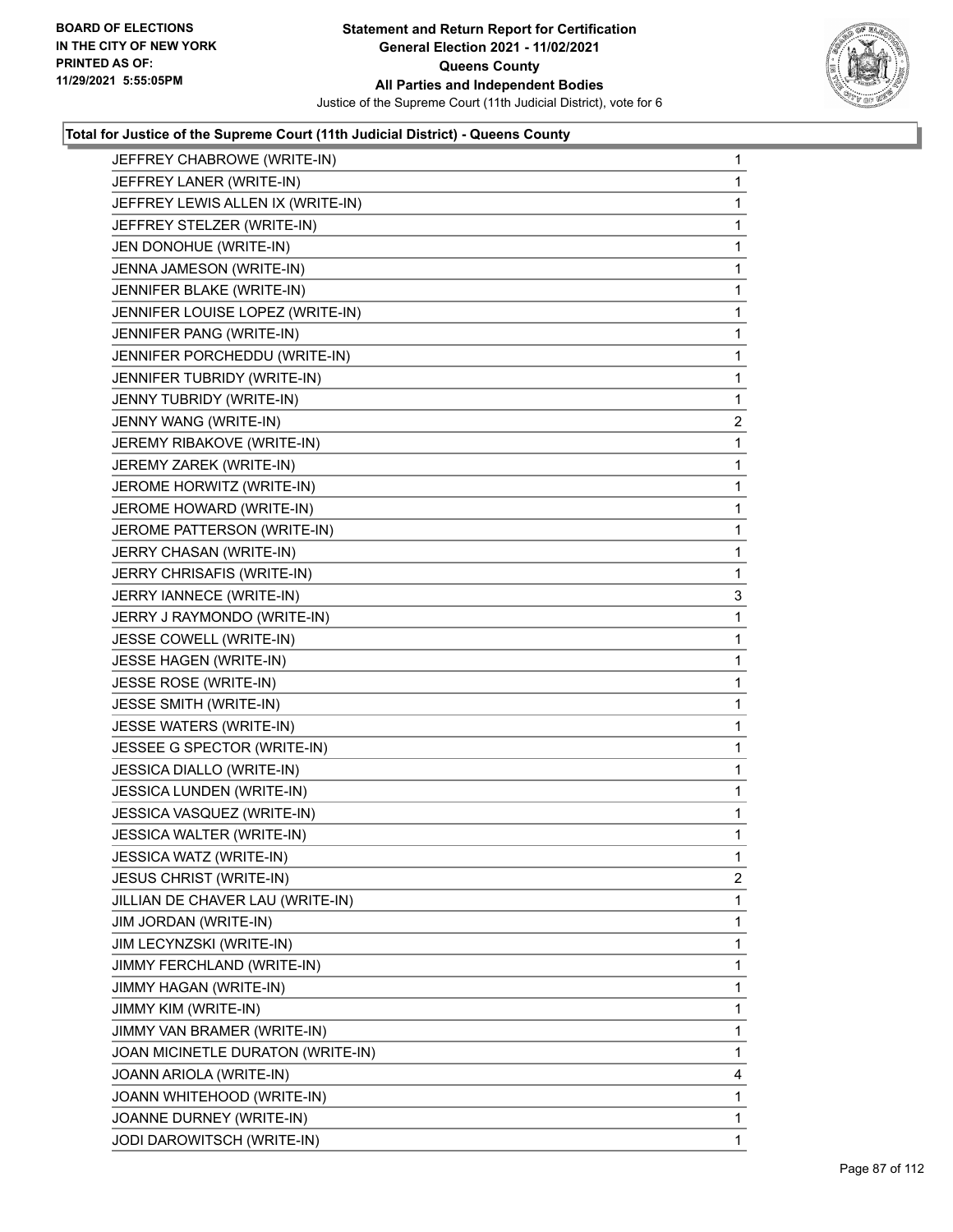

| JOE ALBANESE (WRITE-IN)           | 1              |
|-----------------------------------|----------------|
| JOE BRANDON (WRITE-IN)            | 1              |
| JOE BROWN (WRITE-IN)              | 3              |
| JOE BUBEL (WRITE-IN)              | 1              |
| JOE BURROW (WRITE-IN)             | 1              |
| JOE CRATER (WRITE-IN)             | 1              |
| JOE EVANGELISTA (WRITE-IN)        | 1              |
| JOE KELLY (WRITE-IN)              | 1              |
| JOE MIXON (WRITE-IN)              | 1              |
| JOE MURRAY (WRITE-IN)             | $\overline{2}$ |
| JOE POOSAHOL (WRITE-IN)           | 1              |
| JOE RODRIGUEZ (WRITE-IN)          | 1              |
| JOE SMITH (WRITE-IN)              | 1              |
| JOEL BLUMENFELD (WRITE-IN)        | 1              |
| JOEL LOVETT (WRITE-IN)            | 1              |
| JOEL SERRANO (WRITE-IN)           | 1              |
| JOELLE RYU (WRITE-IN)             | 1              |
| JOHANNE LYNCH (WRITE-IN)          | 1              |
| JOHN ALEXANDER SAKELOS (WRITE-IN) | 1              |
| JOHN ATTONES (WRITE-IN)           | 1              |
| JOHN BATILRO (WRITE-IN)           | 1              |
| JOHN BONHAM (WRITE-IN)            | 1              |
| JOHN C SPATARO (WRITE-IN)         | 1              |
| JOHN CAMPANELLA (WRITE-IN)        | 1              |
| JOHN CATSIMITIDIS (WRITE-IN)      | 1              |
| JOHN CENA (WRITE-IN)              | $\overline{2}$ |
| JOHN CHRIGHS (WRITE-IN)           | 1              |
| JOHN DOE (WRITE-IN)               | $\overline{2}$ |
| JOHN F. KENNEDY (WRITE-IN)        | 1              |
| JOHN F. SCHUTTY III (WRITE-IN)    | 1              |
| JOHN FARRELL (WRITE-IN)           | $\overline{2}$ |
| JOHN FEDORA JR. (WRITE-IN)        | 1              |
| JOHN GAULT (WRITE-IN)             | 1              |
| JOHN HENERA (WRITE-IN)            | 1              |
| JOHN J. MEGLIO (WRITE-IN)         | 1              |
| JOHN J. SULLIVAN (WRITE-IN)       | 1              |
| JOHN JAY (WRITE-IN)               | 1              |
| JOHN JOSEPH (WRITE-IN)            | 1              |
| JOHN KIM (WRITE-IN)               | 1              |
| JOHN KING (WRITE-IN)              | 1              |
| JOHN KINNEY (WRITE-IN)            | 1              |
| JOHN L HARRISON (WRITE-IN)        | 1              |
| JOHN L. JANCE (WRITE-IN)          | 1              |
| JOHN LEE (WRITE-IN)               | 1              |
| JOHN LENNON (WRITE-IN)            | 1              |
| JOHN MAEARL (WRITE-IN)            | 1              |
|                                   |                |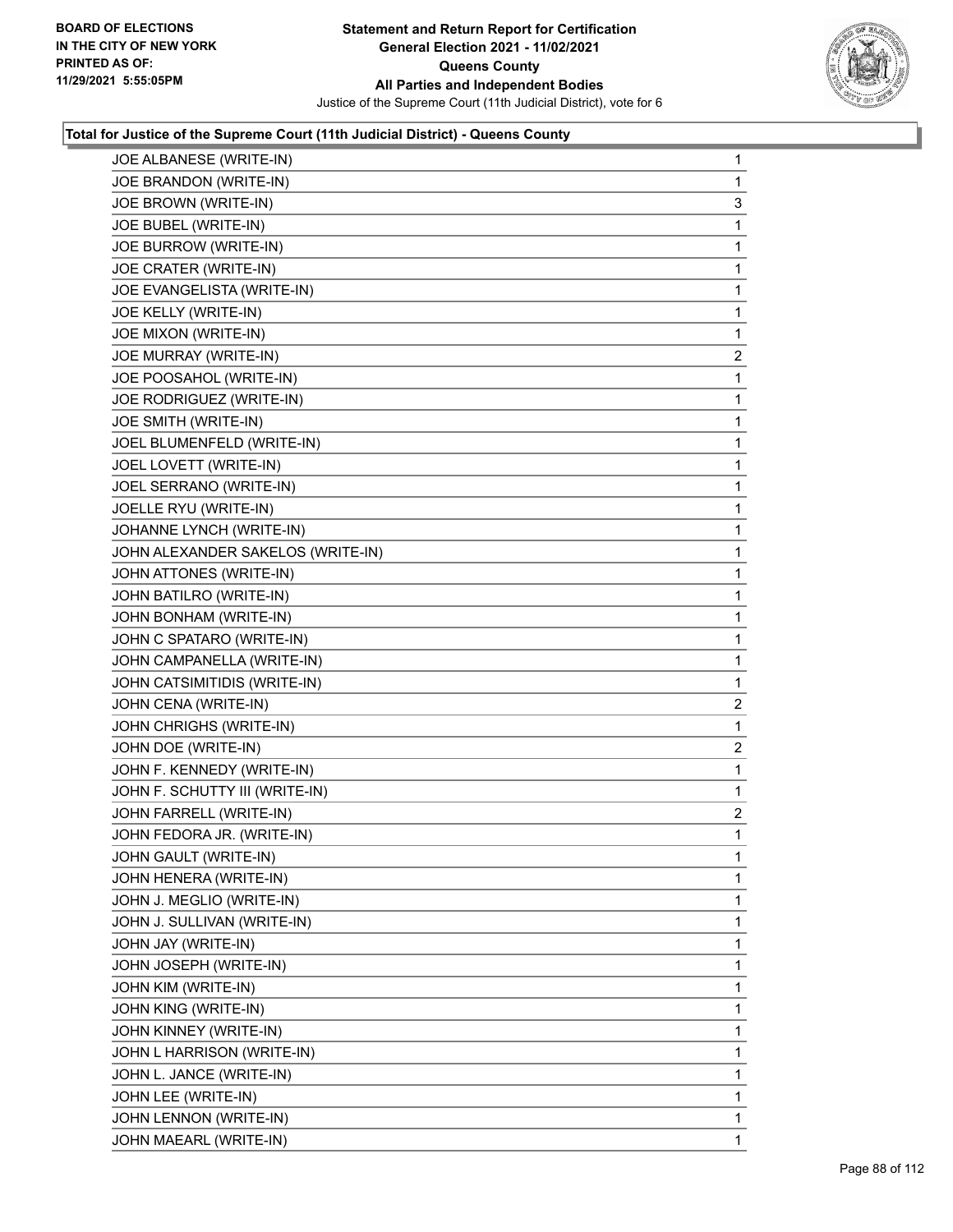

| JOHN MANNERSRS (WRITE-IN)              | 1              |
|----------------------------------------|----------------|
| JOHN MANZIONE (WRITE-IN)               | 1              |
| JOHN MARTINI (WRITE-IN)                | 2              |
| JOHN MCDONNELL (WRITE-IN)              | 1              |
| JOHN MCGOLDRICK (WRITE-IN)             | $\overline{2}$ |
| JOHN MICHAEL O'LEARY (WRITE-IN)        | 1              |
| JOHN ORIHVELA (WRITE-IN)               | 1              |
| JOHN OSCAR (WRITE-IN)                  | 1              |
| JOHN OSTLING (WRITE-IN)                | 1              |
| JOHN P ALBERT (WRITE-IN)               | 1              |
| JOHN PADANO (WRITE-IN)                 | 1              |
| JOHN PHELAN (WRITE-IN)                 | 1              |
| JOHN PORCHEDDU JR. (WRITE-IN)          | 1              |
| JOHN RABACCO (WRITE-IN)                | 1              |
| JOHN RENGITO (WRITE-IN)                | 1              |
| JOHN ROBERT PETRY (WRITE-IN)           | 1              |
| JOHN ROLL (WRITE-IN)                   | 1              |
| JOHN SCHATZ (WRITE-IN)                 | 2              |
| JOHN SCHULMAN (WRITE-IN)               | 1              |
| JOHN SCOLARO (WRITE-IN)                | 1              |
| JOHN SMITH (WRITE-IN)                  | 5              |
| JOHN SOCHRAN (WRITE-IN)                | 1              |
| JOHN SPARARO (WRITE-IN)                | 1              |
| JOHN STROTOUDAKIS (WRITE-IN)           | 1              |
| JOHN WICKE (WRITE-IN)                  | 1              |
| JON ENGLISH (WRITE-IN)                 | 1              |
| JONATHAN A WIENCLAW (WRITE-IN)         | 1              |
| JONATHAN DIMERA (WRITE-IN)             | 1              |
| JONATHAN FRAKES (WRITE-IN)             | 1              |
| JONATHAN GOLDBY (WRITE-IN)             | 1              |
| JONATHAN HORN (WRITE-IN)               | 1              |
| JONATHAN HOWARD GOLDENSTEIN (WRITE-IN) | 1              |
| JONATHAN HOWE (WRITE-IN)               | 1              |
| JONATHAN HUCKE (WRITE-IN)              | 1              |
| JONATHAN POMBOZA (WRITE-IN)            | 1              |
| JONATHAN TOMBERG (WRITE-IN)            | 2              |
| JONATTA MOORE (WRITE-IN)               | 1              |
| JORDAN DIALLO (WRITE-IN)               | 1              |
| JORDAN HENDERSON (WRITE-IN)            | 1              |
| JORGE CABANILLAS (WRITE-IN)            | 1              |
| JOSE ALTURE (WRITE-IN)                 | 1              |
| JOSE CAMPOS (WRITE-IN)                 | 1              |
| JOSE PUJOL (WRITE-IN)                  | 1              |
| JOSEPH A. SURACI (WRITE-IN)            | 1              |
| JOSEPH BASANTA (WRITE-IN)              | 1              |
| JOSEPH BORDEN (WRITE-IN)               | 1              |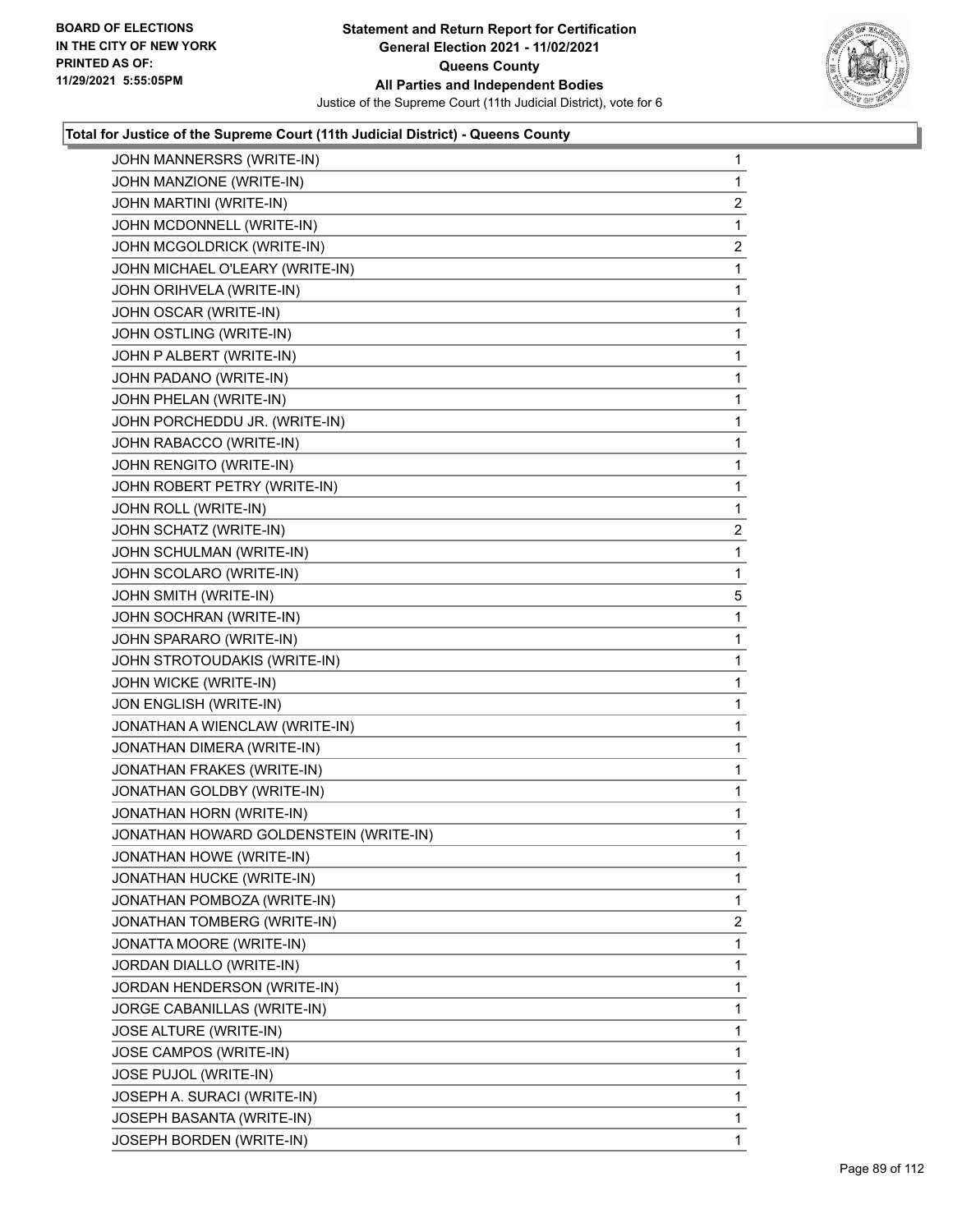

| JOSEPH BROWN (WRITE-IN)                   | $\mathbf{1}$   |
|-------------------------------------------|----------------|
| JOSEPH COCANNON (WRITE-IN)                | $\overline{2}$ |
| JOSEPH DOE (WRITE-IN)                     | $\mathbf{1}$   |
| JOSEPH DREDD (WRITE-IN)                   | $\mathbf 1$    |
| JOSEPH DUBOWSKI (WRITE-IN)                | 1              |
| JOSEPH F KASPER (WRITE-IN)                | 1              |
| JOSEPH F. KASPER (WRITE-IN)               | $\overline{c}$ |
| JOSEPH FINN (WRITE-IN)                    | $\mathbf 1$    |
| JOSEPH H. KANNER, ESQ. (WRITE-IN)         | 1              |
| JOSEPH HAGGERTY (WRITE-IN)                | $\mathbf 1$    |
| JOSEPH IOVINO (WRITE-IN)                  | $\mathbf 1$    |
| JOSEPH KASPER (WRITE-IN)                  | 6              |
| JOSEPH LYNCH (WRITE-IN)                   | $\mathbf 1$    |
| JOSEPH MARTHONE (WRITE-IN)                | $\mathbf 1$    |
| JOSEPH NAPOLEONE (WRITE-IN)               | 1              |
| JOSEPH P. MAMA (WRITE-IN)                 | $\mathbf 1$    |
| JOSEPH QUINN (WRITE-IN)                   | 1              |
| JOSEPH R. CASCIO (WRITE-IN)               | 2              |
| JOSEPH R. CONCANNON (WRITE-IN)            | 4              |
| JOSEPH ROSAN (WRITE-IN)                   | $\mathbf 1$    |
| JOSEPH S. GUZZARDI (WRITE-IN)             | 1              |
| JOSEPH SANDERS (WRITE-IN)                 | $\mathbf 1$    |
| JOSEPH SMITH (WRITE-IN)                   | 1              |
| JOSEPH SURACI (WRITE-IN)                  | 2              |
| JOSEPH T. NIZZELY (WRITE-IN)              | $\mathbf{1}$   |
| JOSEPH TUZZOLO (WRITE-IN)                 | $\mathbf{1}$   |
| JOSEPH V. CUSTO (WRITE-IN)                | $\mathbf{1}$   |
| JOSEPH WAGNER (WRITE-IN)                  | 2              |
| JOSH BLOCHE (WRITE-IN)                    | $\mathbf{1}$   |
| JOSH STERN (WRITE-IN)                     | $\mathbf{1}$   |
| JOSHUA ABRAMS (WRITE-IN)                  | $\mathbf 1$    |
| JOSHUA VILENISKIS (WRITE-IN)              | 1              |
| JOSPEH F. KASPER (WRITE-IN)               | 1              |
| JOSSELYN ATAHUALPA (WRITE-IN)             | 1              |
| JUAN ARDILA (WRITE-IN)                    | 4              |
| JUAN BAZAN (WRITE-IN)                     | $\mathbf{1}$   |
| JUAN CARLOS RESTREPO-RODRIGUEZ (WRITE-IN) | 2              |
| JUAN GONZALEZ (WRITE-IN)                  | 1              |
| JUDAH BOTNICK (WRITE-IN)                  | 1              |
| JUDGE JUDY SHANKMAN (WRITE-IN)            | 1              |
| JUDGE KULLAS (WRITE-IN)                   | $\mathbf{1}$   |
| JUDGE WAPNER (WRITE-IN)                   | $\mathbf{1}$   |
| JUDI LEVY (WRITE-IN)                      | $\mathbf{1}$   |
| JUDITH A. MATTICH (WRITE-IN)              | 1              |
| JUDITH GOLDINER (WRITE-IN)                | $\mathbf{1}$   |
| JUDITH JACKSON (WRITE-IN)                 | 1              |
|                                           |                |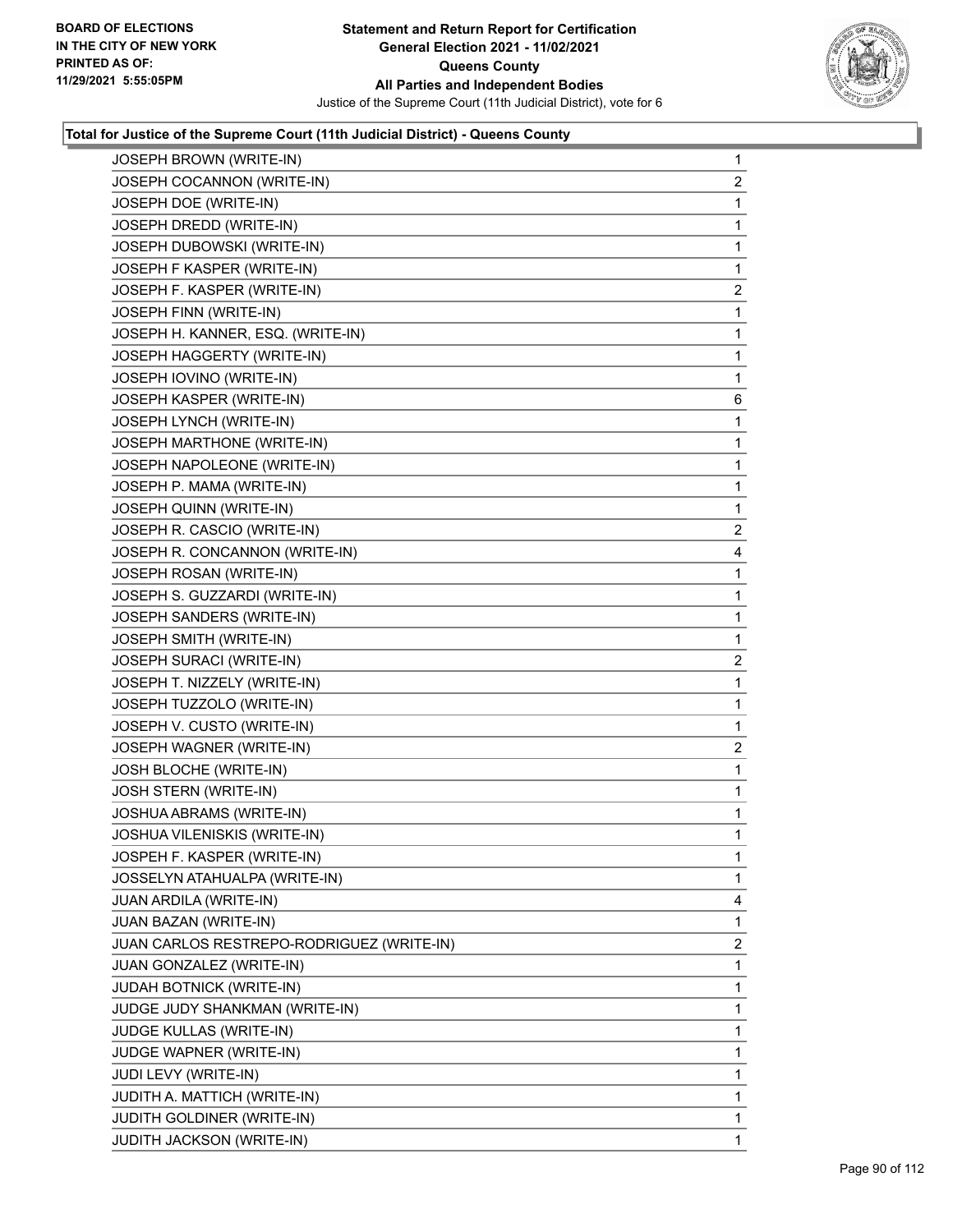

| JUDITH SHEINDLIN (WRITE-IN)       | 8              |
|-----------------------------------|----------------|
| JULIA CORCORAN (WRITE-IN)         | $\mathbf{1}$   |
| JULIAN GARZA (WRITE-IN)           | 1              |
| JULIE GIANCA (WRITE-IN)           | $\mathbf 1$    |
| JULIE SCHOONOVAL (WRITE-IN)       | 1              |
| JULIE STAPLETON (WRITE-IN)        | 1              |
| JULIEN BLANC (WRITE-IN)           | $\mathbf{1}$   |
| JULIUS CAESAR (WRITE-IN)          | $\mathbf{1}$   |
| JUMAANE D. WILLIAMS (WRITE-IN)    | 1              |
| JUSTIN CARROLL (WRITE-IN)         | $\mathbf 1$    |
| JUSTIN CATAPANO (WRITE-IN)        | 1              |
| <b>JUSTIN DESOLA (WRITE-IN)</b>   | 1              |
| JUSTIN DOJNAN (WRITE-IN)          | $\mathbf{1}$   |
| <b>JUSTIN RIVERA (WRITE-IN)</b>   | 1              |
| JUSTIN ZWEIFLER (WRITE-IN)        | 2              |
| KAARTHIKA RICHARD CHOW (WRITE-IN) | $\mathbf 1$    |
| KACPER GRABINSKI (WRITE-IN)       | 1              |
| KAMADO TANJIRO (WRITE-IN)         | 1              |
| KANYE WEST (WRITE-IN)             | 6              |
| KARA KIRCHOTT (WRITE-IN)          | $\mathbf{1}$   |
| KARA NOWAKOWSKI (WRITE-IN)        | 1              |
| KARA VICTIM (WRITE-IN)            | $\mathbf 1$    |
| KARAN KUKREJA (WRITE-IN)          | 1              |
| KAREN LUCAS (WRITE-IN)            | 1              |
| KAREN SEIDLER (WRITE-IN)          | $\mathbf{1}$   |
| KAREN STRAUZER (WRITE-IN)         | 1              |
| KAREN WEBBER (WRITE-IN)           | 1              |
| KARINA ALOMAR (WRITE-IN)          | $\mathbf 1$    |
| KARISHMA DAIBEE (WRITE-IN)        | 1              |
| KARL M. COOPER (WRITE-IN)         | 3              |
| KARL MARX (WRITE-IN)              | $\overline{2}$ |
| KARTIK MENTA (WRITE-IN)           | 1              |
| KAT TIMPF (WRITE-IN)              | 1              |
| KATHRYN WALLEM (WRITE-IN)         | $\overline{2}$ |
| KATYA ZAMO (WRITE-IN)             | 1              |
| KAY LEIGH MCEMILLY (WRITE-IN)     | 1              |
| KAYED FASFOUS (WRITE-IN)          | 1              |
| KEANU LOYOLA (WRITE-IN)           | 1              |
| KEELIN REILLY (WRITE-IN)          | 1              |
| KEITH FELDENFELD (WRITE-IN)       | $\overline{2}$ |
| KEITH HERNANDEZ (WRITE-IN)        | 1              |
| KEITH REHBERGER (WRITE-IN)        | 1              |
| KEITH RICHARDS (WRITE-IN)         | $\mathbf{1}$   |
| KEITH SULLIVAN (WRITE-IN)         | 5              |
| KEN CARL (WRITE-IN)               | 1              |
| KEN HOLDER (WRITE-IN)             | $\mathbf{1}$   |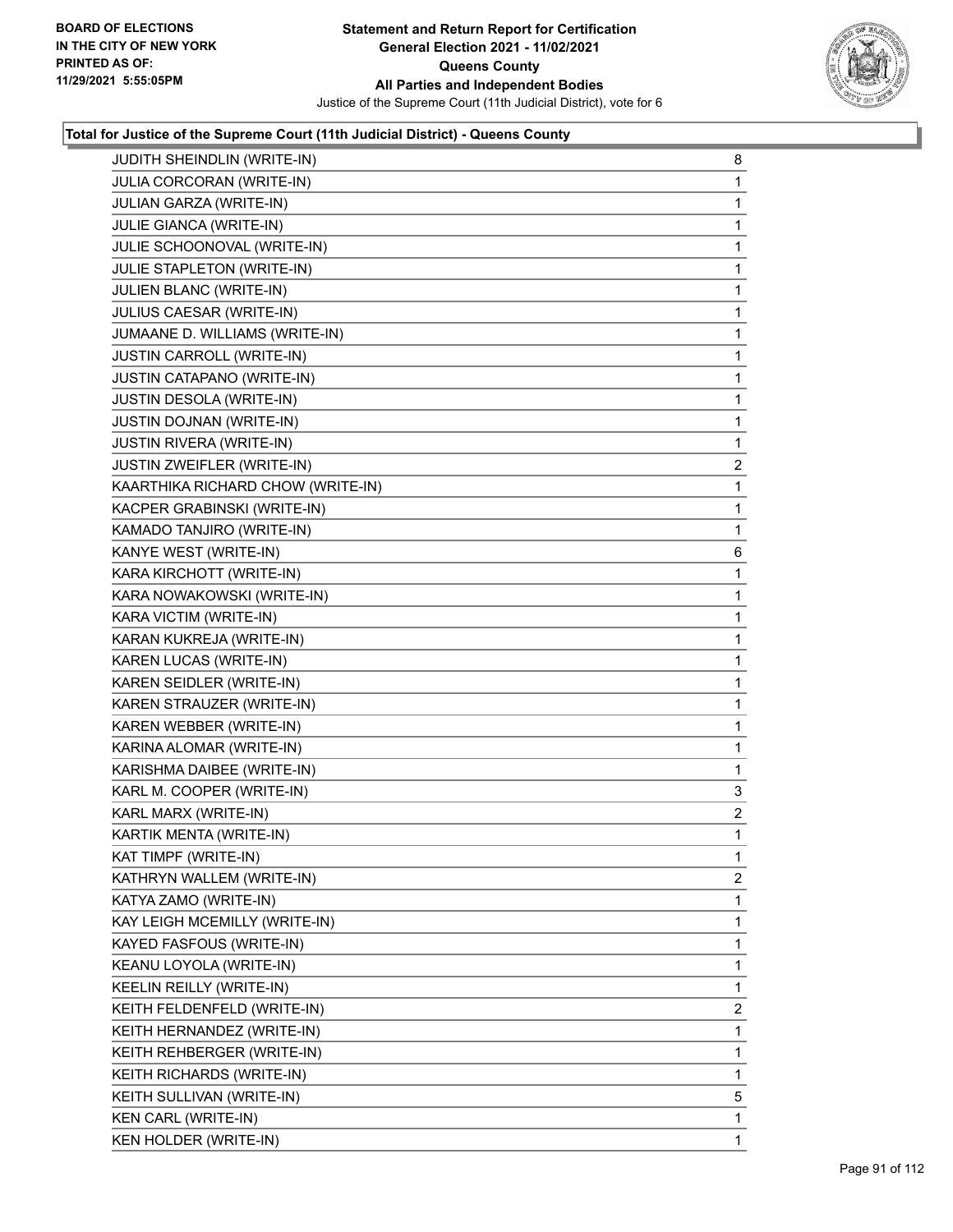

| <b>KEN STEIN (WRITE-IN)</b>    | 1              |
|--------------------------------|----------------|
| KEN WOLFRATH (WRITE-IN)        | 1              |
| KENDALL JENNER (WRITE-IN)      | 1              |
| KENICHI WILSON (WRITE-IN)      | $\overline{a}$ |
| KENNETH ANSLEY (WRITE-IN)      | 1              |
| KENNETH FISHER (WRITE-IN)      | 1              |
| KENNETH GOOD (WRITE-IN)        | 1              |
| KENNETH O'DONNELL (WRITE-IN)   | 1              |
| KENNETH SCHAFFER (WRITE-IN)    | 1              |
| KENNETH SHAFFER (WRITE-IN)     | 1              |
| KERRY ROTTEMBERGER (WRITE-IN)  | 1              |
| KERRY WATSON (WRITE-IN)        | 1              |
| KEVIN BOYLE (WRITE-IN)         | 4              |
| KEVIN BUGGY (WRITE-IN)         | 1              |
| KEVIN CARRIGAN (WRITE-IN)      | 1              |
| KEVIN COURSEY (WRITE-IN)       | $\overline{a}$ |
| KEVIN CRAWFORD (WRITE-IN)      | 1              |
| KEVIN DUFFY (WRITE-IN)         | $\overline{c}$ |
| KEVIN GEIGER (WRITE-IN)        | 1              |
| KEVIN HARGARTY (WRITE-IN)      | 1              |
| KEVIN ISSAC (WRITE-IN)         | 1              |
| KEVIN J BOYLE (WRITE-IN)       | 1              |
| KEVIN J. HANRATTY (WRITE-IN)   | 1              |
| KEVIN JOHN KEHOE (WRITE-IN)    | 1              |
| KEVIN LEE (WRITE-IN)           | 1              |
| KEVIN MACTIERNAN (WRITE-IN)    | 1              |
| KEVIN O'BRIEN (WRITE-IN)       | $\overline{c}$ |
| KEVIN R MEDINA (WRITE-IN)      | 1              |
| KEVIN RILEY (WRITE-IN)         | $\mathbf{1}$   |
| KEVIN TSAI (WRITE-IN)          | 1              |
| KEVIN WILLIAMS (WRITE-IN)      | 1              |
| KEVIN WONG (WRITE-IN)          | 1              |
| KHAAIR MORRISON (WRITE-IN)     | 2              |
| KHALID LEWIS (WRITE-IN)        | 1              |
| KHLOE KARDASHIAN (WRITE-IN)    | 2              |
| KIERA GUZZO (WRITE-IN)         | 4              |
| KIM KARDASHIAN (WRITE-IN)      | 1              |
| KIMBERLY FOGAL (WRITE-IN)      | 1              |
| KIMON C THERMOS (WRITE-IN)     | 1              |
| KIMON C. THERMOS (WRITE-IN)    | 1              |
| KIS ANN NESBIT (WRITE-IN)      | 1              |
| KLOPED ISAAC (WRITE-IN)        | 1              |
| KOURTNEY KARDASHIAN (WRITE-IN) | 1              |
| KRISTIN HAUSER (WRITE-IN)      | 1              |
| KUNCHOK DOLMA (WRITE-IN)       | 1              |
| KWAN C ZOFEE (WRITE-IN)        | 1              |
|                                |                |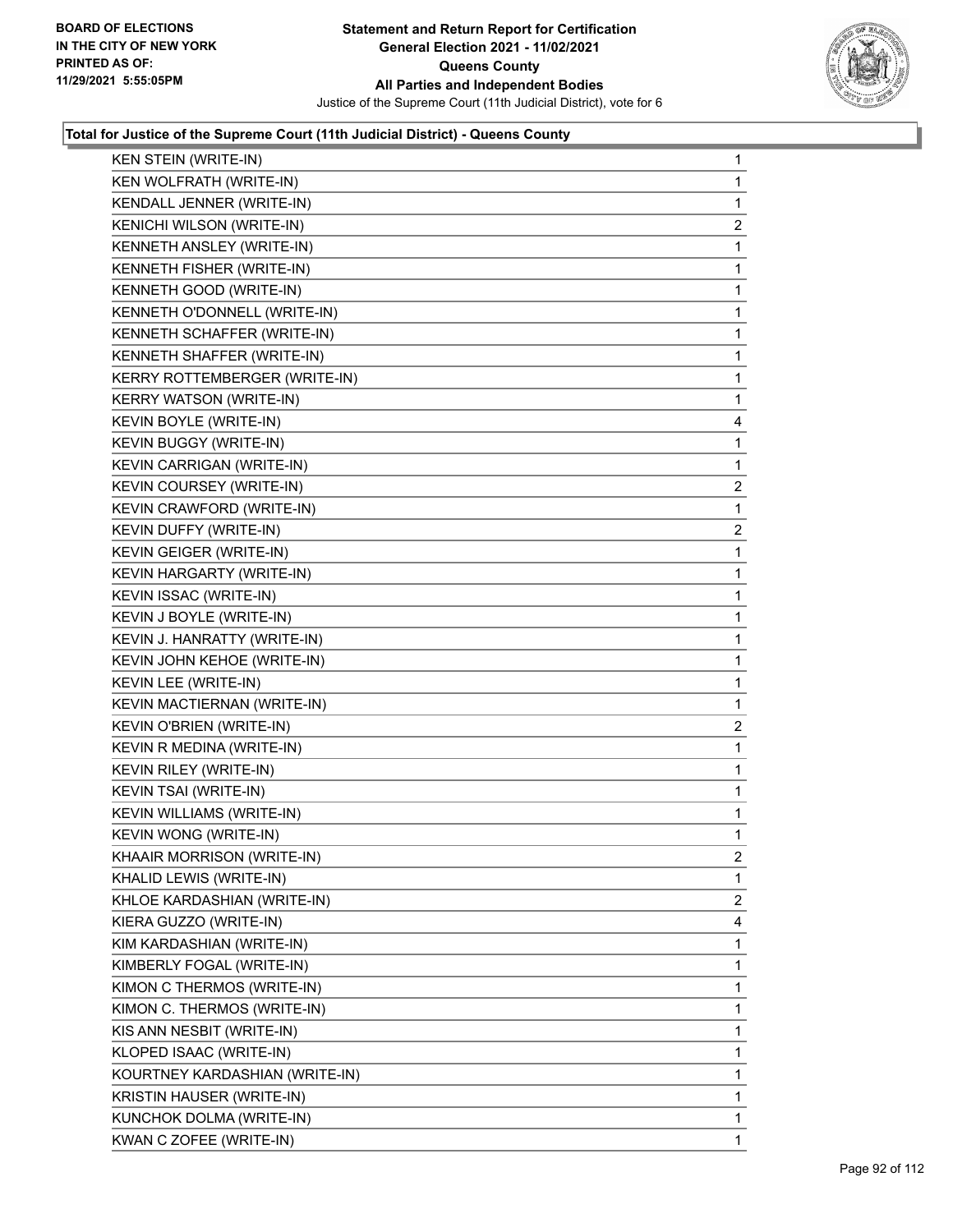

| KWOK KEUNG MAN (WRITE-IN)          | $\mathbf{1}$   |
|------------------------------------|----------------|
| KWOK PUN MAN (WRITE-IN)            | 1              |
| KYLA KUVACH (WRITE-IN)             | 1              |
| KYLIE JENNER (WRITE-IN)            | 1              |
| KYRIE IRVING (WRITE-IN)            | $\overline{2}$ |
| KYZSEFF CZIENTA (WRITE-IN)         | 1              |
| LARA GREGORY (WRITE-IN)            | 1              |
| LARISE ZAKIENE (WRITE-IN)          | 1              |
| LARRY DARREL (WRITE-IN)            | 1              |
| LARRY GREGORIOU (WRITE-IN)         | 1              |
| LAURA ERASO (WRITE-IN)             | $\overline{2}$ |
| LAURA JORDAN (WRITE-IN)            | 1              |
| LAUREN PUCCIO (WRITE-IN)           | 1              |
| LAURGN SLUTNICK WEIBERG (WRITE-IN) | 1              |
| LAURIE A REISCH (WRITE-IN)         | 1              |
| LAWRENCE E KENCHEN (WRITE-IN)      | 1              |
| LAWRENCE FINE (WRITE-IN)           | 1              |
| LAWRENCE J. KAMSKY (WRITE-IN)      | 1              |
| LAWRENCE LITWICK (WRITE-IN)        | 1              |
| LAWRENCE PANNATINO (WRITE-IN)      | 1              |
| LAWRENCE SPAHN (WRITE-IN)          | $\overline{2}$ |
| LEAH GO (WRITE-IN)                 | 1              |
| LEAH LANG (WRITE-IN)               | $\overline{2}$ |
| LEANDRE JOHN (WRITE-IN)            | $\overline{2}$ |
| LEBA WALLACH (WRITE-IN)            | 1              |
| LEE P. RADIN (WRITE-IN)            | 1              |
| LEEBA KERZER (WRITE-IN)            | 1              |
| LEIA ORGANA (WRITE-IN)             | 1              |
| LEO JACOBS (WRITE-IN)              | 1              |
| LEO JOHN (WRITE-IN)                | 1              |
| LEO TREIBEN (WRITE-IN)             | 1              |
| LEONARD BACINO (WRITE-IN)          | $\overline{2}$ |
| LEONARD BATES (WRITE-IN)           | 1              |
| LEONARD E. DRAVES (WRITE-IN)       | 1              |
| LEONOR AVILES (WRITE-IN)           | 1              |
| LEREINA ROODENBURG (WRITE-IN)      | 1              |
| LETICIA OCHOA (WRITE-IN)           | 1              |
| LETITIA JAMES (WRITE-IN)           | 1              |
| LEW M. SIMON (WRITE-IN)            | $\overline{2}$ |
| LIAM O'CONNELL (WRITE-IN)          | 1              |
| LILLIAN WON (WRITE-IN)             | 1              |
| LIN LEONG (WRITE-IN)               | 1              |
| LINA LEE (WRITE-IN)                | 1              |
| LINDA CAMPANELLI (WRITE-IN)        | 1              |
| LINDA KELLY (WRITE-IN)             | 1              |
| LINDA PRICE (WRITE-IN)             | 1.             |
|                                    |                |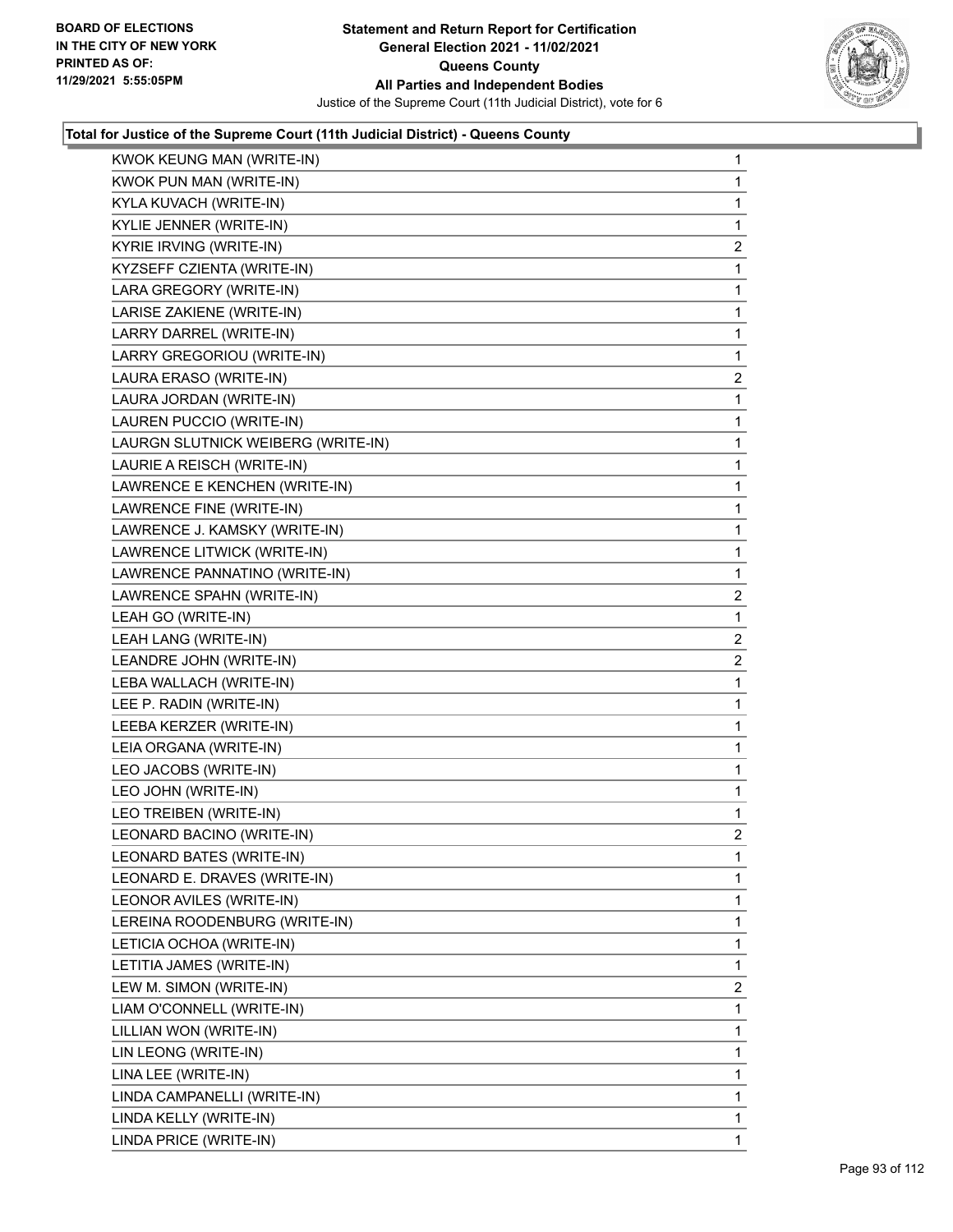

| LINDA ROUNDTREE (WRITE-IN)           | 1              |
|--------------------------------------|----------------|
| LINUX KATT (WRITE-IN)                | 1              |
| LISA CATAPANO (WRITE-IN)             | $\overline{2}$ |
| LISA DIERBECK (WRITE-IN)             | 1              |
| LISA J LAPLACE (WRITE-IN)            | 1              |
| LISA KELLER (WRITE-IN)               | 1              |
| LISA MAGEE (WRITE-IN)                | 1              |
| LISA R HALL (WRITE-IN)               | 1              |
| LISA SIMPSON (WRITE-IN)              | 1              |
| LISA WESTON (WRITE-IN)               | 1              |
| LLOYD PAREJA (WRITE-IN)              | 1              |
| LOGAN KADOCHNIKOV (WRITE-IN)         | 1              |
| LOLA TANNY JOLIE RICHARDS (WRITE-IN) | 1              |
| LORD VOLDEMORT (WRITE-IN)            | 1              |
| LOUIS FEINBERG (WRITE-IN)            | 1              |
| LUCA FRONER (WRITE-IN)               | 1              |
| LUCA SIMICICH (WRITE-IN)             | 1              |
| LUCAS PETER KWOK (WRITE-IN)          | 1              |
| LUCY LOPEZ (WRITE-IN)                | 1              |
| LUCY RICARDO (WRITE-IN)              | 1              |
| LUIS MENENARA (WRITE-IN)             | 1              |
| LUKE SCARDIGNO (WRITE-IN)            | 1              |
| LUKE SKYWALKER (WRITE-IN)            | 1              |
| LUKE VOIGT (WRITE-IN)                | 1              |
| LUMARIE MADONALDO CRUZ (WRITE-IN)    | 1              |
| LUMARIE MALDONADO CRUZ (WRITE-IN)    | 1              |
| LYLA BATTACHA (WRITE-IN)             | 1              |
| LYLA ROSE KOHN (WRITE-IN)            | 1              |
| LYLE GITTENS (WRITE-IN)              | 1              |
| LYNNE KUHLE (WRITE-IN)               | 1              |
| MACK JENKINS (WRITE-IN)              | 1              |
| MADELEINE LESLIE-SKALLER (WRITE-IN)  | 1              |
| MADELINE CONWAY (WRITE-IN)           | 1              |
| MAGGIE MINOGUE (WRITE-IN)            | 1              |
| MALIA JOHN (WRITE-IN)                | 1              |
| MALIKAM CALLENDER (WRITE-IN)         | 1              |
| MALLIKA P. WALIA (WRITE-IN)          | 1              |
| MARC GRODSKY (WRITE-IN)              | 1              |
| MARC POTTAK (WRITE-IN)               | 1              |
| MARC REISCH (WRITE-IN)               | 2              |
| MARC TAYLOR (WRITE-IN)               | 1              |
| MARC WHINSTON (WRITE-IN)             | 1              |
| MARCELINE B. TEMPESTA (WRITE-IN)     | 1              |
| MARCIA M FRANCIS (WRITE-IN)          | 1              |
| MARCO ALBINO (WRITE-IN)              | 1              |
| MARCO SIMICICH (WRITE-IN)            | 1              |
|                                      |                |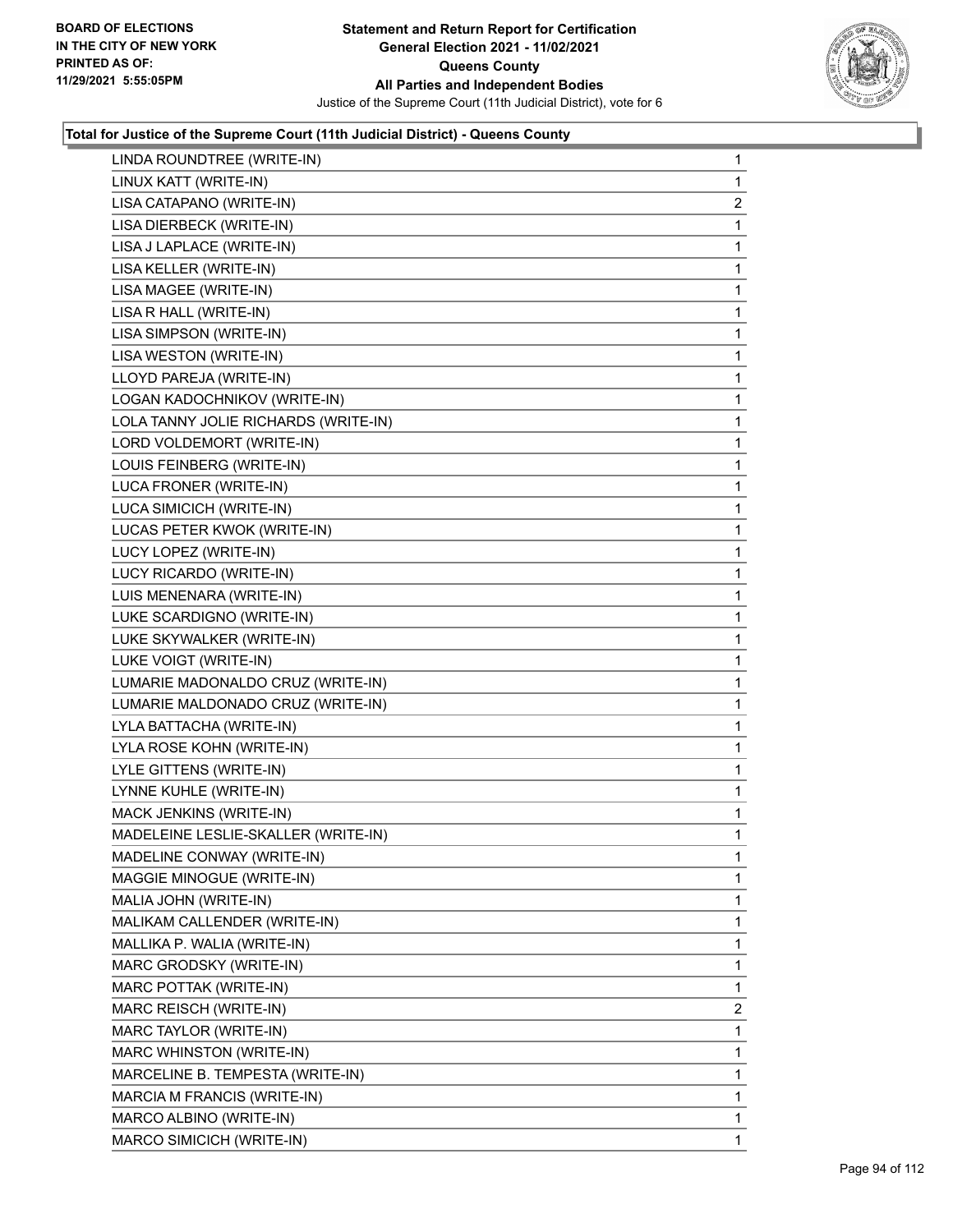

| MARGARET PARKER (WRITE-IN)         | $\mathbf{1}$   |
|------------------------------------|----------------|
| MARGE SIMPSON (WRITE-IN)           | $\mathbf{1}$   |
| MARI L. RUSSER (WRITE-IN)          | 1              |
| MARIA AMOR (WRITE-IN)              | $\mathbf 1$    |
| MARIA ARELLONO (WRITE-IN)          | $\mathbf 1$    |
| MARIA BARTRIROMO (WRITE-IN)        | 1              |
| MARIA POULOS (WRITE-IN)            | 1              |
| MARIA RESSOS (WRITE-IN)            | $\mathbf{1}$   |
| MARIA ROSALIND MARTINEZ (WRITE-IN) | 1              |
| MARILOU PUSANG (WRITE-IN)          | $\mathbf 1$    |
| MARILYN MENDOZA (WRITE-IN)         | $\mathbf 1$    |
| MARILYN MILIAN (WRITE-IN)          | $\overline{2}$ |
| MARINA BACINO (WRITE-IN)           | 1              |
| MARIO CUOMO (WRITE-IN)             | $\mathbf{1}$   |
| MARION BARRY (WRITE-IN)            | 1              |
| MARION SMITH (WRITE-IN)            | $\mathbf 1$    |
| MARIOS KAFANTARIS (WRITE-IN)       | $\mathbf 1$    |
| MARISSA ELLERIAREAP (WRITE-IN)     | 1              |
| MARK BIBLIS (WRITE-IN)             | 1              |
| MARK BRUH (WRITE-IN)               | $\mathbf 1$    |
| MARK DZEMIA (WRITE-IN)             | 1              |
| MARK HERAN (WRITE-IN)              | $\mathbf 1$    |
| MARK LAPUINTE (WRITE-IN)           | $\mathbf 1$    |
| MARK LEVIN (WRITE-IN)              | 5              |
| MARK LEVINE (WRITE-IN)             | 1              |
| MARK MURYNEC (WRITE-IN)            | 2              |
| MARK S. ANDERSON (WRITE-IN)        | 1              |
| MARK SALEWSKI (WRITE-IN)           | 1              |
| MARRAND MCACPINE (WRITE-IN)        | $\mathbf 1$    |
| MARSHALL ERICKSEN (WRITE-IN)       | 1              |
| MARTHA L. ALBINO (WRITE-IN)        | 1              |
| MARTHA MURILLO (WRITE-IN)          | $\mathbf{1}$   |
| MARTIN C OTERO (WRITE-IN)          | $\mathbf 1$    |
| MARTIN J. SCHULMAN (WRITE-IN)      | 1              |
| MARTIN SANDLER (WRITE-IN)          | 1              |
| MARTIN SHULMAN, ESQ. (WRITE-IN)    | 1              |
| MARTIN TUBRIDY (WRITE-IN)          | 1              |
| MARVIN BERKELEY (WRITE-IN)         | 1              |
| MARVIN JEFFCOAT (WRITE-IN)         | $\overline{2}$ |
| MARVIN SRULOWITZ (WRITE-IN)        | 1              |
| MARY ANN SPICIJARIC (WRITE-IN)     | 2              |
| MARY E BROGAN (WRITE-IN)           | 1              |
| MARY HOLLAND (WRITE-IN)            | 1              |
| MARY MCCOULLAGH (WRITE-IN)         | 2              |
| MARY NOONE (WRITE-IN)              | 1              |
| MARY O'BYRNE (WRITE-IN)            | 1              |
|                                    |                |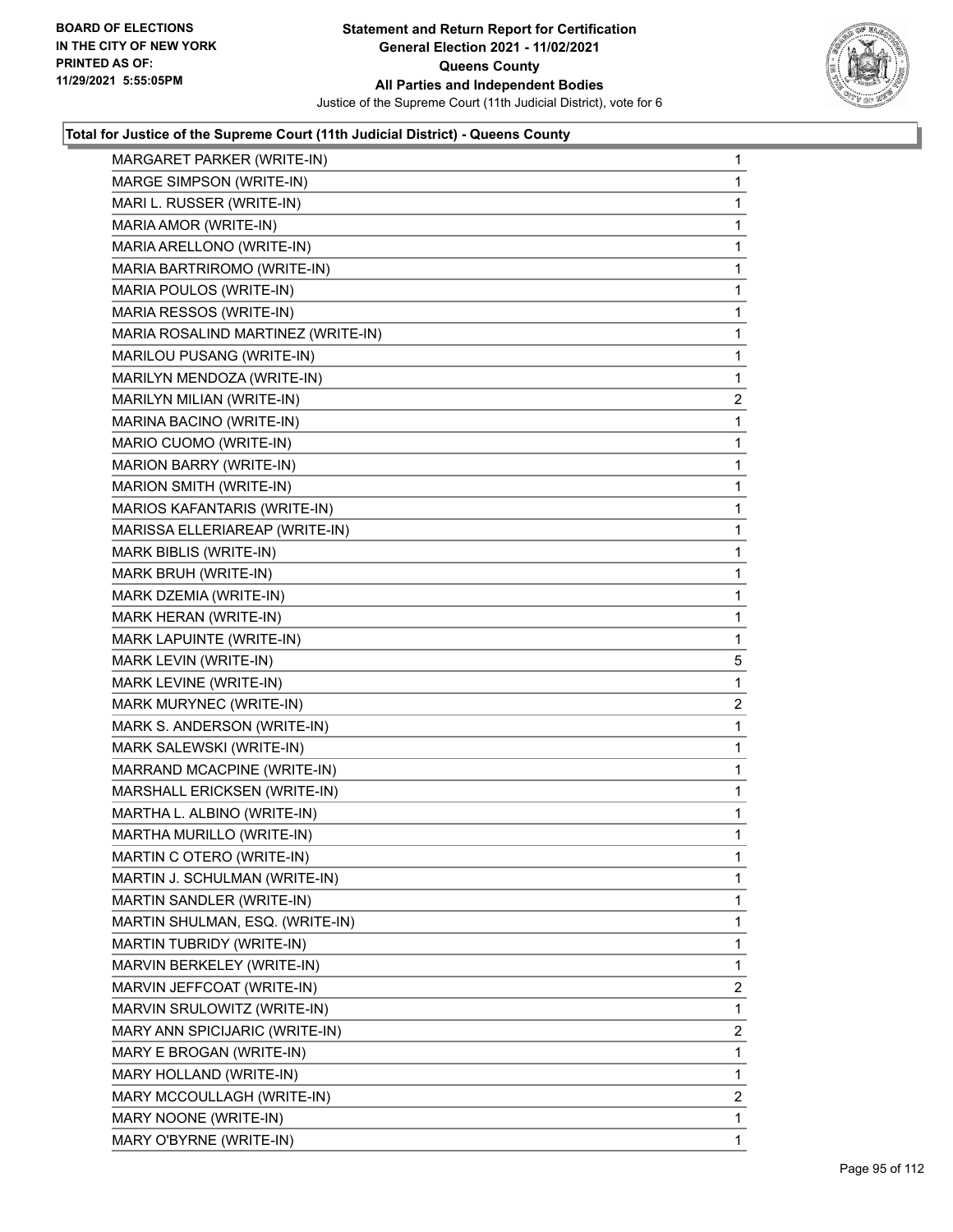

| MARY OLIVERI (WRITE-IN)      | 1              |
|------------------------------|----------------|
| MARY TRUMP (WRITE-IN)        | 1              |
| MASSIMO D'ELIA (WRITE-IN)    | 1              |
| MATEUSZ BEDNATH (WRITE-IN)   | 1              |
| MATT BYNDER (WRITE-IN)       | 1              |
| MATT KELLY (WRITE-IN)        | 1              |
| MATT LEON (WRITE-IN)         | 1              |
| MATT O'EMIC (WRITE-IN)       | 1              |
| MATT POWERS (WRITE-IN)       | 1              |
| MATT STUPP (WRITE-IN)        | 1              |
| MATTHEW BLUER (WRITE-IN)     | 1              |
| MATTHEW CHRISTMAN (WRITE-IN) | 1              |
| MATTHEW COHEN (WRITE-IN)     | 1              |
| MATTHEW D HUNTER (WRITE-IN)  | $\overline{2}$ |
| MATTHEW DIEMIC (WRITE-IN)    | 1              |
| MATTHEW FINSTON (WRITE-IN)   | 1              |
| MATTHEW J. ROUTH (WRITE-IN)  | 1              |
| MATTHEW KESSLER (WRITE-IN)   | 1              |
| MATTHEW L. GRASSO (WRITE-IN) | 1              |
| MATTHEW LIALO (WRITE-IN)     | 1              |
| MATTHEW MAZOLLA (WRITE-IN)   | 1              |
| MATTHEW REISCH (WRITE-IN)    | 1              |
| MAUKO SMART (WRITE-IN)       | 1              |
| MAVI CONNOR KUHLE (WRITE-IN) | 1              |
| MAX EUGENE JR. (WRITE-IN)    | 1              |
| MAX ROSE (WRITE-IN)          | 1              |
| MAX RUST (WRITE-IN)          | 1              |
| MAX STERLING (WRITE-IN)      | 1              |
| MAX UTZSCHNEIDER (WRITE-IN)  | $\overline{2}$ |
| MAY MARCUS (WRITE-IN)        | 1              |
| MAYA D WILEY (WRITE-IN)      | 1              |
| MAYA D. WILEY (WRITE-IN)     | 1              |
| MAYA KOVACH (WRITE-IN)       | 1              |
| MAYCE KOVACH (WRITE-IN)      | 1              |
| MAZEL FUNG (WRITE-IN)        | 1              |
| MEGHAN K. ZWIEBEL (WRITE-IN) | 2              |
| MEIR ADLER (WRITE-IN)        | 1              |
| MEIR GOLD (WRITE-IN)         | 1              |
| MEKITA COE (WRITE-IN)        | 1              |
| MELANIA TRUMP (WRITE-IN)     | $\overline{2}$ |
| MELANIE MILANO (WRITE-IN)    | 1              |
| MELINDA KATZ (WRITE-IN)      | 1              |
| MELISSA B. MORA (WRITE-IN)   | 1              |
| MELISSA FEDORNAK (WRITE-IN)  | 1              |
| MELISSA SKLARZ (WRITE-IN)    | $\overline{2}$ |
| MELQUIADA GAGARIN (WRITE-IN) | 1              |
|                              |                |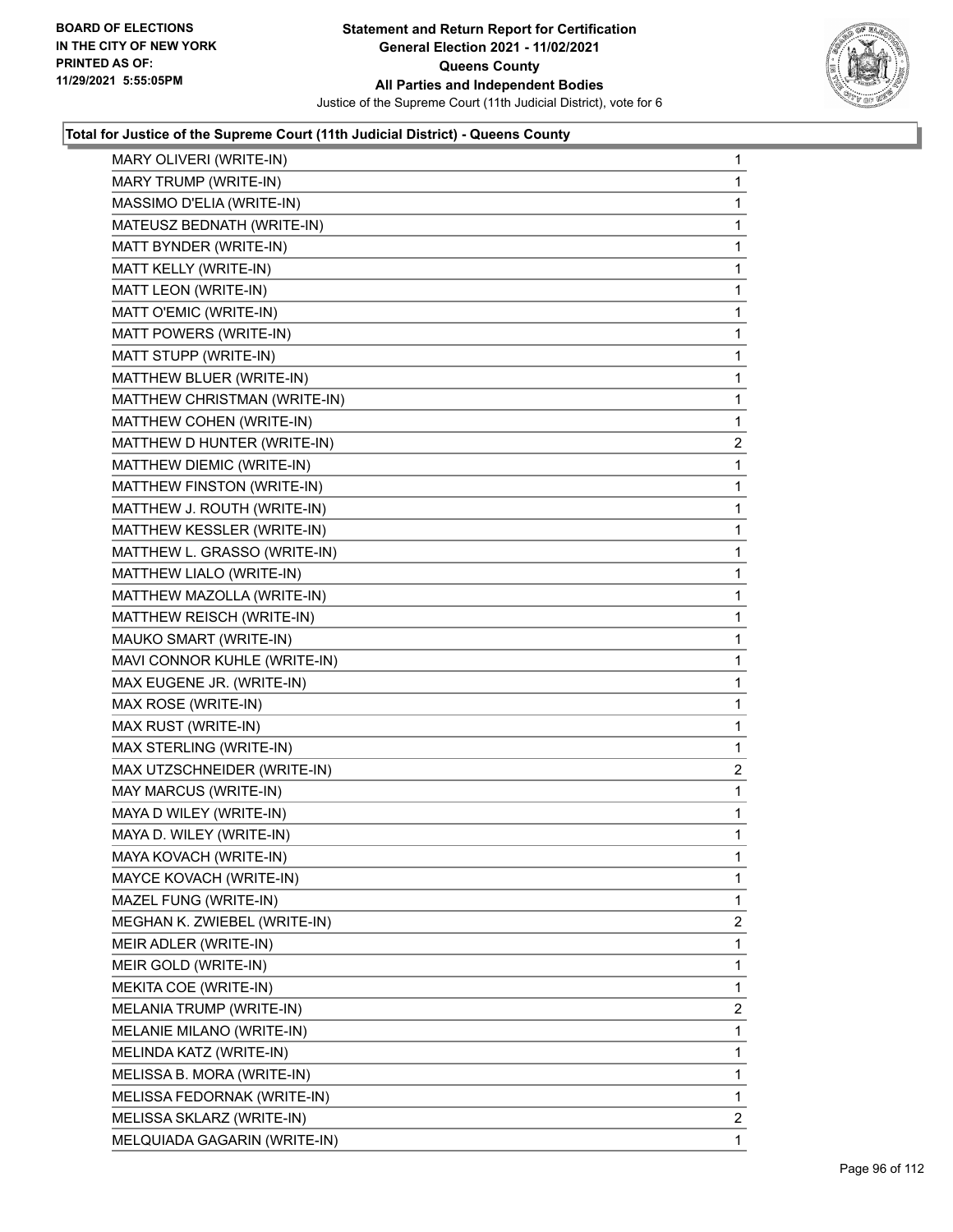

| MELVIN DALERE (WRITE-IN)             | 1                       |
|--------------------------------------|-------------------------|
| MELVYN GOLDMAN (WRITE-IN)            | 1                       |
| MERA YUI (WRITE-IN)                  | 1                       |
| MERCEDES CANO (WRITE-IN)             | 1                       |
| MERRICK GARLAND (WRITE-IN)           | 1                       |
| MIA ZEGARRA (WRITE-IN)               | 1                       |
| MICHAEL ASHTON JR. (WRITE-IN)        | $\overline{\mathbf{c}}$ |
| MICHAEL B. DANIELS (WRITE-IN)        | 1                       |
| MICHAEL BALABON (WRITE-IN)           | 1                       |
| MICHAEL BEALE (WRITE-IN)             | 1                       |
| MICHAEL BLOOMBERG (WRITE-IN)         | 6                       |
| MICHAEL C. NAYAR (WRITE-IN)          | 1                       |
| MICHAEL CHARLES BARON JR. (WRITE-IN) | 1                       |
| MICHAEL CHEN (WRITE-IN)              | 1                       |
| MICHAEL CONIGLIARO (WRITE-IN)        | $\overline{2}$          |
| MICHAEL COXNE (WRITE-IN)             | 1                       |
| MICHAEL D CLAMENTE (WRITE-IN)        | 1                       |
| MICHAEL GOLDMAN (WRITE-IN)           | 11                      |
| MICHAEL GORDON (WRITE-IN)            | 1                       |
| MICHAEL GORNLEY (WRITE-IN)           | 1                       |
| MICHAEL GUGLIEMI (WRITE-IN)          | 1                       |
| MICHAEL HERCASYMCHUK (WRITE-IN)      | 1                       |
| MICHAEL HILARY (WRITE-IN)            | 1                       |
| MICHAEL HYNES (WRITE-IN)             | 1                       |
| MICHAEL KRAFSIG (WRITE-IN)           | 1                       |
| MICHAEL LOCASIO (WRITE-IN)           | 1                       |
| MICHAEL M. DEAR (WRITE-IN)           | 1                       |
| MICHAEL MARROIDES (WRITE-IN)         | 1                       |
| MICHAEL MILLER (WRITE-IN)            | 1                       |
| MICHAEL MORVILLO (WRITE-IN)          | 1                       |
| MICHAEL MOUSE (WRITE-IN)             | 1                       |
| MICHAEL MULGREW (WRITE-IN)           | 1                       |
| MICHAEL NAMAWKZ (WRITE-IN)           | 1                       |
| MICHAEL NOONE (WRITE-IN)             | $\overline{2}$          |
| MICHAEL NOONE JR. (WRITE-IN)         | 1                       |
| MICHAEL O'CONNER (WRITE-IN)          | 1                       |
| MICHAEL PAROBEK (WRITE-IN)           | 1                       |
| MICHAEL PASCUAL (WRITE-IN)           | 1                       |
| MICHAEL PIPAS (WRITE-IN)             | 1                       |
| MICHAEL PORCHEDDU (WRITE-IN)         | 1                       |
| MICHAEL RADOSTA (WRITE-IN)           | 1                       |
| MICHAEL SAKS (WRITE-IN)              | 1                       |
| MICHAEL SCHECHTER (WRITE-IN)         | $\overline{c}$          |
| MICHAEL SKROKOV (WRITE-IN)           | 1                       |
| MICHAEL SWEENY (WRITE-IN)            | 1                       |
| MICHAEL T WOOHY (WRITE-IN)           | 1                       |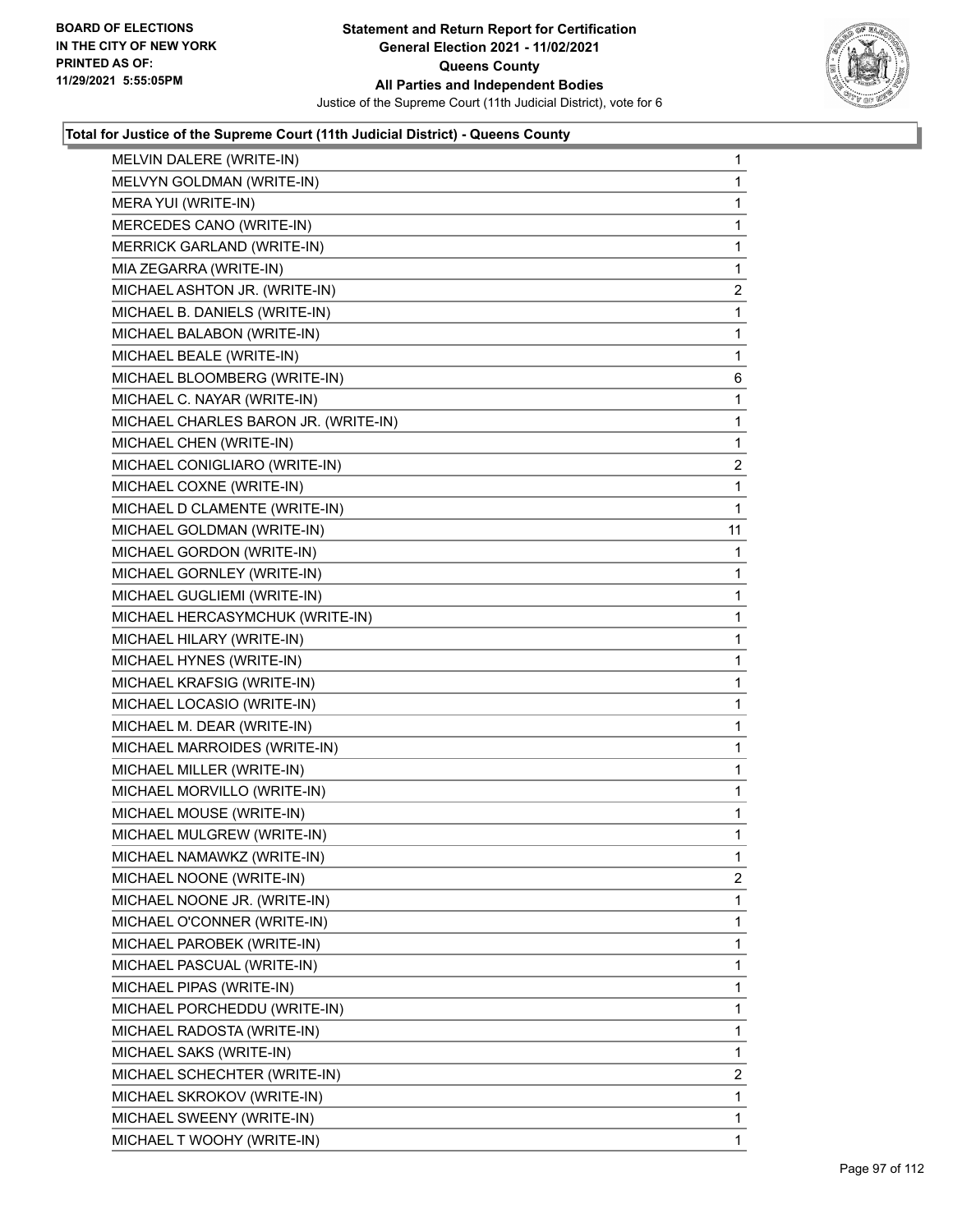

| MICHAEL TORRE (WRITE-IN)          | 1              |
|-----------------------------------|----------------|
| MICHAEL TRESTER (WRITE-IN)        | 1              |
| MICHAEL V. GRASSO (WRITE-IN)      | $\overline{a}$ |
| MICHAEL W. GRIFFIN (WRITE-IN)     | 1              |
| MICHAEL YAVINSKY (WRITE-IN)       | 1              |
| MICHEAL PILOTIN (WRITE-IN)        | 1              |
| MICHELLE ALERARATER (WRITE-IN)    | 1              |
| MICHELLE MONGELUZO (WRITE-IN)     | 1              |
| MICHELLE OBAMA (WRITE-IN)         | 1              |
| MICHELLE TARAGARIA (WRITE-IN)     | 1              |
| MICK JAGGER (WRITE-IN)            | 1              |
| MICKEY MOUSE (WRITE-IN)           | 32             |
| MIGDAD QAWASMEH (WRITE-IN)        | 1              |
| MIGUEL HERRERA (WRITE-IN)         | 1              |
| MIGUEL SANTANA (WRITE-IN)         | 1              |
| MIKE HERNANDEZ (WRITE-IN)         | 1              |
| MIKE HUNT (WRITE-IN)              | 1              |
| MIKE JERRY (WRITE-IN)             | 1              |
| MIKE JUDGE (WRITE-IN)             | 1              |
| MIKE PENCE (WRITE-IN)             | 1              |
| MIKE SMITH (WRITE-IN)             | 3              |
| MIKE TAYLOR (WRITE-IN)            | 1              |
| MIKE WHITE (WRITE-IN)             | $\overline{a}$ |
| MILLER PROMER (WRITE-IN)          | 1              |
| MILLS LANE (WRITE-IN)             | 1              |
| MILTON NORDLICHT (WRITE-IN)       | 1              |
| MIMI CAT (WRITE-IN)               | 1              |
| MINERVA ALONSO (WRITE-IN)         | 1              |
| MINNIE MOUSE (WRITE-IN)           | 4              |
| MIRIAM BENSMAN (WRITE-IN)         | 1              |
| MIRIAM PFEIFER (WRITE-IN)         | 1              |
| MISS PIGGY (WRITE-IN)             | 1              |
| MITCHELL CUSHINE (WRITE-IN)       | 1              |
| MOISHE KAPUYA (WRITE-IN)          | $\overline{2}$ |
| MOJGAN COHANIM LANCMAN (WRITE-IN) | 1              |
| MONA PYROS (WRITE-IN)             | 1              |
| MONIKA JAWOROASKI (WRITE-IN)      | 1              |
| MONTGOMERY SUMMA (WRITE-IN)       | 1              |
| MORGAN WEBB (WRITE-IN)            | 1              |
| MOSES HORWITZ (WRITE-IN)          | 1              |
| MOSES HOWARD (WRITE-IN)           | 1              |
| MOSHE BENDER (WRITE-IN)           | 1              |
| MOSHE KIPERMAN (WRITE-IN)         | 1              |
| MOSHE MORDECHAI FEGEL (WRITE-IN)  | 1              |
| MOTARO NOKEN (WRITE-IN)           | 1              |
| MOUMITA AHMED (WRITE-IN)          | 1              |
|                                   |                |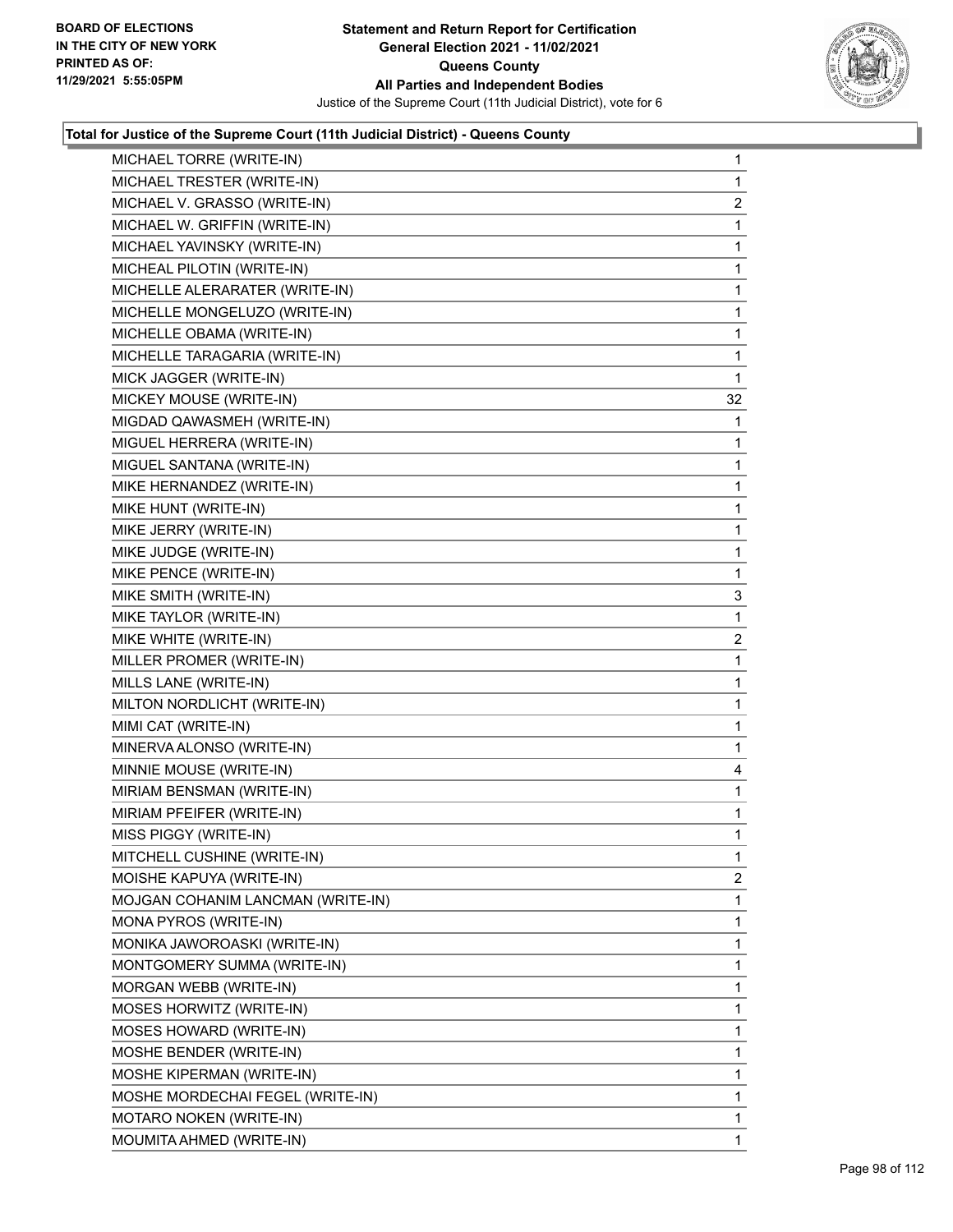

| MUMIA ABU-JAMAL (WRITE-IN)          | $\mathbf{1}$   |
|-------------------------------------|----------------|
| MURIEL CHASAN (WRITE-IN)            | 1              |
| MUTT POWERS (WRITE-IN)              | 1              |
| MUZAFFER AYBASTI (WRITE-IN)         | 1              |
| NADER MESSIM (WRITE-IN)             | 1              |
| NADIA QURASHI (WRITE-IN)            | 1              |
| NAN CHOY (WRITE-IN)                 | 1              |
| NANCY BORKO (WRITE-IN)              | 1              |
| NANCY HORN (WRITE-IN)               | 1              |
| NANCY M STEPHENS (WRITE-IN)         | 1              |
| NAOMI GOLDMAN (WRITE-IN)            | 1              |
| NAPOLEON BONAPARTE (WRITE-IN)       | 1              |
| NASEEB GAFAR (WRITE-IN)             | 1              |
| NATALIA F GUZMAN (WRITE-IN)         | 1              |
| NATASHA ROSE (WRITE-IN)             | $\overline{a}$ |
| NATHAN ALBERT (WRITE-IN)            | 1              |
| NATHAN BERKEBILE (WRITE-IN)         | 1              |
| NATHANIEL BEATI (WRITE-IN)          | 1              |
| NAZMAL HUDA (WRITE-IN)              | 1              |
| NECHAMA PEIKES (WRITE-IN)           | 1              |
| NEIL ANTHONY LEWIS (WRITE-IN)       | 1              |
| NELSON CAMACHO (WRITE-IN)           | $\overline{a}$ |
| NELSON PASCUZZI (WRITE-IN)          | 1              |
| NELSON TORRES-RIOS (WRITE-IN)       | 1              |
| NEO THOMPSON (WRITE-IN)             | 1              |
| NESANEL S. DEMBLIU (WRITE-IN)       | 1              |
| NESANEL SCHECHTER (WRITE-IN)        | 1              |
| NESTOR DIAZ (WRITE-IN)              | $\overline{a}$ |
| NICHOLAS DANTUONO (WRITE-IN)        | 1              |
| NICHOLAS FUENTES (WRITE-IN)         | 1              |
| NICHOLAS M. SUMAO (WRITE-IN)        | 1              |
| NICHOLAS MENDOZA (WRITE-IN)         | 1              |
| NICHOLAS PETER PHILIPPON (WRITE-IN) | 1              |
| NICHOLAS VIDAL (WRITE-IN)           | 1              |
| NICHOLE SCOTCHIE (WRITE-IN)         | 1              |
| NICK JONES (WRITE-IN)               | 1              |
| NICK MULLEN (WRITE-IN)              | 1              |
| NICK NEOCLEUS (WRITE-IN)            | 1              |
| NICOLAS CATAPANO (WRITE-IN)         | 1              |
| NIK TAME (WRITE-IN)                 | 1              |
| NIKI M KATEMAN (WRITE-IN)           | 1              |
| NIKOS SIMUS (WRITE-IN)              | 1              |
| NISAN MIRAKOV (WRITE-IN)            | 1              |
| NOAH HOPKINS (WRITE-IN)             | 1              |
| NOEL GAYNOR (WRITE-IN)              | 1              |
| NORMAN CHAN (WRITE-IN)              | 1.             |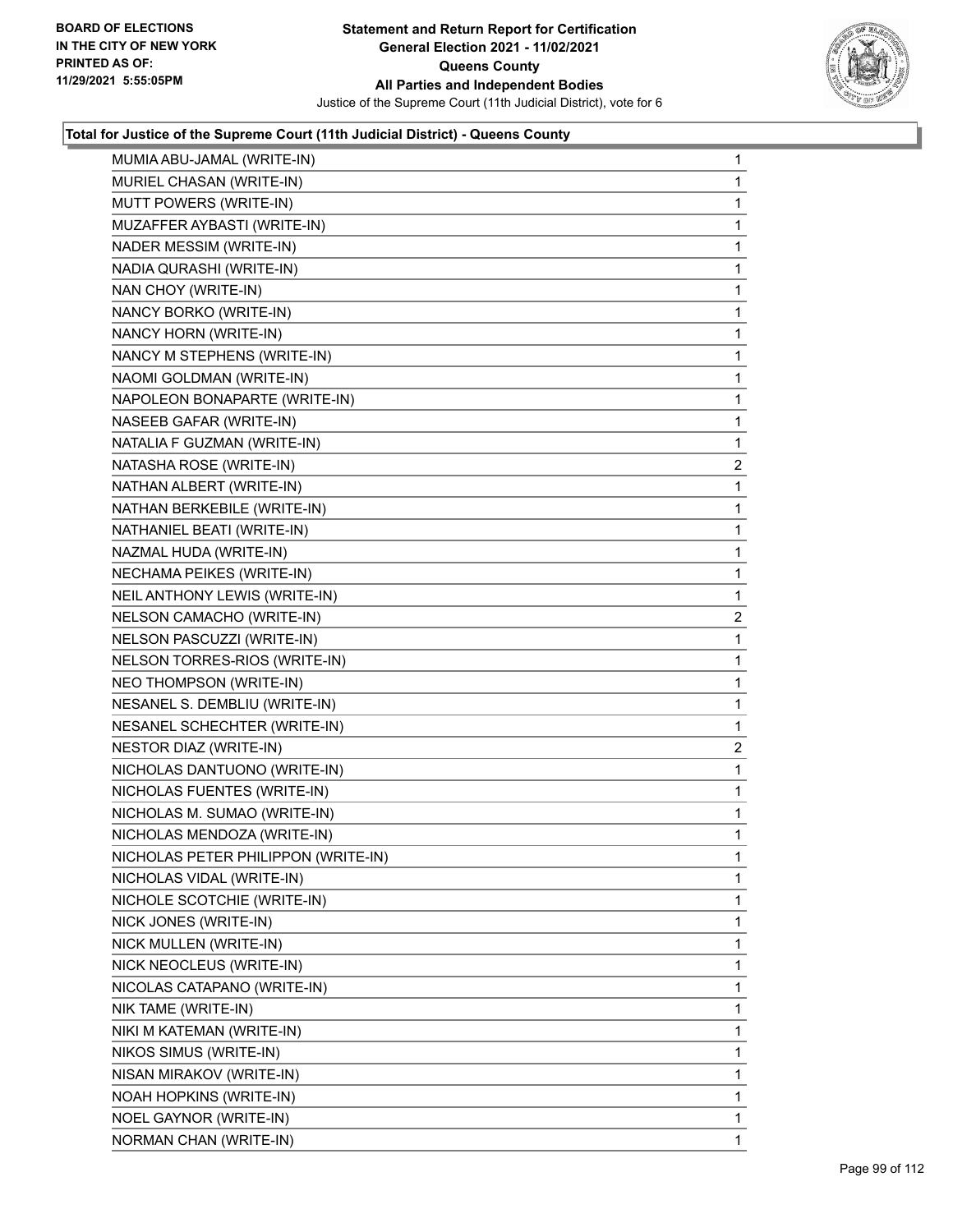

| NOVA M. FELDER (WRITE-IN)           | $\overline{2}$ |
|-------------------------------------|----------------|
| NUALA O'DOHERTY-NARANJO (WRITE-IN)  | $\overline{2}$ |
| NURY M. VASCONCELLOS (WRITE-IN)     | 1              |
| NURY MORALES (WRITE-IN)             | 1              |
| OBI TAPPIN (WRITE-IN)               | 1              |
| OKSANA KINAL (WRITE-IN)             | 1              |
| OLAYEMI OLURIN (WRITE-IN)           | $\overline{2}$ |
| OLGA KAELIZAKIS (WRITE-IN)          | 1              |
| OLGA SILOVA (WRITE-IN)              | 1              |
| OLIVER ALKERMANN (WRITE-IN)         | 1              |
| OLIVIA SANATANA (WRITE-IN)          | 1              |
| OLIYA SWUNCAN (WRITE-IN)            | 1              |
| OLMA KESLER (WRITE-IN)              | 1              |
| OMA DEONARINE (WRITE-IN)            | $\overline{c}$ |
| OMER AYBASTI (WRITE-IN)             | 1              |
| ORETARO SANCHEZ (WRITE-IN)          | 1              |
| ORETES JACINTO (WRITE-IN)           | 1              |
| ORLANDO MICHAUD (WRITE-IN)          | 1              |
| OSCAR ISSAC (WRITE-IN)              | 1              |
| OSMEN CHAUDHURY (WRITE-IN)          | 1              |
| OSTER BRYAN (WRITE-IN)              | 1              |
| OVEN COOK (WRITE-IN)                | 1              |
| OWEN LOOF (WRITE-IN)                | 1              |
| P.K. PURVIS (WRITE-IN)              | 1              |
| PALEL ROSS (WRITE-IN)               | 1              |
| PAMELA A KOLLER (WRITE-IN)          | 1              |
| PAPERBOY LOVE PRINCE (WRITE-IN)     | 4              |
| PARKER THAW (WRITE-IN)              | 1              |
| PAT FARRELL (WRITE-IN)              | 1              |
| PAT GRAVINO (WRITE-IN)              | 1              |
| PATRICIA RUBEN ROSENBERG (WRITE-IN) | 1              |
| PATRICK IMPELLI (WRITE-IN)          | 1              |
| PATRICK NEE (WRITE-IN)              | 1              |
| PATRICK P MURPHY (WRITE-IN)         | 1              |
| PATRICK RUSSO (WRITE-IN)            | $\overline{2}$ |
| PATRICK TANSE (WRITE-IN)            | 1              |
| PATRICK WEHLE (WRITE-IN)            | 1              |
| PATRICK YACCO (WRITE-IN)            | 1              |
| PATRYK GRABOWSKI (WRITE-IN)         | 1              |
| PAUL A ANDERSON (WRITE-IN)          | 1              |
| PAUL CARUSO (WRITE-IN)              | 1              |
| PAUL DAVID SOLOMON (WRITE-IN)       | $\overline{2}$ |
| PAUL GALEA (WRITE-IN)               | 1              |
| PAUL GOLDBERG (WRITE-IN)            | 1              |
| PAUL J. ROSS (WRITE-IN)             | 1              |
| PAUL JOHN (WRITE-IN)                | 1              |
|                                     |                |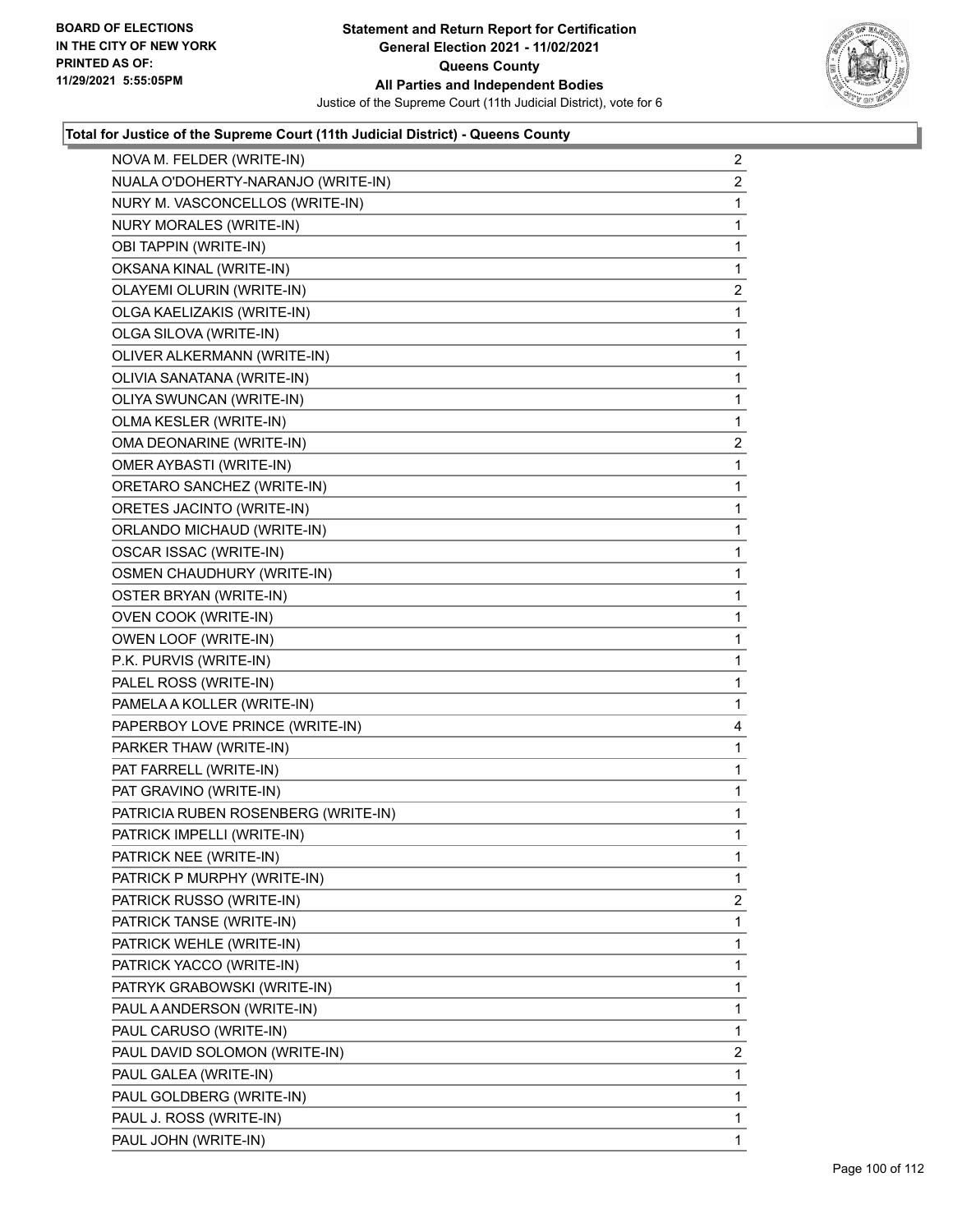

| PAUL JONES (WRITE-IN)              | 1              |
|------------------------------------|----------------|
| PAUL JUSER (WRITE-IN)              | 1              |
| PAUL KING (WRITE-IN)               | 1              |
| PAUL MARRONE (WRITE-IN)            | 1              |
| PAUL MCCARTNEY (WRITE-IN)          | 1              |
| PAUL MEZAN (WRITE-IN)              | 1              |
| PAUL ROGAN (WRITE-IN)              | 1              |
| PAUL ROSS (WRITE-IN)               | 1              |
| PAUL STANLEY (WRITE-IN)            | 1              |
| PAUL VALLONE (WRITE-IN)            | 3              |
| PAUL VIEBKE (WRITE-IN)             | 1              |
| PAULA SCOLARO (WRITE-IN)           | 1              |
| PAULINE PARK (WRITE-IN)            | 1              |
| PEARL NORDLICHT (WRITE-IN)         | 1              |
| PEGGY N. HARDING (WRITE-IN)        | 1              |
| PEGI IVELY BROWN (WRITE-IN)        | 1              |
| PENELOPE MARINO (WRITE-IN)         | 1              |
| PEPE CALLA (WRITE-IN)              | 1              |
| PERRY ARGYGOS (WRITE-IN)           | 1              |
| PESACH OSINA (WRITE-IN)            | 1              |
| PETE ALONSO (WRITE-IN)             | 1              |
| PETE MELE (WRITE-IN)               | 1              |
| PETER BEADLE (WRITE-IN)            | 7              |
| PETER CAROZZO (WRITE-IN)           | 1              |
| PETER F LANE (WRITE-IN)            | 1              |
| PETER F VALLONE SR. (WRITE-IN)     | $\overline{c}$ |
| PETER FOX (WRITE-IN)               | 1              |
| PETER JAMES JOHNSON JR. (WRITE-IN) | 1              |
| PETER JONES (WRITE-IN)             | 1              |
| PETER MURPHY (WRITE-IN)            | 1              |
| PETER P O'DONNELL SR. (WRITE-IN)   | 1              |
| PETER PAN (WRITE-IN)               | 1              |
| PETER PAPURA (WRITE-IN)            | 1              |
| PETER PHILIPS III (WRITE-IN)       | 1              |
| PETER PISAPIA (WRITE-IN)           | 1              |
| PETER RABBIT (WRITE-IN)            | 1              |
| PETER SABELLA (WRITE-IN)           | 1              |
| PETER TEDESCO (WRITE-IN)           | 1              |
| PETER TISHE (WRITE-IN)             | 1              |
| PETER TORRES (WRITE-IN)            | 1              |
| PETER U. MAIMORE (WRITE-IN)        | 1              |
| PETER VALLONE (WRITE-IN)           | 1              |
| PETER VALLONE JR. (WRITE-IN)       | 1              |
| PHIL DREIZEN (WRITE-IN)            | 1              |
| PHIL ELINS (WRITE-IN)              | 1              |
| PHIL GANITS (WRITE-IN)             | 1              |
|                                    |                |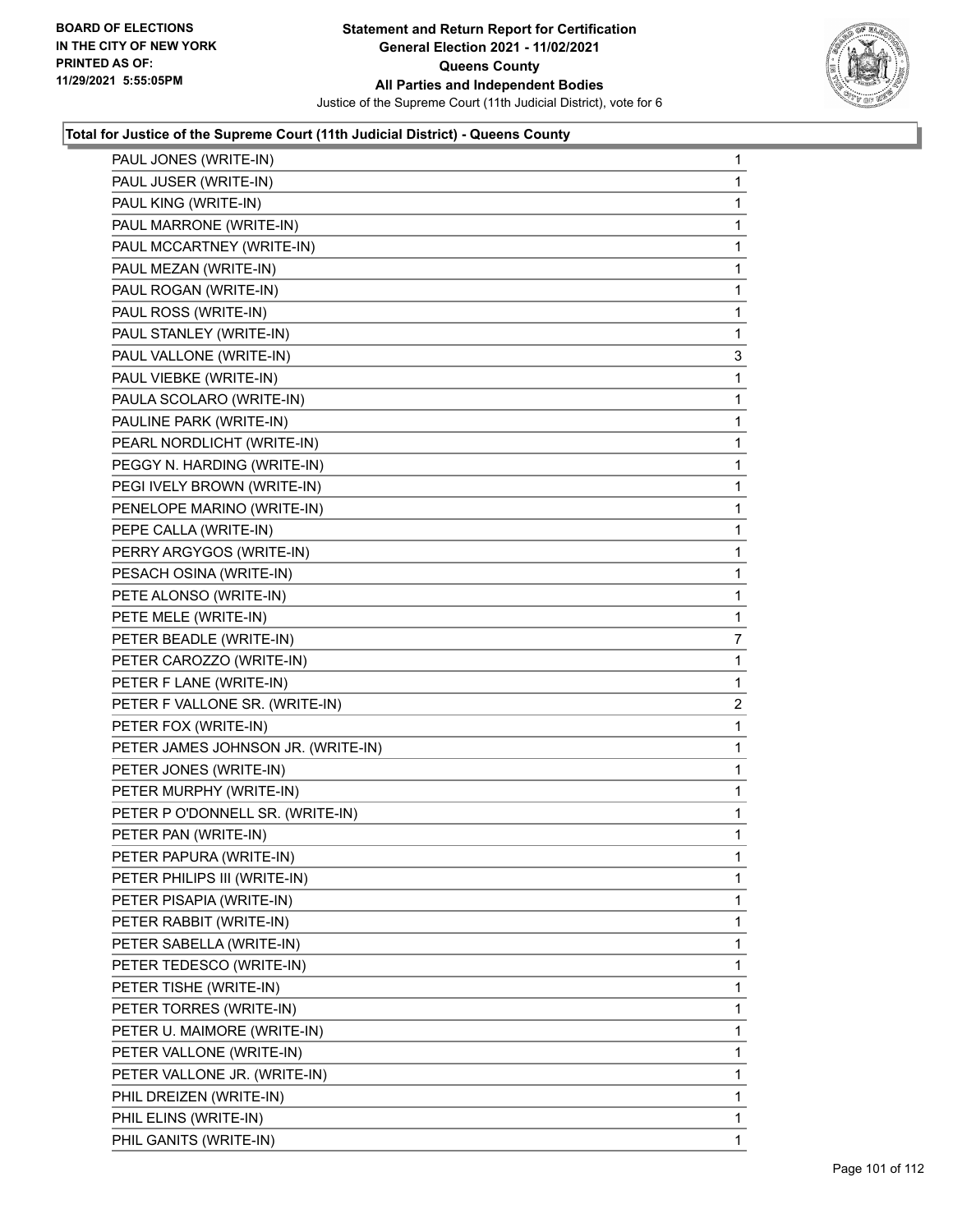

| PHIL GOLDFEDER (WRITE-IN)               | $\overline{2}$ |
|-----------------------------------------|----------------|
| PHIL LINOTT (WRITE-IN)                  | 1              |
| PHIL ORENSTEIN (WRITE-IN)               | 5              |
| PHIL SORENTINO (WRITE-IN)               | 1              |
| PHILIP GOLDFEDER (WRITE-IN)             | 1              |
| PHILIP KIM (WRITE-IN)                   | 1              |
| PHILIP NELAH (WRITE-IN)                 | $\mathbf{1}$   |
| PHILIP S GRILLO (WRITE-IN)              | 1              |
| PHOEBE TAM RARLIC (WRITE-IN)            | 1              |
| PHOENIX WRIGHT (WRITE-IN)               | 1              |
| POLINA DEMINA (WRITE-IN)                | 1              |
| PRAKASH CHURAMAN (WRITE-IN)             | 1              |
| PREET BAHARARA (WRITE-IN)               | $\mathbf{1}$   |
| PRIAM SAYWACK (WRITE-IN)                | 1              |
| PRIYA SRINIVASAN (WRITE-IN)             | 1              |
| PUMPKIN REINA (WRITE-IN)                | $\mathbf{1}$   |
| QINGMAO LIN (WRITE-IN)                  | 1              |
| QUASAE K. FELDER (WRITE-IN)             | 2              |
| RABBI BENTZION CHAIT (WRITE-IN)         | $\mathbf{1}$   |
| RABBI CHARM SHWARTZ (WRITE-IN)          | 1              |
| RABBI SHMARYA RENNERT (WRITE-IN)        | 1              |
| RABBI YEHUDA JACOBSON (WRITE-IN)        | 1              |
| RACHEL B. FOXMAN (WRITE-IN)             | 1              |
| RACHEL M SALES (WRITE-IN)               | 1              |
| RACHEL SCHECHTER (WRITE-IN)             | 1              |
| RADHA VATSAL (WRITE-IN)                 | 1              |
| RAEHAN ALI (WRITE-IN)                   | 1              |
| RAFAEL DIALLO (WRITE-IN)                | 1              |
| RAFAEL METZ (WRITE-IN)                  | 1              |
| RAJ KHAN (WRITE-IN)                     | 1              |
| RAJI GRACIA (WRITE-IN)                  | $\mathbf{1}$   |
| RALPH COLE (WRITE-IN)                   | 1              |
| RALPH JULIANO (WRITE-IN)                | 2              |
| RAMARLEY GRAHAM (WRITE-IN)              | 1              |
| RANDOLF SCOTT MCLELLAN (WRITE-IN)       | 1              |
| RANDY EPLEY (WRITE-IN)                  | 1              |
| RANDY WEINGARTEN (WRITE-IN)             | 1              |
| RAPHAEL MARIO FRANCISCO DIAZ (WRITE-IN) | 1              |
| RAPHAEL MARTINEZ (WRITE-IN)             | 1              |
| RAUL HUEZO (WRITE-IN)                   | 1              |
| RAVI MISRA (WRITE-IN)                   | 1              |
| RAY HICKEY (WRITE-IN)                   | 1              |
| RAY KELLY (WRITE-IN)                    | 1              |
| RAY MELILLO (WRITE-IN)                  | 1              |
| RAYMOND P. MCGOWEN (WRITE-IN)           | 1              |
| RAYMOND TODD (WRITE-IN)                 | 1              |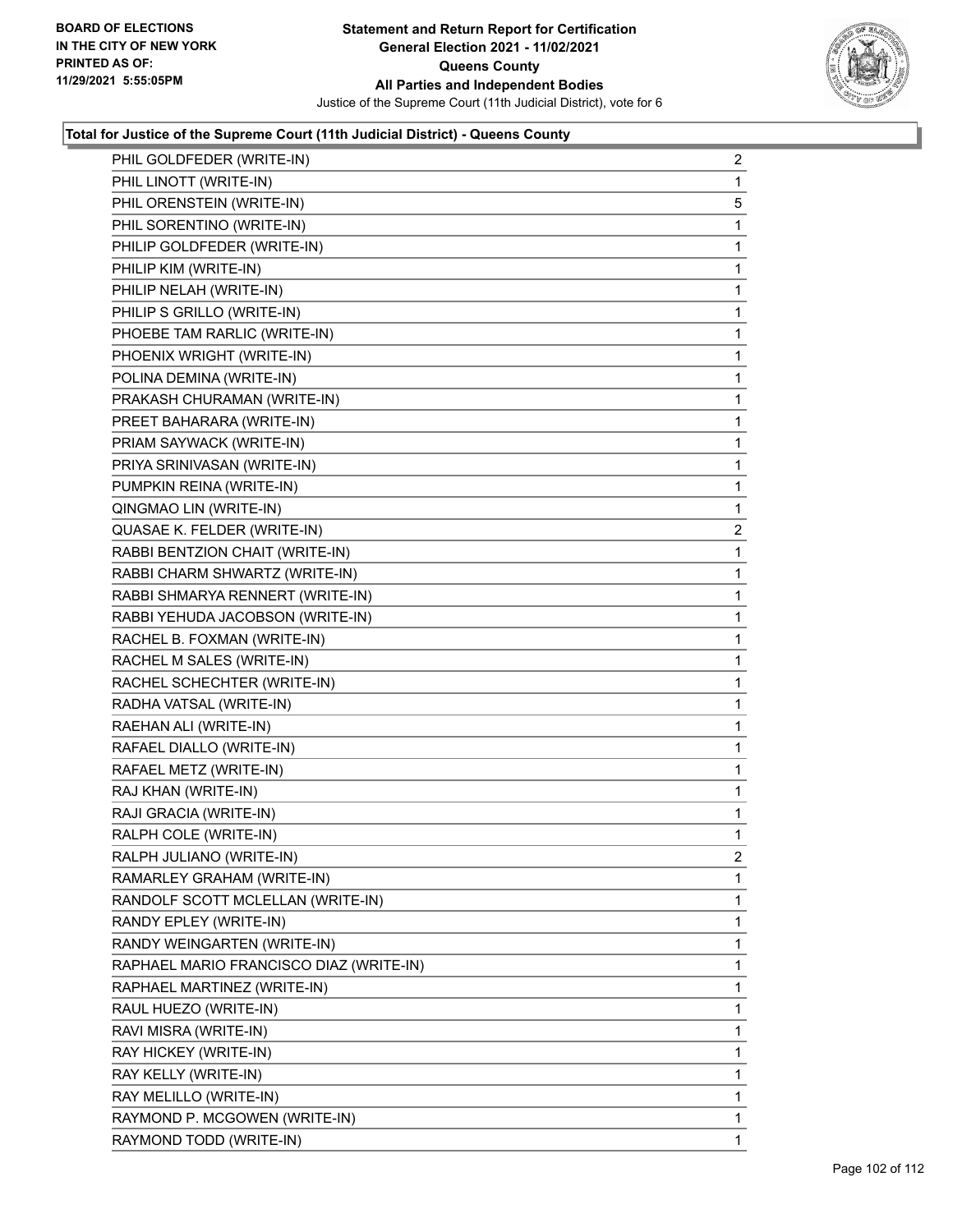

| REBECA SERBIN (WRITE-IN)          | $\mathbf{1}$   |
|-----------------------------------|----------------|
| REBECCA BRATSPIES (WRITE-IN)      | 1              |
| REED M RYAN (WRITE-IN)            | 1              |
| REGGIE JACKSON (WRITE-IN)         | 1              |
| R'EIL BOBBLEHEAD (WRITE-IN)       | 1              |
| RELLY REBEL (WRITE-IN)            | 1              |
| REMY CONSOLI (WRITE-IN)           | 1              |
| RENE PARADIS (WRITE-IN)           | 1              |
| RENZA DIETZ (WRITE-IN)            | 1              |
| RHINA BACINO (WRITE-IN)           | 1              |
| RIA TABACCO MAR (WRITE-IN)        | 1              |
| RIAN BUTTWHO (WRITE-IN)           | 1              |
| RICH SWEENEY (WRITE-IN)           | 1              |
| RICHARD A. CLEGHORNE (WRITE-IN)   | 1              |
| RICHARD ALTABE (WRITE-IN)         | 1              |
| RICHARD BAY (WRITE-IN)            | 1              |
| RICHARD BOLL (WRITE-IN)           | 1              |
| RICHARD DAVID (WRITE-IN)          | 1              |
| RICHARD DECURTIS (WRITE-IN)       | 1              |
| RICHARD GOEZHYL (WRITE-IN)        | 1              |
| RICHARD GONZALES (WRITE-IN)       | 1              |
| RICHARD J ABBABESSY JR (WRITE-IN) | 1              |
| RICHARD KASS (WRITE-IN)           | 1              |
| RICHARD LAROSA (WRITE-IN)         | 1              |
| RICHARD M FOGAL (WRITE-IN)        | 1              |
| RICHARD M. FOGAL (WRITE-IN)       | 1              |
| RICHARD MCMILLAN (WRITE-IN)       | 1              |
| RICHARD TAYLOR (WRITE-IN)         | 1              |
| RICK GREEN (WRITE-IN)             | 1              |
| RINGO STARR (WRITE-IN)            | 2              |
| RIPAL GAJJAR (WRITE-IN)           | $\overline{2}$ |
| RIVKA SHUTER (WRITE-IN)           | 1              |
| RJ BARRETT (WRITE-IN)             | 1              |
| RJ RICHARDS (WRITE-IN)            | 1              |
| ROB KARDASHIAN (WRITE-IN)         | 1              |
| ROB LACZYNSKI (WRITE-IN)          | 1              |
| ROBERT ALDERMANN (WRITE-IN)       | 1              |
| ROBERT ANICH (WRITE-IN)           | 1              |
| ROBERT BRUCE (WRITE-IN)           | 1              |
| ROBERT C. COOPER JR. (WRITE-IN)   | 3              |
| ROBERT CORGAMI (WRITE-IN)         | 1              |
| ROBERT DIDONATO (WRITE-IN)        | 1              |
| ROBERT DINIRO (WRITE-IN)          | 1              |
| ROBERT EHRLICH (WRITE-IN)         | 1              |
| ROBERT F. KENNEDY (WRITE-IN)      | 1              |
| <b>ROBERT FRECK (WRITE-IN)</b>    | 1              |
|                                   |                |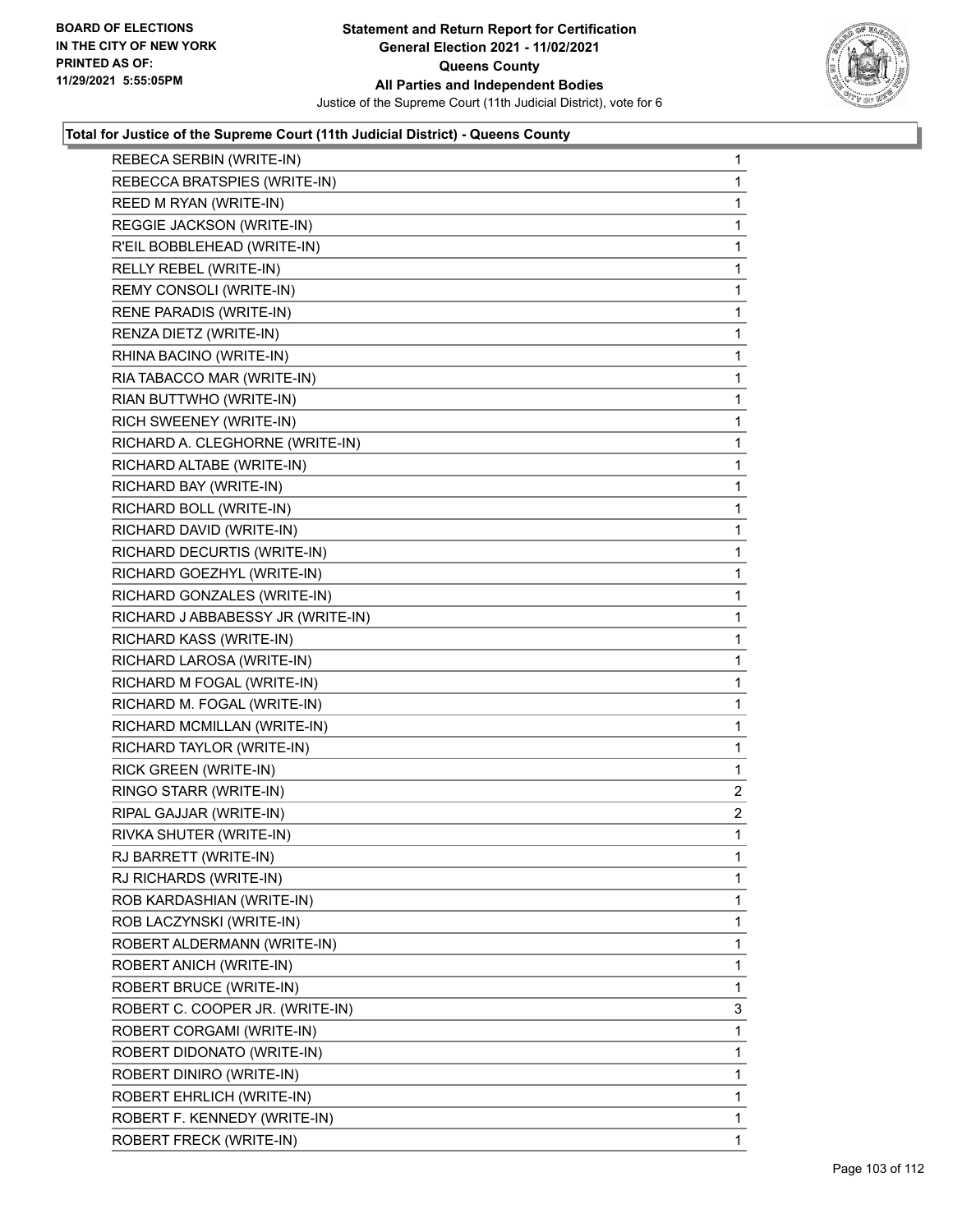

| ROBERT FRIEDRICH (WRITE-IN)        | $\mathbf{1}$   |
|------------------------------------|----------------|
| ROBERT HOLDEN (WRITE-IN)           | 3              |
| ROBERT J. BISHOP (WRITE-IN)        | 1              |
| ROBERT J. MASTERS (WRITE-IN)       | 1              |
| ROBERT JAMES (WRITE-IN)            | 1              |
| ROBERT L. TURNER (WRITE-IN)        | 3              |
| ROBERT MILLER (WRITE-IN)           | 1              |
| ROBERT MIRAGLIA (WRITE-IN)         | 1              |
| ROBERT NOCTH (WRITE-IN)            | 1              |
| ROBERT OSUNA (WRITE-IN)            | 1              |
| ROBERT PISTON (WRITE-IN)           | 1              |
| ROBERT S. MAZZUCHIN JR. (WRITE-IN) | 1              |
| ROBERT SAVAGE (WRITE-IN)           | 1              |
| ROBERT SEUBEAR (WRITE-IN)          | 1              |
| ROBERT SYLVESTER KELLY (WRITE-IN)  | 1              |
| ROBOT SONAWO HEWILL (WRITE-IN)     | 1              |
| ROBYN FISHER (WRITE-IN)            | 1              |
| ROCKY CHAVEZ (WRITE-IN)            | $\overline{2}$ |
| RODGER WAREHAM (WRITE-IN)          | 1              |
| RODNEY COLE (WRITE-IN)             | 1              |
| ROGEN SMITH (WRITE-IN)             | 1              |
| ROGER WATERS (WRITE-IN)            | 1              |
| ROHAN ROSE (WRITE-IN)              | 1              |
| ROMAN AMINOV (WRITE-IN)            | 1              |
| RON CASTORINA (WRITE-IN)           | 1              |
| RON DESANTIS (WRITE-IN)            | 3              |
| RON JEREMY (WRITE-IN)              | 1              |
| RON KUBIE (WRITE-IN)               | 1              |
| RON PAUL (WRITE-IN)                | 5              |
| RONALD FISHER (WRITE-IN)           | $\overline{2}$ |
| <b>RONALD GREENE (WRITE-IN)</b>    | 1              |
| RONALD J. PETERS (WRITE-IN)        | 1              |
| RONALD K BRUNING (WRITE-IN)        | 1              |
| RONALD REAGAN (WRITE-IN)           | 1              |
| RORY BARTHEL (WRITE-IN)            | $\overline{2}$ |
| RORY SCHNURR (WRITE-IN)            | 1              |
| RORY SCHURR (WRITE-IN)             | $\overline{2}$ |
| ROSANA SCOTTO (WRITE-IN)           | 1              |
| ROSANNA AN (WRITE-IN)              | 1              |
| ROSANNA EUGENIO (WRITE-IN)         | 1              |
| ROWENA C LAIR (WRITE-IN)           | 1              |
| ROXIE DIALLO (WRITE-IN)            | 1              |
| ROY BEAN (WRITE-IN)                | 1              |
| ROY HO (WRITE-IN)                  | 1              |
| RUBY WINOKUR (WRITE-IN)            | 1              |
| RUDOLPH GIULIANI (WRITE-IN)        | 20             |
|                                    |                |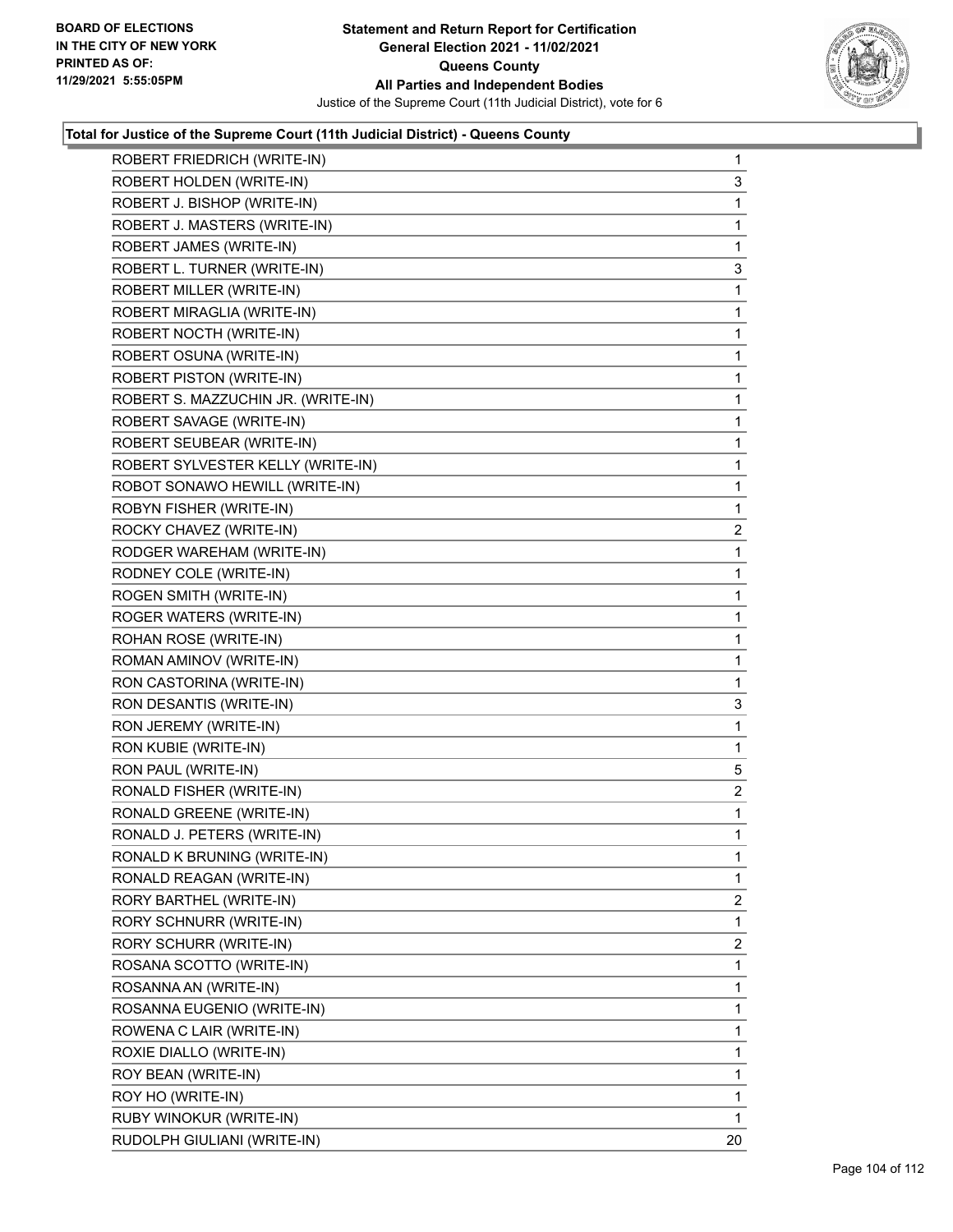

| RUDY JONES (WRITE-IN)          | 1              |
|--------------------------------|----------------|
| RUIGI WANG (WRITE-IN)          | 1              |
| RUSH LIMBAUGH (WRITE-IN)       | 1              |
| RUSS KROKOFF (WRITE-IN)        | 1              |
| RUSSELL SATIN (WRITE-IN)       | 1              |
| RUTH BADER GINSBERG (WRITE-IN) | 1              |
| RYAN BREEN (WRITE-IN)          | 1              |
| RYAN CANNATA (WRITE-IN)        | 1              |
| RYAN WALTERS (WRITE-IN)        | 1              |
| SAGAR CHADA (WRITE-IN)         | 1              |
| SAGE MORSE (WRITE-IN)          | 1              |
| SAL MULE (WRITE-IN)            | 1              |
| SAL RUOLDO JR. (WRITE-IN)      | 1              |
| SALIH ALI AYDIN (WRITE-IN)     | 1              |
| SALLUNA YEUNG (WRITE-IN)       | 1              |
| SALLY UNGER (WRITE-IN)         | 1              |
| SALVATORE MELE (WRITE-IN)      | 2              |
| SAM GOLDBY (WRITE-IN)          | 1              |
| SAM LEV (WRITE-IN)             | 1              |
| SAM LITT (WRITE-IN)            | 1              |
| SAM SEDER (WRITE-IN)           | 1              |
| SAM WHITCOMB HYDE (WRITE-IN)   | 1              |
| SAMAD NEWAZ (WRITE-IN)         | 1              |
| SAMANTHA CHATTERGEE (WRITE-IN) | 1              |
| SANDRA BLAND (WRITE-IN)        | 1              |
| SANDRA M JIVCOVICI (WRITE-IN)  | 1              |
| SANIYE AYBASTI (WRITE-IN)      | 1              |
| SAPTA CABAN (WRITE-IN)         | 1              |
| SARA GULMP (WRITE-IN)          | 1              |
| SARA STANLEY (WRITE-IN)        | 1              |
| SARAH B. KATZ (WRITE-IN)       | 1              |
| SARAH MOY (WRITE-IN)           | $\overline{2}$ |
| SATIYA WHITEHOOD (WRITE-IN)    | 1              |
| SATROHAN RAMDIN (WRITE-IN)     | 1              |
| SAUL GOODMAN (WRITE-IN)        | 1              |
| SAYWALAH KESSELLY (WRITE-IN)   | 1              |
| SCOOBY DOO (WRITE-IN)          | 1              |
| SCOTT DUNN (WRITE-IN)          | $\overline{2}$ |
| SCOTT KENT (WRITE-IN)          | 1              |
| SCOTT MARTIN (WRITE-IN)        | 1              |
| SCOTT MCCARTHY (WRITE-IN)      | 1              |
| SEAN BELL (WRITE-IN)           | 2              |
| SEAN GORE (WRITE-IN)           | 1              |
| SEAN HANNITY (WRITE-IN)        | 1              |
| SEAN M. BRENNAN (WRITE-IN)     | 1              |
| SEAN MAGUIRE (WRITE-IN)        | 2              |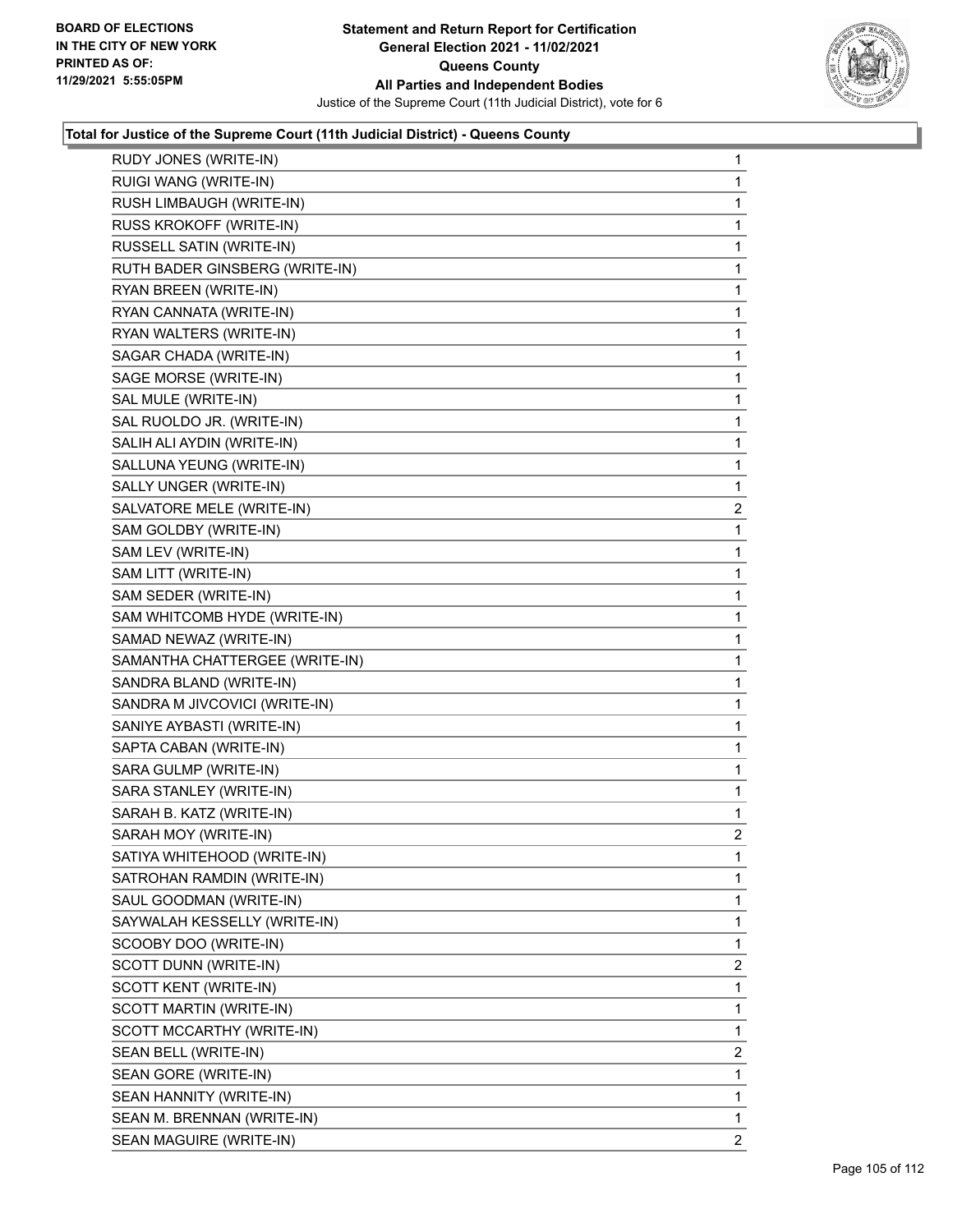

|                                       | $\mathbf{1}$ |
|---------------------------------------|--------------|
| SEAN RUDOLF (WRITE-IN)                | $\mathbf{1}$ |
| SEAN SORGHAN (WRITE-IN)               | 1            |
| SEBASTIAN MAGUIRE (WRITE-IN)          | $\mathbf{1}$ |
| SEYMORE HEINEY (WRITE-IN)             | 1            |
| SEYMOUR BUTTS (WRITE-IN)              | 1            |
| SEYMOUR YANOFSKY (WRITE-IN)           | 1            |
| SHADI ABU AKER (WRITE-IN)             | $\mathbf{1}$ |
| SHANE BIFFAR (WRITE-IN)               | 1            |
| SHANE COUGHLIN (WRITE-IN)             | 1            |
| SHANE HAYDEN (WRITE-IN)               | 2            |
| SHANNON GAFFNEY (WRITE-IN)            | 1            |
| SHARIF SHEY (WRITE-IN)                | 1            |
| SHARMIN RAHMAN (WRITE-IN)             | $\mathbf{1}$ |
| SHARON GAFFNEY (WRITE-IN)             | 1            |
| SHARON JM WOLF (WRITE-IN)             | $\mathbf{1}$ |
| SHARON NAOMI BOTNICK (WRITE-IN)       | $\mathbf{1}$ |
| SHARON SCHENFELD (WRITE-IN)           | 1            |
| SHARON WHINSTON (WRITE-IN)            | 1            |
| SHARY ENID SANCHEZ (WRITE-IN)         | $\mathbf{1}$ |
| SHAWN CHUDARY (WRITE-IN)              | 1            |
| SHAWN DAVIS (WRITE-IN)                | $\mathbf{1}$ |
| SHAWNA YAN (WRITE-IN)                 | $\mathbf{1}$ |
| SHELBY DUA (WRITE-IN)                 | 1            |
| SHERE SHIVERS (WRITE-IN)              | 1            |
| SHIRLEY HUNTLEY (WRITE-IN)            | 2            |
| SHLOMO BOEHM (WRITE-IN)               | 1            |
| SHMARYAHU MOSHE P. DEMBLIU (WRITE-IN) | $\mathbf{1}$ |
| SHMUEL BLAU (WRITE-IN)                | $\mathbf{1}$ |
| SHMUEL GERSHAN ROSENBERG (WRITE-IN)   | 1            |
|                                       | 1            |
| SHMUEL MARCUS (WRITE-IN)              |              |
| SHMUEL SHENFELD (WRITE-IN)            | 3            |
| SIGMUND PIERCE (WRITE-IN)             | 1            |
| SIMCHA DUNN (WRITE-IN)                | 1            |
| SIMCHA SCHUSLAL (WRITE-IN)            | 1            |
| SIMON LANDSBERG (WRITE-IN)            | 1            |
| SINGH MAN (WRITE-IN)                  | 1            |
| SKVIL KNIEVEL (WRITE-IN)              | 1            |
| SKYLAR HORN (WRITE-IN)                | 1            |
| SMEDLEY BUTLER (WRITE-IN)             | 1            |
| SOLOMON GRUNDY (WRITE-IN)             | 1            |
| SONA CHHETRY (WRITE-IN)               | 1            |
| SONIA SOTAMAYOR (WRITE-IN)            | 1            |
| SONN ROBERTS (WRITE-IN)               | 1            |
| SOPHIA ELLA KOHN (WRITE-IN)           | 1            |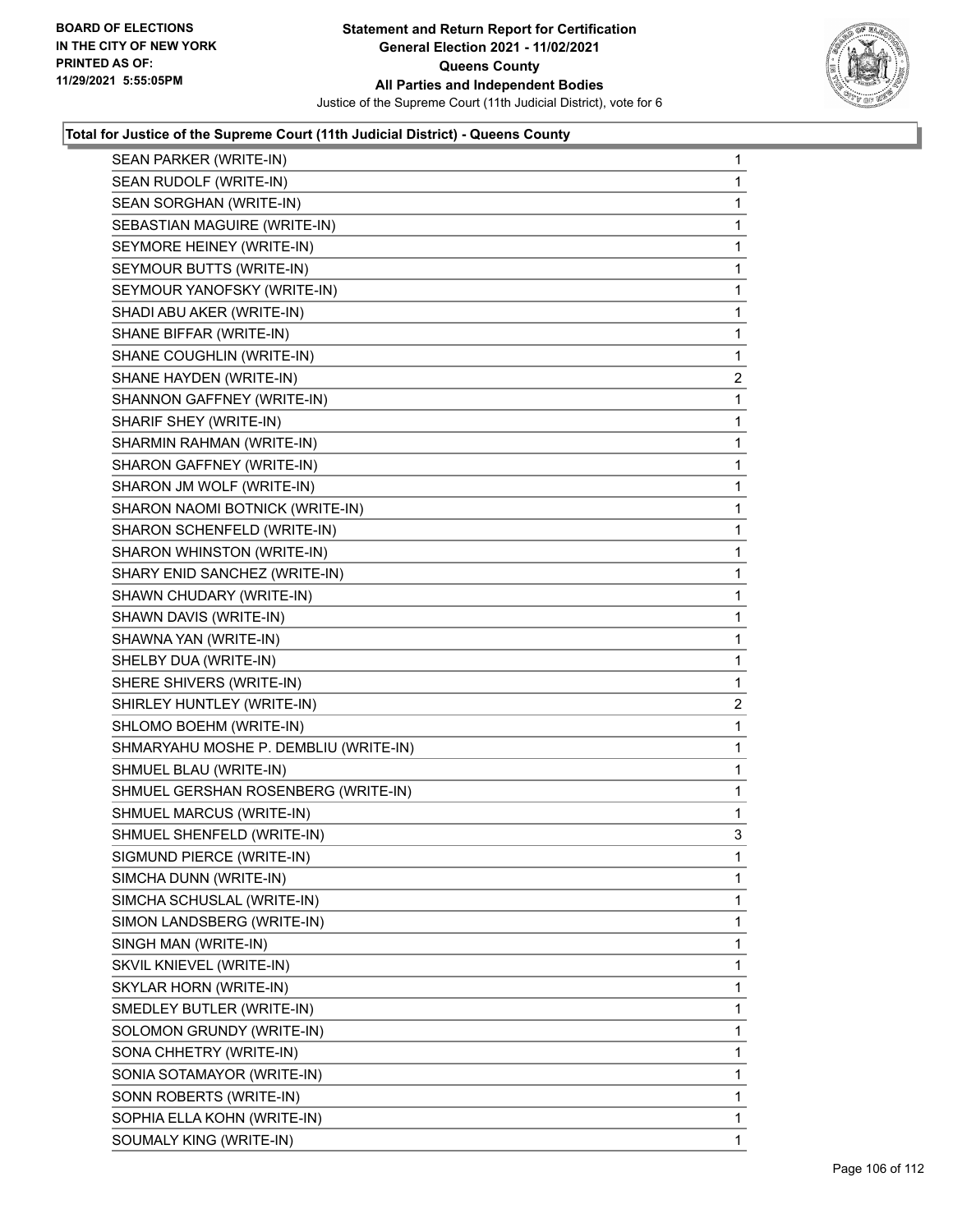

| SOUPY SALES (WRITE-IN)         | $\mathbf{1}$ |
|--------------------------------|--------------|
| SOUREN ARKUN (WRITE-IN)        | 1            |
| STACEY H. PRUSSMAN (WRITE-IN)  | 1            |
| STAN KAPLAN (WRITE-IN)         | 1            |
| STAN NORWALK (WRITE-IN)        | 1            |
| STANLEY ULNATS (WRITE-IN)      | $\mathbf{1}$ |
| STEDE BONNET (WRITE-IN)        | 1            |
| STEFAN DZIELINSKI (WRITE-IN)   | 1            |
| STEPHANIE WRIGHT (WRITE-IN)    | 1            |
| STEPHANIE YU (WRITE-IN)        | 1            |
| STEPHANIE ZARO (WRITE-IN)      | 1            |
| STEPHEN CHOU (WRITE-IN)        | $\mathbf{1}$ |
| STEPHEN DESALVO (WRITE-IN)     | 1            |
| STEPHEN EPSTEIN (WRITE-IN)     | 1            |
| STEPHEN H. WEINER (WRITE-IN)   | 4            |
| STEPHEN J BOGAEZ (WRITE-IN)    | 1            |
| STEPHEN LINDLEY (WRITE-IN)     | 1            |
| STEPHEN MELNICK (WRITE-IN)     | $\mathbf{1}$ |
| STEPHEN MIDDLEMAS (WRITE-IN)   | 1            |
| STEPHEN MILLER (WRITE-IN)      | 1            |
| STEPHEN ROSASCO (WRITE-IN)     | 1            |
| STEPHEN SPICIJARIC (WRITE-IN)  | $\mathbf{1}$ |
| STEPHEN T COLBERT (WRITE-IN)   | 1            |
| STEPHEN WEINER (WRITE-IN)      | 3            |
| STEVE BLUM (WRITE-IN)          | $\mathbf{1}$ |
| STEVE CARLO (WRITE-IN)         | 1            |
| STEVE RODRIGUEZ (WRITE-IN)     | 1            |
| STEVE WEINER (WRITE-IN)        | 1            |
| STEVEN A. LA RUSSA (WRITE-IN)  | 1            |
| STEVEN A. LARUSSA (WRITE-IN)   | $\mathbf{1}$ |
| STEVEN BEARD (WRITE-IN)        | $\mathbf{1}$ |
| STEVEN DEMPSEY (WRITE-IN)      | 1            |
| STEVEN DONZINGER (WRITE-IN)    | 2            |
| STEVEN E KORDISCH (WRITE-IN)   | 1            |
| STEVEN KEARNS (WRITE-IN)       | 1            |
| STEVEN R CALZATI (WRITE-IN)    | 1            |
| STEVEN RAGA (WRITE-IN)         | 1            |
| STEWART BERKELEY (WRITE-IN)    | 1            |
| STORMI DANIELS (WRITE-IN)      | 1            |
| STRAHD VON ZOROVICH (WRITE-IN) | 1            |
| SUE MARINO (WRITE-IN)          | 1            |
| SULLY SULLIVAN (WRITE-IN)      | 1            |
| SUN-WOO YONG (WRITE-IN)        | 1            |
| SUSAN ERLEBACHER (WRITE-IN)    | 1            |
| SUSAN FINN (WRITE-IN)          | 1            |
| SUSAN KANG (WRITE-IN)          | 1            |
|                                |              |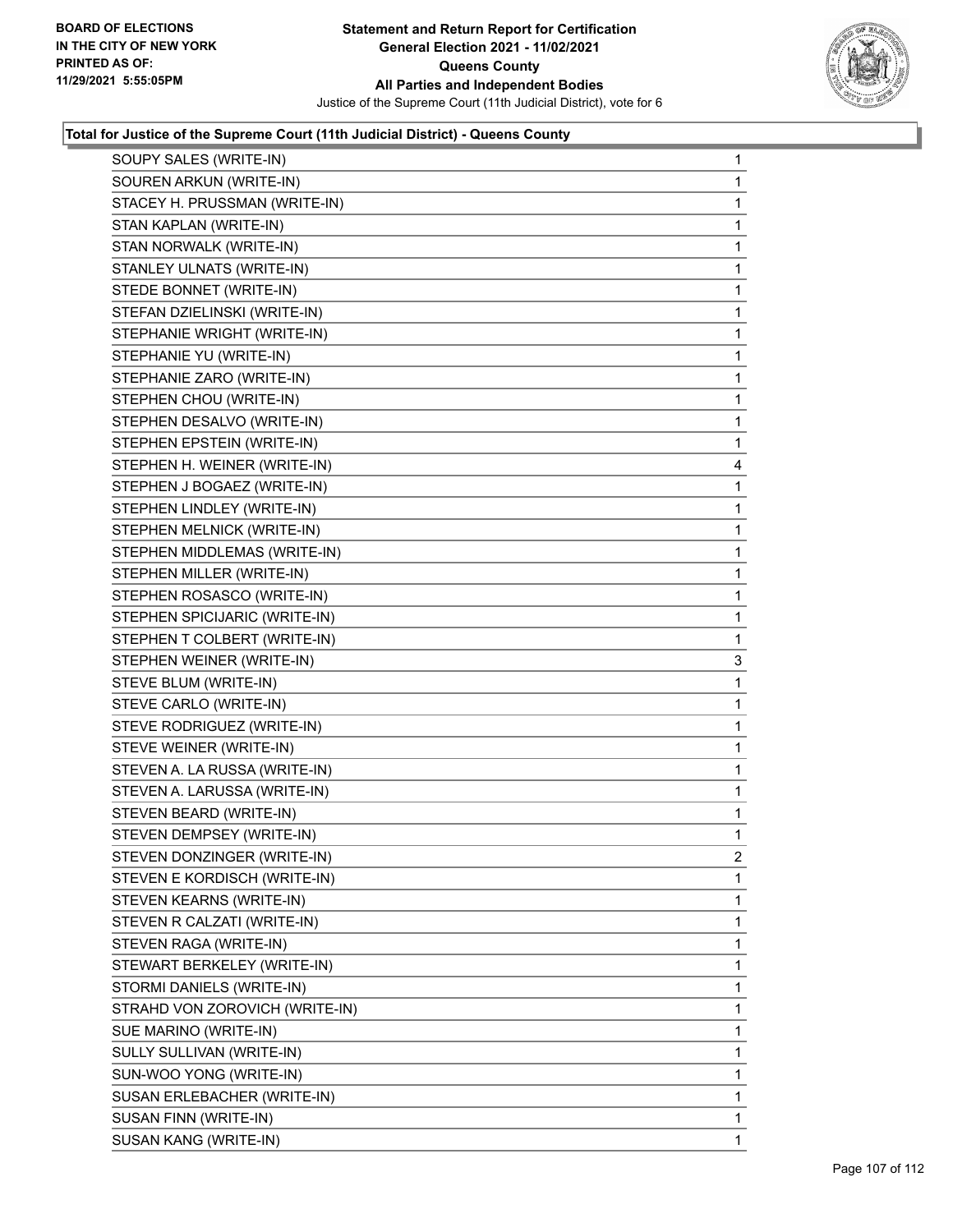

| SUSAN LEE (WRITE-IN)            | $\overline{c}$ |
|---------------------------------|----------------|
| SUSAN PROVAN (WRITE-IN)         | 1              |
| SUSAN SANDERS (WRITE-IN)        | 1              |
| SUSAN SARANDON (WRITE-IN)       | 1              |
| SYBIL BEN (WRITE-IN)            | 1              |
| TAILONG LIN (WRITE-IN)          | 1              |
| TANIA MATTOS (WRITE-IN)         | 1              |
| TARA NORUEZ (WRITE-IN)          | 1              |
| TARIQUA MORRISON (WRITE-IN)     | 1              |
| TAZ ARONOFF (WRITE-IN)          | 1              |
| TED NUGENT (WRITE-IN)           | 1              |
| TEE HIGGINS (WRITE-IN)          | 1              |
| TERRENCE C O'CONNOR (WRITE-IN)  | 1              |
| TERRENCE DEMASO (WRITE-IN)      | 1              |
| TERRY SAPP (WRITE-IN)           | 1              |
| TESS JAWKES (WRITE-IN)          | 1              |
| THEODORE STAMOS (WRITE-IN)      | $\overline{2}$ |
| THOMAS BYRNE (WRITE-IN)         | 1              |
| THOMAS CALIO (WRITE-IN)         | 1              |
| THOMAS CALSO (WRITE-IN)         | 1              |
| THOMAS DEMMACCUS (WRITE-IN)     | 1              |
| THOMAS DENERY (WRITE-IN)        | 1              |
| THOMAS F CROKE (WRITE-IN)       | 1              |
| THOMAS FANANO (WRITE-IN)        | 1              |
| THOMAS FROBISHER (WRITE-IN)     | 1              |
| THOMAS H. ORTEGA (WRITE-IN)     | 1              |
| THOMAS HILLGARDNER (WRITE-IN)   | 1              |
| THOMAS J. ZMICH (WRITE-IN)      | 1              |
| THOMAS JEFFERSON (WRITE-IN)     | 1              |
| THOMAS JOHNSON (WRITE-IN)       | 1              |
| THOMAS KENNIF (WRITE-IN)        | 1              |
| THOMAS LEHNERT (WRITE-IN)       | 1              |
| THOMAS M. ROGERS (WRITE-IN)     | 1              |
| THOMAS M. ROGERS JR. (WRITE-IN) | 1              |
| THOMAS MAKI (WRITE-IN)          | 1              |
| THOMAS MCDONOUGH (WRITE-IN)     | 1              |
| THOMAS ORTEGA (WRITE-IN)        | 1              |
| THOMAS PELLICANO (WRITE-IN)     | 1              |
| THOMAS REILLY (WRITE-IN)        | 1              |
| THOMAS ROSSI (WRITE-IN)         | 1              |
| THOMAS SEATER (WRITE-IN)        | 1              |
| THOMAS W. ANICH (WRITE-IN)      | 1              |
| THOMAS WRIGHT (WRITE-IN)        | 1              |
| THURGOOD MARSHALL (WRITE-IN)    | 1              |
| THURMAN MONSON (WRITE-IN)       | 1              |
| TIBERAN WEISZ (WRITE-IN)        | $\mathbf 1$    |
|                                 |                |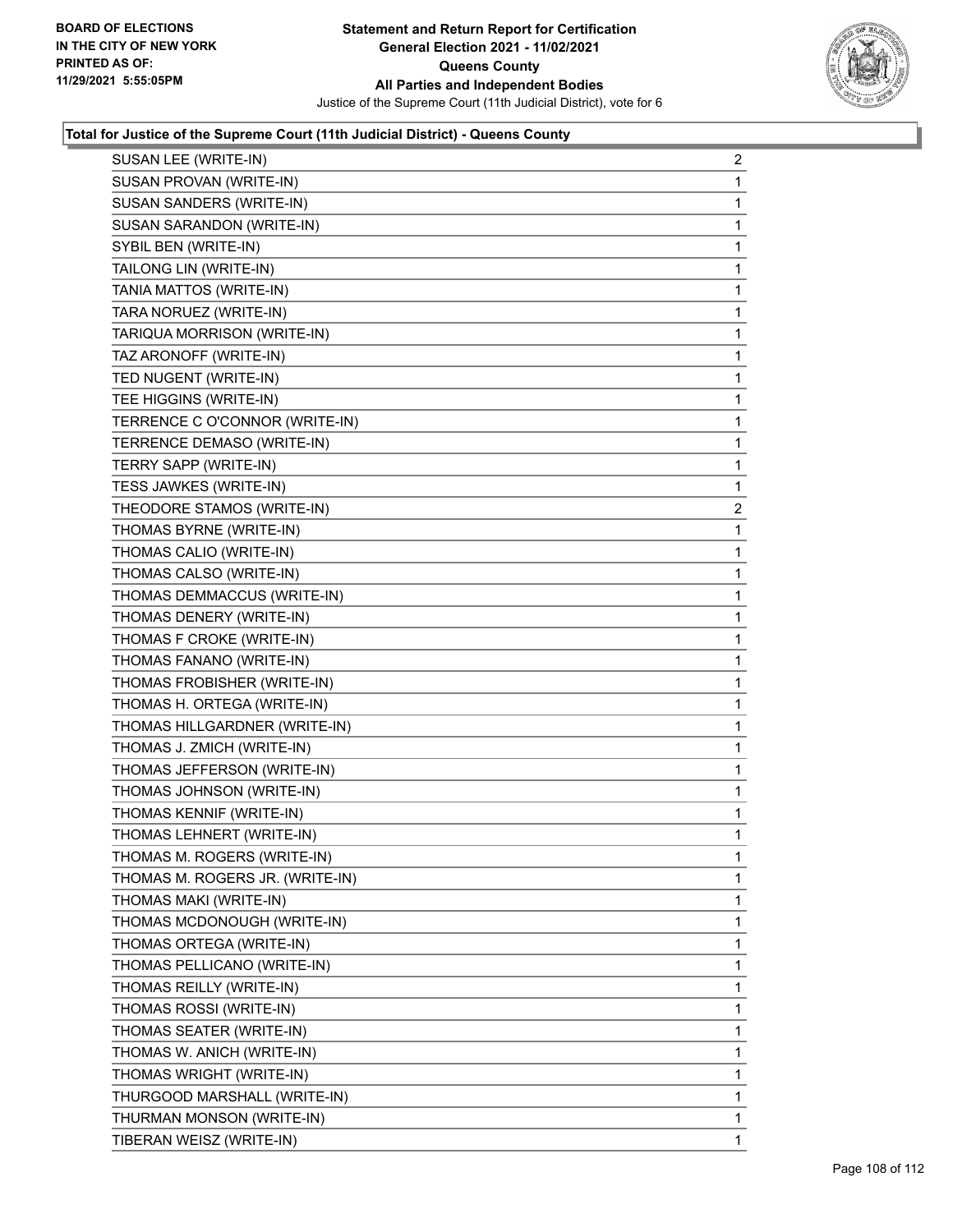

| TIBERIV WEISZ (WRITE-IN)                  | 1              |
|-------------------------------------------|----------------|
| TIFFANY BRABY (WRITE-IN)                  | 1              |
| TIFFANY CABAN (WRITE-IN)                  | 4              |
| TIFFANY COLON (WRITE-IN)                  | 1              |
| TIFFANY TRUMP (WRITE-IN)                  | 1              |
| TIM ALLEN (WRITE-IN)                      | 1              |
| TIM DUNCAN (WRITE-IN)                     | 1              |
| TIM ROSEN (WRITE-IN)                      | $\overline{2}$ |
| TIM TATIVOSOV (WRITE-IN)                  | 1              |
| TIMOTHY CLIFFERD (WRITE-IN)               | 1              |
| TIMOTHY DUDA (WRITE-IN)                   | 1              |
| TIMOTHY ROSEN (WRITE-IN)                  | 1              |
| TINA ERRATTY (WRITE-IN)                   | 1              |
| TINA HARRIS (WRITE-IN)                    | 1              |
| TITUS NEGRON (WRITE-IN)                   | 1              |
| TJ DEMAS (WRITE-IN)                       | 1              |
| TODD BANK (WRITE-IN)                      | 1              |
| TODD VANDEHEY (WRITE-IN)                  | 1              |
| TOM FRAZIER (WRITE-IN)                    | 1              |
| TOM KENIFF (WRITE-IN)                     | 1              |
| TOM LENIHAN (WRITE-IN)                    | 1              |
| TOM MASCOLA ESQ. (WRITE-IN)               | 1              |
| TOM RIGGS (WRITE-IN)                      | 3              |
| TOM ROSSI (WRITE-IN)                      | 1              |
| TOM THIBODEAU (WRITE-IN)                  | 1              |
| TOM TIERNEY (WRITE-IN)                    | 1              |
| TOMAS PAPP (WRITE-IN)                     | 1              |
| TONY AVELLA (WRITE-IN)                    | 3              |
| TONY BALONEY (WRITE-IN)                   | 1              |
| TONY NUNZIATA (WRITE-IN)                  | 1              |
| TONY RODRIQUEZ (WRITE-IN)                 | 1              |
| TONY SOPRANO (WRITE-IN)                   | 1              |
| TRAE YOUNG (WRITE-IN)                     | 1              |
| TRAJIAN ROMA (WRITE-IN)                   | 1              |
| TREY GOWDY (WRITE-IN)                     | 2              |
| TRISTAN SUMMA (WRITE-IN)                  | 1              |
| TUCKER CARLSON (WRITE-IN)                 | 3              |
| TUNISIA MORRISON (WRITE-IN)               | 1              |
| TYLER BOYD (WRITE-IN)                     | 1              |
| TYLER DAVIDSON (WRITE-IN)                 | 1              |
| TYLER MUNSBERGER (WRITE-IN)               | 1              |
| TYLER RAW (WRITE-IN)                      | 1              |
| TZIVIC ADLER (WRITE-IN)                   | 1              |
| UNATTRIBUTABLE WRITE-IN (WRITE-IN)        | 2,041          |
| UNCOUNTED WRITE-IN PER STATUTE (WRITE-IN) | 136            |
| USMAN ALI CHOHAN (WRITE-IN)               | 1.             |
|                                           |                |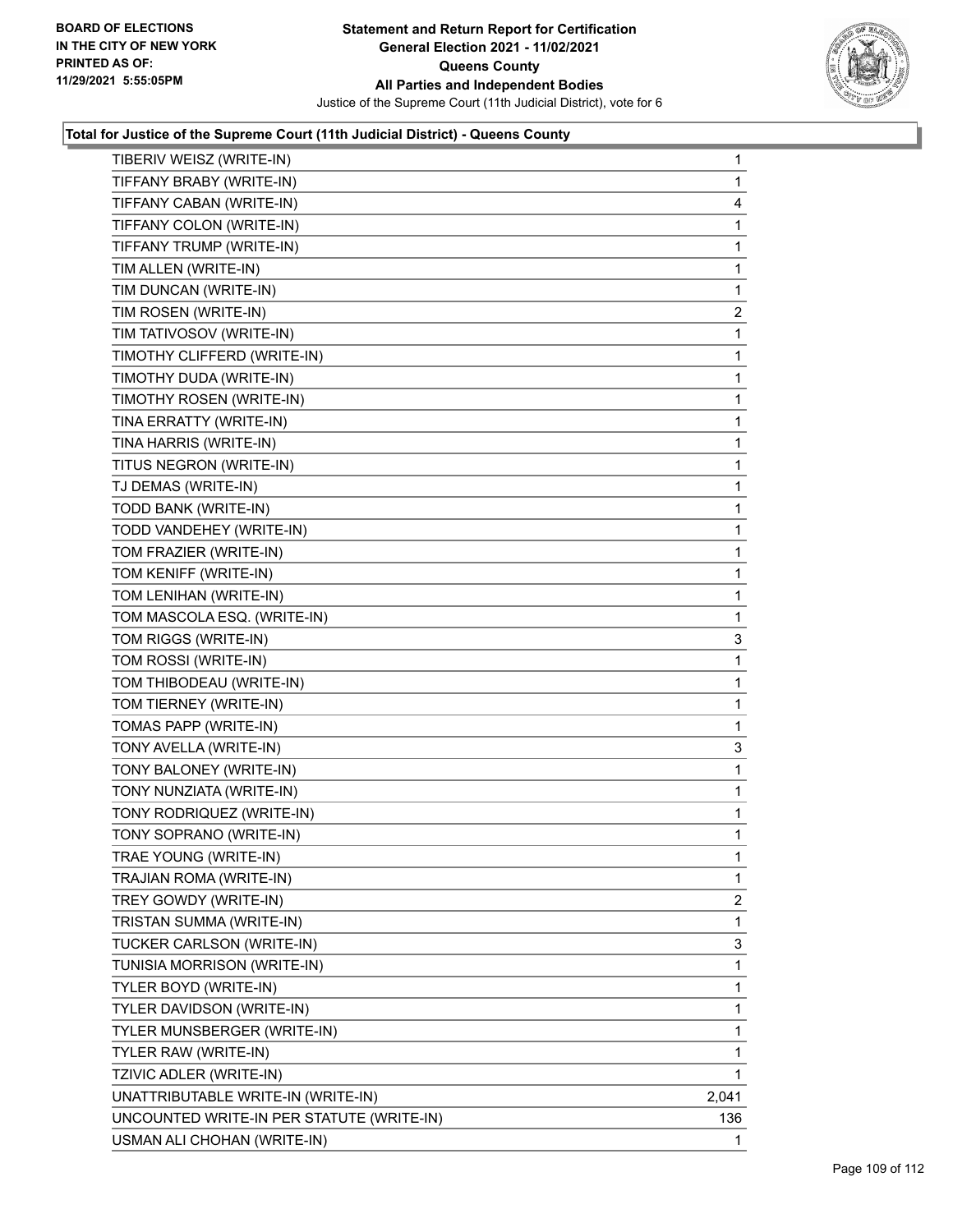

| VALERIE COLE (WRITE-IN)          | $\mathbf{1}$   |
|----------------------------------|----------------|
| VALERIE LODATO (WRITE-IN)        | 1              |
| VALERIE SILOVA (WRITE-IN)        | 1              |
| VANESSA CORCHIA (WRITE-IN)       | 1              |
| VANESSA HERRERA (WRITE-IN)       | 1              |
| VANESSA ORDONEZ (WRITE-IN)       | 1              |
| VEDIM GOLDSHTEYL (WRITE-IN)      | 1              |
| <b>VERMIN SUPREME (WRITE-IN)</b> | 1              |
| VICKIE PALADINO (WRITE-IN)       | $\overline{2}$ |
| VICTOR LOYOLA (WRITE-IN)         | 1              |
| VICTORIA KUMMER (WRITE-IN)       | 3              |
| <b>VINCE MCMAHON (WRITE-IN)</b>  | 1              |
| VINCENT ADAMO (WRITE-IN)         | 1              |
| VINCENT DAO (WRITE-IN)           | 1              |
| VINCENT M GILL (WRITE-IN)        | 1              |
| VINCENT MAIRINO (WRITE-IN)       | 1              |
| VINCENT PRICE (WRITE-IN)         | 1              |
| VINCENT RAMIREZ (WRITE-IN)       | 1              |
| VINNY BOOM-BATZ (WRITE-IN)       | 1              |
| VINSON J. FRIEDMAN (WRITE-IN)    | 1              |
| VIRGINIA GLUS (WRITE-IN)         | 1              |
| VIRIAN LU (WRITE-IN)             | 1              |
| VISERYON TARGARYEAN (WRITE-IN)   | 1              |
| VITO RANCANELLI (WRITE-IN)       | 1              |
| VIVIAN CHAVEZ (WRITE-IN)         | 1              |
| VLADAMIR LENIN (WRITE-IN)        | 1              |
| VOEL C. DEMBLIU (WRITE-IN)       | 1              |
| WALT FRAZIER (WRITE-IN)          | 1              |
| WALTER KOWALEWSKI (WRITE-IN)     | 1              |
| WALTER N IWACHIW (WRITE-IN)      | 1              |
| WALTER OSNER (WRITE-IN)          | 1              |
| WALTER SKINNER (WRITE-IN)        | 1              |
| WARREN ROBERT GRAHAM (WRITE-IN)  | 1              |
| WELDEN LAM (WRITE-IN)            | $\mathbf{1}$   |
| <b>WELSON CHANG (WRITE-IN)</b>   | 2              |
| WEN ZHUANG (WRITE-IN)            | 1              |
| WENHUA ZHANG (WRITE-IN)          | 1              |
| WHISKY GRUZA (WRITE-IN)          | 1              |
| WILBUR COOK (WRITE-IN)           | 1              |
| WILEE COYOTE (WRITE-IN)          | 1              |
| WILL SMITH (WRITE-IN)            | 1              |
| WILLIAM A PEPITONE (WRITE-IN)    | 1              |
| WILLIAM A. PEPITONE (WRITE-IN)   | 3              |
| WILLIAM BARACK (WRITE-IN)        | 1              |
| WILLIAM BRENNAN (WRITE-IN)       | 1              |
| WILLIAM BROWER (WRITE-IN)        | $\mathbf{1}$   |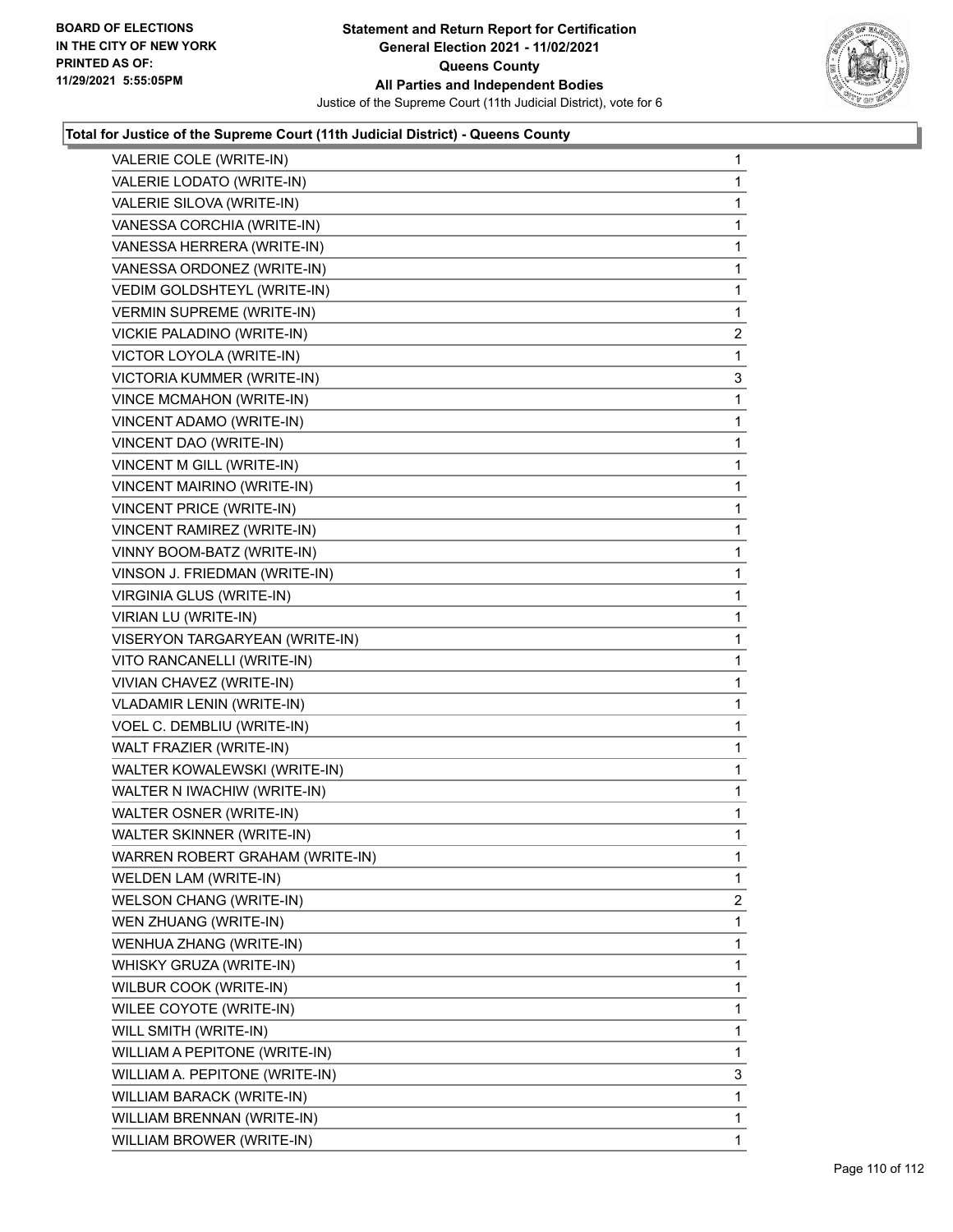

| WILLIAM D. SHANAHAN (WRITE-IN)      | 4            |
|-------------------------------------|--------------|
| WILLIAM GARGAN (WRITE-IN)           | 1            |
| WILLIAM H SALSGADO (WRITE-IN)       | $\mathbf{1}$ |
| WILLIAM J CLINTON (WRITE-IN)        | 1            |
| WILLIAM J HARAP (WRITE-IN)          | 1            |
| WILLIAM J. TRIKAS (WRITE-IN)        | 1            |
| WILLIAM KRULISH (WRITE-IN)          | 1            |
| WILLIAM LAMPERT (WRITE-IN)          | 1            |
| WILLIAM O. GREEN JR. (WRITE-IN)     | 1            |
| WILLIAM SCHAVER (WRITE-IN)          | 1            |
| WILLIAM SCOTT VANTASSELL (WRITE-IN) | 1            |
| WILLIAM WALLACE (WRITE-IN)          | 1            |
| WILLIAM ZLATA (WRITE-IN)            | 1            |
| WILLY WONKA (WRITE-IN)              | 1            |
| WILMA WARD (WRITE-IN)               | 1            |
| WOODY ALLEN (WRITE-IN)              | 1            |
| WOODY GUTHRIE (WRITE-IN)            | 1            |
| WYATON D. SHARPE (WRITE-IN)         | 1            |
| <b>WYATT GIBBONS (WRITE-IN)</b>     | 1            |
| XI JINPING (WRITE-IN)               | 1            |
| XIOWEN LIANG (WRITE-IN)             | 1            |
| YAGEL ROCKWE (WRITE-IN)             | 1            |
| YE MING TAM (WRITE-IN)              | 1            |
| YE WEST (WRITE-IN)                  | 1            |
| YEHUDA SCHECHTER (WRITE-IN)         | 1            |
| YEHUDA SHUTER (WRITE-IN)            | 1            |
| YEHUDIS DEMBLIU (WRITE-IN)          | 1            |
| YERACHMIEL SHUTER (WRITE-IN)        | 1            |
| YESHAYA SHUTER (WRITE-IN)           | 1            |
| YIQIN WANS (WRITE-IN)               | $\mathbf{1}$ |
| YITZCHEK Z. SCHWARTZ (WRITE-IN)     | 1            |
| YITZCHOK GLUCK (WRITE-IN)           | $\mathbf 1$  |
| YMI WONG (WRITE-IN)                 | 1            |
| YONATAN HERSH (WRITE-IN)            | 1            |
| YOSEF ALGAVI (WRITE-IN)             | 3            |
| YOSEPH SHUTER (WRITE-IN)            | 1            |
| YOSSI MAX (WRITE-IN)                | 1            |
| YUSUF SHAMSI (WRITE-IN)             | 1            |
| YVETTE ROMA (WRITE-IN)              | 1            |
| ZACK BLISKO (WRITE-IN)              | 1            |
| ZANE TENENBAUM (WRITE-IN)           | 1            |
| ZANELL MCCALL (WRITE-IN)            | 1            |
| ZAYAED REHAN (WRITE-IN)             | 1            |
| ZBIS SOJA (WRITE-IN)                | 1            |
| ZELEE YEAGER (WRITE-IN)             | 1            |
| ZEPHYR TEACHOUT (WRITE-IN)          | 1.           |
|                                     |              |